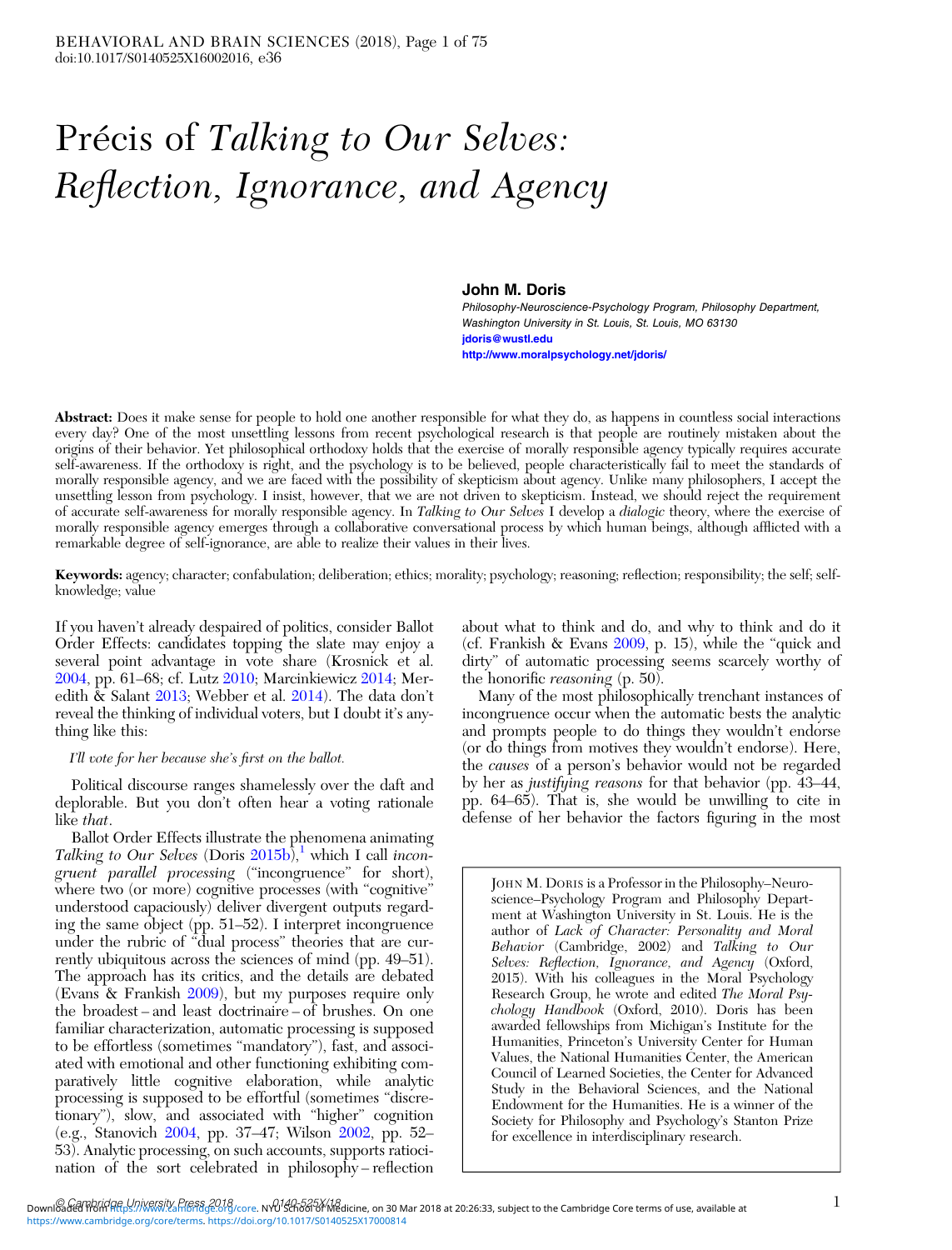perspicuous psychological explanation of her behavior, were she aware of these factors (as she very often might not be). In such cases, the person's reasoning is somehow bypassed (p. 52; Nahmias [2011](#page-71-0), pp. 560–563): if your vote gets decided by ballot order, it seems as though your preferences and judgment – assuming you're not of the improbable opinion that your vote should be so determined – have been left out of the decision.

Bypassing raises doubts about the extent to which human beings exercise morally responsible agency – roughly, the way human beings order their own behavior in a fashion that merits the distinctively ethical responses they direct at one another (pp. ix, 7, 23–33). Admiring the kindness of your friend is different from appreciating the beauty of a rainbow; your friend's act of kindness is a *doing*, or something they accomplished, while the emergence of a spinetingling rainbow is a happening for which nobody is due credit (unless you're inclined to credit divine agency). I want to make good theoretical sense of this difference; human beings exercise morally responsible agency, while less intelligent natural systems like rainbows don't. The occurrence of bypassings intimate that human beings are not, contrary to appearances, in fact so distinguished – or at least not so distinguished as one might have wished.

In considering the variety of disconcerting phenomena, like Ballot Order Effects, that intimate the existence of bypassing incongruence, Talking to Our Selves articulates, and then attempts to ameliorate, skepticism about morally responsible agency. Skepticisms about agency sourced in empirical psychology have been stated – and perhaps overstated – before (e.g., Wegner [2002](#page-74-0)), and these skepticisms themselves invite a healthy skepticism (e.g., Bloom [2014\)](#page-66-0). Nevertheless, I agree with the skeptics, in as much as I think that when the science is properly appreciated, there is cause for deep concern about the prospects for morally responsible agency. This appreciation makes the work of the book's first part. But I also agree with the anti-skeptics, because I think there's a good answer to the skeptical provocation. This answer requires walking some unfamiliar paths in thinking about agency and moral responsibility, and that walking makes the work of the book's second part. To answer the skeptic, I try to establish that (1) human beings exercise morally responsible agency with tolerable regularity, and (2) have epistemic resources to identify such exercises in everyday moral discourse and practice.

## 1. Preliminaries

To avoid confusion, an initial terminological orientation is required (p. 23, n. 4). As I've indicated, the theory of agency I'm after is a theory of morally responsible agency, a notion rather more demanding than thinner senses of agency, where "agent" may reference any entity capable of purposive movement. This thinner sense distinguishes agents like puppies from objects like Pop-Tarts, and is common in psychology, as with the developmental literature. For example, human infants behave in ways indicating that they may categorize novel objects – in one study, an entity poetically titled an "agentive blob" – as agents, if the objects display performances indicative of perception, communication, and goal-directedness (Johnson [2003\)](#page-69-0).

The properties sufficient for being an agentive blob are insufficient for being a morally responsible agent, even if

they do mark important differences between puppies and Pop-Tarts. Lots of critters – honeybees, for example – exhibit perception, communication, and goal-directedness, without engendering serious temptation toward subjecting them to morally important responses; fine to be angry that you were stung by a bee (one damn thing after another!), but inapposite to be angry *at* the bee (which is, after all, only a bee). I've no interest in disparaging the sort of agency displayed by agentive blobs and honeybees – an important fact, if detecting this kind of agency is prominent in the human cognitive repertoire. It is not, however, sufficient for morally responsible agency; that notion, as I try to show, requires rather more. While I sometimes drop the modifier "morally responsible," it is, unless otherwise noted, a morally responsible agency at issue whenever "agency" appears here (and in the book).

At this juncture, I should also provide methodological orientation, and say something about the status of the empirical material on which my remorselessly interdisciplinary approach relies. As the twenty-first century sputters toward its third decade, numerous replication failures attending iconic studies, particularly in experimental social psychology, have – as they should – occasioned much soulsearching by producers and consumers of the social sciences, and have – as they should – encouraged greater methodological scrupulosity in social scientific practice. The "RepliGate" controversy is not yet concluded (and involves controversy about whether there should even be a controversy<sup>2</sup>), which means that Talking to Our Selves includes some of my own soul-searching about interpreting science in conditions of uncertainty (pp. 44–49; cf. Machery & Doris [2017\)](#page-70-0).

RepliGate, and the inevitability of scientific controversy more generally, dictate taking one's science with a healthy dose of caution. But it should be stressed that empirical findings intimating the existence of incongruence are not "one off" curiosities, but are part of established trends, and the dual process perspective in which I situate the phenomena have been proposed for most everything psychologists study: attention (Schneider & Shiffrin [1977](#page-72-0)), learning (Reber [1993\)](#page-72-0), memory (Roediger [1990](#page-72-0)), perception (Norman [2002\)](#page-71-0), reasoning (Evans & Over [1996](#page-68-0)), decision making (Kahneman & Frederick [2002](#page-69-0)), person interpretation (Gilbert et al. [1988\)](#page-68-0), delay of gratification (Metcalfe & Mischel [1999\)](#page-71-0), psychopathology (Beevers [2005\)](#page-66-0), and moral judgment (Cushman et al. [2010\)](#page-67-0).

The theoretical division presupposed by dual process theory doubtless is, like all theoretical divisions, rather less crystalline in world than on page (p. 50). (It should especially be noted that the analytic/automatic distinction crosscuts the intelligent/unintelligent distinction: it's not smart to concoct intricate excuses for procrastination, and it's not dumb to reflexively bolt from danger.) Nevertheless, that different cognitive processes can proceed independently of, and sometimes oppositionally to, one another is a hypothesis supported by an impressive range of converging evidence (pp. 49, 52, 56). Indeed, even critics of dual process theory (e.g., Machery [2009,](#page-70-0) pp. 121–150; Keren & Schul [2009,](#page-69-0) pp. 141–42) acknowledge the existence of the cognitive conflict I'm calling incongruent parallel processing.

While individual studies ought to be critically examined on their merits (pp. 53–64), the skeptical worry does not depend on the fate of particular "criterial" experiments. (If the Ballot Order Effect turned out to be chimerical, for example, I'd have plenty of other illustrative effects to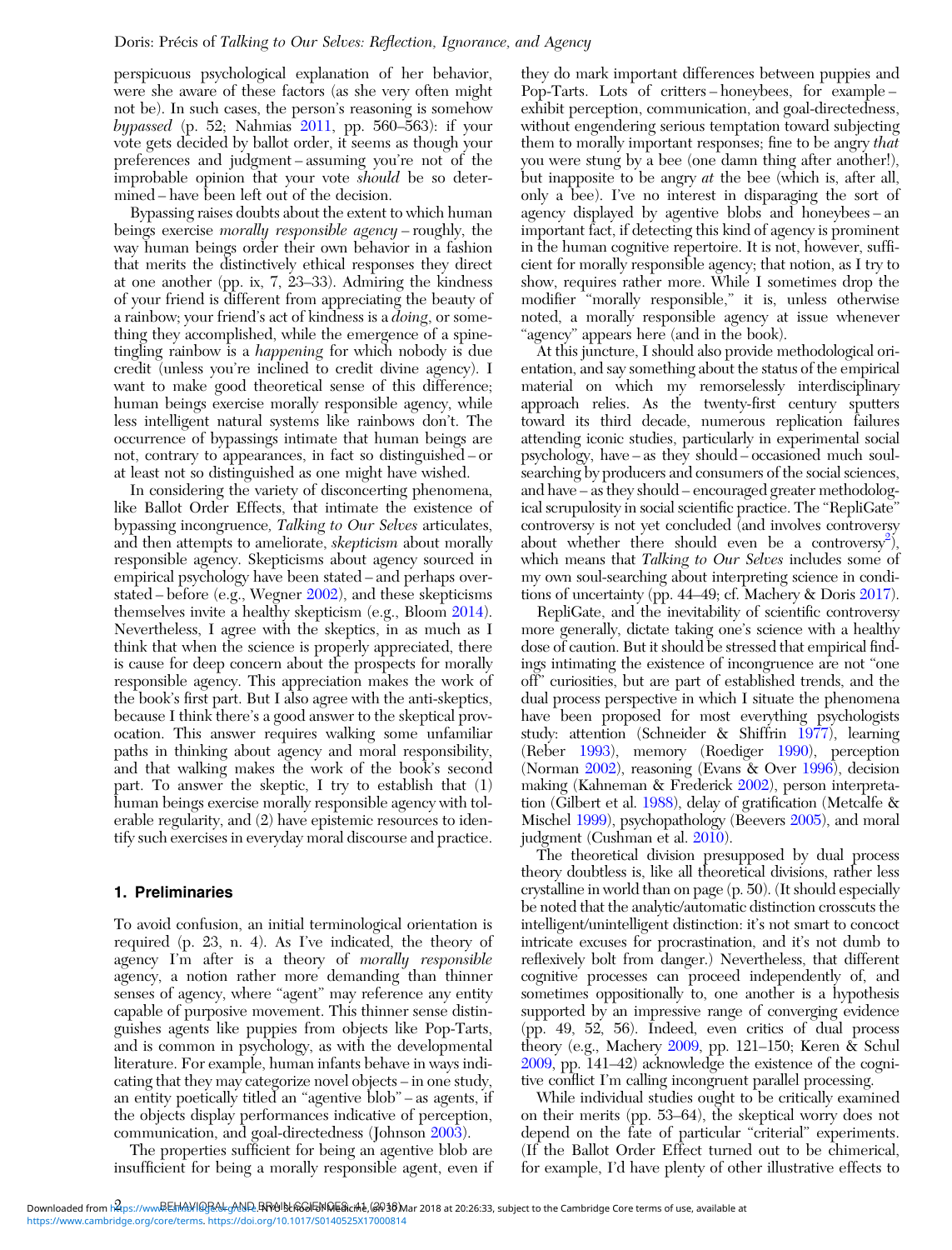choose from.) Whatever controversy afflicts particular studies, labs, or research programs, the existence of incongruence (however exactly it should be theorized) isn't in question. It is this uncontroversial observation on which my argument relies.

## 2. Skepticism

I presume that the problem animating Talking to Our Selves is "intuitive"; I presume many folks will think that incongruence sits uneasily with their (pre-theoretical) self-understanding (pp. x, 80, 158). That is, I presume that for those people who believe that they're directing their own behavior and shaping their own life (as I presume many people believe), learning that they were prey to something like a Ballot Order Effect would give them serious pause.

Say you are an undecided voter, and as you enter the booth, you decide, finally, to help make your country great again, and vote for Candidate Creepy. Say that subsequently, I provide convincing evidence that you in fact voted for Creepy because his leading place on the ballot tipped your decision – if not for ballot order, you'd have voted for his slightly less objectionable rival. (For the moment, don't mind that the actual evidence is aggregate, and can't decide individual cases; more on that in a bit). How should you feel about your decision?

This pre-theoretical unease, I further contend, also afflicts many philosophical theories of agency and responsibility, such as the influential approaches associating agency with "reasons responsiveness" (Fischer & Ravizza [1998;](#page-68-0) Nelkin [2011;](#page-71-0) Vargas [2013\)](#page-73-0). Suppose you read research associating sedentary lifestyles with poor health outcomes, and commence dragging yourself to the gym; your behavior is responsive to the balance of reasons commending it, and you've thereby, with your exercising, pulled off an exercise of agency. But for your (imaginary) vote, you took yourself to be responding to Creepy-reasons, like reclaiming lost greatness, while your vote was actually decided by a rationally arbitrary "non-reason," Creepy's place on the ballot. Here, your conduct was not appropriately responsive to reasons, and therefore not properly agential, according to reasons responsiveness theories. My point is not that these theories – or any other philosophical theory – cannot accommodate the disconcerting facts, but that they need to do so (p. 171). An anti-skeptical theory of human agency – one maintaining that exercises of morally responsible agency may be confidently identified in a good measure of human behavior – must account, in a systematic and detailed way, for the phenomena of incongruence, but philosophical efforts in this direction have hitherto been limited.

As I've said, the provocative cases of incongruence involve psychological causes of behavior that are not plausibly taken as reasons for that behavior, as when a "dumb" automatic process bypasses a "smart" analytic one. Theorizing reasons is the stuff of uncounted dissertations in philosophy and the decision sciences, but one doesn't need fancy theory to appreciate the difficulty. A simple, broadly subjective, account here serves: when someone treats a consideration as a reason they should be willing to treat that consideration as a *justification* for their judgment or behavior (pp. 43–44). The notion of justification is also a dissertation bogey, but once again, an

elaborate theory isn't needed (nor need one be attributed to the reasoner). Many people commend and defend what they think and do, both to themselves and others, and when they engage in this activity, they are engaged in a reason-giving, justificatory practice (p. 44). The relevant divergence of reasons and causes obtains when people would decline to reference the psychological origins of their behavior – those origins that would figure in a reasonably complete and accurate psychological explanation of that behavior – as appropriate considerations in this practice.

I don't primarily intend familiar cases of what philosophers call akrasia, or weakness of will, where people succumb to desire, appetite, or temptation against their better judgment (pp. 52, 161–162): I know the sugar, grease, and gluten-filled donut is a nutritional apocalypse I'll surely regret later, but I nonetheless devour it like a starving lion. However much trouble they make for health and happiness, many such cases don't make special trouble for agency. For when I inhale the donut, I'm doing so on perfectly intelligible grounds: Winslow's salt-caramel donuts are absurdly tasty, I know I'll quite enjoy eating one, and I very much desire to do so. Nor is it the case that the desire is somehow puzzling, or alien to me; gustatory pleasure is something that may be appropriately treated as a reason, and I sometimes treat it that way. Much as I hate to admit it, I suffer an altogether unpuzzling affection for Winslow's salt-caramel donuts, and if this affection manifests in my body composition, it manifests as a result of my exercising agency, and is nobody's fault but mine. (Were I addicted to Winslow's salt-caramel donuts, there would be questions about my agency, but my interest here is the ordinary, not the psychopathological.)

In the most unsettling cases of incongruence, judgment is not overwhelmed, as in *akrasia*, but bypassed. And in many such cases there is little reason to think reason would be overmatched were the bypassing factor subject to scrutiny: probably not unduly difficult to disregard the influence of the Ballot Order Effect, when it's brought to one's attention. That's part of what makes the phenomena so unnerving. Hardly surprising that people can be moved by strong desires; more so, that they can be moved by factors that are scarcely intelligible as the objects of desire (p. 162).

A preliminary schema for skepticism about morally responsible agency is now visible (pp. 64–65). Cases of incongruence, where the pertinent psychological causes of her cognition or behavior would not be recognized<sup>3</sup> by the actor as reasons favoring that cognition or behavior (were she aware of these causes at the time of performance), are cases where defeaters obtain. Where defeaters obtain, the exercise of agency does not obtain. If the presence of defeaters cannot be confidently ruled out, it is not justified to attribute the actor an exercise of agency. If there is general difficulty in ruling out defeaters, skepticism about agency ensues. (Again, akratic desirers will not always be defeaters, because such desires are frequently recognized as reasons [pp. 70–71].) In brief, the agency skeptic maintains that for any putative instance of agency, one cannot rule out the presence of a defeater (or defeaters) in the causal origins of that behavior, and one is therefore never justified in positing an instance of morally responsible agency.

Here, the standard for out-ruling is substantially ethical (p. 66). Responsibility attributions are associated with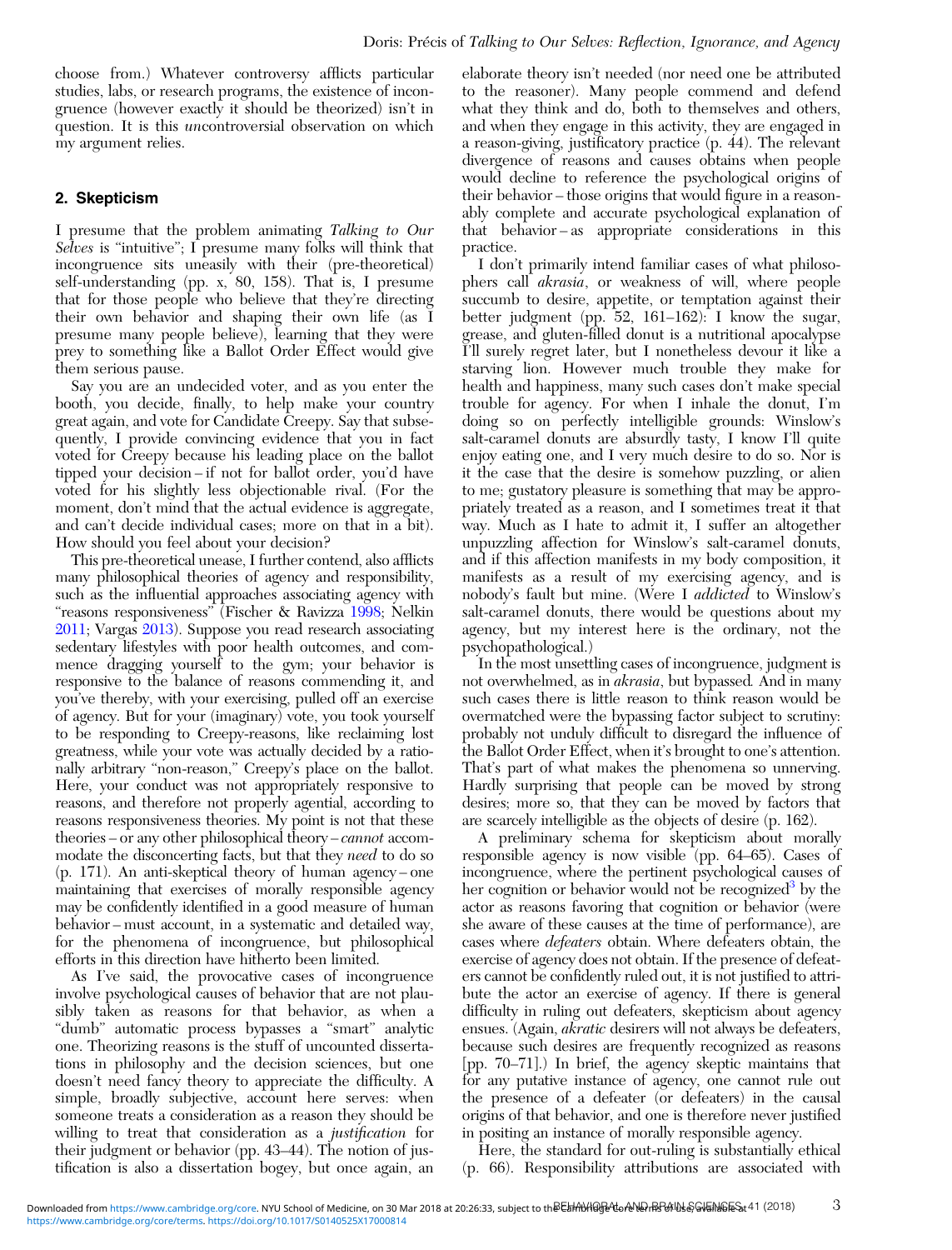distribution of benefits (like reward and praise) and burdens (like punishment and blame), so the improper attribution of responsibility can result in the target of the attribution receiving unjust benefits or burdens. Thus, the requirement that the possibility of defeaters be "confidently" eliminated gets understood in terms that are more moral than purely epistemic. For one to be justified in an attribution of morally responsible agency, it should be the case that if one's initial attribution of agency is overturned by credible new evidence of defeaters, one is not guilty of wrongdoing for having apportioned benefit or burden according to the initial attribution. Viewed in this light, the skeptical thought is that the requisite moral confidence is never justified; one cannot be sufficiently confident that one is not guilty of wrongdoing when acting on attributions of morally responsible agency. So understood, the skeptic is not making an unreasonable demand for epistemic certainty (the familiar skeptical foible of "setting the bar too high"), but an eminently reasonable request that moral judgments be morally defensible.

It must be emphatically emphasized that the skeptical argument (like other skeptical arguments) does not require an empirical generalization about the frequency with which defeaters occur (p. 68). And a good thing: that argument is sure to be a stinker, whatever side one is on. For so far as I can see, nobody has any very exact idea what the frequencies are. It's obvious why: comparatively little behavior is closely observed, still less behavior is observed in controlled conditions, and for the behavior that is observed, there's often little assurance about the full range of explanatorily salient psychological antecedents. If the contest between skepticism and anti-skepticism had to be decided by speculation about frequencies, it wouldn't get decided.

Nevertheless, if the skeptical argument is to be more than a symptom of philosophical paranoia, the possibility of defeaters has to be something more than mere possibility. And so it is. The skeptical hypothesis – concerning the pervasive availability of behavioral explanations referencing defeaters – is not a loopy (and perhaps massively unlikely) proposition like philosophical fantasies of Evil Demons or Envatted Brains. Rather, it is a "live" hypothesis (Frances [2005](#page-68-0), pp. 560–61): it has been vetted by the relevant experts, and judged by a substantial number of them, on the basis of good evidence, to be about as likely as competing hypotheses (p. 66; cf. Davies [2009,](#page-67-0) p. 169). Given the repeated appearance of incongruence in the context of scientific research, it is responsibly conjectured that defeaters occur with some regularity in everyday life; regularly enough, anyway, that the skeptical hypothesis is live, and has some non-trivial chance of being true, for any particular behavior. The matter can't be put more precisely than that. Nor need it be: the critical question concerns not how often defeaters should be thought to obtain, but how their presence can be ruled out for each putative exercise of morally responsible agency (p. 68).

I suspect anti-skeptical optimism is commonly funded by the imprecise suspicion that the envisaged defeaters are "pretty rare," together with the sanguine assurance that pretty rare occurrences need not undermine the attribution of m orally responsible agency. Regarding the sanguine assurance, I'm not sure: depending on the gloss of rare or pretty rare, such events can certainly merit moral concern. ("Better to acquit 1,000 guilty persons than to execute a single innocent one.") I suppose there is some gloss that warrants the assurance  $-\hat{1}$  in 100?, 1,000?, 10,000? – but such a gloss is unavailable, faced with inevitable uncertainty about frequencies. And the imprecise suspicion fares no better than the sanguine assurance. Given how little is observed of – and the less that is known about – human psychology and behavior, it is obscure what could motivate justifiable confidence that defeaters are pretty rare. At least, that motivation had better not be (as I fear it often is) the unvarnished faith that the counterintuitive must be uncommon – a certitude inimical to the spirit of scientific discovery.

This framing allows us to better understand the relation of aggregate evidence, such as Ballot Order Effects, to particular instances, such as your vote for Creepy. What the aggregate indicates is that some individuals must be subject to the influence in question; otherwise, there would not be an effect (pp. 63–64). We cannot, for studies of this kind, be sure which individuals are affected. But this is not an *objection* to the argument, it is the argument. Once it be allowed that defeaters might be in play – and that's what must be allowed – we require considerations sufficient to warrant moral confidence they are not. That's the burden of ruling out. As with other skeptical arguments, the present skeptical argument is not undermined by uncertainty; it *trades* in uncertainty.

It should be noted that many of the discomfiting experimental findings may involve small effect sizes. One way to consider this question is in terms of the correlation coefficient  $(r)$ , which quantifies the strength of association (covariation) between two variables: a coefficient of 1.0 indicates a perfect association, a coefficient of 0.00 indicates no association, and a coefficient of −1.0 indicates a perfect negative association. Effect size for correlation coefficients may be assessed with reference to a venerable proposal by Cohen [\(1988](#page-67-0), pp. 77–81) that for psychology (at least in "softer" branches like personality and social) a correlation of around 0.10 should be regarded as "small," around 0.30 as "moderate," and around 0.50 as "large."

Alas, for much psychological research, correlation coefficients rating Cohen's large, or even moderate, occur relatively infrequently (Hemphill [2003\)](#page-69-0). When the famous "group effect" (Darley & Latané [1968\)](#page-67-0) is calculated as a correlation between the number of onlookers and bystander intervention, the value is a "moderate" −.38 (Funder & Ozer [1983](#page-68-0), p. 110), and many celebrated findings in psychology, such as those relating implicit and explicit bias, may involve considerably smaller effects (Greenwald et al. [2015\)](#page-69-0). Are small effects "too small"? (Cohen [\[1988](#page-67-0), p. 79] himself didn't think so.) For context, consider a rendering of effects in biomedical research as correlation coefficients (Meyer et al. [2001,](#page-71-0) p. 130): regular aspirin consumption and reduced risk of heart attack, 0.02; chemotherapy and surviving breast cancer, 0.03; ever smoking and lung cancer within 25 years, 0.08. These relationships are not relationships, like the correlation between being human and being mortal, that are strong enough to be detected by "the naked eye" without the aid of statistical magnification (Jennings et al. [1982](#page-69-0), pp. 216–22). And obviously, they are clearly small by Cohen's lights.

However, such small effects may yet have practical import: take the aspirin, endure the chemo, and don't light up. The small relationship between aspirin use and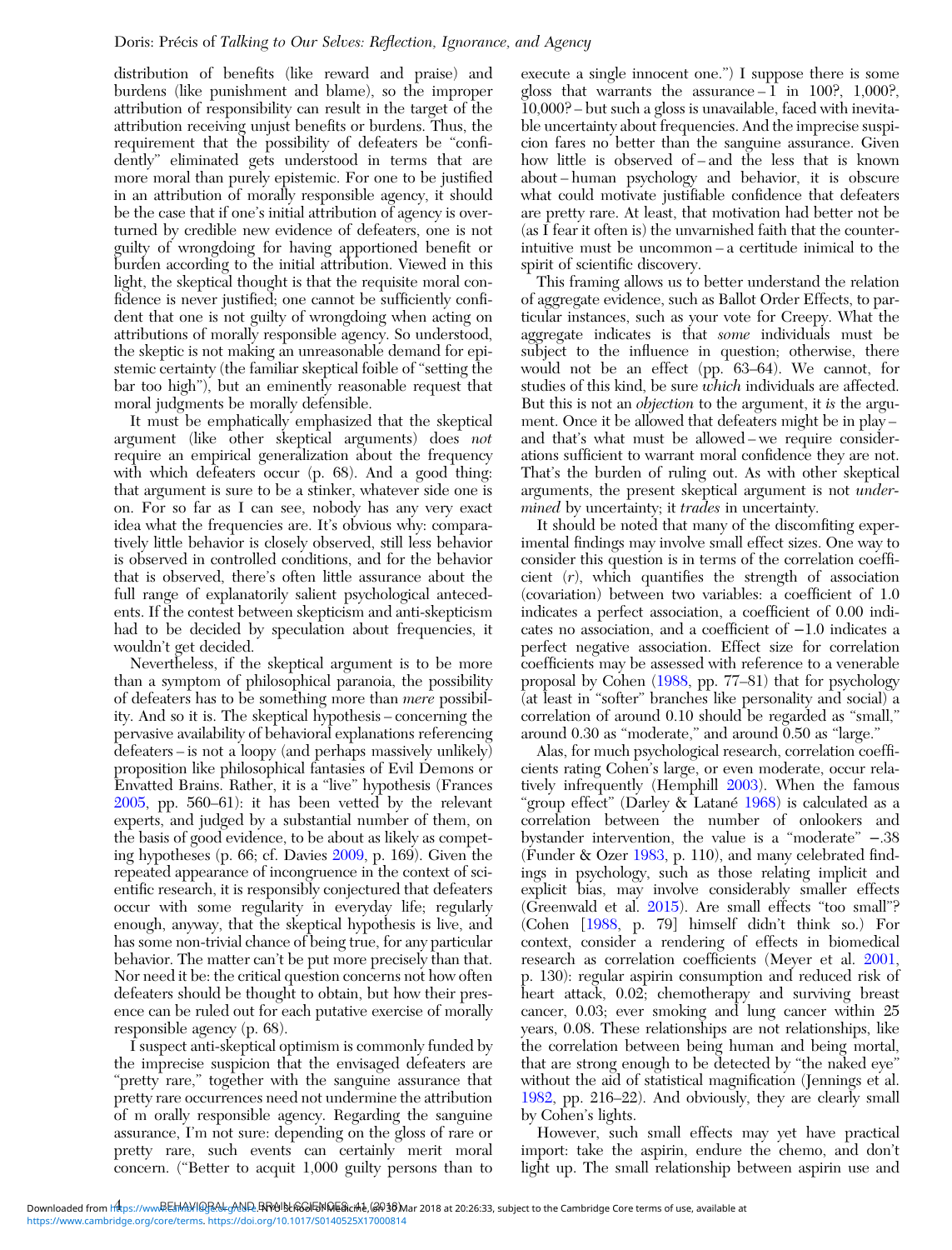reduced coronary risk might be thought of as pretty important, compared to something that (presumably) has no relationship, like owning a gray coat, or something that has a negative relationship, like obesity. Of course, if your habits or genes are bad enough, aspirin ain't gonna save you. Yet for many patients the costs associated with taking an aspirin every day or two are pretty minimal, so if you're at risk for a heart attack, why not? Furthermore, taking aspirin together with other interventions, like losing weight and exercising properly, might have a considerable cumulative effect.

If we can say that some lives are saved by small-effect interventions like aspirin (perhaps in concert with other interventions), why shouldn't we say that some exercises of agency are undermined by small-effect defeaters, like Ballot Order Effects (perhaps in concert with other defeaters)? To be sure, identifying statistically small aggregate effects does not allow confident conclusions about particular outcomes for particular individuals. But the small effects must be making a difference in some individual cases, or there would not be aggregate effects. Given the multitude of influences likely operative in any instance, one cannot confidently say where the difference was made, but this sort of uncertainty is actually part of the problem: *what's* making which difference for whom?

Once we allow that there are some of these rationally and ethically arbitrary influences on cognition and behavior, we are bound to admit there may be others. If stuff like that can make a difference, there could be many such influences in any particular instance. And while the impact of each such individual influence may be statistically small, the cumulative effect may be quite potent. For all one knows, any decision may be infested with any number of arbitrary influences. The claim is not that any one of the influences in question is momentous in the way illness, bereavement, and unemployment can be. Rather, the thought is that statistically small effects can sometimes be practically consequential – and an aggregation of such influences even more so.

I'm compelled to admit that I previously, while espousing skepticism about traditional conceptions of character, complained about small effect sizes in personality psychology, and it's arguable that some effects in personality are larger, perhaps considerably larger, than the kinds of effects I'm now celebrating. But for character skepticism, my concern was not that the personality effects are small, but that they are likely to be smaller than should be expected on familiar theories of character and personality (Doris [2002](#page-67-0), pp. 68, 71–75). Here, my position is the converse: the effects in question, small though they may sometimes be, are larger than should be expected on familiar theories of agency and responsibility – indeed, it often seems absurd that they could have *any* effect at all. This forces rethinking approaches to agency.

## 3. Reflectivism

Like much philosophy, Talking to Our Selves is structured agonistically. My primary agonist is reflectivism (pp. x, 17– 23), a doctrine according to which the exercise of human agency consists in judgment and behavior ordered by selfconscious reflection about what to think and do. Typically, this doctrine is associated with a corollary: the exercise of human agency requires accurate reflection. In an exercise of agency, as construed by reflectivism, a person correctly divines the beliefs, desires, and other psychological states relevant to her decision, makes her decision in light of these states, and then acts accordingly. In short, reflectivism holds that the exercise of agency is characteristically reflective activity.

Reflectivism is another notion I guess is pretty darn "intuitive," in the sense of enshrining a very familiar experience: you think about what you're hungry for, in perusing the menu, and I think about how much space I need, in perusing the real estate section. When we have these experiences of reflective agency, I confidently speculate, we don't usually think the outcome of our reflections was determined – to tweak my stock example – by the order of listings on the menu or in the adverts. (Let's rent the more expensive flat, it's listed first!)

I also insist that reflectivism is philosophically familiar: preoccupation with reflection is, arguably, the Western philosophical tradition's most distinctive feature, in both historical and contemporary guises, and is certainly a central theme in philosophical moral psychology (Doris [2015b](#page-67-0), p. 17; see also Arpaly [2002](#page-65-0), p. 20; Kornblith [2010](#page-70-0), p.  $2$ ;  $20\overline{12}$ , p. 1). The most salient examples are the many Kantians in moral psychology and ethics, who often associate practical rationality with reflection (Korsgaard [1996](#page-70-0), pp. 92–93; [2009,](#page-70-0) p. xi; cf. Moran [2001](#page-71-0), p. 127), resulting in a literature thick with references to the "reflective agent" and "reflective agency" (Velleman [1989](#page-73-0), p. 5; [2000,](#page-73-0) pp. 12, 26–29, 124, 191–96; Wallace [2003](#page-73-0), p. 437; [2006,](#page-73-0) pp. 150–51).

The accuracy corollary is equally recognizable (pp. 19– 20). For reflectivists, agency requires that the actor detect practically salient facts about herself (Velleman [2000,](#page-73-0) p. 12); as Tiberius [\(2002](#page-73-0), p. 13) puts it, a "person who does not know her deepest motivations because she is very psychologically complicated, or because she has formed impenetrable layers of self-deception, is missing something she would need to deliberate well." If deliberation – which might be thought of as practical reflection – is predicated on erroneous self-understandings, agency is supposedly imperiled.

On this understanding, the self-ignorant don't deliberate effectively about what to think and do; in contrast, the practically effective "reflective agent" will enjoy some measure of accuracy in her deliberations. When the reflectivist's reflective agent cites reasons for her action, the reasons cited are supposed to accord with the causes of her action: if she believes she did something because she judged it the right thing to do, that judgment must figure in an accurate and appropriate causal explanation of why she did it.

Unfortunately, the empirical record intimates that reflective activity is probably neither so characteristic of, nor practically important to, human beings as reflectivists suppose it is (p. 22). Many human behaviors are thoughtless, and unconstrained by the deliverances of reflection; on those instances when people do reflect, there is little warrant for confidence that these reflections are informed by accurate self-awareness. If so, there's something seriously wrong with both reflectivism and its corollary  $(p, x)$ , namely, that if reflectivism is the only philosophically viable account of agency, and the best empirical guess is that reflective agency is not an especially prominent form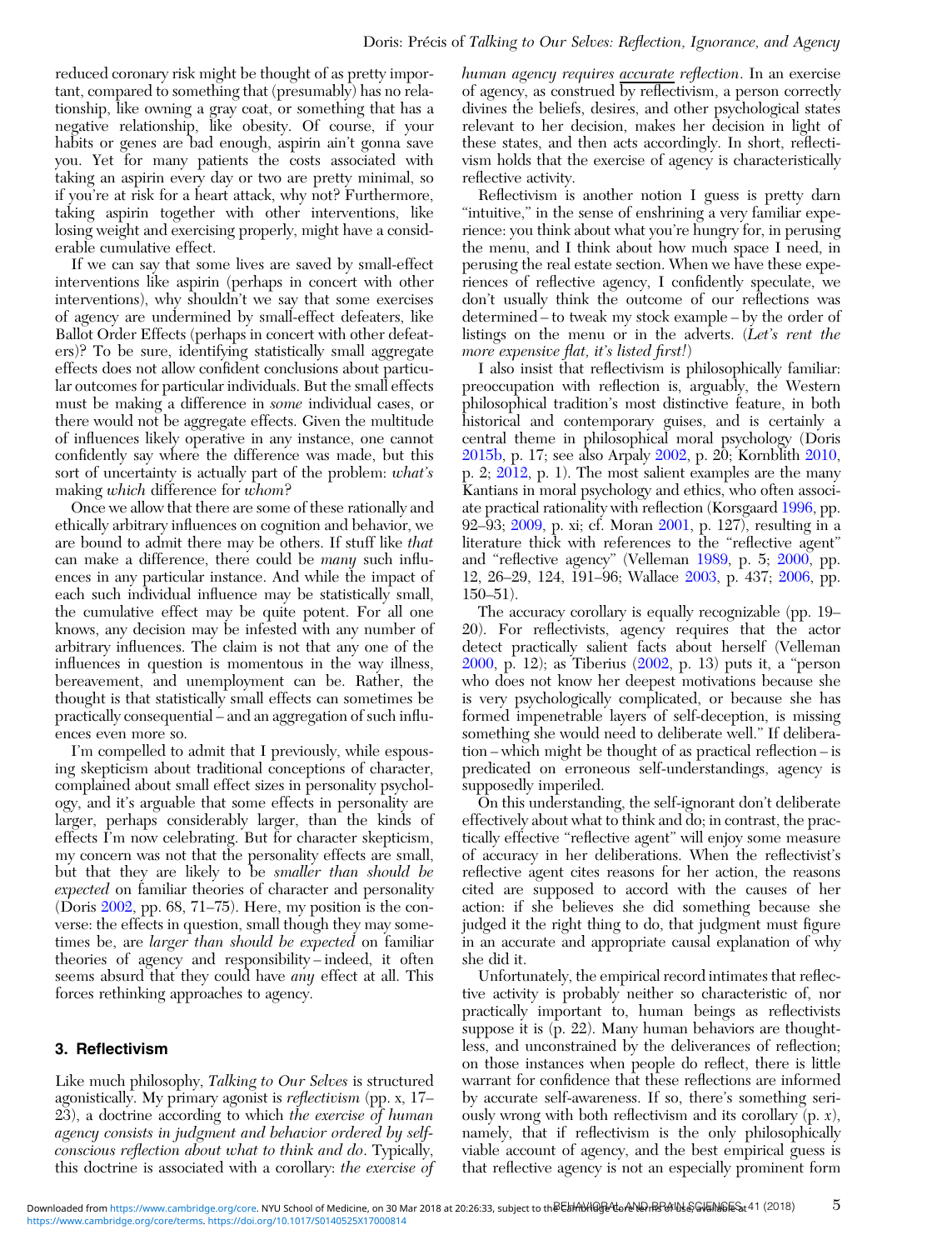of human self-direction, there's going to be a shortage of morally responsible agency (p. 152).

The reflectivist might not be dismayed at this prospect; the exercise of agency is an achievement, and it might be that exercises of reflective agency are a scarce achievement (pp. 35–37). Or perhaps reflectivism trades in ideal agency rather than actual agency, and eschews empirical claims (pp. 22, 151). These are defensible positions, but perhaps of dubious appeal. My sensibilities in this respect are conservative (p. 158): I suppose that people (at least in the cultural context where this discussion resides) regularly attribute moral responsibility to one another (whether tacitly or explicitly), and I further suppose that enactments of this familiar practice are not pervasively mistaken. That is, I presume treating the intentional behaviors of normal healthy adults as exercises of morally responsible agency is a morally defensible "default" (pp. 33, 39). So I think the envisaged agency shortage would be the worse for reflectivism, not for the practice (p. 33). But deciding exactly how frequent exercises of agency are, on reflectivism or any other theory, is to enter a kind of discussion I've already said is doomed. Instead, the difficulty is how to rule out the existence of defeaters, and I don't think extant reflectivisms are well situated to do so.

Philosophical targets are famously elusive, and philosophers routinely disavow the views attributed them by critics (pp. 17, 108). (That's not my position, and anyway, your objection to it doesn't work.) It's therefore likely that some reflectivists will deny being committed to views compromised by the arguments I derive from the empirical literature. I disagree, and cite textual evidence for my reading (pp. 17–21) – which ascribes a familiar and intuitive view to my agonists – but this isn't the kind of disagreement that is likely to get amicably resolved.

Rather than playing too long at pin-the-tail-on-the philosopher, it is better to proffer a friendly challenge. Reflectivists typically do not consider in detail how to accommodate the empirical difficulties associated with incongruence (pp. 164, 171), and their theorizing about agency would benefit if they did so. The critical, "targeting" part of the book may be understood not as excoriation, but as invitation – an invitation to help advance the cause of empirically credible theorizing in moral psychology. The positive part of the book can be seen as an attempt to identify one path to such advance, via departing reflectivism. Because I endeavor to avoid unseemly triumphalism (p. 171), I don't deny that there may also be reflectivist means of egress. At this stage of debate, however, it is unclear to me how those means will be developed, or how successful they are likely to be.

## 4. Experience

Maybe the best "ruling-out" response to skepticism is plain experience (p. 78), in particular the experience of agency: the feeling of doing something (like deciding what to have for dinner) is manifestly distinct from the feeling of having something happen to you (like dinner setting off your digestion). I don't deny such experiences are commonplace, and I further grant that many "agent experiences" (my unlovely name for the feeling of doing) bear a reflectivist character, where it seems to one that one selfconsciously and accurately inventories one's inclinations and circumstances, decides what to do on the basis of this inventory, and acts according to one's decision (p. 80).

What I do deny is that agent experiences have the stuff to block skepticism, because such experiences are surprisingly untrustworthy (pp. 96–97). (This is not to say that people are wrong about the experience of agency in the sense of recognizing when their movements are endogenously rather than exogenously generated [Gallagher [2000](#page-68-0)]; again, at issue is the more demanding notion of morally responsible agency.) My denial is steeped in the clinical literature on confabulations, the extravagant fabrications produced by patients suffering neurological trauma or psychiatric illness (pp. 81–89). Given many striking demonstrations of failed self-awareness in healthy people, it's commonly suggested that the unafflicted confabulate, much as the afflicted do. The parallels are imperfect, but it is the case that healthy people suffer substantial self-ignorance, and that first-personal reports of self-awareness are of questionable reliability.

Likely implicated in such failures is the well-documented class of phenomena united under the heading "motivated cognition" (pp. 94–96). Although its prevalence is a matter of controversy, and the boundaries between motivational and cognitive processes are muddy, there seems little doubt that motivation powerfully influences cognition, so that reasoning and belief may be determined by extra-epistemological factors (Dawson et al. [2002,](#page-67-0) pp. 1379–81; Ditto & Lopez [1992;](#page-67-0) Dunning et al. [1999,](#page-68-0) p. 79; Gilovich [1991,](#page-68-0) pp. 75–87, 84; Kruglanski [1996](#page-70-0); Kunda [1990](#page-70-0), p. 493).

For my purposes, perhaps the most salient variety of motivated cognition is self-enhancement (pp. 92–94): People are prone to inflated assessments of their attributes and performances (Alicke et al. [2001](#page-65-0), p. 9; Dufner et al. [2012](#page-67-0), p. 538; Dunning [1999,](#page-67-0) pp. 5–6; Dunning [2006\)](#page-67-0). For example, undergraduates may think themselves more popular than they really are (Zuckerman & Jost [2001\)](#page-74-0), while their professors may think themselves better teachers than they really are (Blackburn & Clark [1975,](#page-66-0) p. 249; cf. Cross [1977](#page-67-0)).

I interpret the experience of agency as a kind of selfenhancement: people believe they control things they do not, a tendency called the "illusion of control" (pp. 134–36). For example, gamblers commonly seem to think they influence chance events (Davis et al. [2000](#page-67-0), pp. 1236–37; Toneatto et al. [1997](#page-73-0), p. 262; cf. Langer [1975\)](#page-70-0): in lotteries around the world, quick pick options, where a computer picks random numbers, account for only 10–20% of tickets sold (Simon [1998](#page-72-0), p. 247). As one player insisted, you shouldn't "trust the computer to pick your numbers. I trust myself more" (as quoted in Farrell et al. [2005](#page-68-0), p. 597).

It's not just that people exaggerate their control of their circumstances; they overestimate their control of their selves. Here's a patient with hemiplegic anosognosia "explaining" her inability to move her arm (p. 87): "I have never been very ambidextrous"; "I've got severe arthritis in my shoulder"; "Doctor, these medical students have been prodding me all day and I'm sick of it. I don't want to use my left arm" (as quoted in Ramachandran [1996,](#page-72-0) p. 125). The last is especially suggestive, as it replaces patiency with agency: For a person suddenly experiencing the helplessness of the sick role, the performance can be understood as a kind of self-enhancement, albeit a tragically ineffectual one.

I suppose that at least some such confabulations are sincere (p. 84); the anosognosic is not necessarily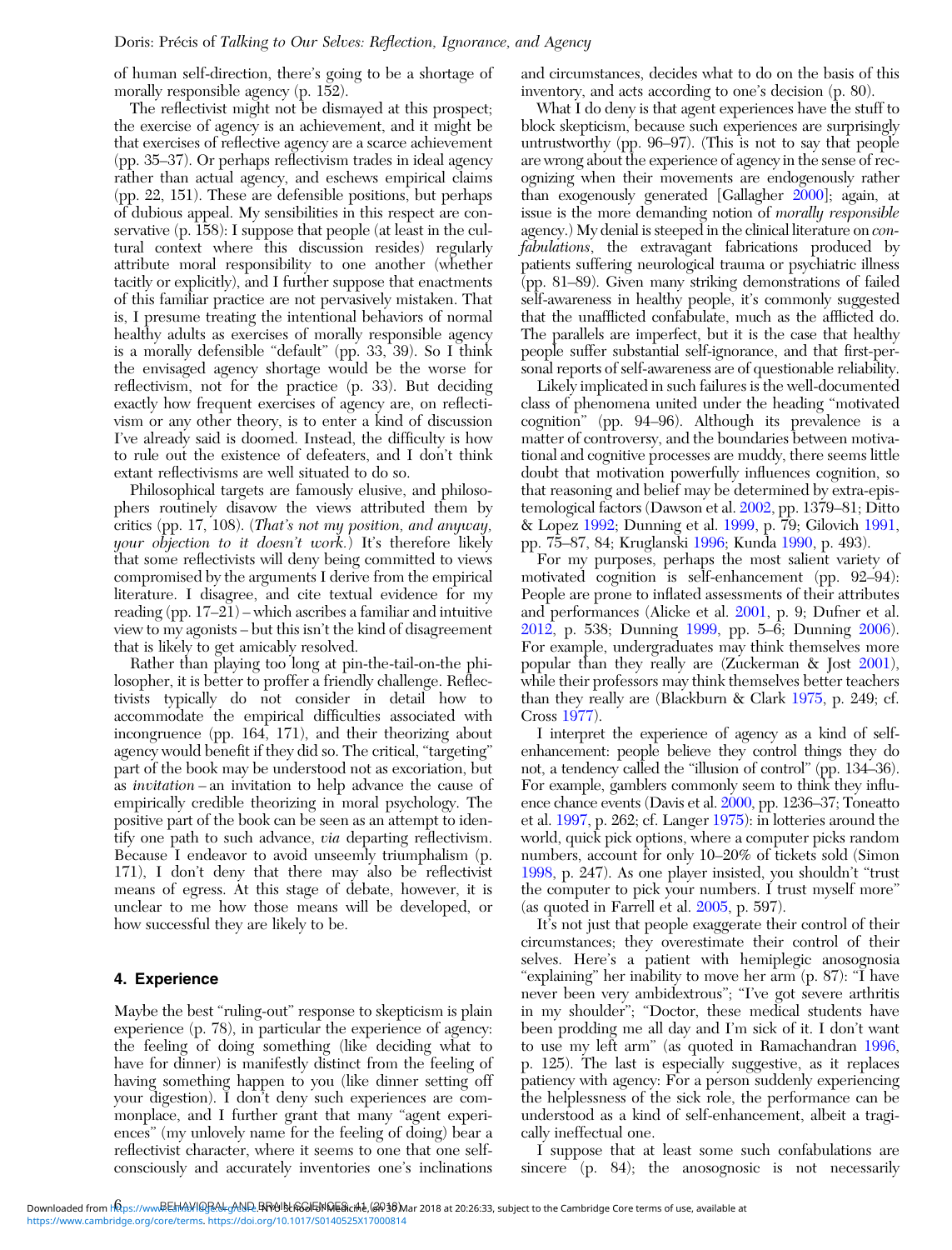prevaricating. But whether or not this patient was experiencing agency, her words are – significantly – a self-presentation of agency. As we shall see in a moment, this kind of agential self-presentation is a central feature of human social life.

## 5. Values

Under the most generic description, my understanding of agency – ponderously titled an anti-reflectivist, valuational, and dialogic (or collaborativist) theory – represents a philosophically commonplace (though not universally endorsed) "compatibilism" (pp. 9–12): I think that moral responsibility is compatible with causal determinism, and people may sometimes be held morally responsible in circumstances where their behavior is determined by factors "external" to themselves. For compatibilists, the important question is not that a behavior was caused but how it was caused: for exercises of morally responsible agency, behavior must be caused in the right way.

Like many other compatibilists, I make a start on "in the right way" with P. F. Strawson's "reactive attitudes": the motley of emotional and other interpersonal responses – indignation, anger, gratitude, admiration, and the like – with which human beings regulate their social lives (p. 23; Strawson [1962;](#page-73-0) Vargas [2004;](#page-73-0) [2008](#page-73-0); [2013;](#page-73-0) Watson [1993\)](#page-74-0). For me, thinking about what (if any) reactive attitudes are apt helps establish whether someone is morally responsible (or not): once again, I shouldn't be angry at the bee who stings me, but it's perfectly appropriate for me to be angry at you if you poke me with a fork in a fit of dinner-hour pique. The reason for the differing reactions, my story goes, is that you are morally responsible for your behavior, and the bee not. The difference in responsibility, as my story goes on, is explained by the observation that you were exercising agency, and the bee not. The aptness of moral responsibility attributions and the associated reactive attitudes are, for behaviors of moral concern, characteristic symptoms of agency.

Next, I say a behavior is an exercise of morally responsible agency when the actor is *self-directed* while performing it, and further assert that behavior is self-directed when it expresses the actor's values (after Watson [1975;](#page-74-0) [1996;](#page-74-0) cf. Bratman [2007,](#page-66-0) p. 48; Smith [2005;](#page-72-0) Sripada [2015a](#page-73-0); [2015b](#page-73-0)). While this particular valuational theory is only one of numerous contending theories, and hardly the object of philosophical consensus, it does enable some pretty plausible observations: when the nicotine addict guiltily succumbs to craving and lights up, his behavior is not selfdirected, but when he manages to resist a craving because he values his health, his behavior is self-directed.

For me then, morally responsible agency gets understood in terms of self-direction, and self-direction gets understood in terms of expressing values: behaviors are exercises of agency when they are expressions of the actor's values. In turn, values get understood in terms of desires (Bratman [2007,](#page-66-0) pp. 47–67; Harman [2000](#page-69-0), p. 135) – desires possessed of a reasonably reliable and substantial motivational force. Not just any such desires: the desires properly associated with value are those desires the actor accepts in a determinative role for her practical planning (Bratman [2007,](#page-66-0) pp. 64–66). For a desire to be associated with a value, it must also have a justificatory

role: it must be something that the planner is amenable to employing in justification or defense of her plan.

The planner, to my way of thinking, need not be aware of her willingness to assign this justificatory role (pp. 27–28). People may have desires, values, and plans that they are quite unaware of, and their behavior may express their values without their knowing that it does so. (Consult locutions like, "I guess that was my plan all along," and "I suppose this must be what I really wanted.") This is a crucial feature of my account, because it makes room for agency in the absence of accurate reflection. If I speak out of cruelty while thinking I'm speaking out of honesty, you may well hold me responsible for hurting your feelings. And if pressed to defend your attribution, you might say something like, "Whatever he thought he was doing, he really wanted to be cruel." Pretty good reason to attribute an exercise of agency, where someone acts on what matters to her. The less likely thing would be to say that someone did what mattered to her, because it mattered to her, but didn't do so as a morally responsible agent (pp. 160–61).

This provides occasion to make a bit clearer what the argument is not about (p. 69). It's commonly supposed that much behavior lacking "conscious control" makes trouble for agency (e.g., Levy [2011](#page-70-0), pp. 188–94; Wegner [2002,](#page-74-0) pp. 156–58, 170–71; [2005,](#page-74-0) p. 28). But this supposition immediately encounters inconvenience, for it apparently excludes far too much from the offices of agency. Acts of kindness or callousness that are done habitually, with little in the way of conscious supervision, are customarily treated, and perfectly appropriately so, as exercises of morally responsible agency. The point generalizes, and widely. While there's controversy concerning the role of conscious control in skilled behavior (Christensen et al. [2016;](#page-66-0) Montero [2010](#page-71-0); Noë [2012](#page-71-0), Ch. 6), surely many skilled behaviors are performed unreflectively (how else could they be done so quickly and effortlessly?), and just as surely, people are often credited – appropriately so – for these performances.

Adopting a valuational theory of agency like the one I adopt is not necessarily to reject reflectivism; a valuational theory might be fashioned as a reflectivist theory, as is, perhaps, Bratman's ([2007](#page-66-0) p. 28, n. 5). Rather, the dispute concerns what psychological processes facilitate the exercise of agency. The reflectivist taps self-conscious, tolerably accurate reflection in this role, while I do not require accurate reflection for the exercise of agency. And this difference, I claim, leaves me better situated than the reflectivist to ameliorate agency skepticism.

#### 6. Ignorance

Ignorance remains a paradigmatic excuse, which may block the attribution of responsibility (without Horton's big ears, the other critters couldn't have known that they were endangering the dust speck world of Whoville). But selfignorance, such as self-enhancement and illusions of control, doesn't necessarily undermine morally responsible agency, and may often enable it (pp. 129, 136, 144, 158).

One important pathway by which self-ignorance may facilitate agency is motivational (pp. 136–37, 144). Turns out, writing this précis was nearly impossible for me, which seems a bit odd: why should it be hard to summarize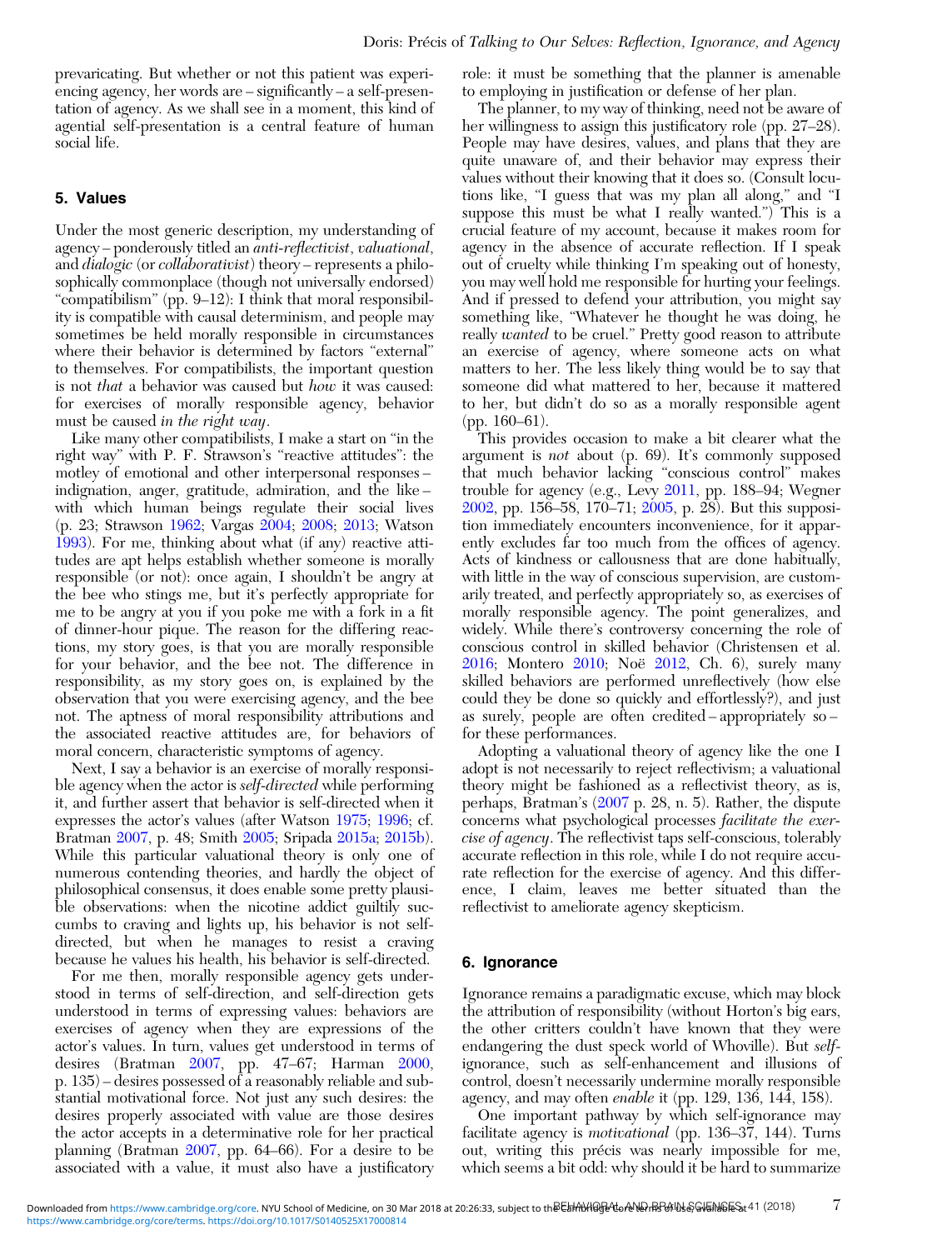a book you've already finished? A likely explanation notes that the book is muddled, and the author of modest ability. But this path leads to despair; if I take the elucidation seriously, I'll abandon my labors for the gym, a nap, or worse. On the other hand, if I attribute my troubles in summarizing to the profundity of my topic and the intricacy of my thought, I may be hopeful enough to fight, and write, another day. The point extends: plodding Professor Drudge might better be able to grind out long hours at his desk under the auspices of "talented" than "mediocre," and given the contribution of perspiration to inspiration, this understanding can help Drudge produce work of sufficient quality to earn him the title "talented" – his mediocrity notwithstanding (p. 144). If Drudge values his professional status, his positivity may facilitate his agency.

Another example: unrealistic positivity has been implicated in improved health outcomes (Taylor et al. [2003\)](#page-73-0), and it appears that this self-enhancement extends to perceptions of control. In a study of cancer patients, perceptions of control were negatively associated with maladjustment; patients with higher perceptions of control were less likely to experience anxiety and depression (Thompson et al. [1993,](#page-73-0) pp. 297–298). Moreover, there was a larger negative relationship between perceptions of control and maladjustment for those rated lower in physical functionality (Thompson et al. [1993,](#page-73-0) pp. 299–300); perceived control may have been doing more good for those who had less control of their circumstances. Given the abundant evidence implicating psychological well-being in physical well-being, and psychological distress in physical distress (Brenner [1979;](#page-66-0) Diener & Chan [2011](#page-67-0); Steptoe et al. [2005;](#page-73-0) Veenhoven [1988\)](#page-73-0), it becomes very tempting to say that elevated perceptions of control, in so far as they're associated with better adjustment, are good for one's health.

Sick or well, valuing my health is presumably part of the reason I strive to promote it. Perhaps my beliefs about the efficacy of these efforts are motivated cognitions; I may think my labors more effective than they are, in part because I want them to succeed. But these motivated cognitions may simultaneously be motivating cognitions; my believing my efforts will work inspires me to undertake work that in fact work, even if they don't work so well as I believe (pp. 135–37). Here, self-ignorance, via motivational pathways, promotes the exercise of agency.

A similar story can be told for romantic relationships (136–37). According to one group of marital researchers (Fowers et al [2001](#page-68-0), pp. 96–99, 102, 105), the presence of positive illusions is "nearly universal" among "satisfied spouses"; the mean estimate of divorce given by members of married couples was 10%, and the modal estimate was zero%, while scientific estimates of its likelihood are often in the range of 40–60% (Fowers et al. [2001,](#page-68-0) p. 105; for more on "marital optimism," see Baker & Emery [1993](#page-66-0); Boyer-Pennington et al. [2001\)](#page-66-0). Hand wringing over the "50% divorce rate" is, as any reader of Divorce Magazine ([2004\)](#page-67-0) can tell you, a prominent component of public discourse in the United States; apparently, romantic illusions may persist in the face a well-known body of undermining fact (difficulty in estimating divorce rates duly noted).

At the same time, relationship outcomes may be sensitive to effort: numerous studies indicate that couples counseling is effective (Bray & Jouriles [1995;](#page-66-0) Hahlweg & Richtera [2010](#page-69-0); Sayers et al. [1998](#page-72-0); Snyder et al. [2006\)](#page-73-0).

During relationship trouble, I'm willing to speculate, sturdy perceptions of control have motivational utility: if you don't think the quality of your relationship is responsive to effort, how do you get yourself to undertake the effort? But if you think couples counseling can help you walk it back from the brink, could be you, yours, and your therapist will put the needed work in.

By supporting value-conducive motives, illusions of control may facilitate behavior that helps realize values. Self-ignorance often functions to effect self-direction, and its absence can be an impediment to agency: a complete and accurate understanding of your career, health, or relationship prospects might prevent you from making them all you want them to be. If so, we've identified a pathway whereby self-ignorance supports, rather than impairs, agency. This pathway is often indirect (p. 127): falsely believing I can directly effect a valued outcome may support motivation eventuating in behaviors or circumstances that do, in fact, effect the outcome in question. The fact, we can say, is the child of the fiction (pp. 136–37).

## 7. Collaboration

To fill out this story, I understand self-ignorance in the context of sociality. In doing so, I identify a secondary agonist, individualism, which maintains that optimal human reasoning is exemplified by individual thinkers (pp. 103, 107–109). Against this, I pit collaborativism about rationality, where optimal human reasoning is held to be "socially embedded," and then extend this collaborativism to agency, where many important exercises of individual agency are substantially social phenomena (pp. 103, 115, 122).

Start with simple examples (pp. 123–24): seatbelt laws have been found to increase seatbelt use (Gantz & Henkle [2002;](#page-68-0) Shults et al. [2004](#page-72-0)), while public health campaigns have been found to decrease rates of smoking (Fiore et al. [2000](#page-68-0)). Assuming that people value their lives and health, these are cases where social processes enable people to better express their values in their conduct. But while there is little doubt that postponing death and disability is (for most people) a valued outcome, one might wonder if realizing these outcomes should count as an exercise of agency. The mechanism matters, and succumbing to media manipulation or yielding to government coercion may not seem appropriately agential.

Perhaps psychotherapy makes a more convincing illustration (pp. 124–25). People seek out psychotherapy in hopes of making their lives go better, so this active process has a more agential appearance than the succumbing to media campaigns or state regulations. Of course, people often enter therapy in response to something like duress: a stalled career, a strife-torn marriage, or stacks of unpaid bills. But these incentives are not obviously inimical to agency. On the contrary, people trying to change their lives for the better is an excellent place to look for agency, and psychotherapy can help effect this change.

Outcome studies, using both clinician assessment and client self-report, indicate that talk therapy works – it can ameliorate various adverse psychological conditions, such as depression and anxiety (Lambert & Ogles [2004;](#page-70-0) Luborsky et al. [1985](#page-70-0), p. 609; Seligman [1993](#page-72-0)). We've now an appealing example of collaborativism about agency. First,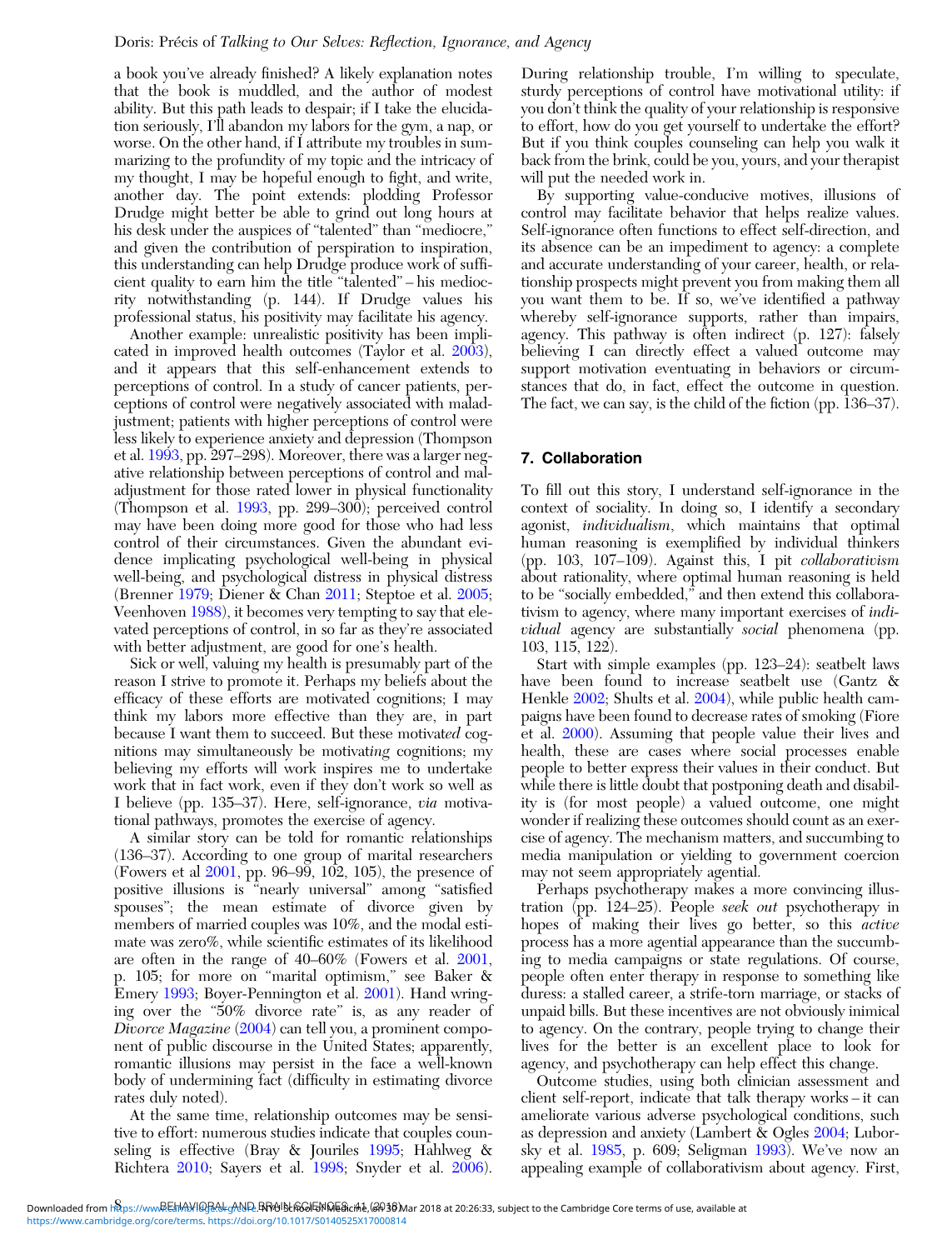the "talking cure" is very much a social treatment, where client and therapist work things through together more effectively than the client could do on their own. There's the collaborativism. Second, decreasing psychological discomfort and increasing personal efficacy are very likely values many clients in therapy hold, so the clinical process is reasonably thought to facilitate the expression of these values. There's the agency.

I contend that the success of this endeavor does not require accurate self-awareness on the part of the client. (Or, perhaps, accurate awareness of the client by the therapist; interestingly, the rubric under which therapy is conducted is not a critical determinant of clinical efficacy [Brown et al. [1999;](#page-66-0) Dawes [1994](#page-67-0), pp. 38–74; Luborsky & Singer [1975;](#page-70-0) Wampold et al. [1997](#page-74-0); Woolfolk [1998\]](#page-74-0).) At the same time, a recurring theme in the clinical literature is that a "positive alliance" between therapist and client is associated with successful outcomes (Horvath & Symonds [1991;](#page-69-0) Krupnick et al. [1996;](#page-70-0) Martin et al. [2000](#page-70-0); Orlinsky et al. [2004](#page-71-0)). For many consumers of psychotherapy, I'm guessing that comes as a relief: if you always end up talking to your therapist about fluff like television or sports instead of the deepest workings of your soul, you may yet be doing yourself good, so long as you're bonding with your therapist.<sup>4</sup> Supposing therapy can facilitate agency, as I've just suggested, we've here a case where agency is achieved without accurate self-awareness. In this instance, collaborativism and anti-reflectivism are complementary.

## 8. Rationalization

To better understand the synergistic contribution of selfignorance and collaboration to morally responsible agency, consider Johansson, Hall, and colleagues' incredible studies of "choice blindness" (Hall et al. [2010;](#page-69-0) Johansson et al. [2006\)](#page-69-0), where people fluently provide agential explanations for choices they didn't make (pp. 138–40). In Sweden, Hall et al. ([2012;](#page-69-0) cf. Hall et al. [2013](#page-69-0)) demonstrated choice blindness for moral and political attitudes. People strolling through a park were given a twelve-item survey with statements concerning either general moral principles or current moral issues, and asked to report their attitudes on a 9-point scale anchored at "completely agree" and "completely disagree." After completing the survey, participants read aloud three of the statements they had responded to, and explained their positions. In manipulated trials, two of these statements were reversed: if someone originally agreed with "Even if an action might harm the innocent, it can still be morally permissible to perform it," it now appeared that they had agreed to "If an action might harm the innocent, then it is not morally permissible to perform it" (emphasis added).

The reversal was noticed in only 47% of trails, and 69% of participants accepted at least one reversed statement. Although the politically active were more likely to correct reversals, people claiming to generally hold strong moral opinions weren't more likely to make corrections. Unsurprisingly, level of agreement was associated with correction: The more participants agreed or disagreed with a statement, the more likely they were to correct the reversal. But nearly a third (31.4%) of all manipulated trials with answers at the endpoints of the scale (1 or 9) were not corrected. And remarkably, when it came to explaining manipulated choices, 53% of the participants argued unequivocally for the reversal of their original position. People are able to quite assuredly justify and explain their choices – even when "their" choices are not choices they made!

While folks sometimes hold their nose and knowingly "go along to get along," the social influence in choice blindness studies most probably proceeds subliminally. Otherwise it would be difficult to explain the fluidity with which participants explained their (non-) choices (p. 138; Johansson et al. [2006\)](#page-69-0), as well as the apparently genuine surprise participants evince in post-experimental debriefing (Hall et al. [2010](#page-69-0)). But while the pseudo-explanations weren't conscious social niceties, they have something importantly in common with social niceties: such explanations are required by convention. It can be socially awkward to stand mute when questioned about the reasons for one's political or moral convictions; commonly, keeping silent or pleading ignorance won't do, and most any answer, or at least a wide range of answers, is better than not answering (Hirstein [2005,](#page-69-0) pp. 4–5).

Not so much for garden-variety factual ignorance; fine to say that I don't remember the name of the 23rd U.S. president, or the first woman to summit Everest. But where reasons are required, not so much. I suspect that instances of "rational dumbfounding" (pp. 140–41) where people are unable to explain their behavior – particularly their intentional behavior – are pretty unusual. Even if rational dumbfounding is more common than I suspect, confessing rational dumbfounding still seems remarkable. People fluently produce socially serviceable explanations for what they do, even when their self-ignorance extends to the psychological origins of their behavior.

I call these performances rationalizations rather than confabulations, to distinguish them from clinical confabulation, and I deploy "rationalization" in a non-pejorative sense, absent any connotations of bad faith (pp. 141–43). Here, a rationalization is a (typically verbal) performance that presents judgment and behavior as rational. (Or, slightly less circularly, rationalizations make judgment and behavior make sense; cf. Gibbard [1990](#page-68-0), pp. 37–38, 156–59). If I'm right, a central form of rationalization presents a behavior as an exercise of agency: I chose to do so. I meant to do that. I had my reasons. Frequently, rationalizations may reflect illusions of control: people present themselves as achieving exercises of agency even when they have not.

My account favors approaches that construe agency as structured by narrative (Doris [2015b,](#page-67-0) pp. 143–46; see also Dennett [1991;](#page-67-0) [1992;](#page-67-0) Fischer [2006](#page-68-0), pp. 106–23; [2009](#page-68-0), pp. 145–77; Schechtman [1996 2011](#page-72-0); Velleman [2006](#page-73-0); pace Strawson [2004](#page-73-0)). Who people are, and what they do, is shaped by the self-depictions, which I call biographies, they express to themselves and others. That one understands one has made a promise, and further understands oneself to be a person who honors her promises, may help ensure that the promise is *kept*. One's biography can secure behavior expressing one's values, even in the face of unfavorable circumstance or instable inclination. Thinking – and talking – of oneself as a dutiful promiser may be causally implicated in one keeping promises on those occasions that one does so, whether one is a dutiful promiser or not. Then to do its work biography needn't be accurate, so long as it is motivationally engaging for the teller.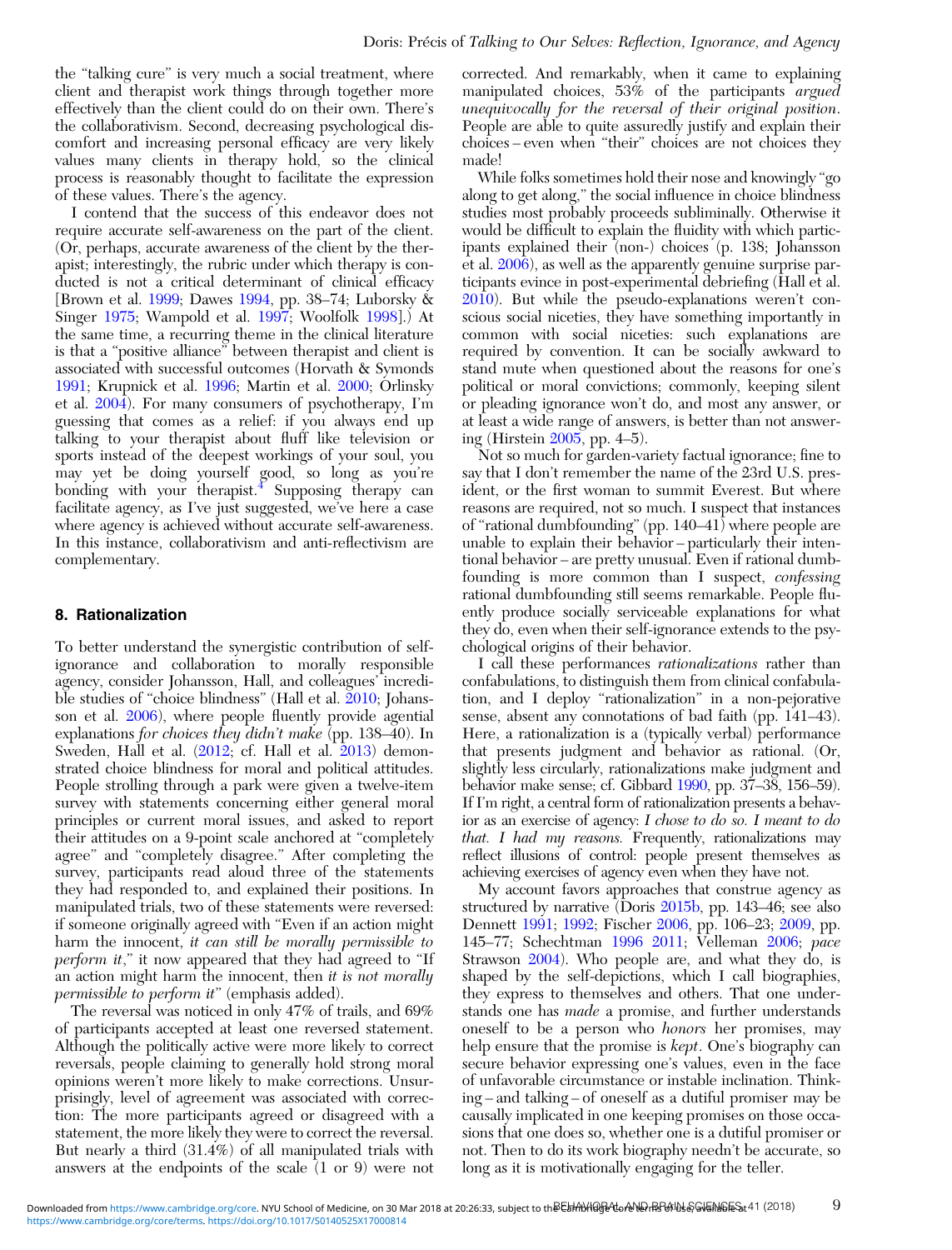Biographies may be private; I might live by a story I tell only to myself. But biographies are also presented socially, and serve as vehicles for the exchange of rationalizations. It's because I've had the life I've had – or seem to have had – that I'm justified in doing as I do. The trauma of experiencing a near-fatal automobile accident, for example, may justify my disinclination to see a movie prominently featuring car chases, and prompt you to propose seeing a less bombastic film. Human beings develop rationalizations collaboratively, and the central requirement for these rationalizations is not accuracy, but accord with one's interlocutors. People shape their lives, not as isolated reflectors, but as participants in an ongoing negotiation – a negotiation that simultaneously constrains and expresses who they are. In a slogan, agents are negotiations. If you like, call this notion of agency dialogic (p. 148). Here morally responsible agency requires not *freedom* from influence, but mutual influence, as individuals express their values in a collaborative process.

## 9. Skepticism (again)

I have an account of how morally responsible agency may be exercised, but ameliorating the skeptical problem also requires an account of how exercises of morally responsible agency are detected (pp. 159–64). The skeptic says we are never justified in attributing moral responsibility; in retort, the anti-skeptic must articulate conditions when it is justifiable to do so. (Reminder: the relevant notion of justification is substantially ethical.)

According to my valuational approach, archetypal exercises of morally responsible agency are expressions of the actor's values, so the problem is determining whether the actor's values are expressed in their conduct. To do so, on my understanding of the skeptical challenge, we must be justified in ruling out the presence of defeaters; when we have done so, we may have the requisite moral confidence that the relevant conduct expresses the actor's values, and may therefore be justified in attributing an exercise of morally responsible agency (p. 159).

In preparation for this work, we ought to realize that valuing has a temporal dimension: values are expressed over time, and often can only be identified over time (pp. 162–63). It will frequently be difficult to determine whether someone holds a value, in the absence of temporally extended trends in cognition, rationalization, and behavior. But with extended observation, a pattern of symptoms may emerge: as cognitions, rationalizations, and behaviors appropriate to a value tend to recur in a person's life, we, and they, may begin to have confidence that a person holds that value, and that particular behaviors, patterns of behavior, or life projects are expressing it (even where their behavior is less than consistent with respect to that value, as it very probably will be, if "situationism" about moral personality and behavior [Doris [2002\]](#page-67-0) is anything close to correct).

Conversely, if one focuses on isolated events, diagnosis may falter. (The same is true of medical diagnosis; that's why your doctor takes your history, or holds you overnight for observation.) It will frequently be obscure whether someone doing something is an expression of her values; the evaluative signal may be quite weak, against the background of situational noise.

In tracking the evaluative signal, sociality will be central; first-personal inquiry will frequently be augmented by second personal, collaborative, inquiry: a friend observes that I'm often downcast after a day at my "dream job," or an old lover remarks that you seem much happier with your new partner (p. 163). Collaboration also occurs in institutional contexts: therapeutic and educational endeavors can help people figure out what matters to them. Sometimes, others have better access – or at least instructively different access – to a person's values than does the person herself. The extent of agency-impairing self-ignorance is considerable, but people are collectively possessed of epistemic assets fit to ameliorate it, assets deployed in the continuing social negotiation by which people order and make sense of their lives.

Attribution of agency and responsibility may be warranted when a pattern of cognition, rationalization, and behavior emerges, and that pattern is best explained as involving the expression of some value. Determining whether a particular action expresses a value, in the sense of being governed by a value relevant goal, as opposed to fortuitously conforming to that value (pp. 25–26), will very frequently make difficult work. But the emergence of trends across iterated cognitions and behaviors can underwrite confidence that the trend is to be accounted for by reference to a person's values, rather than a massively coincidental run of defeaters. Typically, the required evidence base must be both wide, covering multiple observations of behavior, and deep, licensing inference to the psychological states implicated in the behaviors. In such cases, the presence of defeaters need not be treated as a live possibility, which means that in such cases the skeptical challenge is defanged.<sup>[5](#page-11-0)</sup>

These welcome conditions may obtain less often than one might wish; given the vagaries of mind and world, defensibly attributing exercises of morally responsible agency, on any plausible theory, takes hard work. But if one focuses on isolated cases of reflective deliberation, as the reflectivist is wont to do, the work is much harder (p. 164). There, the possibility of defeaters – given all that is known about the potential for rationally arbitrary influences on judgment and decision – cannot usually be ruled out with confidence sufficient to warrant attribution of responsibility. Reflectivist paradigms of morally responsible agency, then, are epistemically challenged.

Reflectivists may insist they can accommodate my advice to depart emphasis on atomistic behaviors in favor of extended processes. Fair enough. But there's not only the problem of how agency is identified, there's also the problem of how agency is facilitated (p. 164). A compelling response to the skeptic will provide standards for attribution of agency, and an account of how agency may be realized in human lives – lives afflicted with surprisingly high levels of self-ignorance. Articulating standards will be cold comfort, without an account of how people may live up to those standards. A dialogic understanding of agency offers one such account – an explanation of how agency emerges in the face of limited self-awareness, through a process of collaborative negotiation. If accurate self-conscious reflection is required for morally responsible agency, the prospects for agency look rather worse.

Supposing I've now decent answers to the problems of how exercises of morally responsible agency are facilitated and identified, another question remains (pp. 164–66):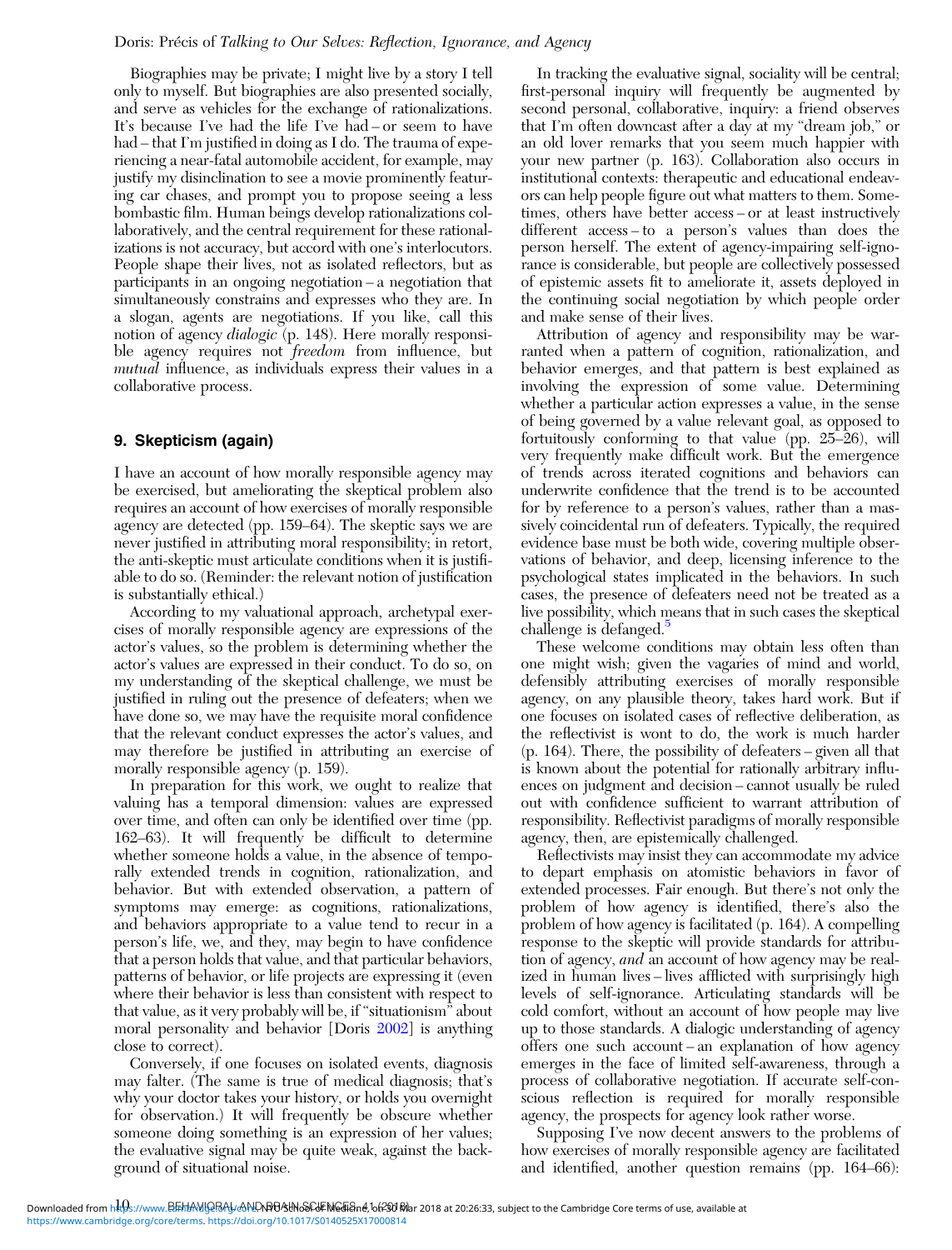does my approach to responsibility capture the "normative" character of responsibility related discourse and practice? It's widely accepted that normativity has something to do with the guidance of thought and behavior: as opposed to descriptive questions about how the world is, normative questions are prescriptive questions concerning what ought be done about it. Normative discourse, then, is oughty discourse. If so, a theory of responsibility should explain why attributions of responsibility (and their denial) carry imperatives about how the subjects of such attributions should be regarded and treated.

Accounts of responsibility such as mine, centered on reactive attitudes, capture something of normativity rather easily. The various reactive attitudes may make a motley assortment, but whatever else they are, they often involve emotions. Emotions are standardly thought to involve "action tendencies" (Nichols [2007,](#page-71-0) pp. 412–414), and even where they don't immediately move people to action, they prepare people for action: emotions structure the range of behavioral options (Prinz [2004](#page-72-0), pp. 191–96).

To suffer an emotion is to be told what to do, or not do. But emotional imperatives don't carry all of the normativity that might be desired. For people can, and do, ask whether their emotions are appropriate, justified, or fitting (D'Arms & Jacobson  $2000$ ;  $2006$ ). In so doing, they're asking about what is helpfully called normative authority (Railton [2003](#page-72-0), p. 344): why should a command issued by emotion command my assent?

When responsibility is understood as I understand it, by way of reactive attitudes, the challenge is to identify compelling theoretical grounds for when and what reactive attitudes are appropriate. On my theory, responsibility is associated with the exercise of agency, and the exercise of agency with expressions of values, so the question becomes whether these expressions are appropriate targets for the reactive attitudes.

I think this question is readily answered: when someone's deeds manifest their values, it makes good sense to direct anger or admiration their way. I'm angry with the Wall Street Oligarch who orders a million-dollar renovation for his office (\$1,400 wastebasket included) as his company fails and the economy falters, because I think he values status too much and humanity too little. I admire the man who donates 10% of his \$1,000 monthly disability check to charity, because I think he's moved by the opposite complex of values. And were I pressed to justify my reactions, I could make a convincing case on the grounds of what matters, and fails to matter, to each man. The point might be put in the language of desert (Doris [2015a](#page-67-0); Vargas [2013](#page-73-0), pp. 234–66): reference to each man's values explains why they deserve the attitudes I subject them to.

In associating responsibility attribution with emotionally infused reactive attitudes, I find something of the oughtiness associated with normativity. And by locating agency in the expression of values, I've located a perspicuous rationale for these reactive attitudes: there's pretty good reason for you to be angry with me for what I did, if what I did is a function of my mean-spirited matterings. This, it seems to me, is an account possessed of sufficient normative authority for the discourse and practice of responsibility attribution.

I don't insist my way is the only way. Because I am a pluralist about agency and responsibility, I allow that morally responsible agency may be exercised in other ways

(pp. 171–77). But one of the ways people sometimes exercise agency, the way envisaged by the reflectivist, has been seriously overemphasized by philosophers, with the result that many philosophical theories are poorly situated to accommodate incongruence.

## 10. Selves

If one is overly ambitious, as I confess to being, one can extend valuational and dialogic perspectives on morally responsible agency to two notorious "problems of the self" (pp. 5–9, 179–97): continuity – what is required for a person to survive changes? – and identity, what distinguishes one person from another? (Philosophers use "identity" in both of these contexts; I've departed this dual usage by using "continuity" in the context of survival.) Actually, joining these two problems to the problem of agency is, however ambitious it may be, altogether necessary. For if persons are not entities persisting over time while possessed of relatively determinate identities, it is obscure on what responsibility is to affix.

To my thinking, as the problems are related, as is the solution: in completing my theory, I extend the collaborativist, valuational, dialogic approach to continuity and identity. I begin this extension by proposing that continuity is *socially* contingent (p. 182): personal continuity is predicated on psychological continuity, and psychological continuity is sustained by societal continuity, so if a perturbation in circumstances is substantial enough, as in cases of cultural devastation like those associated with the North American genocide (pp. 178–80), personal continuity may be compromised, physical survival notwithstanding.

My proposal seemingly conflicts with a standard dictum in the philosophical literature on personal identity: extrinsic factors don't count (p. 182). According to this dictum, whether a person at one time bears an "identity relationship" to a person at another depends only on facts about the two "person stages" and the relations between them (Noonan [1989,](#page-71-0) p. 152). Your survival has to do with  $\gamma \omega u$ , and not your neighbors, friends, or family: a neighbor dying, or even a lot of neighbors dying, doesn't mean you've failed to survive.

Yet a moment's thought reveals that lots of stuff – within your skin and without – has to do with you and your survival. Given that persons are entwined in causal webs with strands trailing far beyond their body, it's hard to say what's intrinsic to a person and what's extrinsic. It's nevertheless obvious that cultural conditions are causally related – powerfully and pervasively so – with the psychology of those associated with them. One can therefore conclude that culture may affect personal continuity, and is not excluded from consideration by any plausible "no extrinsic factors" principle. Even if you're more confident than I in the existence of a tenable extrinsic/intrinsic divide, you shouldn't want to deny that identity-intrinsic factors may be causally impacted by social and cultural perturbations.

Here's one avenue for such impact: *personal continuity* varies with evaluative continuity (p. 183). When a person's values change, they become less like the person they were before; at the extreme, if a person's values are completely changed, I contend, they are no longer the same person. Culture is an important determinant of value, and cultures ebb and flow; so too does value.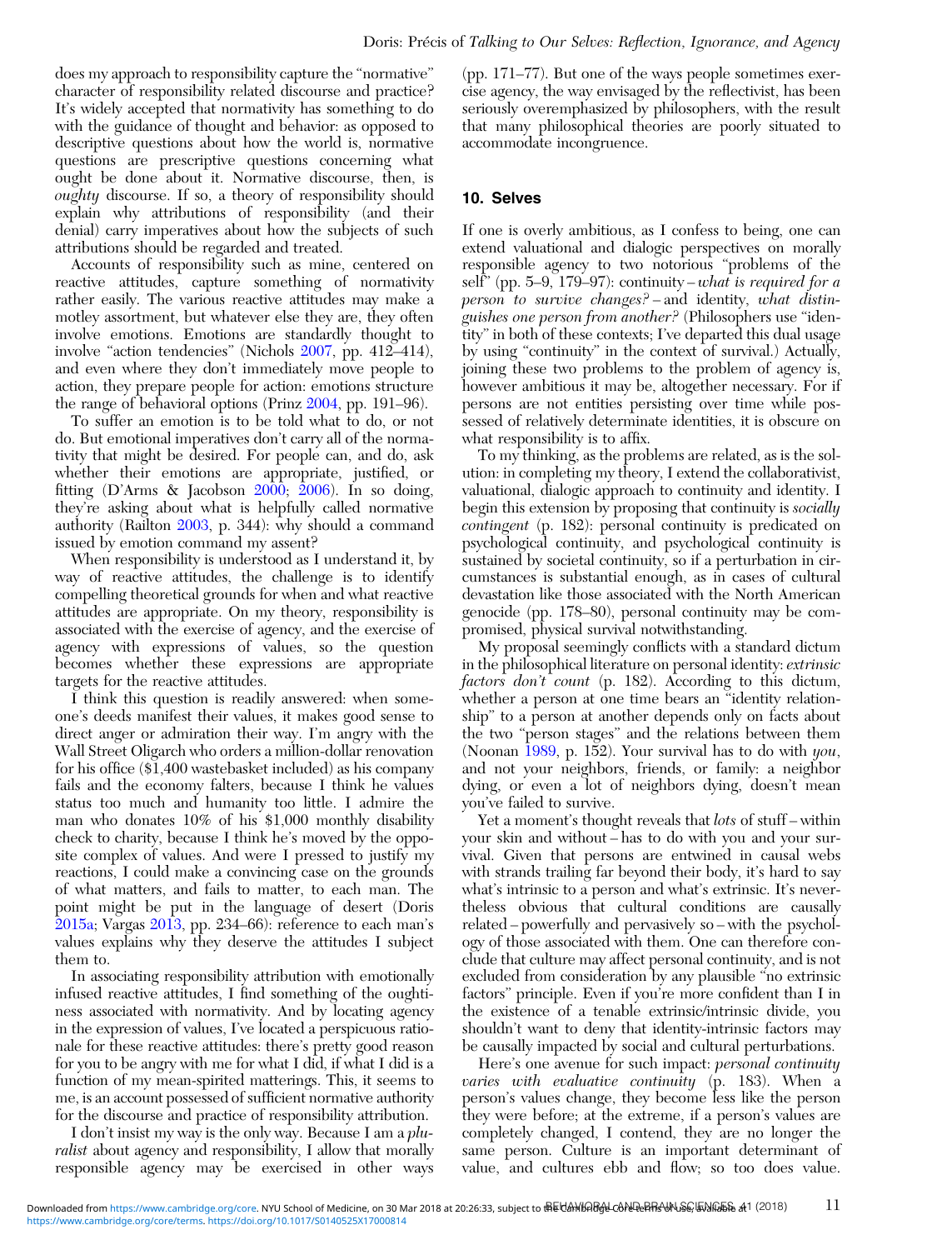<span id="page-11-0"></span>Typically, in cultural change, circumstances are mixed: some practices go on, and others falter; some values persist, and others fade away. But it remains the case that when sufficient cultural upheaval occurs, there may be disruptions of the practices required to support central values that are substantial enough to press questions about psychological continuity – and thereby personal survival. Answers to these questions will seldom be all or nothing; although change is a constant, significant evaluative continuity is likely the rule rather than the exception. Yet this point seems secure: factors well beyond the skin matter for continuity.

Explicit discussions of identity are less visible in mainstream "analytic" philosophy than discussions of continuity, but we can make a start with Taylor ([1994,](#page-73-0) p. 25), who describes identity as "something like a person's understanding of who they are, of their fundamental defining characteristics as a human being." Terms like "fundamental" and "defining" are, unfortunately, not easily subdued. However, a hopeful opening gambit proceeds in terms of individuation (p. 187): one's defining characteristics are the constellation of attributes by virtue of which one is different from other people – even while one shares many attributes with other people (Appiah [2010](#page-65-0), Ch. 1; Taylor [1994](#page-73-0), p. 28).

I understand individuation, as I understand agency and continuity, by reference to value (p. 188). Identity may be a source of value: a ritual observance might be of value to me by virtue of my identity as a member of a certain religion, but valueless to those who do not share my faith. Identity may also be the object of value: someone might value her profession, ethnicity, or political affiliation. Most important here is that value may be a source of identity (the relation between identity and value is bi-directional). A person has the identity they do partly by virtue of having the values they do: Who I am has much to do with what matters to me.

If I'm right, a dialogic valuational theory can be crafted into a comprehensive theory of the self, because it accounts for notions central to philosophical thinking on selves (pp. 6–9): agency, continuity, and identity. The theory can also explain how agency, continuity, and identity emerge in actual human lives, by way of an ongoing process of collaborative rationalization. This process develops and sustains the self, despite the limits of reflection and the infirmities of self-awareness. It also provides material by which to answer skepticism about morally responsible agency, because the collaborative process facilitates identifying a person's values, and the role of these values in their behavior. That's a lot to get done! Hopefully, Talking to Our Selves makes a decent start on doing it.<sup>6</sup>

#### NOTES

1. From here on, Talking to Our Selves is generally referenced parenthetically, by page number only.

2. For some recent contributions, ranging over the alarmed to the sanguine, see Anderson et al. ([2016\)](#page-65-0), Gilbert et al. [\(2016](#page-68-0)), Inbar [\(2016](#page-69-0)), Open Science Collaboration ([2015\)](#page-71-0), and Van Bavel et al. [\(2016](#page-73-0)).

3. One might wish to insert a "good faith" rider: On (too) many occasions, people deny treating things as reasons that they do in fact treat as such.

4. A regret: in hindsight, I should have thought harder about the contribution of emotion to the exercise of agency, a topic that deserves much more discussion than it typically receives.

5. Defanged assuming "fallibilism," where the required justification is not conclusive, but defeasible (65).

6. Many thanks to Miranda Alperstein, Justin D'Arms, Dan Haybron, Edouard Machery, Shaun Nichols, Laura Niemi, Casey O'Callaghan, Paul Bloom, and Manuel Vargas for their generous help on earlier drafts. I'm especially appreciate Julia Staffel's encouragement and comments on two previous versions. Writing was completed during a term as a Laurence S. Rockefeller Fellow at Princeton's University Center for Human Values. I'm most grateful to the Center, and to Washington University in St. Louis for sabbatical leave.

## Open Peer Commentary

## The Nietzschean precedent for anti-reflective, dialogical agency

doi:10.1017/S0140525X17000620, e37

#### Mark Alfano

Ethics & Philosophy of Technology, Delft University of Technology, Delft, Netherlands; Institute for Religion and Critical Inquiry, Australian Catholic University, Sydney, Australia.

[mark.alfano@gmail.com](mailto:mark.alfano@gmail.com) [www.alfanophilosophy.com](http://www.alfanophilosophy.com)

Abstract: Nietzsche anticipates both the anti-reflective and the dialogical aspects of Doris's theory of agency. Nietzsche's doctrine of will to power presupposes that agency does not require reflection but emerges from interacting drives, affects, and emotions. Furthermore, Nietzsche identifies two channels through which dialogical processes of personformation flow: sometimes a person announces what she is and meets with social acceptance of that claim; sometimes someone else announces what the person is, and she accepts the attribution.

John Doris and Friedrich Nietzsche have a lot in common. In addition to being provocative and humorous writers in their native idioms, they share a conception of human agency. It can be tiresome to point out the priority claims of an earlier philosopher, so I should say at the outset that I do so not to smugly insist that my guy got there first but to showcase a closely allied perspective that may shed additional light and offer glimpses around blind corners. In particular, I argue that Nietzsche anticipates both the anti-reflective and the dialogical aspects of Doris's theory of agency.

Doris's primary target is *reflectivism*, according to which the exercise of human agency consists in judgment and behavior ordered by (accurate enough) reflection about what to think and do. As Paul Katsafanas [\(2013](#page-69-0); [2016\)](#page-69-0) and I (Alfano [2010;](#page-65-0) [2013b](#page-65-0); [2016b](#page-65-0)) have argued, Nietzsche's doctrine of will to power presupposes that human agency does not require reflection. Instead, agency emerges from the interaction of drives, affects, and emotions that are sometimes in harmony and sometimes in conflict (Daybreak, Nietzsche [1881/1997,](#page-71-0) sect. 119; Gay Science, Nietzsche [1882/2001](#page-71-0), sects. 333, 354, 357; Beyond Good and Evil, Nietzsche [1886/2001](#page-71-0), sects. 6, 12, 200, 224; Genealogy of *Morals* I:[1](#page-12-0)3, II:16, Nietzsche  $1887/2006$ .<sup>1</sup> While affects and emotions receive much attention in contemporary dual-process psychology, drives – which Nietzsche construes as standing motivational dispositions to engage in particular action-types – have largely been ignored. The Nietzschean perspective thus expands the class of mental processes that can lead to incongruent parallel processing, though empirical research is of course needed to determine the role played by drives in our mental economies.

Like Doris, Nietzsche is concerned that incongruent parallel processing may undermine agency. Doris focuses on cases in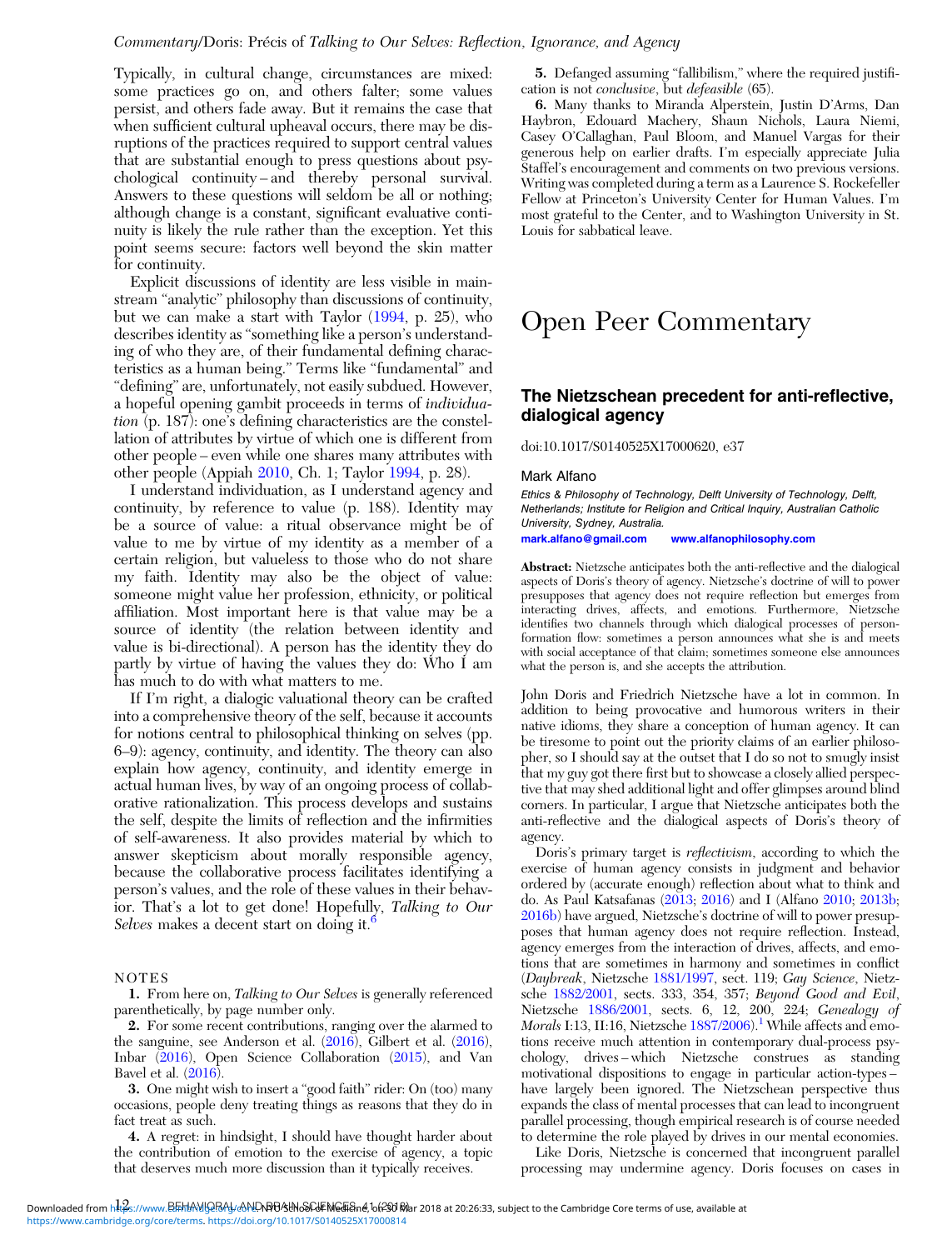<span id="page-12-0"></span>which someone would not endorse the causes of her own behavior because those causes are what I have dubbed "non-reasons" (Alfano [2013a,](#page-65-0) pp. 43–45). While Nietzsche does not rule out such arational influences on behavior, his concern is directed to cases in which someone would outright reject an accurate description of the causes of her behavior (Genealogy of Morals I:10–11, II:11, III:15). Nietzsche's solution to the problem of incongruent parallel processing also resembles Doris's. According to Doris, someone's behavior constitutes an exercise of agency just in case it expresses a subset of the agent's values: namely, those values that are sufficiently longstanding, strong, and accepted by the agent as justificatory. The key move in this account is to allow for agency despite self-ignorance. The agent needn't know that she is willing to assign a justificatory role to the values she expresses in action, nor need she realize that her exercise of agency expresses one or more of her values. Similarly, for Nietzsche (Daybreak, sect. 109; Beyond Good and Evil, sect. 3), someone's behavior constitutes an exercise of agency just in case it expresses a subset of the agent's drives, affects, and emotions: namely, those that, were the agent to learn about them, would not lead her to disapprove of her own action (Katsafanas [2013,](#page-69-0) p. 138; [2016](#page-69-0), Ch. 7). Like Doris, then, Nietzsche allows for agency despite substantial self-ignorance. The agent needn't know that she would endorse her own action after learning more about its etiology, nor need she know which drives, affects, and emotions led to her action in the first place.

Lowering the bar of accurate reflection in this way enables Doris and Nietzsche to countenance and even make use of a common human foible: the tendency to post hoc confabulation. When we reflect on why we did what we did or what sorts of people we are, we often enough tell ourselves flattering stories that enhance our own rationality, moral rectitude, or agency – turning every "it was" into a "thus I willed it" (Thus Spoke Zarathustra II, Redemption, Nietzsche [1883/2006](#page-71-0); see also Gay Science, sect. 277). Without disputing the inaccuracy of such confabulation, Doris argues that it can lend someone the courage to move confidently into the future, to undertake ambitious projects, and to make demanding commitments. Tactically deployed fictions about ourselves can become facts. Indeed, in Alfano ([2013a,](#page-65-0) Ch. 4; see also Alfano [2016a;](#page-65-0) [2016c,](#page-65-0) Ch. 4) I argue that they can lead to factitious traits of character, where someone becomes, for example, honest because she first falsely attributes honesty to herself.

To understand how people manage this trick, we must turn to the dialogical aspect of Doris's and Nietzsche's conception of agency. Doris's secondary target is individualism, according to which optimal human decision -making is exemplified by individual thinkers. He argues instead for collaborativism, according to which human decision-making and agency are socially embedded and perhaps even extended through dialogical processes. The factitiously honest person is (typically) not honest in splendid isolation. Instead, she engages in social interactions that "hold" her in a network of narratives that represent what she and those close to her consider her most important actions, passions, traits, roles, relationships, and values (cf. Lindemann [2014\)](#page-70-0).

There are several ways in which such narratives help build and stabilize human persons. They can change someone's self-concept by representing them as embodying values or drives that they previously did not self-attribute. They can reassure someone of the accuracy of their self-concept by providing social proof. They can lend someone a communal identity by representing them as one of "us." And they can help "shape and crystallize" someone's traits and values by "making more determinate tendencies and impulses [ ...] that are in some degree inchoate" (Wong [2006,](#page-74-0) p. 136). If this is right, then talking about our mental lives resembles not so much describing the weather as negotiating a cooperative agreement.

As I argue in Alfano [\(2015](#page-65-0); [2016b\)](#page-65-0), Nietzsche identifies two main channels through which such dialogical processes flow (Human, All Too Human, Nietzsche [1878/1996](#page-71-0), sect. 51;

Daybreak, sects. 105, 201, 248; Gay Science, sects. 21, 40, 58; Beyond Good and Evil, sects. 42, 44, 261; Genealogy of Morals I:2, I:6). On the one hand, sometimes a person announces what she is (i.e., what her values, motives, concerns, or drives are), and that announcement meets with social acceptance; on the other hand, sometimes someone else announces what the person is, and she accepts the attribution. Such bid-and-accept patterns can be iterated. X could describe herself has embodying value V, to which Y responds by pointing to evidence (e.g., in her past behavior) that she actually embodies value  $V^*$ , to which X responds by pointing to evidence that she actually embodies V†, and so on. Moreover, the negotiation needn't be so explicit. X could instead tell a story that represents herself as embodying V, to which Y responds by asking a question that presupposes that she embodies  $V^*$ , to which X responds by telling another story that represents herself as embodying V†. The kind of person or self that emerges from such feedback loops is reflected or echoed rather than reflective and transparent.

If this is right, then much of human agency is constitutively social. Moreover, it suggests that a novel class of dispositions – namely, the dispositions associated with being a good echo – must be recognized and theorized by philosophers and social scientists.<sup>2</sup> A virtuous echoer may not be entirely accurate and comprehensive. Instead, I contend, a virtuous echoer filters and perhaps even distorts to some extent; in this way, the echoer modulates existing dispositions without inventing them whole cloth. By contrast, a vicious echoer may negotiate their partner into accepting an unflattering self-description or even an incoherent selfdescription, undermining their agency.

I conclude with a speculation about the future of dialogical agency in the wake of self-tracking technologies and predictive analytics (cf. Selke [2016](#page-72-0)). If it's true that someone's agency and self are constructed by the stories she tells and is told about herself, and that these stories need be neither wholly accurate nor unfiltered, then such technologies and analytics may curtail one's capacity to – in Nietzsche's phrase – become what one is. Self-tracking is liable to make it more difficult to enjoy selfenhancing illusions. If I tell a story about how I once did this or saw that, it may become possible for me or someone else to verify or falsify my narrative. In addition, predictive analytics is liable to make it more difficult to have inflated confidence in one's capabilities. If positive illusions about my own potential enable me to undertake ambitious plans and commitments, then well-evidenced predictions that I am likely to fail may keep from trying in the first place. There may be a steep prudential price to be paid for the epistemic benefits of these innovations.

#### NOTES

1. I refer to Nietzsche's texts using the canonical section numbering rather than page numbers.

**2.** Arguably, the literature on transactive memories (e.g., Dixon  $\&$ Gould [1996](#page-67-0)) already does this to some extent. Thanks to Alessandra Tanesini for pointing this out.

## Innate valuation, existential framing, and one head for multiple moral hats

doi:10.1017/S0140525X17000632, e38

#### Bree Beal and Philippe Rochat

Department of Psychology & Institute of Liberal Arts, Emory University, Atlanta, GA 30322.

[bree.beal@emory.edu](mailto:bree.beal@emory.edu) [psypr@emory.edu](mailto:psypr@emory.edu)

Abstract: We support John Doris's criticism of "reflectivism" but identify three shortcomings: (1) his neglect of humans' evolved predispositions and tendencies, (2) his failure to appreciate that identity and responsibility arise first from parsing our world ontologically, in a process we call "existential framing," and (3) a potentially alarming implication of his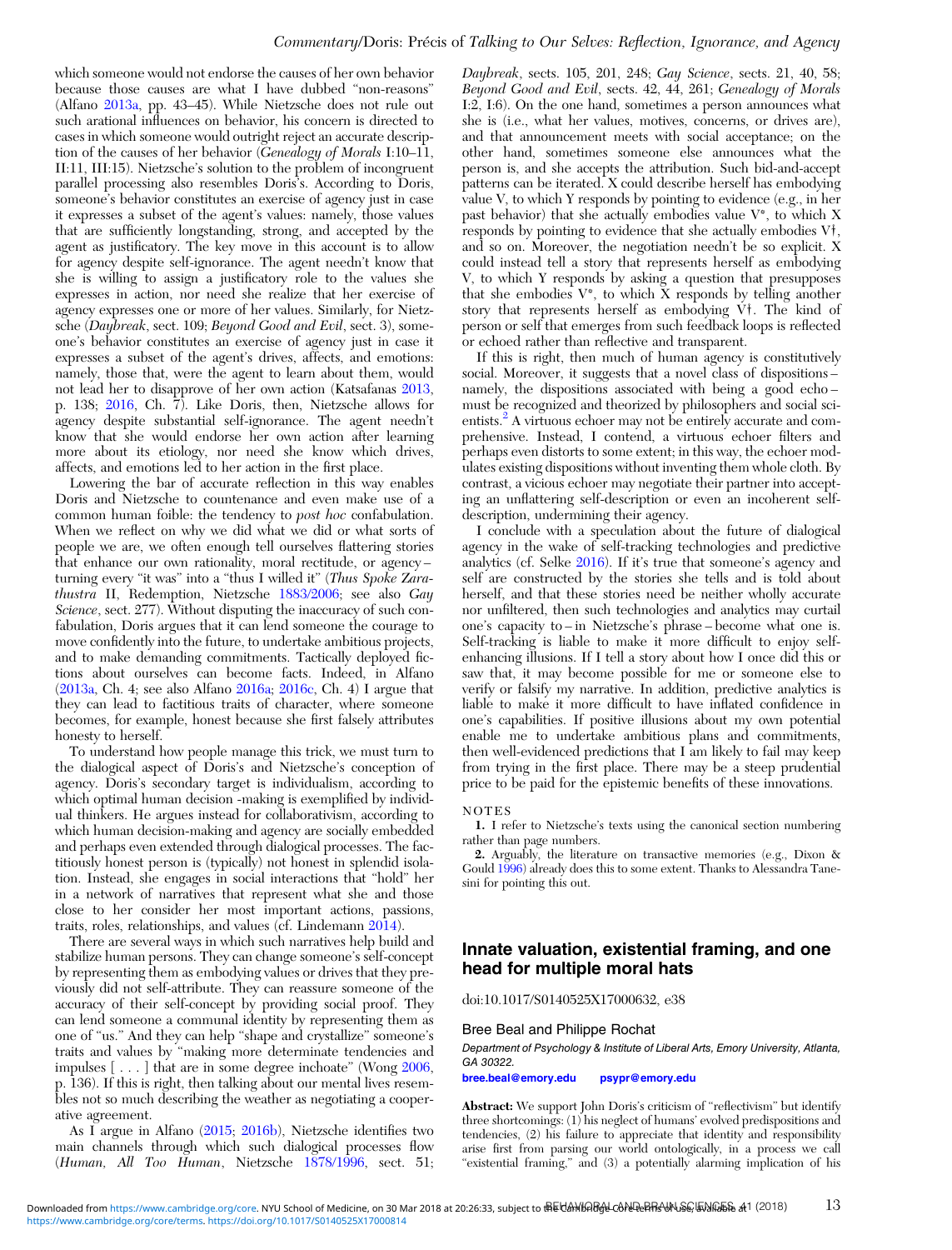"dialogic" model of identity formation: if identity is negotiated across diverse social situations, why isn't dissociative identity disorder more common?

With his latest book, John Doris expands upon the "situationist" interpretation he first outlined in Lack of Character (Doris [2002](#page-67-0)), now constructing a skeptical argument against a philosophical dogma he calls "reflectivism," the idea that "human agency consists in judgment and behavior ordered by self-conscious, accurate reflection about what to think and do" (Talking to Our Selves, Doris [2015b,](#page-67-0) Ch. 2, p. 1). In his view, evidence against "reflectivism" gives rise to a well-founded skepticism regarding morally responsible agency: if human agency does not meet "reflectivist" criteria, does this mean we are not morally responsible for our actions? Resisting this skeptical hypothesis, Doris proposes a "dialogic" model, where moral agency is achieved via a consensual process of negotiation with others. We are morally responsible agents, in Doris's view, insofar as our actions express our values (Ch. 7). Because values are determined through dialog with others and expressed through collaborative thinking and acting, people do have a kind of agency, and we can hold on to a socially distributed and consensual version of moral responsibility and agency by abandoning reflectivism in favor of dialogism.

We applaud Doris's integration of social psychology evidence into a moral philosophy debate, and we appreciate the desire to mitigate the consequences of scientifically induced skepticism via the proposed dialogic model. Moreover, we second his critique of "reflectivism." Anyone who holds to such a reductive view of agency should be challenged by the scientific literature suggesting that, for the most part, humans don't act as self-conscious, accurately reflective agents. Nevertheless, we feel that Doris's solution to this problem – his "dialogic" model of morally responsible agency – has several shortcomings. First, it fails to account for how the moral situation is constructed and constrained by humans' evolved predispositions and tendencies. Second, while focusing on social negotiation of values, Doris ignores how identity and responsibility arise implicitly as we evaluatively parse our world, in a process we call "existential framing." Finally, Doris does not address a potentially alarming implication of his situationist and dialogic model of identity construction: If identity is determined through negotiation across diverse social situations, shouldn't everyone suffer from something like dissociative identity disorder?

1. Born evaluators. To begin our critique with what is most obvious, Doris largely ignores the growing literature on the evolution and development of moral psychology, which would contextualize his account of the social negotiation of morally responsible agency. What do humans bring by way of evolved predispositions and constraints? Work from Jonathan Haidt, Frans De Waal, and others can help us appreciate the psychological significance both of our behavioral homologies and analogies with other species and of those features that are uniquely human. Any theory of moral psychology must be consistent with what we know of our evolved tendencies and developmental constraints.

In this connection, developmental evidence is especially revealing. Long before they can explicitly negotiate values with others, infants perceive and understand social dominance (e.g., Gazes et al. [2015;](#page-68-0) Mascaro & Csibra [2012;](#page-70-0) Thomsen et al. [2011](#page-73-0)), also preferring agents who express generosity over those demonstrating stinginess and unfairness (Hamlin et al. [2010](#page-69-0)). Finally, "inequity aversion" emerges reliably in children between the age of three and five years, in highly contrasted societal, religious, and economic environments (Blake et al. [2015;](#page-66-0) Rochat et al. [2009](#page-72-0)). Some asynchronies exist, but the developmental trend is universal and impervious to the drastically different ways children dialog about – and thereby co-create – values, across diverse cultures. Thus, in our view, it would be misleading to propose that prosocial preferences and inequity aversion are

values created through social negotiation, while ignoring the contributions of our biology.

These examples illustrate an important point. If equity and prosociality are among the "values" toward which humans are predisposed, Dorisian agency is determined by something that precedes social negotiation. The emphasis of our critique, however, is on something even more basic than values: valuation itself. Humans are born evaluators, showing differential attraction and repulsion to objects in the world from birth. Even in the womb, fetuses develop preferences for their mother's voice or the smell of their amniotic fluid. We don't arrive through dialog at a value for our mothers; we are predisposed to seek comfort and sustenance, with corresponding feelings of warmth and connectedness, which babies evince from early on (e.g., Bigelow & Rochat [2006\)](#page-66-0). Similarly, we don't have to be taught to enjoy sweet foods and (initially, at least) to have an aversion to very sour or bitter things (e.g., Rosenstein & Oster [1988](#page-72-0)). Through such innately specified preferences, we begin to make distinctions among foods, people, and other things, as we implicitly carve our world into qualitatively specified ontological categories. Thus, before we begin to negotiate explicit values, we already parse things and events in the world evaluatively. And this is crucial because, as we will argue in the next section, the value-laden specification of what something is, often carries implicit consequences for how we *ought* to treat it. The explicit negotiation of moral responsibility is thus typically a renegotiation of normative stances we have already adopted. To start with negotiation is to start too late.

2. Existential framing. In a 1963 interview, James Baldwin distilled the problem of race in America by attributing to white people a perverse "need": "What white people have to do, is try and find out in their own hearts why it was necessary to have a nigger in the first place, because I'm not a nigger, I'm a man, but if you think I'm a nigger, it means you need it."<sup>[1](#page-11-0)</sup> What is this "need," and how does the invention of a new ontological category – a "n\*\*ger" – fulfill it? We can start by simply recognizing that one might feel many obligations toward a "man," but far fewer toward a "n\*\*ger." And before asking why this is so, we should first recognize that inventing a new ontological category was and is the most straightforward way to justify inhumane treatment of others, even as whites trumpeted values like life, liberty, and the pursuit of happiness. Typically, we don't spend much time arguing about such values. Instead we argue directly about identities and truths (e.g., What is the case? Isn't Baldwin a man?).

Consider, for example, the fraught issue of abortion. Both parties to the debate expressly agree on the values of human life, freedom of choice, basic care and protection for women and babies, and so on. Thus – moral grandstanding aside – the debate does not hinge on arguments over such values but on ontological claims that carry normative implications. What is a fetus? Is it an autonomous human being or part of a woman's body? Or something ontologically in-between? When and how does a fetus transition from one ontological category to another? Is abortion safe or unsafe? How painful are the various alternatives for mothers and fetuses? What is the burden of unwanted births on mothers, children, and society? And so on. Again, this is generalizable. We typically accomplish little by arguing that freedom is good, or that human life is precious – these are platitudes. Instead, most of the action is in the fight over ontologies.

How and why does this happen? Well before humans form explicit values, we are involved in relations of attraction/repulsion, intimacy, ownership, belonging/exclusion, cooperation/competition, etc. – relations that help us navigate our world successfully. For instance, the simple, preconceptual experience of trust and intimacy between people already imposes normative expectations for how such "friends" ought to treat each other – expectations that subsequently undergo social (re)negotiation. The same implicit formation of normative expectations occurs across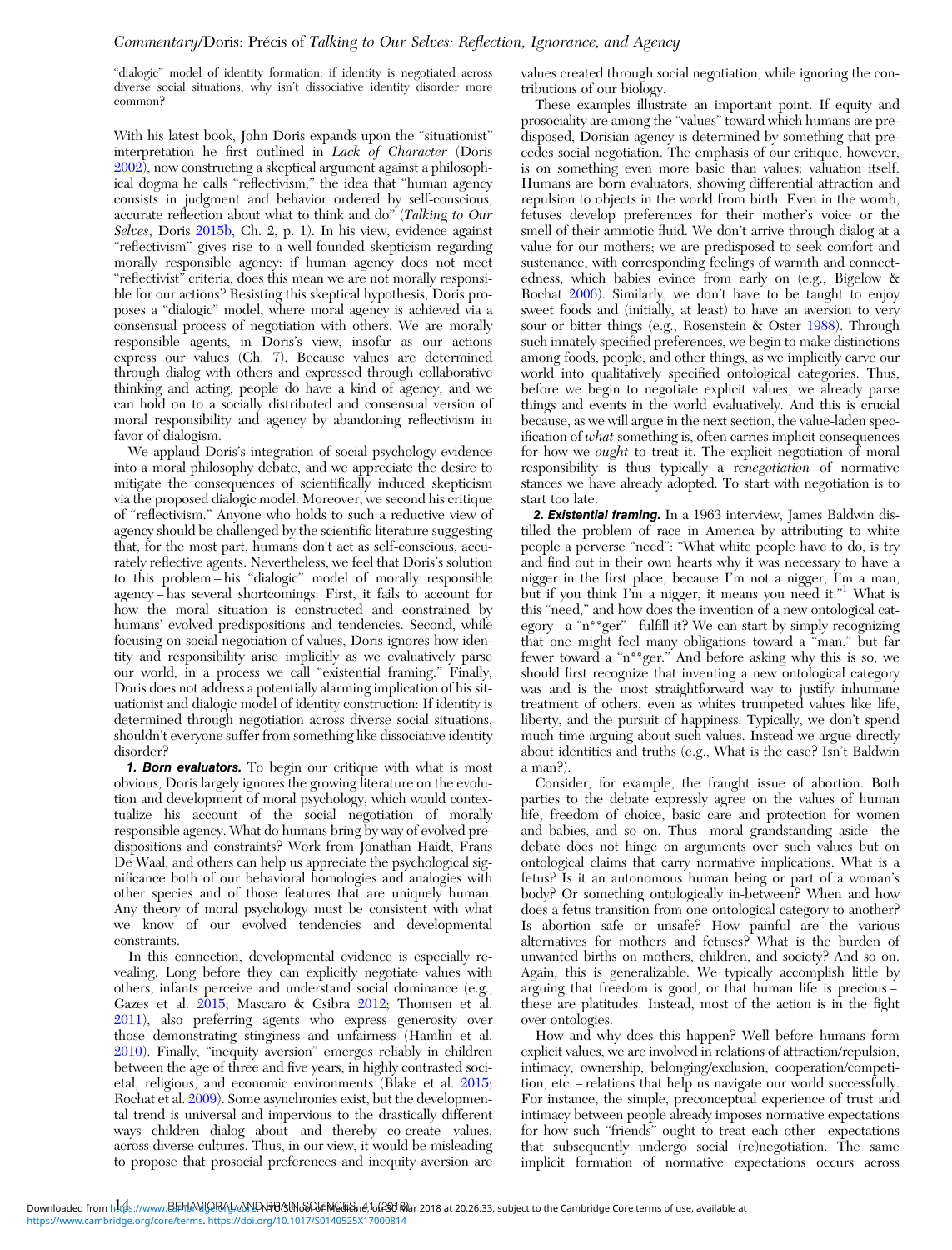diverse contexts, as we form relationships with our families, homes, pets, or co-workers; as well as with those we perceive as disgusting or threatening. We and these entities are reciprocally co-defined in terms of perceived value, and these ontological determinations carry implications for how we ought to behave. Thus, before we ever negotiate "values," we already develop our identity by discriminating among people, places, beliefs, and things – and we do so in terms that carry normative implications. The adoption of shared values is a secondary abstraction and renegotiation of these implicitly formed normative expectations.

We propose to call this primary process "existential framing," a term emphasizing that our meaningful relationships with things in the world – in the Heideggerian sense of "existence" – shape or "frame" moral perception and judgment in all contexts. Existential framing has normative consequences that needn't be mediated by explicit value-negotiation. We simply treat "friends" one way and "foes" another; "pets" one way and "pests" another; "home" (my home) one way and "property" (a house) another. We only need to negotiate about explicit values in situations where these norms of behavior are contested.

Like Doris, we acknowledge the profound importance of dialog for establishing values – along with the pervasive dialogicity of human thinking. However, we feel that to indulge this argument over reflectivism versus dialogism is to focus on relatively superficial features, missing what might be more decisive for morality, agency, and identity. For example, Doris's suggestion that suffrage and civil rights are about groups' demand for "an identity that better expresses their values" (Ch. 6, p. 28) seems to miss the point. One could instead argue that the essential demand of suffrage and civil rights is not a claim about values (which values are specific to a gender or race?), but instead a claim to value itself – a repudiation of devalued and distorted identities and an assertion of reality. Or take the final chapter of Talking to Our Selves, where Doris summarizes the story of "Ishi," the last of the Yahi people in California. Doris attributes Ishi's loss of identity to "cultural devastation" (Ch. 8, p. 1). In so doing, he doesn't consider what it must have meant for Ishi's identity when, after having lived for years alone, he was forced by starvation to leave his home in the Sierra Nevada wilds and move into an anthropology museum. Ishi's loss was of course social and cultural, but it was surely more than this – it must have also been a loss of place, a loss of relations to forests, canyons, mountains, rivers, animals, and plants; a loss of relations of stewardship over and loving intimacy with these things; a loss of self-direction and self-determination. Damage to Ishi's identity must have been precipitated by more than a loss of culture or social ties because relations of intimacy, ownership, attraction, and stewardship with respect to nonhuman things also contribute to who and what we are. And such qualitative relationships also orient our agentive activity within a meaningful context. Doris's dialogic and "emphatically social" (Ch. 8, p. 1) model of morally responsible agency eludes this deeper dimension of existential framing, which we think is primordial in the determination of moral identity and responsibility.

**3. Multiple moral hats.** We conclude with a final provocation. Humans must negotiate a variety of social spheres, fulfilling roles that entail diverse responsibilities and parochialisms. Watching the news and reading the paper, we observe that being a loving father in the family sphere does not necessarily prevent one from being unmasked as a ruthless criminal in another sphere. In view of Doris's model of social and dialogic identity construction, this suggests to us that humans should end up developing a multiplicity of imperfectly aligned identities, corresponding to our roles in the distinct social situations in which we are embedded: submissive and obedient in one, domineering and violent in another. Nevertheless, even very great hypocrites tend to view themselves as having a single, coherent identity (and here, dissociative identity disorder is an exception that proves the rule). Our question is: How do we somehow manage to maintain a sense of coherence in our negotiated moral identity despite our constant switching of roles and moral "hats"? This crucial psychological conundrum tends to be neglected in moral philosophy, and continues to be so, even as Doris's situationist and dialogical account would seem to magnify the paradox of our inescapable moral ambiguities across social spheres.

#### NOTE

1. See the film, I Am Not Your Negro (Peck [2016](#page-71-0)).

## The participatory dimension of individual responsibility

doi:10.1017/S0140525X17000644, e39

## Sofia Bonicalzi<sup>a,b</sup> and Mattia Gallotti<sup>c</sup>

<sup>a</sup>School of Advanced Study, University of London, Senate House, London WC1E 7HU, UK; <sup>b</sup>Faculty of Philosophy, Philosophy of Science and the Study of Religion, Ludwig-Maximilian University Munich, 80539 Munich, German; <sup>c</sup> Department of Philosophy, Logic and Scientific Method, London School of Economics and Political Science, Houghton Street, London WC2A 2AE, UK. sofi[a.bonicalzi@gmail.com](mailto:sofia.bonicalzi@gmail.com) [Mattia.Gallotti@gmail.com](mailto:Mattia.Gallotti@gmail.com)

<http://www.mattiagallotti.com/>

Abstract: Collaborativism is the view that moral reasoning is better when it is socially embedded. We propose that, when people take part in dialogic exchanges, they align in ways that open up novel avenues for sharing values and rationality criteria and, therefore, for exercising responsible agency. The hypothesis that collaborative interactions unfold through the alignment of minds and bodies helps articulate Doris's participatory approach to morality.

Scepticism about moral responsibility is the view that individuals are unable to fulfil a variety of prerequisites for responsible agency. A number of responsibility theorists have claimed that one of these prerequisites is accurate self-reflection. The difficulty with this view, as Doris suggests by drawing on research in cognitive and social psychology, is that seemingly rational choices can be determined by automatic processes. Because these processes are often accompanied by little cognitive elaboration and by inaccurate awareness of the causal history of behaviour, one might be tempted to deny the possibility of responsible agency. Doris, however, does not. He endorses the reflectivist's view that theory of agency provides the appropriate standpoint for assessing responsibility. Yet he argues that what we need for responsible agency is not self-reflection, which falls prey to agency defeaters and the practice of confabulation, but self-direction.

Self-direction is the capacity to express one's values with a justificatory status and a determinative role to play in practical planning (compare Bratman [2007](#page-66-0)). It is through collaboration that people's underlying desires for acting the way they do are articulated and expressed in the form of values. People come up with morally relevant explanations ("rationalisations") of their behaviour as part of a dialogical process of negotiation with other agents, a form of social discourse by which they give and ask others for reasons. This proposal echoes Scanlon's well-known conception that morality is a system of co-deliberation, motivated by the need to justify people's behaviour mutually (Scanlon [1998\)](#page-72-0). Participation in dialogical endeavours provides a scaffolding for moral reasoning, but it may not take us any closer to knowledge of the true causes of behaviour than solitary thinking does. Collaboration has a practical, rather than an epistemic, role to play in moral reasoning: people forge their present identity and shape future behaviours by committing themselves to the values emerging from social interactions. Doris's argument for collaborativism thus puts us in a different position to counter the sceptic than canonical arguments for responsibility.

Collaborativism forges an interesting link between current trends in the philosophy of mind and morality and cognate fields of research, where the participatory dimension of individual thought and agency has become prominent in theorising about the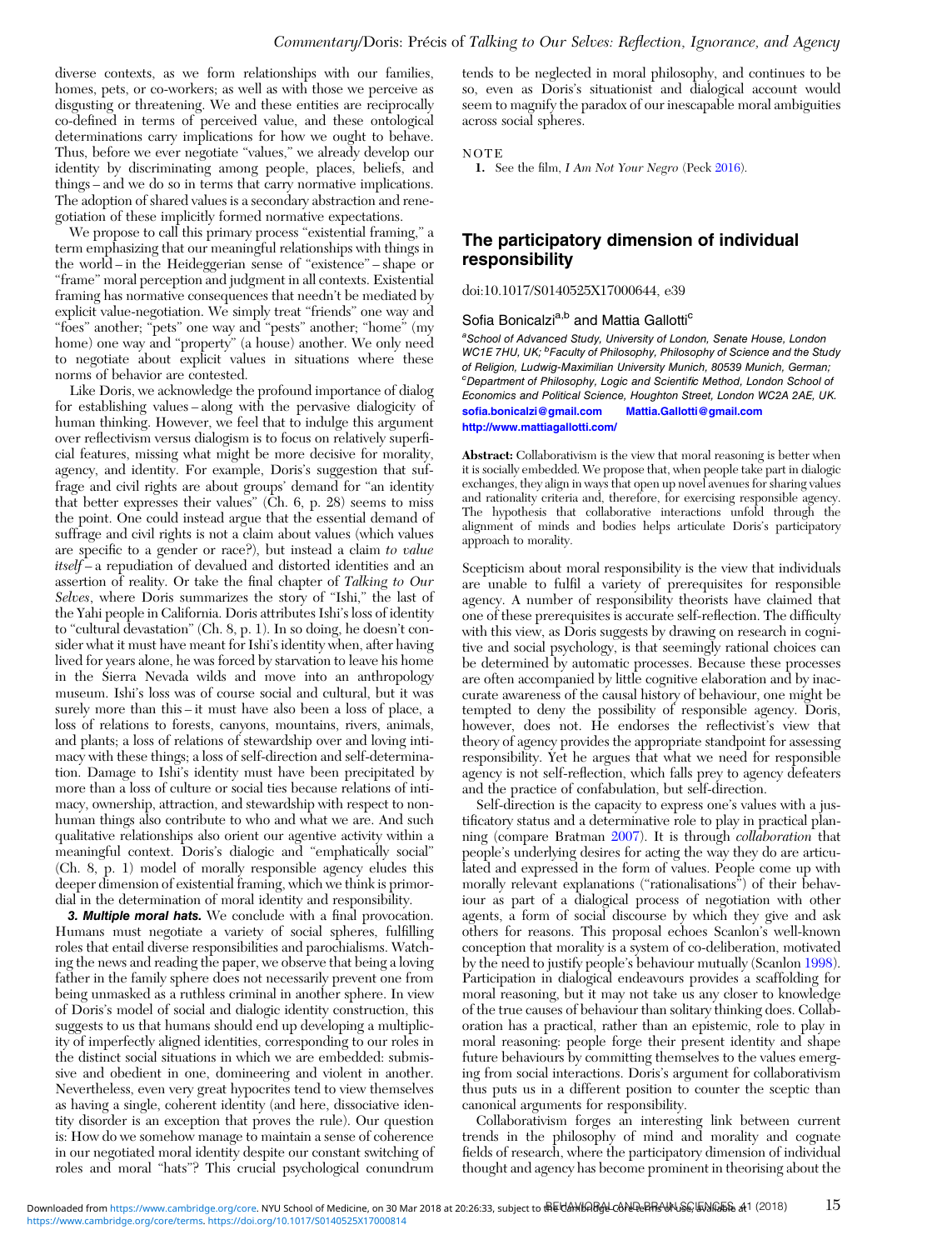social mind (Kiverstein [2016](#page-70-0)). But the merits of this proposal can be strengthened by more fully articulating the explanatory potential of collaborativism and by suggesting a possible line of development. Doris's view is based on the belief that responsible behaviour cannot just be the expression of alleged stable traits of the individual, and that external factors are not confined to the role of mere distractors, as Real Self theorists have claimed (cf. Arpaly & Schroeder [1999](#page-65-0)). According to Doris, individuals are unlikely to have all of the internal resources they need to direct behaviour towards certain goals. The example of nicotine is a good case in point (Doris [2015b](#page-67-0), p. 123). It would be hard to misconceive the positive effects of public health campaigns on changing individuals' attitudes towards tobacco consumption as the mere expression of one's own inner citadel. Responsible agency is tailored to acts of self-direction that facilitate the expression of values through collaboration. Put differently, moral agency is inherently collaborative. But what is the scope of this core claim of collaborativism?

Collaborativism is the view, not just that (moral) reasoning is socially embedded, but that it gets better when it is socially embedded (Doris [2015b](#page-67-0), p. 119). Doris hints at two ways of interpreting this claim, which depend on how one takes sociality to facilitate the exchange of individual rationalisations. One is to say that dialogical endeavours are shaped by transfer of information between individuals. But there is more to the fact that optimal reasoning is socially embedded than the informational role of sociality, because mental activities recruit and process socially acquired information no matter whether the relevant activity is done socially or alone. Another interpretation would construe Doris's view as a version of the oft-quoted saying "two heads are better than one." People join forces because they can achieve better results as a group. Yet the fact that there are so many things in daily life that can only be done together does not mean that groups are smarter than individuals. Indeed, there is no conclusive evidence that group reasoning per se is more accurate, or delivers better results, than an aggregate of individuals working in isolation (Doris [2015b,](#page-67-0) p. 117). What makes moral reasoning optimal through collaboration is its explicitly interactive dimension. It is not the number of agents that shapes role-appropriate behaviour, but the fact that they do it together. The actions by which we hold someone responsible reflect values grounded in intersubjective exchanges in accord with the expectations and the norms that govern social roles.

Still, we may wonder: What is so special about doing things together, that is, creating narratives intersubjectively? While joining forces may not make us more likely to find out what the accurate drivers of behaviour are, thinking and acting together can allow us to create a shared space of thought and action, a mental space of communal access where the results of our negotiations become meaningful to us all and enacted accordingly. There is an important element of novelty here, which is hinted at by Doris without being fully elaborated. We contend that what is shared could simply not be reached for and attended to if not for our minds "meeting" in a suitable way. Cognising – or emoting, or intending, and so forth – does not necessarily enable optimal group performance, as we have seen, but it does give rise to new rationalisations, that is, mental contents which would be unavailable in thought, hence in dialog, to the single agents introspecting upon themselves. This is very much in line with Doris's remarks that there is a constructive element in building relationships of all sorts together, from the private up to the societal level, and that participation is the keyword in moral cognition and agency (Doris [2015b,](#page-67-0) p. 148). "Participation" is to be construed in the specific sense that taking part in the facts of life together does make a difference in that it gives us, each individually, new resources to live through those moments, to think and talk about, and act upon them.

These resources (values) are socially embedded and shaped in exchanges between individuals. More subtly, they become available by way of people sharing attitudes and dispositions and, therefore, creating a shared history of explanatory and justificatory narratives. How does this work? How can people move back and forth from their individual "confabulatory" perspective on things, to the collective system of morality that facilitates responsible thinking and acting? Recent work in social cognition reveals that when people engage in social interactions, collaboration unfolds through processes of alignment, whereby the relevant sharing is effected by exchanging and processing information at different levels (Dale et al. [2013;](#page-67-0) Gallotti et al. [2017](#page-68-0)). By adjusting to each other, gradually and dynamically, agents' repertoires of understandings, expectations and options for responsible action are expanded. Your reasons and criteria for holding someone responsible become part of my way of seeing things, and vice versa, so that we can operate on the basis of a collectively accepted infrastructure of values and rationality criteria.

The research on alignment and shared intentionality promises to be a valuable ally of Doris's collaborativism on several grounds. First, alignment does not necessarily require the recruitment of self-reflection. As interacting systems, individuals do not think and act together as if they were sharing perspectives on the world; they share perspectives in a pre-reflective manner. Of course, the relevant shared representations can rise to the level of conscious report, but they need not do so (Frith [2012](#page-68-0)). Second, while the emphasis in the social cognitive literature is often put on interactions being online and direct, shared perspectives can be reinforced by mechanisms of offline social cognition, whereby the community's moral norms are regarded as objectified and publicly available (Tomasello [2016](#page-73-0)). In line with Doris's suggestion, when people assume the perspective of their community, they experience both the pressure to offer sensible explanations of behaviour, as well as the sense of commitment essential for responsible agency. However, such collaboration can only be pursued by those who display the capacity to align at various levels of interaction. It is not by accident that we tend to exclude, from the set of subjects who are apt recipients of Strawsonian participant reactive attitudes, those creatures – e.g., psychopaths, non-human animals, and infants – who are (still) unable to engage in those dialogic interactions (Strawson [1962](#page-73-0)).

Arguing for a participatory dimension of individual responsibility, Doris provides an original response to the sceptic by sketching a theory of how morality works socially. Moral cognition and agency develop and acquire their contents in virtue of individuals' engagement in social interactions, by negotiating values and redefining the contours of their own personal biographies. We have suggested that more needs to be said about the mechanics of collaborativism, how it comes about, and why it helps articulate a cognitively oriented participatory approach to morality.

#### ACKNOWLEDGMENT

Many thanks to Gunnar Björnsson and Bryce Huebner for their generous comments.

## Seeing for ourselves: Insights into the development of moral behaviour from models of visual perception and misperception

doi:10.1017/S0140525X17000656, e40

#### Daniel Collerton and Elaine Perry

Department of Psychology, Bensham Hospital, Gateshead, NE8 4YL, UK. [daniel.collerton@ncl.ac.uk](mailto:daniel.collerton@ncl.ac.uk) [elaine.perry@ncl.ac.uk](mailto:elaine.perry@ncl.ac.uk)

Abstract: Parallels from visual processing support Doris's cognitive architecture underlying moral agency. Unconscious visual processes change with conscious reflection. The sparse and partial representations of vision, its illusions, and hallucinations echo biases in moral reasoning and behaviour. Traditionally, unconscious moral processes are developed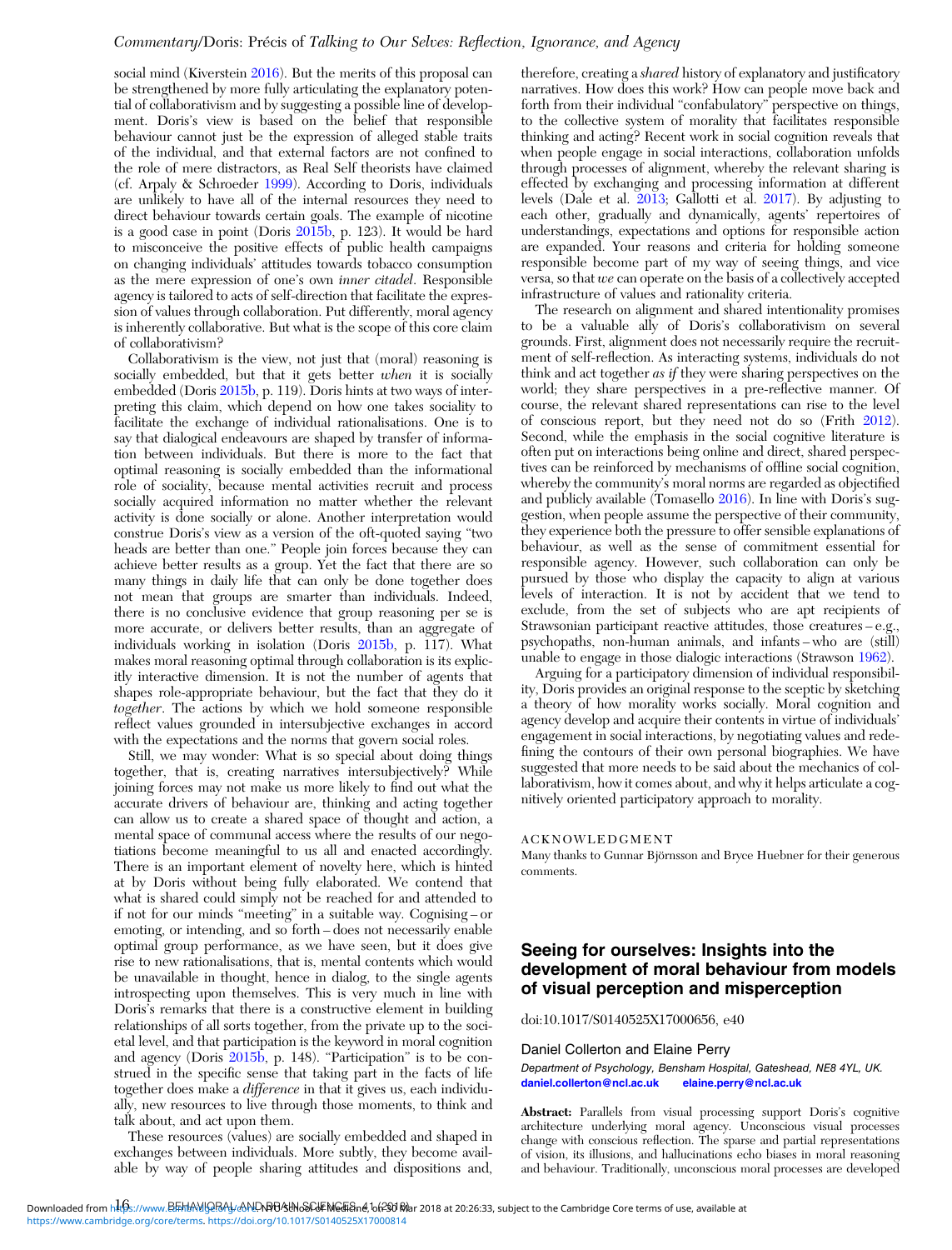by teaching and reflection. Modern neuroscience could bypass reflection and directly influence unconscious processes, creating new dangers.

Understanding how we distinguish right from wrong in our actions (moral agency) has suggestive parallels with deciding if what we see is real or unreal. In common with Doris's distinction between conscious moral awareness and the actual reasons that may underlie behaviour, there is a distinction within visual processing between what is subjectively seen in the mind's eye and the non-accessible visual processing that leads to that experienced image (e.g., Kanwisher [2010](#page-69-0)).

In this commentary we will use that commonality to explore three aspects of Doris's proposal: (1) Can conscious reflection alter unconscious processes? (2) What is the nature of moral representations in the brain and how are representations developed? (3) Can unconscious processes be the basis for free moral choices? Finally, we will consider some implications of brainbased morality.

It is currently believed that conscious visual perception derives from a sparse, internally generated, goal-directed model that predicts and is then constrained by input from the eyes (Collerton et al. [2005\)](#page-67-0). The implication is that all perceptions, real or unreal, are fundamentally the same. In most cases images are constrained to be consistent with external reality – veridical – but on occasion the model goes wrong and things are seen that are not out there – hallucinations (Collerton et al. [2005](#page-67-0)). Individual reactions to hallucinatory experiences vary greatly, from a convinced belief that the experience is veridical, to an insightful awareness that the thing is not there, with many shades of understanding in between (Mocellin et al. [2006\)](#page-71-0).

Deciding whether a specific perception is veridical or not will depend on a self-aware reflection which is usually developed in conjunction with other people – collaborative rationalisation, as Doris puts it. Doris [\(2015b\)](#page-67-0) uses the example of confabulation in Ch. 4 to explore failures of reflective agency. The inverse occurs when people reflect upon hallucinations in a social context. For example, "rationalist" psychological treatments for distressing visual hallucinations emphasise a joint therapist-client investigation of the reality of experiences and the attributions attached to them, as the main avenue for improvement (Wilson et al. [2015](#page-74-0)). Significantly, in some cases insight alone may lead to hallucinations ceasing (Thomson et al. [2017\)](#page-73-0), suggesting a sustained change in inaccessible internal representations as a result of reflection. Though this formal evidence comes from clinical disorders in which hallucinations are sufficiently common that they can be systematically investigated, anecdotal reports suggest that equivalent processes occur when people consider the non-pathological hallucinatory experiences that occur in some dreams, on the borders of sleep and wakefulness, or following sensory or sleep deprivation. As a contrast, "spiritual" (e.g., shamanic) accounts see these visions as reflecting a true, if alternative, reality (Luhrmann [2011](#page-70-0)), and may lead people to seek to actively encourage them. The individual attributions made of these perceptions, even when they have the same content, lead to great variation in how well people function in their lives (Waters et al. [2014\)](#page-74-0).

Thus, in answer to the first question we posed, it does seem that conscious reflection in vision can have significant lasting effects on unconscious processes. By extension, Doris's fundamental architecture of non-conscious processes that bear a structured relationship to the environment and have outputs that are amenable to change following reflection both within individuals and with others, is plausible. Hence, moral behaviour may stem from a combination of non-accessible processes – the tendency to care, or protect, for example – and more reflective processes – how best to care or protect in a specific situation.

Neuroscience models of moral behaviour highlight the same distinction between unconscious decisions dependent upon orbital and ventro-medial prefrontal cortex, and conscious, reflective, moderation of these decisions, which is more reliant on

dorsolateral cortex (Fumagalli & Priori [2012](#page-68-0); Funk & Gazzaniga [2009;](#page-68-0) Mendez [2009](#page-70-0)). Furthermore, manipulations of neurotransmitters can have specific effects on moral behaviours. Dopaminergic agonists may make people appear to have more selfish behaviours, while serotonin boosting drugs may make people more caring (Crockett et al. [2015\)](#page-67-0). However, while there is some consensus on the circuitry underlying moral judgements and behaviour, the nature of the representations and processes of morality within the brain is less established.

Does the analogy with vision therefore help us with our second area, the nature of the internal representations and processes which lead to moral agency? Visual processing is surprisingly sparse and partial given our subjective experience of a detailed consistent visual world. However, it is functionally good enough, despite being limited and inconsistent in some circumstances. For example, the phenomenon of change blindness, wherein most people miss major changes in the visual environment because they are not looking for them (Simons & Rensink [2005\)](#page-72-0), illustrates that internal models do not have to be comprehensive or detailed in order to work well enough in everyday life. Visual illusions show that vision can get things wrong in some circumstances but again, still work well enough most of the time (Rees [2014\)](#page-72-0).

Doris reviews the many biases in peoples' moral reasoning and behaviour. The analogy with vision suggests that the moral representations that people hold do not need to be consistent or detailed to still function well enough for them and society to get by. Thus, intellectual attempts to create a consistent moral framework may be at odds with how morality is represented within the brain. People may not follow a consistent moral framework, just as they do not see exactly correctly all of what is there, but they can still do well enough. Pragmatism may be the core approach of the brain to moral questions.

Doris makes the point that one can act in habitually moral or immoral ways. This would have the implication that the core of morality is not whether a specific action is moral or not, but whether the internal model that guides action is fundamentally moral or immoral. As with vision, there will be exceptions to the model (immoral hallucinations, if we could use the term), but the very fact that these can be reflected upon by the person, perhaps with others, and then recognised as deviant, supports the duality of processes that Doris proposes.

This line of thought leads us to consider how an internal moral model may come about. How do we learn to tell right from wrong? Evidence from developmental studies of vision suggests that though there are innate biases, much of perception is learnt by a combination of conscious and non-conscious processes in combination with other actors who act as instructors (Cohen & Salapatek [2013](#page-67-0)). This then places an emphasis on the potential benefit of moral instruction, and has echoes with traditional religious teaching on the development of an internal moral guide: conscience.

However, even granted that non-conscious aspects of morality can be taught and learnt, that does not necessarily mean that once a moral representation is formed, a person can still retain moral agency. In answer, it is striking that traditions that stress moral agency as diverse as Roman Catholicism and Buddhism both stress that moral behaviour comes from a combination of intuitive and reflective practices. The Catechism of the Roman Catholic Church [\(2000](#page-66-0)) states that "Moral conscience, present at the heart of the person, enjoins him at the appropriate moment to do good and to avoid evil" and that "Conscience is a judgment of reason whereby the human person recognizes the moral quality of a concrete act." Likewise, Buddhism "insists very strongly that there is right action, but that we cannot decide what right action is only by thinking about it . . . So that decision is not a decision in our mind alone, but an intuitive decision in our whole body and mind" (Luetchford [2001\)](#page-70-0).

As Doris points out, the development of morality is a social process. Again from the Catholic Catechism, "The education of the conscience is a lifelong task. From the earliest years, it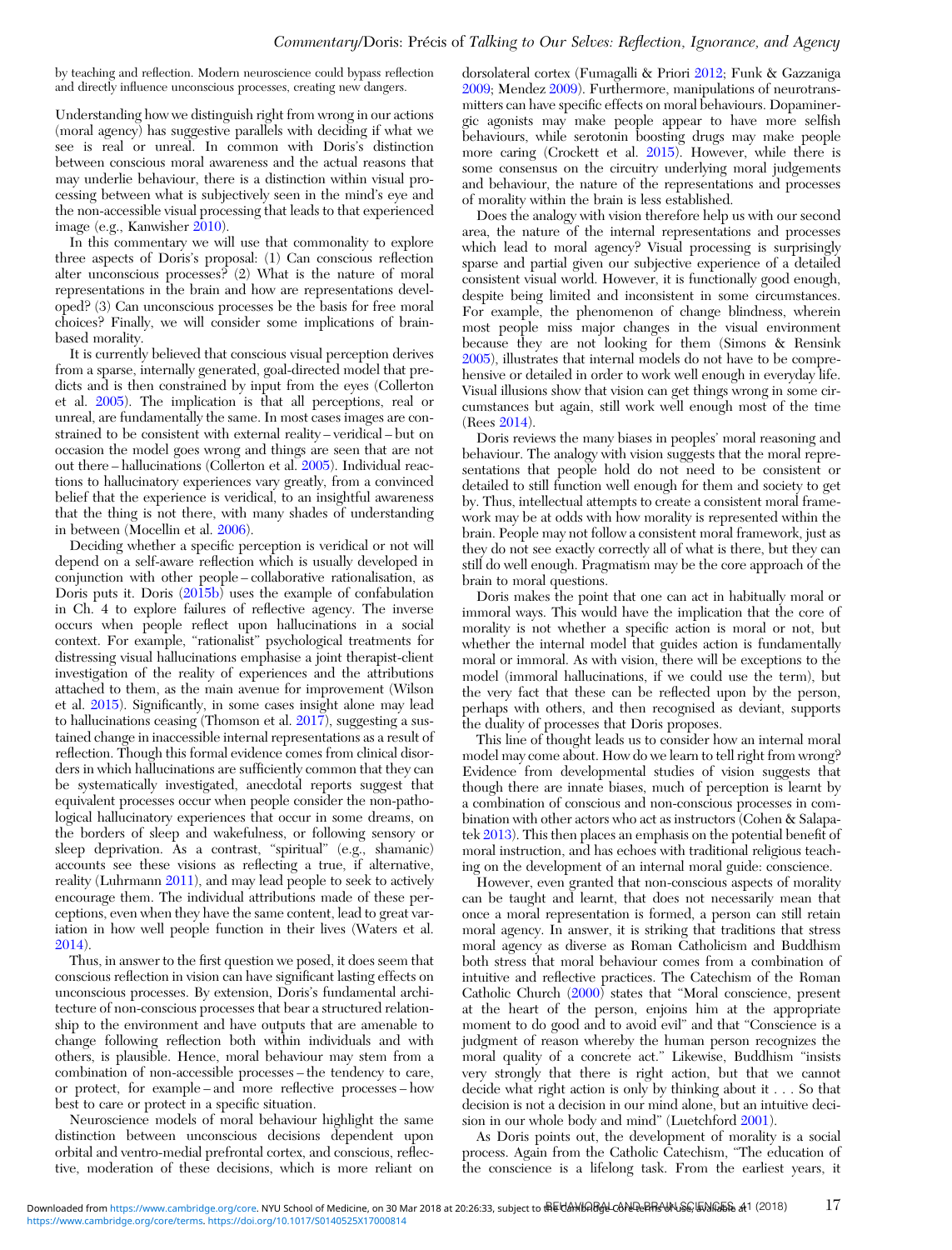awakens the child to the knowledge and practice of the interior law recognized by conscience." In Buddhism, [learning right from wrong] "is a very difficult task, and so it takes most of us, most of our lives to learn" (Luetchford [2001\)](#page-70-0).

Analogies with vision therefore lead us to support Doris's general hypothesis. Moral frameworks may be incomplete and contradictory, but still functional. They are learnt to some degree, and though inaccessible to direct introspection, their outputs can be recognised and reflected upon, leading to change.

In our area of enquiry, psychological and biological studies arising from new models of hallucinations have taken an experience, once thought to be primarily a sign of madness, into the realm of normal visual perception. Conversations between informed philosophers, psychologists, and neuroscientists can work towards viable models of morality that incorporate bottom-up genetics, development, and biology; top-down social and educational influences; and the interplay of conscious and non-conscious processes. Might there be more 'common sense' if more such understandings can be relayed by responsible press and media?

The cognitive neuroscience of moral decision making is incorporating novel brain-based concepts, just as the cognitive neuroscience of visual perception did and does. Will the numerous individual variations in, for example, brain connectivity, the ability to suppress background information, and blood hormonal markers, mean that we can better understand the extraordinary variations in morality we encounter?

This raises the prospect of changing morality by modulating the brain directly, bypassing reflection. Thus, "Neuroscientists are now discovering how hormones and brain chemicals shape social behavior, opening potential avenues for pharmacological manipulation of ethical values" (Siegel & Crockett [2013\)](#page-72-0) or "we aim to gather knowledge of the potential of tDCS [transcranial direct current stimulation] to modulate social functioning and social decision making in healthy humans, and to inspire future research investigations" (Sellaro et al. [2016\)](#page-72-0).

But if morality can be directly changed without reflection and discussion, this raises a final question: Who will moralise the moralisers?

## The dark side of dialog

doi:10.1017/S0140525X17000668, e41

## Justin J. Couchman,<sup>a</sup> Gwenievere A. Birster,<sup>b</sup> and Mariana V. C. Coutinho<sup>c</sup>

<sup>a</sup>Psychology Department, Albright College, Reading, PA 19604; <sup>b</sup>McLean Hospital, Harvard Medical School, Belmont, MA 02478; <sup>c</sup>College of Natural and Health Sciences, Zayed University, Abu Dhabi, United Arab Emirates. [jcouchman@albright.edu](mailto:jcouchman@albright.edu) [mariana.coutinho@zu.ac.ae](mailto:mariana.coutinho@zu.ac.ae) [gbirster@partners.org](mailto:gbirster@partners.org)

Abstract: We agree that the self is constructed through a collaborative dialog. But hostile interlocutors could use various cognitive techniques to hijack the dialog, resulting in beliefs, values, and even selves that are out of line with reality. The implications of this problem are dire, but we suggest that increased metacognitive awareness could help guide this process to a truthful conclusion.

Doris builds his framework largely on the foundation of social psychology. He generally does not address the cognitive underpinnings of social psychology, on which the collaborative dialog is built and through which it can easily be exploited. Several wellestablished cognitive principles enhance and extend his idea, but are also notoriously used by advertisers, politicians, and other hostile actors. His framework is largely correct, but it is wrong to assume that everyone in the "dialog of self" is playing nice. In fact, many interlocutors are using cognitive principles to shape narratives and change values (and even selves) in

surreptitious ways that may not result in the clarity that he envisions. The dialog itself will not naturally favor truth over falsehood, but it can be saved.

We would propose that the highest ethical standard in his system ought to be the process of increasing metacognition – the ability to self-regulate (to beat defeaters) and to avoid biases and hostile narratives (or meta-defeaters, if you will). Because metacognition is a skill and a tool, it is insufficient to simply say that "when defeaters obtain, the exercise of agency does not obtain" (p. 10). It is through metacognition that one can become better at recognizing and defeating defeaters. And it is doubly insufficient because by intentionally playing on human decision-making biases (e.g., heuristics, selective attention, hindsight bias, the first-instinct fallacy, etc.), hostile interlocutors can introduce a whole class of meta-defeaters that are engineered to surreptitiously change narratives, and thus values, and thus selves.

For example, suppose Candidate Creepy reads Simons and Chabris ([1999\)](#page-72-0) and learns about selective attention. He would discover that while focused intently on one event, humans ignore or do not notice things that would normally be salient. (In the original experiment, many participants counting the number of basketball passes in a busy environment did not notice a man in a gorilla suit walk into the middle of the scene, beat his chest, and walk off.) Thus, when journalists publish an in-depth investigative article about his indebtedness to foreign entities and business conflicts around the world, the Candidate might falsely but loudly declare that millions of people voted illegally in the recent election. Now the "collaborative" conversation focuses entirely on whether that claim is true, how he could possibly believe that, how others might believe it, etc. Temporarily interesting but ultimately meaningless content has monopolized the conversation. This will be internalized and go into forming the beliefs and values and selves of society, not the objectively more important and true information.

Suppose the Candidate claims he will build a giant dome over the country to protect us from aliens, and that the aliens will pay for it. The conversation ought to be about the merits of a dome, but instead we naturally anchor (Tversky & Kahneman [1974](#page-73-0)) to the outrageous idea of aliens paying for our dome, and by comparison the actual building of the dome seems relatively sane and doable. Also, the only way to selectively attend to the payment discussion forces us to accept, as a premise, that the dome will be built. Even attempting to move the collaborative negotiation (p. 35) back to the dome itself is impossible because the main objection – the cost – is subverted by the baseless claim that it will be covered by aliens. You can't talk about the cost without including that aliens will pay for it, and you can't talk about aliens paying for it without accepting that it will be built. Again, the narrative is hijacked and the beliefs, values, and selves that will form out of it will be based on misinformation.

Of course, dialog is even more vulnerable when we enter the fragile realm of human memory. Candidate Creepy might use hindsight bias (Fischhoff [2007](#page-68-0)), anecdotal evidence, confirmation bias (Wason [1960](#page-74-0)), or confuse correlation and causation. All of these effects just happen to play into the false claim that vaccines cause autism. How do you combat this falsehood? The natural reaction might be dialogic. Educate people to correct the myth! Unfortunately, Schwarz et al. ([2007\)](#page-72-0) describe how this leads to the backfire effect. Even if people are initially converted to the truth, many will end up continuing to accept the myth and will even believe it more strongly after several weeks have passed, not because of any surreptitious motives on their part, but because that is just how memory works. And the end result is that people believe vaccines cause autism, believe evidence supports this "fact," and form values and selves to match this belief. They might even go further and believe, again as core values and expressions of their selves, that scientists and journalists are misguided or evil for contradicting this "fact."

These three examples (there are hundreds more) might be called meta-defeaters, or processes by which defeaters are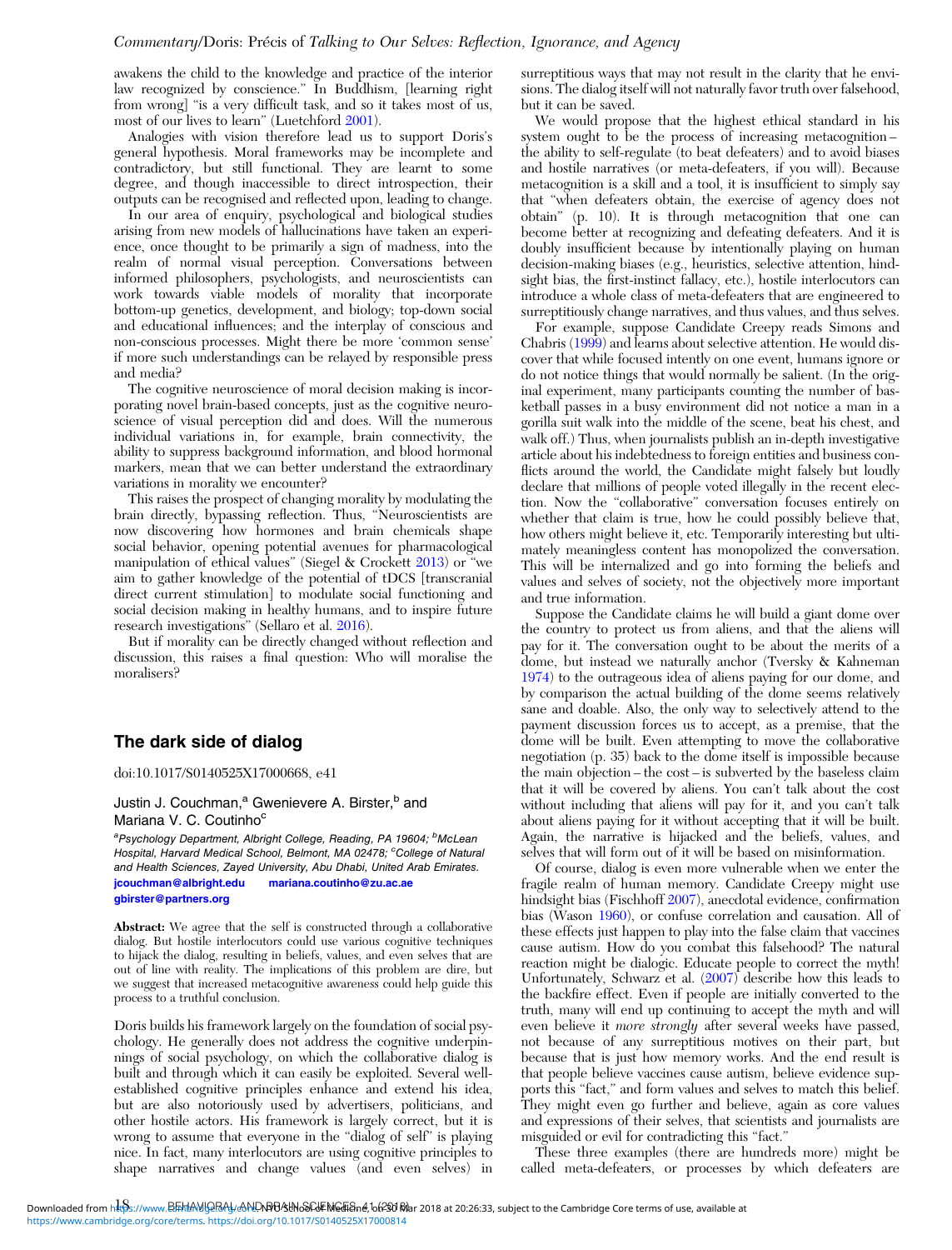created. They all prey on implicit processing, in which the people experiencing these effects would not be able to say to themselves "I am suffering from this psychological phenomenon engineered by Candidate Creepy." Instead they would believe, as a reflection of their values, that the Candidate was correct. But those beliefs were engineered explicitly and inserted into the dialog in order to change people into selves with values counter to the truth. Doris (sect. 2, para. 7) contends that we can rule out defeaters, and agency is exercised, if the action reflects the values of the actor. But what if your values are the result of meta-defeaters? Can a person be blamed for any of the "mistakes" above, given that each one would be a reflection of their unknowingly hijacked values?

This is not to say that Doris's dialog always leads to falsehood, but rather that it could equally lead to clarity or muddiness or even strengthened belief in falsehood unless some process is in place to guide it. Two brief examples will help illustrate this. Consider the primacy and recency effects (Ebbinghaus [1913](#page-68-0)), where people tend to remember the beginning and end of a dialog better than the middle. Managers use this effectively by providing positive feedback to employees at the beginning and end of a meeting and placing criticism in the middle. The employee will leave happy but will have a list of things to improve. Wonderful collaboration. More surreptitiously, advertisers place positive aspects of a drug at the beginning and end of a commercial, "hiding" the negative effects in the middle where they are more likely to be deemphasized or forgotten.

What is the difference between these two situations? Metacognition, also known as "thinking about thinking" or the ability to monitor mental states and use that information to control behaviors (Nelson & Narens [1990](#page-71-0)). Knowing that they will not remember the full content of any meeting – that is to say, being aware of their own memory limits – employees will take (or be given) written notes to aid memory. They'll still be subject to primacy and recency, but their preemptive information-preserving behavior will improve their understanding of the job. Commercial viewers will probably not take notes or be aware of their memory in that moment, and their understanding of the drug will actually get worse. Dialog plus a metacognitive component (recognizing your own mental abilities and incorporating that information into decisions) leads to clarity and a constructive self. Without metacognition there is nothing to protect against ignorance, misinformation, and values that are out of line with reality.

Note that this is not just a passive phenomenon, but a skill that can be improved. This is why we suggest that it is insufficient to merely accept defeaters; they must be actively defended against. Consider one final example of a cognitive bias called the firstinstinct fallacy, which is the false belief that first instincts are special or more likely to be correct. It is well known that taking an exam is a form of dialog that can be constructive and lead to better memory/learning/clarity (Roediger & Karpicke [2006](#page-72-0)). But many people have learned, and even been told by teachers, that their first instincts ought to be trusted. Despite overwhelming research to the contrary, the belief persists (Kruger et al. [2005\)](#page-70-0). If someone trusted their first instinct and got a question wrong, Doris (sect. 2, para. 7) would likely contend that defeaters obtained and the act was not agentic. But clearly this is insufficient, because there is a method to overcome the defeater and the person would be held responsible for their choice whether they overcame the defeater or not.

Couchman et al. ([2016](#page-67-0)) used a simple method of having examtakers keep track of their level of confidence in each answer, specifically to guard against the transience of memory and several of Tversky and Kahneman's ([1974\)](#page-73-0) heuristics. Confidence ratings are a common form of metacognitive assessment, and they found that these in-the-moment self-assessments were predictive of objective accuracy. In fact, when deciding whether to change an answer or not, confidence ratings were a better guide than first instincts. Contrastingly, assessments made before and after the

exam – explicit judgments subject to the fragility of memory and the cognitive biases described above – were less accurate. Overall, they found that defeaters could be overcome, misconceptions avoided and biases circumvented, by tracking confidence to increase the availability of metacognitive information and aid the decision-making process.

Thus, implicit self-monitoring, a reflective process in humans and even some animals (Smith et al. [2012](#page-73-0)) that uses working memory and can be trained (Coutinho et al. [2015\)](#page-67-0), can correct explicit biases that can result from dialogic collaboration. The same process could extend to any "collaboration," to ensure that values are represented and formed in ways that are not based on known errors (even if they are unnoticed defeaters).

Finally, we would note that metacognition is closely related to self-agency (Couchman [2012\)](#page-67-0), self-awareness, and importantly to theory of mind, the process of understanding others' thoughts and taking their perspective (Carruthers [2009](#page-66-0); Couchman et al. [2009\)](#page-67-0). Metacognition is the primary tool we use to overcome self-ignorance. As Doris (sect. 9, para. 5) states, "agency-impairing self-ignorance is considerable, but people are collectively possessed of epistemic assets fit to ameliorate it." This is partially correct, but without working to improve our uncertainty (or ignorance) via our monitoring abilities, we would have no way to judge when defeaters have obtained and no way to know which collaborations increase agency and which might ameliorate it. Similarly, theory of mind is the primary tool through which meta-defeaters and surreptitious dialogic tactics are generated. By taking the perspective of others, and understanding well-established cognitive techniques, a hostile interlocutor can change beliefs, values, and even selves to be out of line with the truth.

To use a metaphor: Doris essentially describes how journalism (collaborative dialog) could build a great society (the self). We fully agree, but at the same time we welcome him to the war. Propaganda (via meta-defeaters) is already being used to harm the great society, through the very channels he proposes will save it. There is no check whatsoever to ensure that dialog alone will lead to truth, and in fact we know it can easily be used to create selves with values out of line with reality. Thus, we are compelled to improve our fact-checking and editing process (metacognition) to regulate journalism and make sure it steers us toward a clarifying truthful dialog.

The self is indeed a function of collaborative rationalization, and Doris (sect. 8, para. 7) correctly points out that agency (and by extension the self) does not require freedom from influence – an impossible criterion – but rather mutual influence. But with collaboration comes conflict, and it is a grave mistake not to recognize this. Collaboration could lead to Utopia, but hostile actors could also steer us into the Wild Wild West, or worse. And as such, the highest ethical standard ought to be to increase metacognition. To increase self-monitoring and fend off untruthful narratives that intentionally play on human cognitive biases. This holds true in all human activities, even in extreme cases like addiction (Hajloo et al. [2014\)](#page-69-0) that Doris discusses.

## Moral agency among the ruins

doi:10.1017/S0140525X17001157, e42

#### David Dunning

Department of Psychology, University of Michigan, Ann Arbor, MI 48109. [ddunning@umich.edu](mailto:ddunning@umich.edu)<https://sites.lsa.umich.edu/sasi/>

Abstract: Doris suggests thought-provoking directions for rehabilitating moral agency within a self that is unaware and incoherent. These directions suggest more radical proposals. First, moral reasoning may serve many different functions beyond merely expressing a person's values. Second, social collaboration may not focus on moral reasoning as much as it does on the "defeaters" of that agency. Ultimately, moral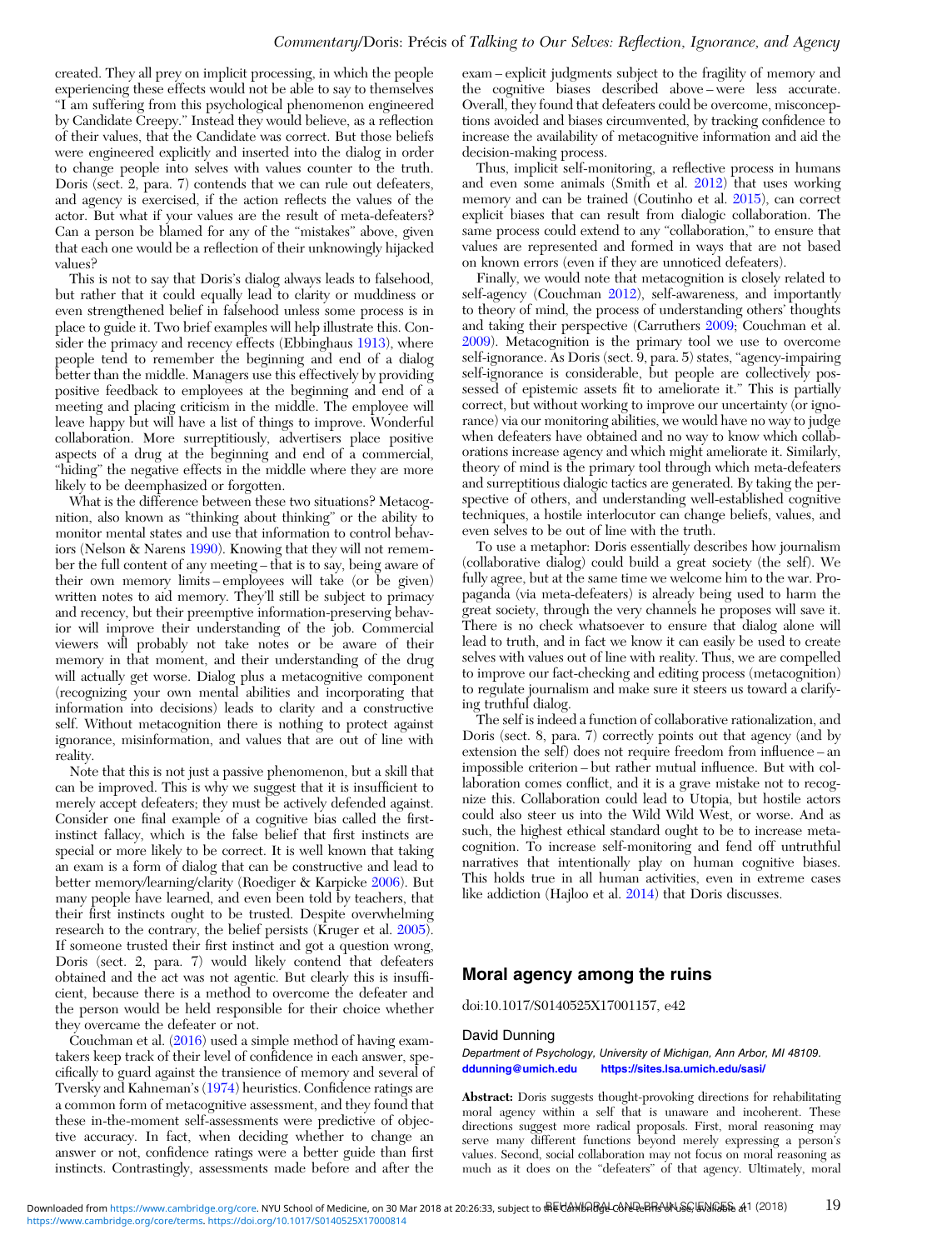agency may not reside in the individual but in social communities or within external situations.

In his new book, John Doris takes on an intimidating interdisciplinary challenge: How does one retain a philosophically intelligible account of moral responsibility that is consistent with current themes in psychology and cognitive science? The contradictions are stark between the two. As Doris notes, typical philosophical accounts of the moral reasoner assert that people are fully functioning agents making moral choices after careful and conscious deliberation. In a phrase, they are reflective moral agents (e.g., Annas [1993](#page-65-0); Brink [1992](#page-66-0); Tiberius [2002\)](#page-73-0) in full control of their moral choices, basing those choices on visible and diligent ethical reasoning, and fully self-aware of the basis for their moral decisions.

Against this logic, contemporary research in psychology, cognitive science, and neuroscience shatters the portrait of the self-necessary for such a "reflectivist" account of moral reasoning. Instead, extant research suggests that the self is anything but a coherent, reflective, and rational being (Stich [1990](#page-73-0)). To be sure, people experience themselves as conscious and deliberative organisms, but the real action leading to their moral choices lies elsewhere (e.g., Haidt [2001\)](#page-69-0).

In particular, people's choices are importantly determined by System 1 processes, that is, mental operations that are quick and that often operate under the level of conscious awareness and control. These are distinct from System 2 processes, conscious and effortful cognitive operations that the moral reasoner can guide and govern (Kahneman [2011a;](#page-69-0) Sloman [1996\)](#page-72-0). The operation of System 1 suggests that the true causes for people's moral behavior can be distinct from, or incongruent with what the moral reasoner believes them to be. System 1 can "defeat" moral agency so analytically constructed in System 2.

In the first half of the book Doris guides the reader through decades of empirical data that have accomplished this shattering of the agentic self. He takes readers through findings showing that people often produce mistaken accounts of themselves and the causes of their behavior, showing how conscious thought and judgment about the self are often filled with confabulation, illusion, and misunderstanding (Berlyne [1972;](#page-66-0) Dunning et al. [2004](#page-68-0); Johansson et al. [2005](#page-69-0); Nisbett & Wilson [1977](#page-71-0)). The argument Doris makes is rigorous and comprehensive, and contains, I believe, one of the most coherent and instructive narratives about what twentieth-century psychological science has to say about self and agency – in both senses of self that William James talked about: the "I" as the doer and the "me" as the object of reflection (James [1890/1950](#page-69-0)).

That said, the second half of the book is where the more difficult segment of Doris's task begins: After all this shattering of the agentic and self-aware agent, can one rehabilitate the idea of moral agency and responsibility among the ruins that are left? Here, Doris is less successful simply because he is less complete. He offers directions to take rather than destinations to inhabit.

Those directions, however, are intriguing. The first is the proposal that moral decisions are first and foremost designed to be expressions of a person's values. The second is to reject moral agency as a completely individual exercise and instead emphasize "collaborativism" among people. People do not conduct their moral reasoning in isolation. Instead, they discuss and debate it with other people.

Let's evaluate each of these proposals in turn. The first is that moral choices are primarily expressions of a person's values. This is an intriguing idea, but Doris leaves it underdeveloped. First, why would System 1 processes lead to moral behavior favoring expression of values over all other possible alternatives? There are many to consider.

Dan Katz, in his classic article on attitudes, noted that attitudes and opinions, like all human responses, serve many different functions (Katz [1960](#page-69-0)). To be sure, people endorse certain attitudes because those attitudes express the values that they hold most dear (e.g., of liberty, individualism, or equality). But there were other functions as well. People might hold certain attitudes because they were the ones that tune the person best to objective truth. Attitudes can also protect and bolster the ego of the person, or assist that person to fit in as a proper member of the groups he or she wishes to affiliate with. These other functions seem just as plausible an engine for System 1 driven moral choices as does value expression. So why privilege value expression?

Second, in emphasizing value expression, Doris potentially makes a thought-provoking implicit proposal well worth following up: People are more concerned about the actions they choose than they are about the outcomes those actions might produce (Cushman [2013](#page-67-0); Dunning & Fetchenhauer [2013](#page-67-0)). That is, people want to express being the right person by choosing the correct behavior rather than by ensuring the right outcome. I have seen such behavior in my own lab. People choose to trust complete strangers with their money even though on average they expect they will never see that money come back to them. They do not seem to be concerned with the outcome of losing the money as much as signifying, through their behavior, the "right" social attitude, namely that they respect the character of the stranger until proven otherwise (Dunning et al. [2014](#page-67-0); [2016](#page-67-0)). As such, one can ask under Doris's scheme whether one can cross out not only reflection as an important component of moral behavior but also consequentialism.

But the more important move is the one toward collaborativism, the proposal that moral agency arises not from individual reasoning but thinking among people. Moral reasoning here becomes a social product, one shaped and guided by action and talk among people as they live their daily lives trying to get along in something better than a nasty, brutish, and short interplay.

Doris proposes that authentic moral agency emerges from this social interaction and discussion, that people achieve accurate and reflective self-awareness of the bases that inform their moral choices. First, he notes correctly that groups tend to produce more insightful and sound solutions to problems than do individuals (Hill [1982](#page-69-0); Schwartz [1995](#page-72-0)). Second, he notes that confabulation, if critiqued and directed by others, may come closer to accurately citing the values that truly drive moral choice. As such, through collaborative social interaction, people come closer to moral reasoning that reflects the true causes of their moral behavior. They become more authentically self-aware.

These are reasonable and testable proposals, but there are other, potentially more radical proposals hiding in plain sight within recent psychological literature. For one, despite the move toward collaborativism, Doris still holds to a rather individualistic and Western vision of agency, one in which people freely choose without too much influence from outside forces. People still act as captains of their own decisions, thus imposing their will on the external world. In psychology, this is known as disjoint agency, the type of agency usually presumed in Western cultures (Savani et al. [2008;](#page-72-0) [2010](#page-72-0)). Other cultures hold to a more conjoint model of agency, in which people strive to harmonize their actions with outside forces and constraints, usually social ones, which they are surrounded by. As such, people still view themselves as agentic, but not just as complete free agents (Savani et al. [2008](#page-72-0); [2010](#page-72-0)). It would seem to me that if people are collaborative, as Doris speculates, they would be more likely to shift to a conjoint stance in their moral agency than a disjoint one.

But more important, Doris emphasizes the impact of collaborativism on moral reasoning. I would instead speculate that collaborativism would have more of an impact on what people actually do (Henrich et al. [2010\)](#page-69-0). The major impact of social collaboration would be on those System 1 defeaters that make people act in ways incongruent with their reflective moral agency. After all, a key insight of recent work on prosocial behavior is not that people go out of their way to be compassionate and generous. Instead, they are kind to others because they are bending to social rules and obligations.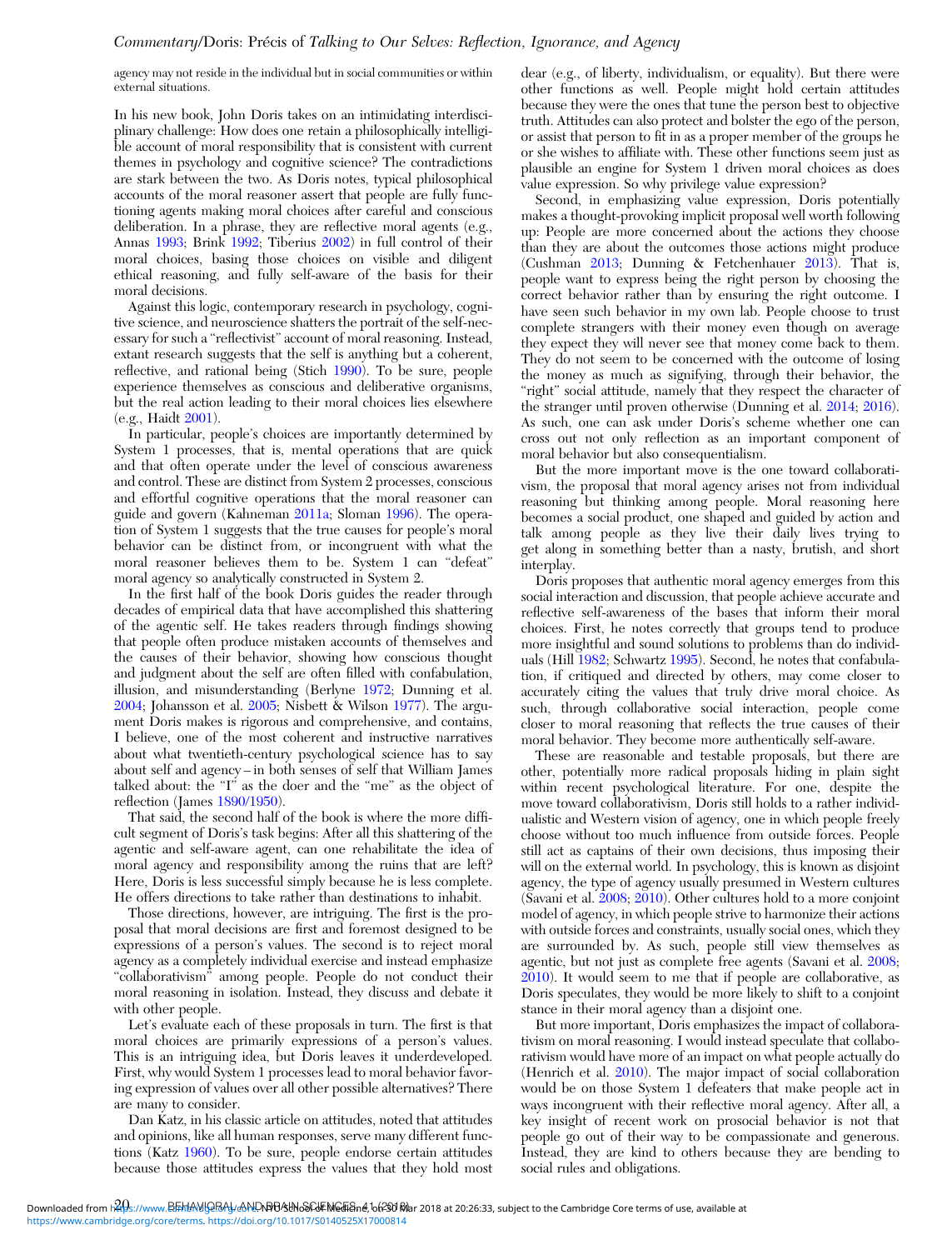As such, prosocial behavior is often not so much about giving as it is about giving in – to norms and social roles (Cain et al.  $20\overline{14}$ ). For example, if Salvation Army volunteers expressly ask for holiday donations outside of a supermarket, the number of people donating increases significantly. So, however, does the number of people exiting out some other door to avoid the volunteers (Andreoni et al., [in press](#page-65-0)). Apparently, people will give, but it may not reflect their moral preferences. Our work on trust behavior also exemplifies this. People do not go out of their way to trust other people. Instead, the key factor is that they feel so anxious and tense about not trusting the other person. Trust is what they should do, not necessarily what they want to do, and so they give in (Dunning et al. [2014](#page-67-0)).

Here's another example about how collaboration may center more on agentic defeaters than agentic reasoning: If you ask people whether they will challenge someone making a sexist or racist comment, they typically claim that they would confront the person directly and immediately. However, if you give them an actual encounter with such a person, they act instead by ignoring or deflecting the comment (Kawakami et al. [2009;](#page-69-0) Swim & Hyers [1999;](#page-73-0) Woodzicka & LaFrance [2001](#page-74-0)). At the moment of moral truth, a lifetime of collaborative social training and interaction appears to have taught people to be polite and respectful of others rather than to stand up for their personal values (Brown & Levinson [1987](#page-66-0); Goffman [1958](#page-68-0); [1967\)](#page-68-0). Politeness trumps (i.e., defeats) moral values. Of course, there are socially proscribed occasions when argument and contention are expected (cable television, anyone?), but those instances are few and well-defined.

What this may ultimately mean is that moral agency may not reside in individuals but rather in social groups that make up, teach, and enforce the social rules that people live by. Or instead, moral agency may arise in the cues of social situations that signal one value over its alternatives (Lindenberg [2012\)](#page-70-0). People in economic games, for example, adopt rather different stances toward cooperation versus selfishness simply depending on the name of the game they are incidentally playing – for example, "the community game" versus "the Wall Street game" (Liberman et al. [2004\)](#page-70-0). The simple choice architecture of the game itself can suggest a moral value. In simple dictator games people tend to share the money they have with other people. However, adding the option of taking the other player's money stops that sharing. Instead, the modal choice is for players to take the other player's money. Unprompted generosity turns to unbridled greed (List [2007](#page-70-0)).

In sum, Talking to Our Selves is a pleasing and thought-provoking tour of the philosophical and psychological issues surrounding agency, self-awareness, and moral choice. It is a delight for those wishing a well-curated tour of past scholarship on these issues, particularly psychological research. It also sets a fine table for a potentially roiling but useful discussion about these issues yet to come. I hope it provokes those discussions. It would be collaboration well worth having.

## On properly characterizing moral agency

doi:10.1017/S0140525X1700067X, e43

Blaine J. Fowers, Austen R. Anderson, and Samantha M. Lang Department of Educational and Psychological Studies, University of Miami, Coral Gables, FL 33124. [bfowers@miami.edu](mailto:bfowers@miami.edu) [aanders8@yahoo.com](mailto:aanders8@yahoo.com) [samantha.lang718@gmail.com](mailto:samantha.lang718@gmail.com) [www.blainefowers.com](http://www.blainefowers.com)

Abstract: Doris ([2015b\)](#page-67-0) develops a theory of moral agency to avoid a skeptical challenge arising from psychology studies indicating that (im) moral behavior is caused by trivial situational factors. His theory is flawed in attending only to situational influences on behavior and neglecting individual differences such as moral identity and virtue. A focus on individual differences in resilience to influence from trivial situational factors defangs the skeptical challenge and offers a better account of moral agency.

Doris invites scholars to investigate ethical questions "in light of the best ongoing scientific picture" (Doris [2015b,](#page-67-0) p. 12) to make their theories more empirically credible. As psychologists who work at the boundary of psychology and philosophy, we heartily endorse this goal. He exemplifies this through a philosophical discussion of numerous social psychological experiments, concluding that there is room for "skepticism about morally responsible agency" (p. 1) because there are numerous "defeaters" of agency (e.g., ballot order effects). He bases his problem diagnosis – that defeaters undermine morally responsible agency – on evidence indicating that apparently (im)moral actions are caused by minor environmental factors outside the actor's reflective attention. The worry is that individuals' reason and choice are "bypassed" by a cause that cannot provide a rational justification of the act. If Doris's diagnosis is correct, we may have a serious problem. In response, he defends moral agency as the expression of one's values, and champions collaborative reasoning as a key source of agency.

We suggest that Doris's worries about defeaters are overstated. Central to his overstatement is that the experimental effects that he cites are generally mild and inconsistent. Ballot order effects are one of his favorites, but the literature is far less worrisome than he suggests. The effects occur more in low information and low visibility elections (Pasek et al. [2014](#page-71-0)). Clearly, the fewer clear reasons to vote for a specific candidate, the more ballot order will sway voters.

Doris wisely recognizes and discusses the mild, aggregate effects problem: "To be sure, identifying statistically small effects does not allow confident conclusions about particular outcomes for particular individuals" (Doris [2015b](#page-67-0), p. 63). Yet he still tends to overstatement. He concludes that "In sum . . . evidence of incongruence is readily obtained," which "make[s] plausible the supposition that incongruence is *widespread* in everyday life" (p. 61). It is unclear how he translates group differences in experiments with strangers into widespread occurrences in ordinary life. He makes this leap partly by adverting to a confabulated cumulation of small effects because "there could be many goofy influences in any particular instance . . . [and] the aggregate effect may be quite potent" (p. 64). This goes considerably beyond the evidence. There is precious little evidence for multiple situational influences operating simultaneously, and virtually none that multiple situational factors move individuals in the same behavioral direction. It is just as likely that situational factors cancel one another out as cumulate.

Because Doris builds his philosophical argument on social science data, it is important to apply scientific skepticism to philosophical skepticism. He states the skeptical challenge thus: "If there is general difficulty in ruling out defeaters, skepticism about agency ensues" (Doris [2015b,](#page-67-0) p. 65). This is a strong claim; too strong, given the available evidence. Given the aggregate effects and statistical likelihood of the influences, the most that can be said is that defeaters show that not all choices by all people are governed by justifiable moral reasons.

Doris's overstatement of this problem may be partly due to different forms of argument in philosophy and social science. Philosophers incline to search for absolute truth, which fuels the skeptic's challenge. Social scientists do not care much for absolute truth and speak in terms of tendencies and probabilities, and this is the appropriate language for the data Doris cites. In this language, there is a small probability that a given individual act will involve "bypassing" the actor's reason. Furthermore, this mild influence is typically observed in rather trivial circumstances with strangers. The skeptical argument has no purchase here because social scientists assume that humans are imperfect reasoners and that individuals vary in reasoning quality. This is not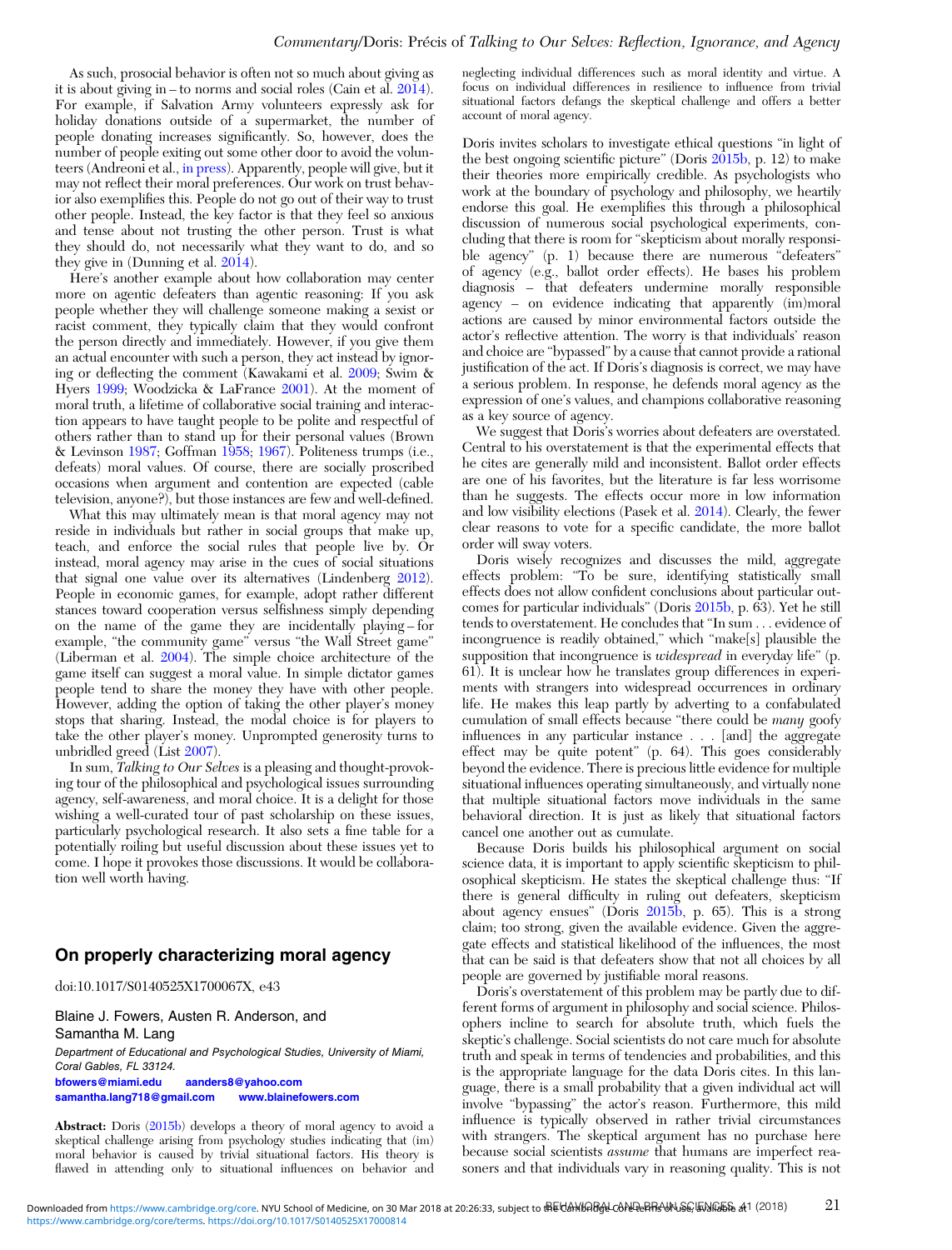as surprising or earth-shaking as Doris makes it out to be. Even if one reasonably grants that everyone has some vulnerability to defeaters, all that is being conceded is that humans are imperfect moral reasoners, which should not alarm us. This imperfection is only a blemish against agency if one imposes a perfectionistic requirement that choices are always conscious and well-justified. These are unreasonable assumptions. To create an empirically credible moral psychology, Doris must let go of such psychologically unrealistic starting points.

The skeptical challenge is further defanged when we consider what Doris entirely neglects: individual differences in moral agency and in susceptibility to defeaters. His singular focus on situational influences and his omission of the moral psychology of individual differences distorts his problem diagnosis. His choice is not surprising because this omission is pervasive in social psychology, the empirical foundation of his argument. What would happen if we took individual differences seriously in the experiments Doris cited? No one knows because they are rarely studied in this literature. Although social and personality psychologists agree in principle that behavior is best explained by a combination of situations, traits, and their interactions, actual person-X-environment studies remain the exception rather than the rule.

To clarify the importance of individual differences, suppose that the vulnerability (or resilience) to defeaters itself is treated as an individual difference variable. Thus, some people would be more likely to be influenced by defeaters (i.e., act based on trivial situational influences) and others would be less likely to be so influenced. That is, some individuals are better at maintaining and expressing their value commitments than others (a capacity that is central to Doris's viewpoint). The apparent crisis raised by agency skeptics turns out to be an unsurprising variation in capacity to maintain value commitments. In fact, a primary domain of moral psychology investigates this consistency in value commitment under the rubric of moral identity (e.g., Blasi [2005](#page-66-0)), which Doris also curiously fails to mention.

One interesting counterexample of individual difference neglect is a study that Doris co-authored, which he cites as an example of induced disgust leading to more punitive moral judg-ments (Cameron et al. [2013\)](#page-66-0). In fact, there was no main effect for disgust induction in this study. There was an interaction of disgust and emotion differentiation such that participants low in emotion differentiation were affected by disgust, but those high in emotion differentiation were not. We do not know why Doris failed to accurately describe this individual differences result, but we do know that this oversight favors his hypothesis and indicates his disregard of individual differences.

Another illuminating example of this problem is Doris's discussion of Mischel and his colleagues' work on delay of gratification (DG) in children. Interestingly, Doris only cites Mischel's early experimental work, which focused on situational influences on children's DG (e.g., Mischel et al. [1972\)](#page-71-0). This work fits Doris's thesis. However, he does not cite the later studies of individual differences in DG capacity, which show that DG and rejection sensitivity predict educational attainment, self-worth, interpersonal functioning, and lack of drug use over a twenty year period (e.g., Ayduk et al. [2000\).](#page-65-0) This work suggests that agentic capacity is, at least in part, an individual difference variable, which unsettles Doris's thesis.

A simple thought experiment on ballot order effects can further illustrate the importance of individual differences in agency. We propose a thought experiment because we do not believe that anyone would think the outcome is sufficiently in doubt to recommend actual data collection. First, we stipulate a small ballot order effect, consistent with Doris's presentation. Second, let us examine a consequential, high visibility contest: the 2016 U.S. presidential election. It must be consequential and visible or Doris's worry about moral agency is moot. The less the election matters, and the less people know, the less a vote can be considered a question of moral agency. Third, we divide the voters into three groups: committed Trump voters, committed Clinton voters, and undecided voters. Fourth, we randomize the presented ballots, with half the ballots listing one candidate first and half listing the other candidate first. The outcomes seem obvious. The small, stipulated main effect for ballot order would almost certainly be strongly qualified by an interaction. The ballot order effect would be far stronger in the undecided group than in the committed groups, illustrating the central role that individual differences (in value commitment) play in agency. Those with clear, strongly held values will be far more defeater resilient than those with ill-defined or weakly held values.

It could be objected that this is a too-easy counterexample, but there is a general case available in virtue theory, which provides an explanation of resilience to defeaters of agency. On Aristotle's (340 BCE[/1999](#page-65-0)) view, there are multiple overall character types, three of which can illustrate its predictions. Individuals with virtuous characters are highly resilient to defeaters because they have strong moral commitments and have made moral agency habitual. Continent characters know what they ought to do and generally act accordingly, but they are not as firmly committed to acting morally as the virtuous, which makes them somewhat more vulnerable to defeaters. Although incontinent characters know what they ought to do, they are weakly committed to acting morally, making them highly vulnerable to defeaters. Behavioral research on virtue and character is just getting under way (e.g., Lefevor & Fowers [2016;](#page-70-0) Meindl et al. [2013](#page-70-0)), but the expectation is that virtue and character will directly reduce defeaters' influence as well as moderate defeater effects. If so, this changes the picture substantially. Some people are very vulnerable to defeaters, some are somewhat vulnerable, and some are relatively invulnerable. Importantly, these individual differences in agentic resiliency do not rely on reflection because they manifest in both automatic and reflective action.

Doris could claim that he has already dispensed with virtue and character in his previous book (Doris [2002](#page-67-0)). He argued, based on social psychology experiments, that small situational factors influenced participants to act more or less morally (primarily whether they helped a stranger). He claimed that these effects mean that moral character cannot be very important. That argument has been thoroughly contested theoretically (e.g., Kristjánsson [2013](#page-70-0)) and drastically undermined empirically in a meta-analysis showing that the experimental effects he cited as evidence against character are empirically insufficient to rule out character as an explanation for helping behavior (Lefevor et al. [2017\)](#page-70-0).

Just as the addition of individual differences modifies the problem diagnosis, it also undercuts the value of Doris's remedy. If differences in the capacity to maintain value commitments is part of the problem, then a clear conception of individual differences must be included in any moral psychology. Therefore, Doris's quick dismissal of virtue theory and utter neglect of moral identity theory are misguided. Both theories can account for the variations in vulnerability to defeaters of morally responsible agency. In addition, moral identity and virtue theories can also explain Doris's definition of agency as behavior that expresses the agent's values: The stronger one's moral identity or character, the more one will have well-defined values, and these values will be expressed with greater frequency and automaticity. This is a deeper and more comprehensive account of moral agency than Doris offers.

We do find Doris's argument for a collaborative understanding of reasoning and agency very congenial. However, his view on collaborative reasoning must also give appropriate weight to morally relevant individual characteristics. Clearly, some people will have greater capacity for collaborative reason than others, again highlighting moral character or identity. For us to engage in the best collaborative reasoning possible, we must cultivate the excellences of collaborative reasoning (e.g., openness and honesty). Moreover, we cannot ignore the aims of human collaboration. We agree with Doris that collaborative reason is invaluable to moral agency, but it can also be a source of moral blindness, as amply demonstrated by the "collaboration" that made the totalitarian slaughters of the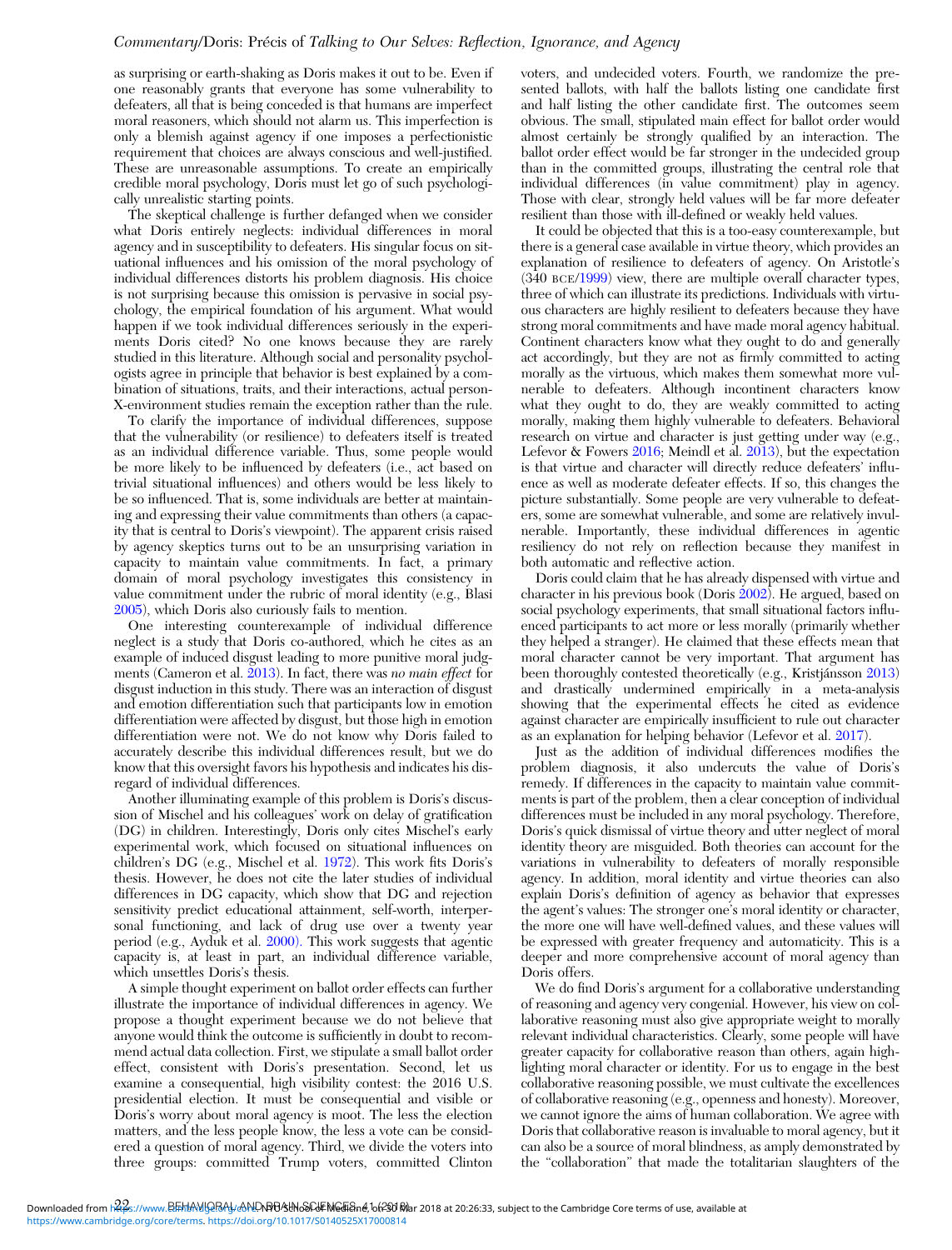twentieth century possible. Although we can only raise these thorny issues here, we do not think it is possible to describe or explain moral agency without considering the character of the reasoners or what makes the ends toward which they reason worthwhile.

## What does agency afford the self?

doi:10.1017/S0140525X17000681, e44

## Bradley Franks<sup>a</sup> and Benjamin G. Voyer<sup>b</sup>

<sup>a</sup>Department of Psychological and Behavioural Science (PBS), London School of Economics & Political Science, Queens House, 55/56 Lincoln's Inn Fields, London WC2A 3LJ, UK; <sup>b</sup>ESCP Europe, UK. [b.franks@lse.ac.uk](mailto:b.franks@lse.ac.uk) [bvoyer@escpeurope.eu](mailto:bvoyer@escpeurope.eu) <http://www.lse.ac.uk/PBS/People/Dr-Bradley-Franks> [www.benvoyer.com](http://www.benvoyer.com)

Abstract: We welcome Doris's dual systems, social account of agency and self. However, we suggest that a level of affordances regarding agency is interpolated between those dual systems. We also suggest a need to consider joint ("we") agency in addition to individual ("I") agency, and we suggest a more fundamental role for culture in configuring both the values entering the dialogue that generates the sense of agency and self, and the nature of the dialogue itself.

Doris offers a thought-provoking and persuasive account of the interrelations of self, agency, and moral action. We especially welcome its emphasis on social, dialogical, and evolved origins of agency, which echo to important developments in the field (Voyer & Franks [2014\)](#page-68-0), suggesting that the sense of self, in arising from agency, is an evolved and cultural construction (Franks [2014](#page-68-0)). Its broadly pluralistic approach to determining which aspects of context have a role in this process, and how, is congenial to an empirically grounded approach to agency and the self. However, we suggest that the account is incomplete in three significant ways.

First, Doris assumes dual systems – implicit and explicit in their representations and processes – that govern moral judgement, behaviour, and explanation. The former involve non-conscious, rapid, and relatively effort-free processes and judgements whose reasons are not open to introspective access. The latter involve conscious, slower, effortful processes and explanations that are framed in terms of narratives based on a person's values (in particular, as they are reflected in and debated through dialogical processes with those around them). This is, of course, a widely held view (e.g., Kahneman [2011b](#page-0-0); Stanovich [2011\)](#page-73-0). Doris does concede that this may be incomplete, that there may be representations and processes intermediate between these levels. We concur with the role for implicit and explicit systems, and following Voyer and Franks [\(2014](#page-68-0)), we suggest an intermediate level is interpolated between them.

To see this, it is important to note what Doris's account of agency does not attempt to do. Doris focuses on what we might call "revealed" agency, by analogy with revealed preferences in economics: agency as revealed through the values that a person expresses through the actions they perform. We agree that the fine-grain of agency and responsibility should be connected to actions under the relevant values. However, we suggest that such a behavioural characterisation misses part of the puzzle about agency, which is that it is also felt or experienced, processed, and perhaps represented as an agentic state per se.

We suggest that it is important to provide an account of such experiences of agency, because they are a large part of the psychology of agency, they figure significantly in people's own normative explanations and justifications, and connect directly to the sense of self. Agency is simultaneously first-person and secondand third-person: It is a first-person subjective experience (e.g., the feeling that "I did this") or a second-person experience (e.g.,

"we did this": see below), which is grasped in part via dialogue with third-person views of others (e.g., "people do this").

For the sense of agency, the sharp distinction between explicit and implicit processes is incomplete: Voyer and Franks  $(2014)$  $(2014)$  $(2014)$ suggest that three different modalities are involved in its assessment: implicit (a "feeling" of agency), intermediate (a "perception"), and explicit (a "judgment"). The intermediate level of self-related processing is in line with recent developments in the field of cultural neuroscience (Han & Humphreys [2016;](#page-69-0) Sasaki & Kim [2017\)](#page-72-0). It may involve composing complex plans and actions from less complex ones but does not, in itself, require conscious awareness of that agency (e.g., holding a cup whilst someone else is pouring a drink in it). The three modalities are represented in different mental formats, each with their own characteristic form of intention. Cues about whether one is or should be viewed as the agent of an action are based on affordances (Dreyfus [1985](#page-67-0); Gibson [1977;](#page-68-0) Franks [2011;](#page-68-0) Kitayama & Imada [2008](#page-70-0)), informational relations which may be based on evolved, perceptual, social, and cultural foundations. Affordances related to one modality may input to processing another, and the different modalities may generate mismatching conclusions about agency for a given action. Whereas for Doris the possible mismatch between levels is worrisome (suggesting defeaters for explanations for action), for our account it motivates a key form of dialogue between different cues for agency regarding an action.

This has two implications for Doris's view. The first is that the sense of agency – and its absence, e.g., institutionalisation, anaesthesia, extreme conspiracy theory belief (Franks et al. [2013;](#page-68-0) [2017\)](#page-68-0) – is a situation-dependent state, which often takes characteristic forms in different social and cultural environments, so that in aggregation it can appear to be a stable trait related to particular ways of acting. It is important in explaining and justifying behaviour, though its normative evidential status is fraught. The second is that agency, as connected to subjective experience, is more various than Doris suggests.

This leads to our second point: Doris's social account of agency is not social enough. He focuses on social causes and consequences of agency, but does not take into consideration the social nature of its experience, which in turn can affect its expression. He considers "I" as a possible agent, and we concur with his broadly dialogical account of this. He does not, however, consider another important form of agency – "we" or joint/shared agency. People engage daily in many forms of joint actions and projects, ranging from walking together, sitting side by side on a commuter train, having dinner, playing football, etc. In these cases there is a plural subject, a sense or experience that "we" are the agent. Indeed many of the cases of moral decision making that form the focus of empirical studies on which Doris draws are, in their real-world manifestations, more properly thought of as cases of joint or shared moral decision making, for instance two surgeons operating on a patient and having to make a potentially life-threatening decision. Ultimately these are decisions that are made with the implicit or explicit belief that real or imagined others concur or demur.

There are complicated debates on how to understand joint agency, for example its relations to individual agency (e.g., Gilbert [1989;](#page-68-0) Searle [1995;](#page-72-0) Tuomela [1995\)](#page-73-0). On the one hand, there is the possibility that joint agency reduces to combinations of individual agency ("we"="I am doing this, and so are you," that is, we are both performing individual actions simultaneously). On the other, joint agency might be irreducible, sui generis ("we" just="we are doing this," without the possibility to separate individual actions concurring to the desired outcome). The possibility of such different senses of "we" has a long history in social and cognitive psychology (e.g., Brewer & Gardner [1996;](#page-66-0) Swann & Buhrmester [2015;](#page-73-0) Tomasello [2009;](#page-73-0) Turner et al. [1987\)](#page-73-0). Whether joint agency does reduce for all or some states, it is likely that these two forms of joint agency generate qualitatively different experiences of agency.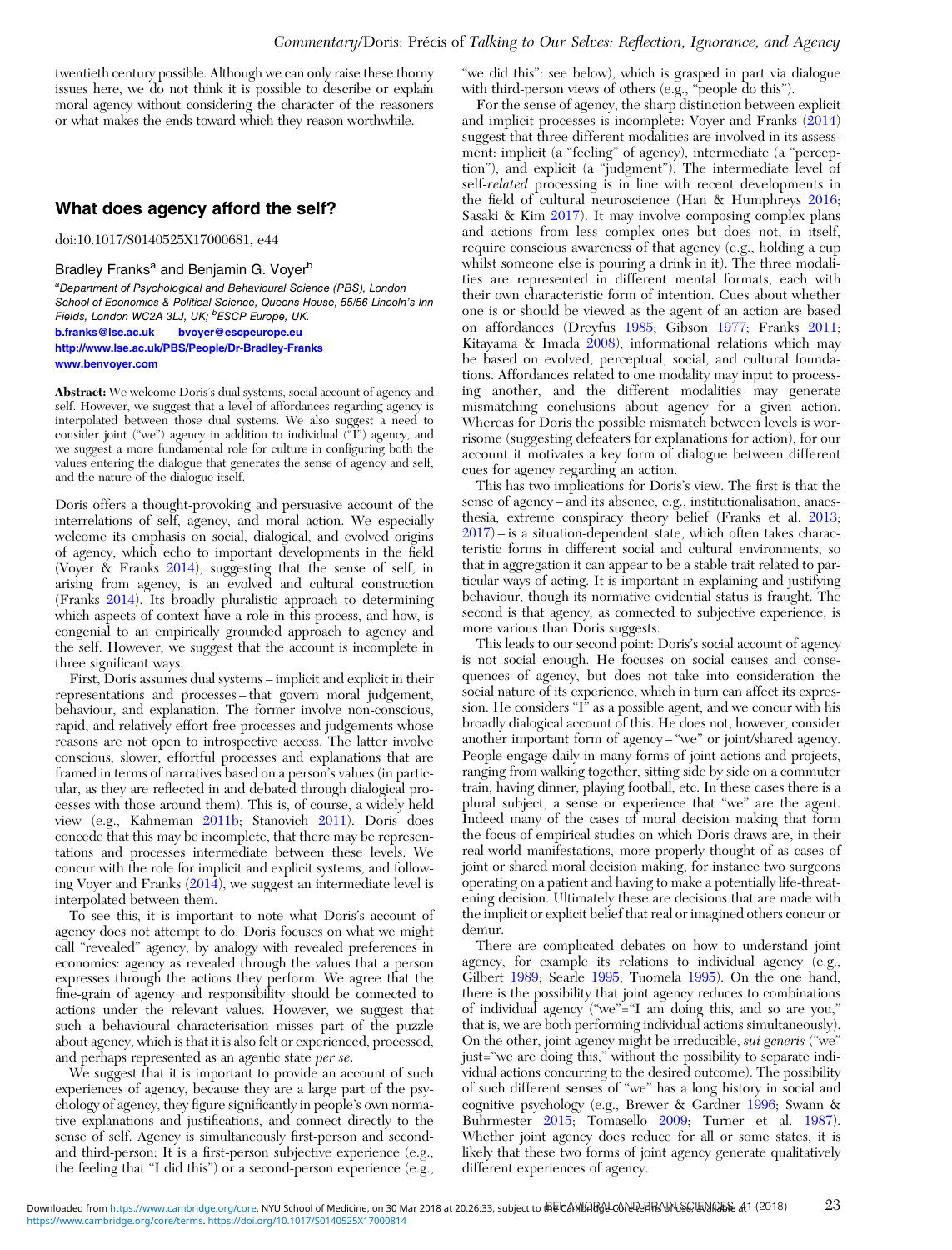There are two implications to note here. One is the relation to different moral sentiments in judging and cooperating with others. Bloom ([2016\)](#page-66-0) has recently taken aim at the widespread notion that empathy is intrinsically morally valuable, an inevitable precursor to prosociality and cooperation. Empathy, the sense of sharing another's experience (and sense of agency in relation to external events), he argues, can in fact diminish moral action. By contrast, sympathy, the sense of being aware of another's experience as different from one's own (and of their differential agency in relation to external events), may be more likely to generate moral action. When they issue in joint remedial action against the suffering of the other, we suggest that these different states lead to different morally valenced forms of agency. Empathy reflects irreducible "we": both have the same experiences, the same sense of agency and the same capacity and responsibility for remediation. Sympathy reflects reducible "we": the "I" and the "you" are separable and represented and experienced as separate, with separate but possibly interconnected capacity and responsibility for remediation. In sum, sympathy reflects our reducible perspective on shared agency ("we"="I am doing this, and so are you"), whilst empathy reflects our suggested irreducible perspective on shared agency ("we" just="we are doing this"). The second implication is that the interpretation of joint and individual agency, and their relative preponderance in explanations of behaviour, are themselves related to different cultural tendencies to view oneself as more or less interdependent or independent on others regarding action and moral judgement.

This leads to our third and final point. Doris proposes that a dialogue of values generates agency and the sense of self, and notes that this relates to the wider culture in which the person lives and acts such that the values that come to characterise the narrative of the self may differ from one culture to another. We concur, but suggest again that this underplays the significance of the social and the cultural context.

Culture plays a key role in the nature and functioning of the values, which Doris suggests are constitutive of agency. Values vary across cultures, and behaviours that are prescribed in one culture may be proscribed in another (e.g., Schwartz & Sagie [2000](#page-72-0)). The degree to which those values are experienced as constraining and directing, also varies: cultures differ in "tightness" and "looseness" (Gelfand [2012](#page-68-0); Uz [2015](#page-73-0)). Hence, the degrees of freedom in the dialogues that define agency will also vary between cultures: For a given action, it may range from a topdown imposition of widespread and tightly adhered-to norms to an interplay of equals. This has implications for agency at all three modalities, including the narratives generated to ascribe or avoid responsibility in the context or morality judgements and attributions. Voyer and Franks ([2014\)](#page-68-0) suggest that the dialogue between individual and social and cultural affordances results in a sense of individual and/or shared agency for a given action. Where a similar outcome arises across actions or settings, this results in an increasingly stable or recurrent sense of agency, leading to patterns of self-construal, which can vary with culture (Markus & Kitayama [1991](#page-70-0)).

In this way, culture also significantly influences the experience of agency itself. Above we noted the important distinctions between individual and shared/joint agency and the fact that Doris focuses only on individual agency. There has been a flourishing tradition in social psychology concerning self-construal (Markus & Kitayama [1991](#page-70-0); [2003;](#page-70-0) [2010](#page-70-0)) – the extent to which people in different cultures vary in the way they represent their sense of who they are by reference to social relationships and group memberships. Markus and Kitayama differentiate between two general, culturally sanctioned ways in which people construe who they are. First, independence is concerned with viewing oneself as separate from others, striving to achieve personal desires, being unique and consistent. Second, interdependence is concerned with viewing oneself as connected to others, striving to maintain harmony, to cohere in one's ingroup and with the situation. This offers an individual-level counterpart to broad cultural differences in values between individualism and collectivism. Importantly, Markus and Kitayama note that the distinction ramifies for culturally variable normative models of agency: Independence prompts a model that takes the individual to be the key agent, whereas interdependence prompts a model of conjoint agency (Markus & Kitayama [2010\)](#page-70-0). Voyer and Franks ([2014\)](#page-68-0) further suggest that the formation of a dominant independent self-construal is the result of repeated actions requiring predominantly individual agency, whilst the formation of a dominant interdependent self-construal is the result of repeated actions requiring predominantly shared/joint agency. These models suggest different normative tendencies towards construing challenges and opportunities as requiring joint agency ("we") of various kinds, or individual agency. Again, different cultures not only offer different values to enter dialogues for agency, but also qualitative differences in the ways those dialogues function, and their expected outcomes, with important consequences for agency.

To conclude, Doris offers a persuasive yet partial picture of the origin of agency and its relation to self. We applaud his view of the role of social factors and dialogical relations in generating agency. However, we suggest it underplays the importance of individual and shared/joint experience of agency and the complexity and extent of the impact of the social and cultural environments in which these experiences take place.

## Learning to talk to ourselves: Development, ignorance, and agency

doi:10.1017/S0140525X17000693, e45

#### Stuart I. Hammond

School of Psychology, University of Ottawa, Ottawa, Ontario, Canada K1N 6N5. [shammond@uottawa.ca](mailto:shammond@uottawa.ca)<http://www.stuarthammond.com>

Abstract: Although anti-reflectivism seems to preclude a role for reflection, this dichotomy could be synthesized in a Piagetian developmental framework. Development integrates a role for error and ignorance in reflection, and supports Doris's espousal of valuation, collaboration, and pluralism, and the importance of extrinsic factors to the self.

Doris's ([2015b](#page-67-0)) book provides the groundwork for a constructive solution to an important challenge to traditional moral philosophy. The central problem, which Doris raises here and in his earlier work (e.g., Doris [2002\)](#page-67-0), is that we are generally ignorant of the conditions that influence our actions. We assume that our reflection and reason makes decisions, but that's not how it works. To support this claim, Doris draws on social psychology research (such as the Obedience to Authority experiment, e.g., Milgram [1974](#page-71-0)). Studies like Milgram's demonstrate that not only do people act in ways that we do not expect (e.g., a majority will choose to shock a protesting research confederate to the point of unconsciousness), but also that small and seemingly morally irrelevant variations in situations (e.g., how far away from the experimental subject the formerly mentioned confederate is sitting) are related to morally relevant variations in outcomes.

Understanding how small situational differences lead to big consequences would seem to require some kind of theory of human nature, but the classic social psychology research does not provide one (e.g., Sarason et al. [1975](#page-72-0)). Turning elsewhere in psychology, one way to understand how small changes produce big results is to explain contemporaneous human actions through reference to the past, whether ancestral (see, e.g., Tooby & Cosmides [1990](#page-73-0)) or developmental (e.g., Carpendale et al. [2013\)](#page-66-0). Maybe we get scared of snakes because this helped us survive in the hunter-gatherer era, or perhaps static illusions fool us because of the way we have developed our perceptual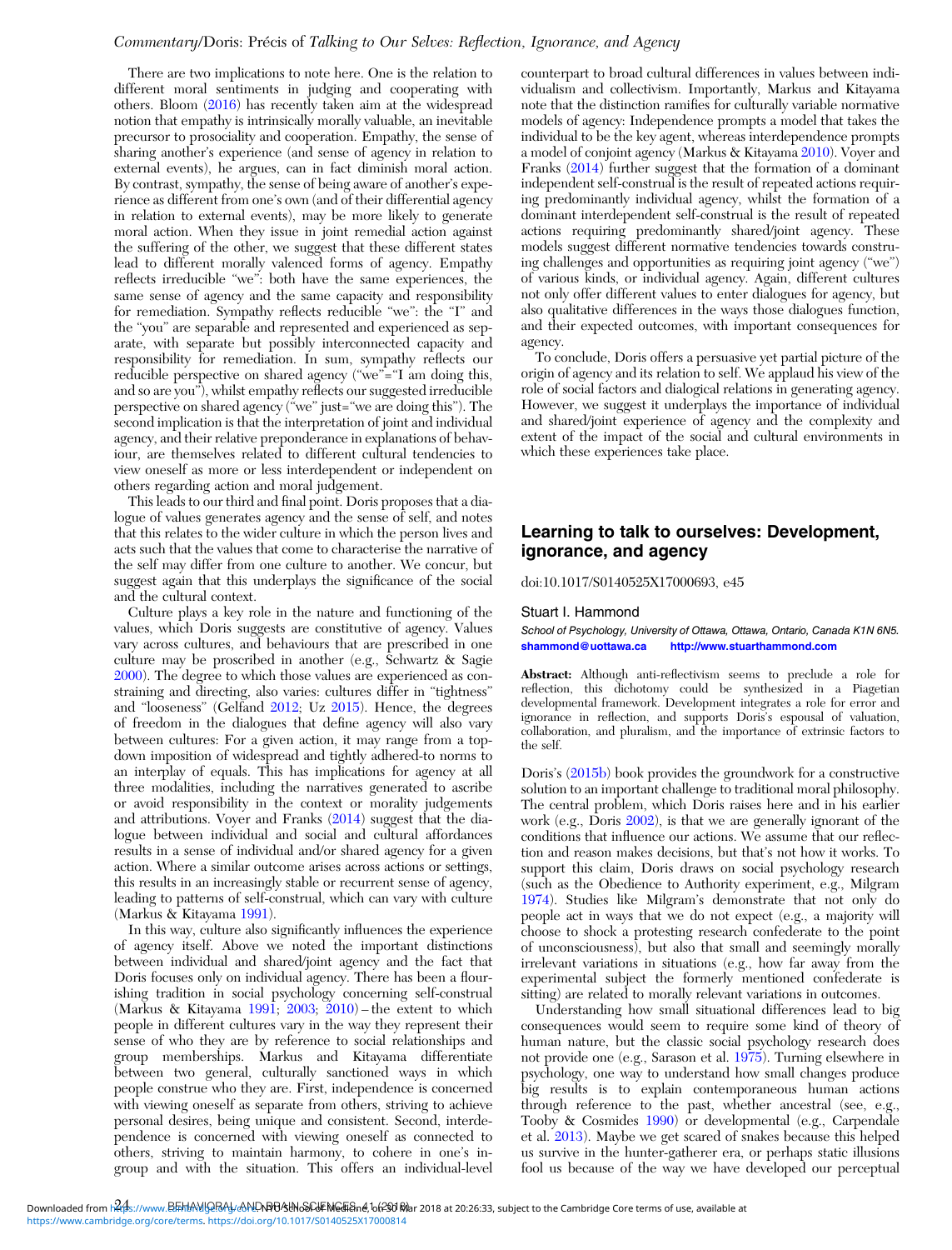abilities in conditions of motion. That said, I know of no evolutionary or developmental account of Milgram, nor am I going to provide one here.

Instead, I'm going to focus on a particular brand of developmental theory in the remainder of my commentary, and mainly focus on Doris's ([2015b\)](#page-67-0) definition of reflectivism as the idea that "the exercise of human agency requires accurate reflection" (p. x). I am going to argue that drawing on developmental theory allows us to integrate aspects of reflectivism and anti-reflectivism, in allowing an important role for both accuracy and error in human action. When we contrast reflectivism and anti-reflectivism, we could see these as utterly opposed. But another way is to see these as two sides of the same coin, or as properties emerging out of the same system. Shadow and light emerge from illumination. Sickness and health are the properties of the state of living systems. Although anti-reflectivism can logically be opposed to reflectivism, nevertheless in a developmental psychology approach, where reflection emerges out of action, these could be integrated. This somewhat Hegelian way of doing things hints at the organismic worldviews that motivate many developmental theories (Overton [2006](#page-71-0)).

Doris ([2015b](#page-67-0)) leaves developmental psychology largely untapped, perhaps because he wants more than mere "causal" agency, i.e., the type of agency that explains organisms moving around in the world (p. 40). However, there are developmental theories that attempt to connect causal agency to more robust conceptions of moral agency (see Sokol et al. [2015](#page-73-0) for a review). The most elaborate of these accounts, with all its warts, faults, and difficulties, is the work of Jean Piaget (e.g., Chapman [1988;](#page-66-0) Piaget [1932/1965](#page-72-0); [1963/1936;](#page-72-0) [1974/1976](#page-72-0)). A central feature of Piaget's theory is that intelligence is organized action. From a Piagetian perspective, both the six-month-old baby struggling to bring a heavy toy to her mouth and the teenager trying to understand what happened to Michael Brown in Ferguson, Missouri, are exercising intelligence. Where teens differ is in their capacity for reflection. Yet despite the presence of reflection and many other qualitative and developmental differences between the teen and baby, there are common processes in their intelligence, of disequilibrium of their earlier assimilation of the world, and attempts to accommodate to their new circumstances (Chapman [1988\)](#page-66-0).

Piaget ([1974/1976](#page-72-0)) provides a nice example of the complexity of reflection in a study where he asked children and adults to crawl, and then to reflect on and model the process of crawling (i.e., reconstruct the process of crawling). Needless to say, no one had a problem crawling. But when asked to represent crawling, things got messy. Some did this accurately, reflecting that crawling occurs with an "X" pattern, front limb, contralateral back limb, and so on. Others modeled crawling with a "Z" pattern (front limb, other front limb, then back limbs) or an "N" pattern (e.g., left front, left back, then right front etc.). It got messier. When those who had modeled crawling incorrectly were asked to crawl again, some subsequently got it right (i.e., crawled with an X pattern, and then accurately reflected that crawling uses an X pattern). Others, especially young children, demonstrated a kind of parallelism (i.e., continued to crawl one way and model crawling another). And still others reorganized their crawling to fit their previously incorrect model of crawling (e.g., began crawling in an N pattern).

What does this example show? To me, it's not clear that even the X pattern is such a great model of crawling. It gets the limb order right, but says nothing about muscles, back posture, and so on. A type of self-ignorant action remains a primary component of how we get about in the world, a conception with which I think Doris could concur. A lot of the time, our reflection captures only part of what's going on. Piaget emphasized that initial reflection most often captured the periphery, such as limb order, rather than the central processes (Hammond [2014\)](#page-69-0). The relation between even these partial models and our actions is complex. Sometimes, as Doris emphasizes, these just seem to run parallel to each other. But, other times we might eventually get it right (er). But then, even an incorrect reflection can influence our actions.

I think this last point is the most interesting one. In some cases our reflections can shape our actions, even when these reflections are inaccurate representations of the state of the world. And my subsequently reorganized actions may create a world that more closely resembles what was in error. To some extent, having a reflective conception of myself as a moral person might actually make me one, as I talk politely, and open doors for others. But that conception doesn't do so well when I encounter a Milgramtype scenario. With my understanding in disequilibrium, and a lot of Milgram's  $(1974)$  $(1974)$  subjects were in such a state, what happens next? There is an interesting dynamic of reflecting, acting, getting things wrong, detecting our mistakes, overlooking them, ignoring them, trying to change, and so on.

In fact, just this very type of question has motivated a great deal of research in moral developmental psychology. Just as Milgram ([1974\)](#page-71-0) sought to understand Nazi Germany, so too did figures like Lawrence Kohlberg, who questioned why some people obeyed, and others resisted, and why people change over their life spans (see e.g., Rutland & Killen [2015](#page-72-0); Turiel [2008\)](#page-73-0). I will admit, however, that developmental theories such as Kohlberg's have often fallen back on the very type unproblematic reflectivism that Doris aptly criticizes (see Carpendale [2000](#page-66-0)). The overall point is that this brand of developmental account can problematize reflection as a difficult process (e.g., Campbell & Bickhard [1986\)](#page-66-0) even if they sometime fail to do so.

On the other hand, if reflection were just some kind epiphenomena, which is a position held in at least some conceptions of moral psychology (e.g., Haidt & Joseph [2004](#page-69-0)), why bother? Why evolve and develop some system of reflection if you have some other system, whether a lower-order emotional processing system, or an evolved modular system, that gets you around in the world? Piaget's system posits reflection as a form of perspective taking, of integrating the dynamic and changing world and people around you (Bickhard [2016\)](#page-66-0). Piaget was adamant that reflection was not the proverbial light that illuminates the dark places of the unconscious, or in his terms, action schemes (Piaget [1974/1976](#page-72-0)). Reflection is a construction, one that it is invariably incomplete (which is to say always partially ignorant, and wrong), but can also be partially right. That last bit means that although the teenager is unlikely to understand the complex set of factors that lead to what is happening in Ferguson (see e.g., Jones et al. [2015](#page-69-0); Tate [2016](#page-73-0)), her reflection, through her own experiences, talking with friends, through social media, might be very different, and in many ways more accurate, than my mine or Doris's. And perhaps through conversation and perspective taking, all of us might come away with a somewhat more accurate perspective.

My main argument here has been centered on the process of reflection, although I've hinted at how a developmental account support valuation, collaboration, and pluralism. One of Piaget's big sociological contributions was to argue that moral development arises not because of authority or obedience, as Durkheim would have it, but because of mutual respect and collaboration (Carpendale [2009;](#page-66-0) Piaget [1932/1965;](#page-72-0) Vaish & Tomasello [2014\)](#page-73-0). To the extent that the Piagetian tradition is developmental, it also incorporates a type of pluralism. We don't judge the toddler in the same way as we judge the teenager.

I'll close by drawing the same issue that Doris raises at the end of his book, that of North America's Indigenous peoples and the personal impact of extrinsic conditions. Doris discusses the United States' Indigenous history, largely in the past tense, remarking how the destruction of extrinsic aspects of Indigenous culture destroyed Indigenous identity, even if people persist. If Canada's history with Indigenous people has been slightly less bloody, it is almost equally awful, relying on residential school systems and an Indian Act to "de-Indianize" Canada's Native population, resulting in a "cultural genocide" (Truth and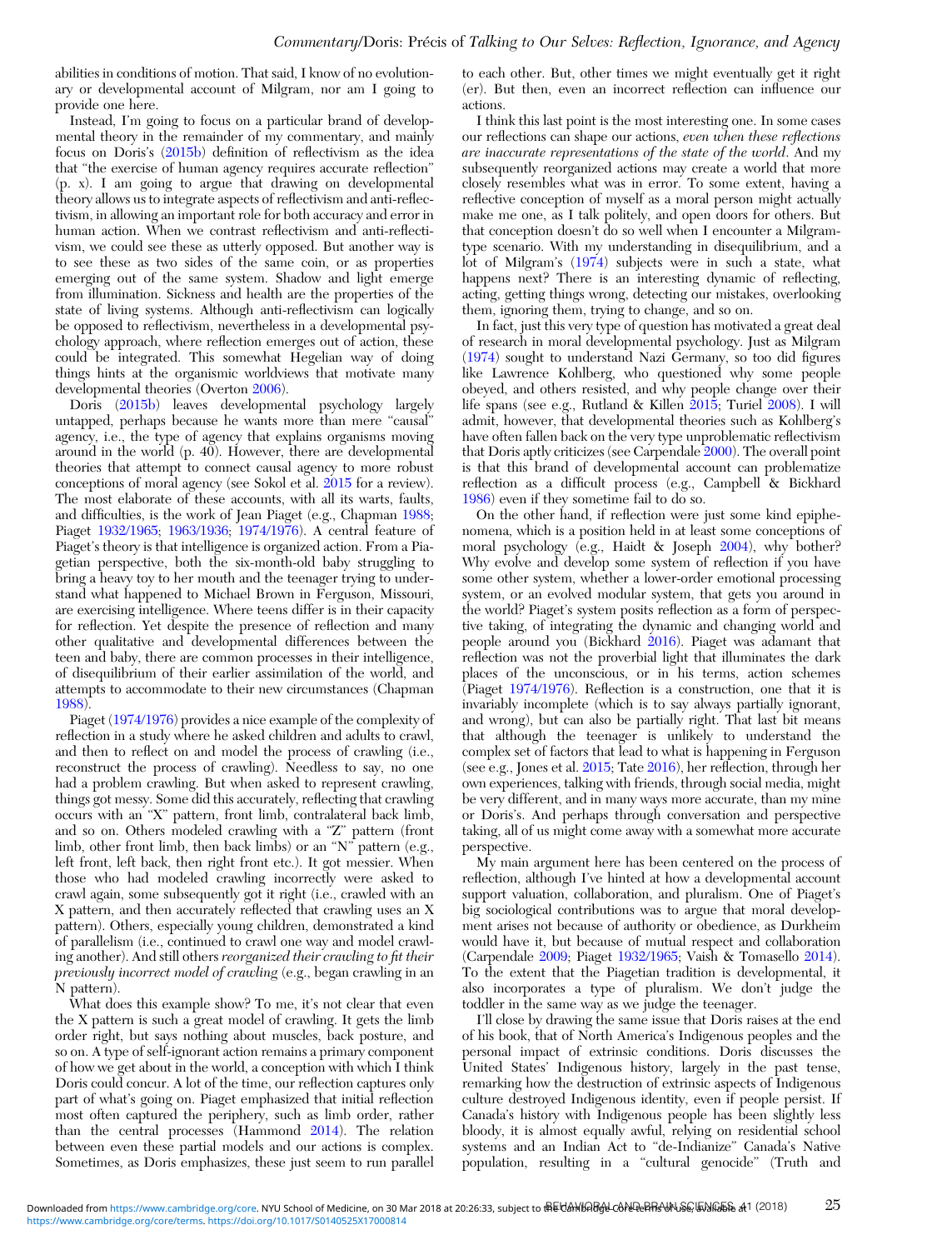Reconciliation Commission of Canada [2015](#page-73-0)) alongside death through brutality and disease.

Back in the present, suicide rates among Indigenous youth in Canada are extremely high, frequently described as an epidemic. Research by developmental psychologists Michael Chandler, Chris Lalonde and colleagues explore the connection between extrinsic factors and questions of identity and agency (e.g., Chandler et al. [2003\)](#page-66-0). Their research shows that as Indigenous communities regain governance of institutions such as fire-fighting, health, language, and policing, which are called markers of cultural continuity, suicide rates tend to go down, in some cases to much lower levels than in the European Canadian population. These markers of cultural continuity are extrinsic factors but also support a process of building back a sense of narrative, identity, and agency as youth begin to reflect on their future and their past.

## Talking to others: The importance of responsibility attributions by observers

doi:10.1017/S0140525X1700070X, e46

#### Stefanie Hechler and Thomas Kessler

Department of Social Psychology, Friedrich-Schiller-University, 07743 Jena, Germany.

[thomas.kessler@uni-jena.de](mailto:thomas.kessler@uni-jena.de) [stefanie.hechler@uni-jena.de](mailto:stefanie.hechler@uni-jena.de) <http://www.sozialpsychologie.uni-jena.de>

Abstract: This commentary extends Doris's approach of agency by highlighting the importance of responsibility attributions by observers. We argue that (a) social groups determine which standards are relevant and which actors are responsible, (b) consensus about these attributions may correct individual defeaters, and (c) the attribution of moral responsibility reveals agency of observers and may foster the actors' agency.

In his book, Doris  $(2015b)$  $(2015b)$  $(2015b)$  develops an account of morally responsible agency based on repeated expressions of an actor's value. The book is ambitious and develops a complex argument with a lot of thought provoking points and observations. The author argues that if people exercise agency, they are also morally responsible. He further argues that cognition is socially embedded: People seem to think most efficiently in contexts where other people are around (or one imagines this, or in any case one does not feel isolated). We generally agree with this argument. In the end, Doris endorses pluralism in agency that allows various criteria to account independently for moral responsibility. Any alternative account may simply add to his picture. However, we think that the socially mediated development of (moral) agency should receive much more attention, as we think it is more than a simple addition. The (repeated) attributions of moral responsibility by observers may be much more important than the question of whether people are actually morally responsible agents. We argue that the collaborative nature of the development of agency should be extended to a full social endeavor.

To elaborate this suggestion, we will refer to factors that determine blame and praise and thereby responsibility attributions. These are illustrated by several psychological findings. We will then connect the attribution of responsibility to the problem of actual agency by suggesting that collective (dis-) approval expresses the observers' values and additionally enables actors to learn the adherence of standards.

In order to attribute responsibility to an actor, it may be enough to distinguish roughly between coerced and uncoerced behavior (Strawson [1962\)](#page-73-0). Observers evaluate uncoerced behavior with reference to norms, standards, ideals, or values (further referred to as standards) that are perceived as appropriate in a particular context. These are usually standards that are shared because of a common group membership (Turner et al. [1987](#page-73-0)). Such groups could be families, moral communities, work teams, or occupational or national groups among others. Observers, usually fellow group members, blame actors for failing to live up to these standards, or praise and admire them for approximating them (Kessler & Cohrs [2008](#page-70-0)). Hence, they tend to punish deviation from standards (Darley et al. [2000\)](#page-67-0) and admire behavior that approximates high standards (Onu et al. [2015](#page-71-0)). Most of the time these are group-based standards, which can be found on different levels of inclusiveness. "Morality" may refer to the standards appraised within the most inclusive category, "humans." However, reactions to deviants also allow for group-specific (e.g., cultural) norms, or go beyond humanity and, for example, include animals as proposed by animal rights organizations. Often, observers like to share their evaluations with others, which leads to effective coordination and closeness to the people with similar evaluations (Peters & Kashima [2007\)](#page-72-0).

Like the actor's agency, the observer's attribution of responsibility may be driven by (arbitrary) causal psychological processes ("defeaters"). However, the attribution of responsibility (other than responsible agency as described in Doris's book) is usually performed by several observers. People validate their perceptions and beliefs with reference to their fellow group members (see, for example, Cialdini & Goldstein [2004](#page-66-0)). Numerous observers that communicate in one or the other way produce consensus, such as conforming to what most people say, exchanging arguments, and correcting oneself (if one notices that one is affected by a defeater). Through this process, some accidental defeaters tend to cancel each other out because people are susceptible to the same defeaters to different degrees, and each observer may even be affected by different defeaters. Thus, mutual social influence suggests that expressions of values by different observers can clarify the appropriate standards more precisely than individuals could do because, as a collective, they are less threatened by individual defeaters.

Various findings show the importance of adherence to group standards: Observers react to particular behaviors with reference to whether they are performed by ingroup or outgroup members, and whether they affect ingroup or outgroup members (Hechler [2016](#page-69-0)). Group members remember ingroup deviants better than norm-conforming ingroup members and all outgroup members (Hechler et al. [2016\)](#page-69-0). Group members also derogate deviant ingroup members more harshly than deviant outgroup members (Marques et al. [1998\)](#page-70-0). Deviating new group members are treated more educationally, whereas deviating experienced ingroup members receive harsh punishment (Pinto et al. [2010](#page-72-0)). The nature of the violated standards is also crucial for the assignment of punishment. Deviations from minimal standards (i.e., either-or-standards) lead to harsher punishment (including even social exclusion) than deviations from maximal standards (i.e., gradual standards; Berthold et al. [2012;](#page-66-0) Fritsche et al. [2009](#page-68-0); Kessler et al. [2010](#page-70-0); see also sacred values, e.g., Baron & Spranca [1997](#page-66-0)).

Observers also praise and admire behavior revealing high competence or moral excellence, which causes them to emulate and learn from these admired persons (Onu et al. [2016a](#page-71-0)) or groups (Onu et al. [2015;](#page-71-0) [2016b\)](#page-71-0). Such reactions to others' behavior (i.e., punishment and reward) both influence the targets' behavior; the targets tend to adhere more to the standards (Balliet et al. [2011](#page-66-0)).

The blame and praise by observers attributes (or at least assumes) agency. However, how is it important for actual agency or the development of agency? We think that the assignment of blame and praise is itself valuational because any person evaluating another's behavior expresses her values. With several observers, individual defeaters may cancel each other out (see above) with the effect that their shared evaluation may approximate their actual value. Thus, the assignment of praise and blame is the group's expression of shared values. Deviations from standards tend to invalidate these standards. The communication of blame and praise allows observers to regain consensus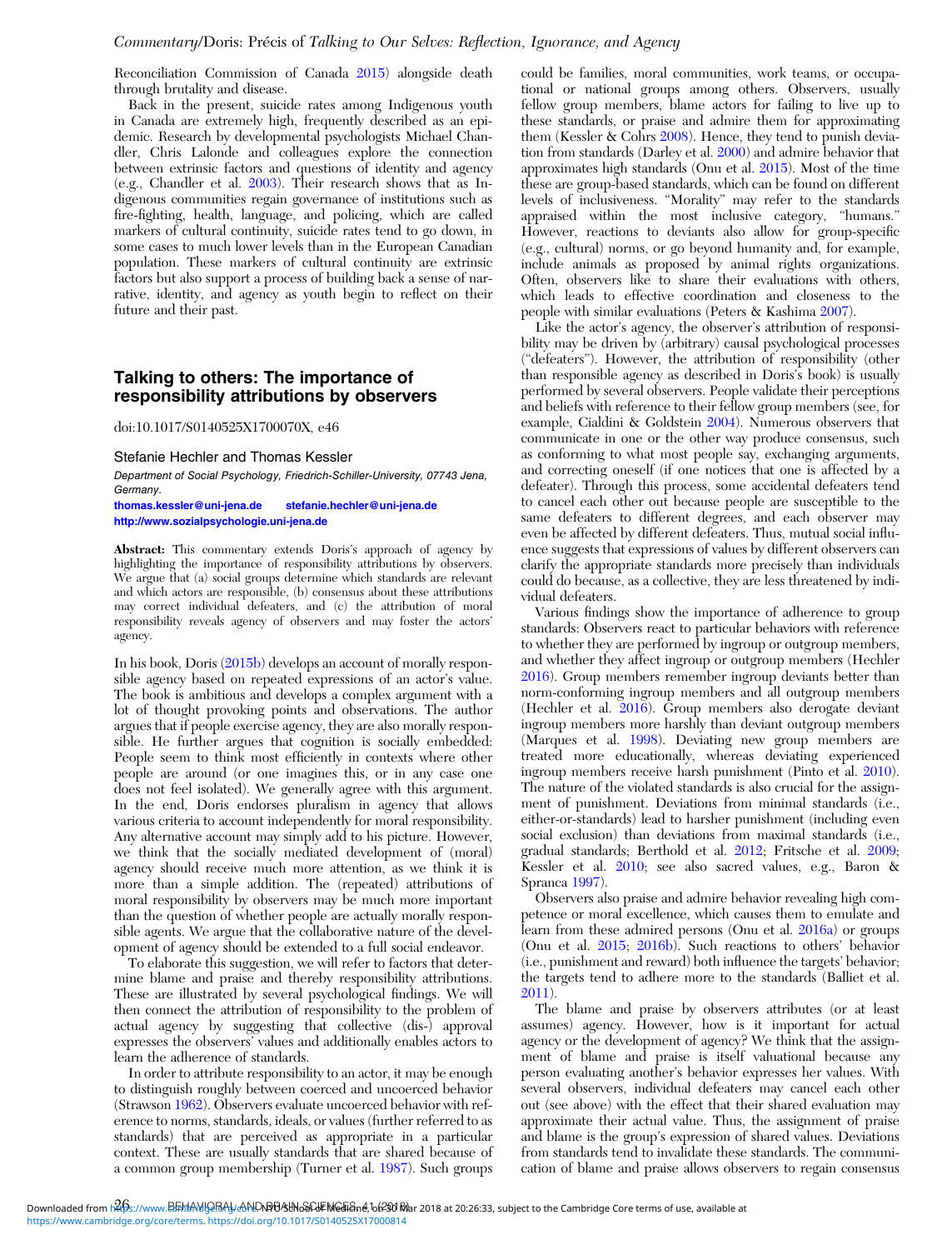and mutual endorsement of the standards. In the face of deviations from standards, people have to express condemnation in order to make the violated standard salient to all group members (Feinberg [1965](#page-68-0); Durkheim [1893\)](#page-0-0). In addition, the expression of blame for norm violations demonstrates that group members care about the norms and the group members protected by those norms. Finally, observers blame norm violators to distance themselves from the deed and avoid being associated with such misdeeds. Thus, in some sense the observers show agency when they blame and praise others' behavior because it expresses their values (usually, shared values). They may even express their values without caring too much for actual responsibility of the actors (i.e., they may not go further than differentiating between coerced and uncoerced behavior).

Moreover, we argue that the assignment of blame or praise for misdeeds also affects the actors' agency. Public condemnation indicates, claims, or even fosters group members' exercise of agency. As observers attribute responsibility to the actors, the actors may also perceive themselves as having agency (or an illusion of agency?). For example, children's agency develops by the guidance of sanctions. Agency may be considered an *ability* (that one could learn) instead of a *habit*. Habits denote what people are accustomed to do, whereas abilities include a normative component that denotes what would count as a correct or incorrect thing to do (Millikan [2000](#page-71-0)). This normative component specifies when we sometimes succeed in expressing our values and when we fail to express them. As mentioned above, praise and blame direct us thereby in the standard's (valued) direction. In contrast, habits could go in any direction, as they are not necessarily corrected by values. Moreover, by such development of ability over time (i.e., agency-training), we become more reliable in expressing our values in particular situations and apply them to more diverse situations.

As an additional mechanism, we suggest that reminders of our responsibility, such as blaming and praising of certain behaviors, activate the concept of personal agency. Activated concepts also tend to produce concept-related behavior (e.g., the belief that one excels in math enhances math performance, Miller et al. [1975\)](#page-71-0). Activated concepts also change cognitive processing characteristics that lead to the enactment of these concepts (Sassenberg et al. [2017\)](#page-72-0). Accordingly, actors who are held responsible may activate their concept of "being responsible." Thus, before acting, they may think twice, activate their main values, and take precautions to make sure that their behavior conforms to their values. Such a reflection of personal values in turn may lead to a stronger connection of these standards in their cognitive system; they may identify with them and thereby behave more in accordance to them. This is also a social process: it not only involves solitary thinking but also social negotiation and training in justifying behavior in the face of others. This may reward careful action, so that people may arrange their environment in order to avoid known "defeaters" (e.g., temptations). Moreover, being held responsible indicates being watched. This enhances objective self-awareness and thereby a person's own standards become more salient.

The social shaping of agency and responsibility may not always work out completely. Some people may be hard to train or unwilling to develop stable "virtues" (i.e., habits to act according to their own and commonly shared standards). However, this may be irrelevant, as others will still hold them responsible (even if this cannot apply literally) and punish them  $(\mathbf{e}.\mathbf{g},\, \mathbf{g} \mathbf{o}$  for incapacitation as a last resort). In addition, people may not want to wait until repeated misdeeds manifest the "negative" values of the actor. There may be an asymmetry in that many positive deeds are necessary to manifest positive values of people, whereas one negative deed can be enough to reveal the negative value of an actor. The extremity of the deed may itself be a clear indicator for moral responsibility (Pauer-Studer & Velleman [2011\)](#page-71-0). In such cases, where the social shaping of individual agency or responsibility may be impossible or come too late, the actor can only be made incapable. However, the general practice of collaboratively shaping agency may not be threatened by this because these examples remain exceptions.

In short, the emergence of agency and responsibility is a social process. Talking to others (including blaming and praising) is a particularly efficient way to develop one's own agency and help others become responsible actors.

## Grounding responsibility in something (more) solid

doi:10.1017/S0140525X17000711, e47

William Hirstein and Katrina Sifferd Department of Philosophy, Elmhurst College, Elmhurst, IL 60126. [williamh@elmhurst.edu](mailto:williamh@elmhurst.edu) [sifferdk@elmhurst.edu](mailto:sifferdk@elmhurst.edu)

Abstract: The cases that Doris chronicles of confabulation are similar to perceptual illusions in that, while they show the interstices of our perceptual or cognitive system, they fail to establish that our everyday perception or cognition is not for the most part correct. Doris's account in general lacks the resources to make synchronic assessments of responsibility, partially because it fails to make use of knowledge now available to us about what is happening in the brains of agents.

Our commentary on Doris's significant book focuses on three areas: (1) Doris's claim that cases of self-ignorance, such as confabulation, are common enough to negate our own judgments of why we did things; (2) Doris's inability to give a good account of synchronic assessments of responsibility; and (3) the disconnect between Doris's account and scientific accounts of human thought and behavior.

Self-ignorance. Doris says that human beings are "afflicted with a remarkable degree of self-ignorance" (précis abstract). But while we certainly at times show self-ignorance, there is no absolute metric that allows us to assess the exact degree of our ignorance compared to our self-knowledge. This opens the possibility for researchers, who feed on a steady diet of examples of ignorance, to overestimate its degree. We need to leave open, for example, the possibility that we are dealing not with phenomena that afflict everyone, but with phenomena that only afflict a minority of people, or even a certain personality type. The scope of Doris's skepticism is also broader than it might appear. One sign that we might be overestimating the amounts of ignorance and error is that we have not been moved to enact major changes in folk-psychology to remove dependence on our capacity for self-knowledge. Doris's view seems to commit us not only to being "routinely mistaken" (précis abstract), but also not ever noticing that we are, and attempting to correct it. Doris seems to be neglecting all those times we aren't buffoons.

A comparison with the case of visual perception is illuminating. Even though cognitive scientists have cataloged perhaps hundreds of visual illusions that reveal the seams and flaws of our visual system, the vast majority of our visual perceptions during the day are veridical and serve us quite well. Consider our abilities to visually identify one another. Certainly there are many ways in which the brain systems that achieve this miracle can fail, leading to odd syndromes like prosopagnosia. In the everyday sphere, we have all experienced cases in which we visually misidentified someone. But taken against the overwhelming percentage of correct identifications we make so effortlessly and frequently, these misperceptions are rare. This high rate of effectiveness is due to good equipment.

We think serious cases of ignorance or mistaken self-knowledge are somewhat rare because they typically involve errors at two levels. First, a mistaken impression is created. For instance, it occurs to me that I don't really have to pay back that loan from my friend because he seems to be wealthy, when I would just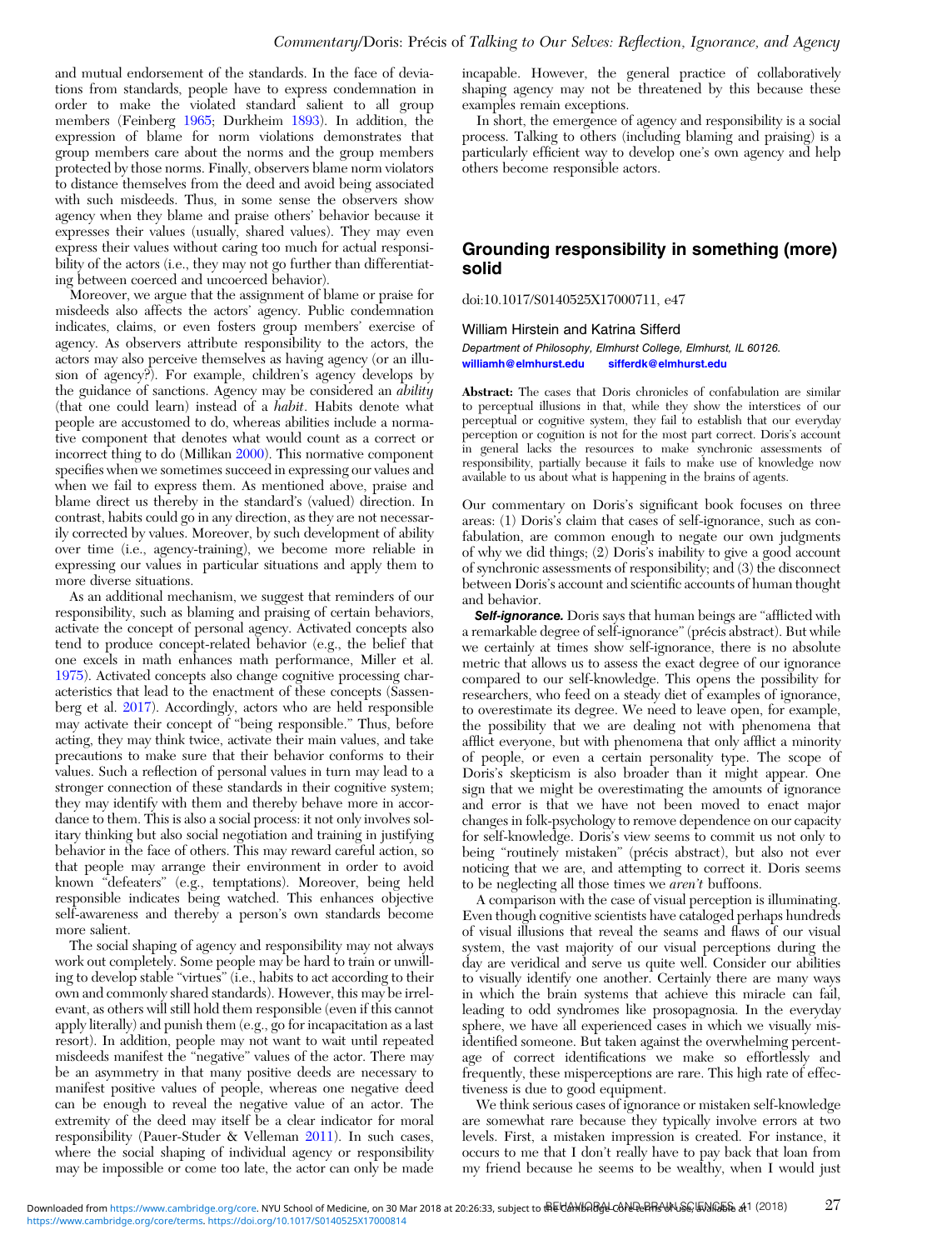prefer to keep the money. Then, this error is not corrected (this correction could occur because I note my obligation to repay, or I revise my sense of my friend's situation, or I just realize I am being selfish). The first type of error, where I form a mistaken impression of my own motives, is fairly common; the second, where I fail to correct, or at least where I fail to correct because I cannot correct, less so. And in cases where we have the capacity to correct for our mistaken perceptions, using our brain's prefrontal executive processes, it would seem we are responsible for them (Hirstein et al. [2018](#page-69-0)). For example, a color-blind person can correct for his problem by memorizing the location of the traffic lights. Doris's view amounts to saying that the entire upper level that has been designed into our brains, including the executive processes and consciousness itself, is of little use or import. This level functions precisely to correct basic errors of perception or memory, as can be seen in the case of confabulation (Hirstein [2005](#page-69-0)). This second level tends to only activate when the stakes are appropriately high, so that examples of our failures where they aren't perceived to be high, such as the case of people failing to put money into the office coffee fund, are not showing our cognitive system at its best.

Synchronic assessments of responsibility. Doris argues that moral responsibility for an act depends upon whether the act in question was an exercise of agency (Doris [2015b,](#page-67-0) p. 159). Exercises of agency, according to Doris, are expressions of the actor's values; attributions of responsibility turn on whether an actor's values are expressed in an act (p. 159). However, this sort of view faces clear epistemological difficulties, as Doris notes: It will frequently be difficult to determine whether someone holds a value, and actions often seem related to multiple values, some of which may be unknown even to the actor. Plus, "values are expressed over time, and can, oftentimes, only be identified over time," and thus "extended observations" may be required to identify patterns to determine if any particular action is of the sort for which an agent can be held responsible. "If one focuses on isolated events, diagnoses may falter" (Doris [2015b](#page-67-0), p. 162). In the end, attribution of responsibility may require first that "a pattern of cognition, rationalization, and behavior emerges, and that pattern is best explained as involving the expression of some value"; and second, a determination that a particular action expresses that value (p. 164). But why in a revolutionary era of neuroscience assume that we must remain forever locked outside the mind and brain of the subject? Doris's account involves the cognitive sciences, but only those that focus on behavior and outward from there, to society. We suggest that connecting his knowledge of the psychological research with neuroscience, via cognitive neuropsychology, would greatly help resolve the epistemic problems involved in discerning what exactly someone's values are.

As it stands, Doris's theory indicates that synchronic assessments of responsibility are often impossible. However, the most common and important responsibility attributions are synchronic. Take, for example, criminal verdicts. Judges and juries do not, and ought not in most cases, focus on past behavior as a means to indicate responsibility for a particular crime.<sup>1</sup> A criminal court is asked to determine whether a defendant held a particular mental state and whether this mental state is causally related to the criminal harm. Such canonical cases of responsibility attribution are considered so secure we use them to deny defendants' liberty and even life. If Doris's theory is correct, and responsibility assessments rest on extended investigations into a person's values, then it would seem our current system of generating verdicts and punishing offenders is likely to attribute responsibility to persons when it has not been proven they deserve blame.

Doris indicates that he is a pluralist about responsibility, and thus "sympathetic" to the possibility that there may sometimes be warranted attributions of other types of responsible agency, including reflectivist agency (Doris [2015b,](#page-67-0) p. 174). However, he also feels that a pluralistic account must place dialogic agency in an "appropriately prominent" position (p. 175). To vindicate the

thrust of his theory with regard to criminal verdicts, Doris should provide an account of how a synchronic act must be related to dialogic agency. Further, this account must explain how a synchronic act can be seen as an expression of such agency without an exhaustive review of the agent's history. But if this were possible, then it would seem that Doris's requirement of "extended observations" would, in most cases, be unnecessary because a less burdensome, synchronic assessment would suffice.

In a similar vein, the reactive attitudes, which Doris acknowledges are important first indicators of responsible agency (Doris [2015b](#page-67-0), pp. 23–24), are typically generated in synchronic cases without information about character. They depend on the brain's mindreading (or theory of mind) capacities, through which we attribute motives behind a person's actions, sometimes using fairly few behavioral cues. If these motives are selfish, for example, a strong negative reactive attitude will follow. In the criminal law, we feel stronger condemnation where an agent directly desired criminal harm (committed the act "purposely" under the U.S. Model Penal Code) than in cases where an agent merely ought to have known there was a risk of substantial harm (committed the act "recklessly").

It isn't clear that Doris's weakly proposed pluralism, which encompasses his dialogic view and reflectivism (Doris [2015b,](#page-67-0) p. 174), can generate many of the synchronic responsibility assessments made in the criminal law. As Doris argues, many culpable actions do not seem connected in the right way to reflective judgments, which are often confabulated. Thus, if extensive investigation of dialogic agency is not done, on what grounds are criminal verdicts generated? For example, in a case where the fire was due to the building owner's forgetting to check the functioning of the water sprinklers, a synchronic assessment of the defendant's conscious mental states with regard to the criminal harm will not secure a responsibility assessment. In our view, only an account that provides a synchronic assessment of capacity for responsible agency, where that capacity is more expansive than just the capacity for conscious reflection, can ground criminal verdicts of negligence.

Personal versus subpersonal. As we noted, Doris chooses to keep his analysis at the personal, rather than the subpersonal level, by using information largely from social psychology. But sometimes, simple knowledge of the person's brain can clear things up. For example, Doris notes that "the valuational account says if your action properly expresses your values, it's an exercise of agency, regardless of whence your values came" (Doris [2015b](#page-67-0), p. 30). But what about someone with Tourette's whose outbursts do express his values, but not in a way he wanted? Or a person whose sleepwalking actions do express his values, but are horrible, and which he would never do when awake? In both of these cases, responsibility does not seem to rest with the actor, due to volitional incapacity, despite the alignment of the action with the actor's values. If we could "see" the actors lack of control via evidence of brain function (or dysfunction), we might correct mistaken assessments of responsibility.

Doris searches everywhere for help in attributing psychological states such as motives, including other people (the dialogic part of this theory), except in neuroscience. There is useful information at the subpersonal level, from neuroscience, cognitive neuropsychology, and from historical neurology, that is vital to gaining a full understanding of the relevant phenomena. Neuroscience can provide valuable data regarding synchronic assessments of responsibility. For instance, it might be able to tell whether an action is "done habitually" (i.e., what the neuroscientists call an action done "in routine mode") or done as a result of conscious reflection, which involves quite different and more extensive brain processes. While Doris avows materialism, it is difficult to see how his theory, as stated, can be put into stark, materialistic terms. What concrete things, states, processes, and events do claims about "values," "desires," "plans," "self-awareness," and "the exercise of agency" refer to? We are not done with the project of building a theory of responsibility until we can do that.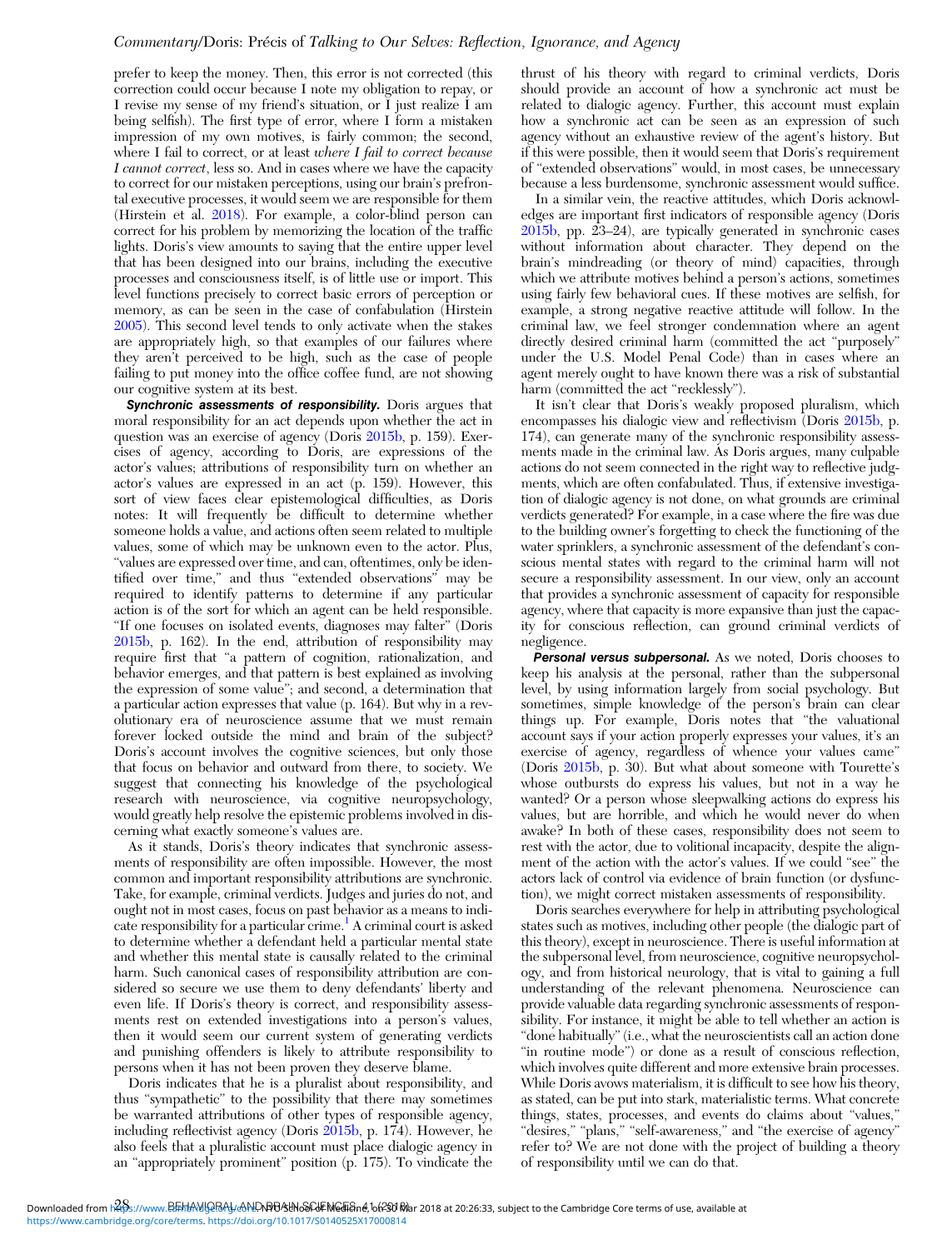## NOTE

1. Federal Rule of Evidence 404(b)(1) states that "Evidence of a crime, wrong, or other act is not admissible to prove a person's character in order to show that on a particular occasion the person acted in accordance with the character."

## Getting by with a little help from our friends

doi:10.1017/S0140525X17000723, e48

#### Enoch Lambert and Daniel C. Dennett

Center for Cognitive Studies, Tufts University, Medford, MA 02155. [Enoch.lambert@gmail.com](mailto:Enoch.lambert@gmail.com) [Daniel.dennett@tufts.edu](mailto:Daniel.dennett@tufts.edu) <http://ase.tufts.edu/cogstud/dennett/>

Abstract: We offer two kinds of constructive criticism in the spirit of support for Doris's socially scaffolded pluralism regarding agency. First: The skeptical force of potential "goofy influences" is not as straightforward as Doris argues. Second: Doris's positive theory must address more goofy influences due to social processes that appear to fall under his criteria for agency-promoting practices. Finally, we highlight "arms race" phenomena in Doris's social dynamics that invite closer attention in further development of his theory.

Doris conducts a master class for psychologists on how to extract value from the philosophical debates, and for philosophers on how to use empirical work in psychology to inform their theorizing. In both endeavors, one has to learn how to take the declarations with more than a few grains of salt, which Doris applies judiciously. We heartily endorse what we take to be a major lesson: What we learn from science, while sometimes shocking, need not destroy our confidence in our own practical agency. Rather, by informing our understanding of our agential strengths and weaknesses, science can guide us in discovering and strengthening those practices that foster our agential powers. Of special note is his case that self-ignorance can be crucial to our projects of building and expressing our central values, showing how accurate reflection can actually undermine agency in some situations. He has also done the study of practical reason a great service by setting up a framework for exploring its socially scaffolded nature. In our comment, we aim to contribute to that ongoing project. While we believe Doris is right about the largely social nature of agency, we raise some questions about the skeptical force of the psychology he cites against the role of accurate self-knowledge in our deliberations. We also urge that his own "collaborative-negotiative-dialogical" framework faces significant threats from social psychology – more so than acknowledged.

**Doris's critique.** First, we wish to question the strength of the case Doris mounts for global skepticism regarding the role of accurate self-knowledge in our deliberations. We are more concerned about the size of experimental effects and their implications for everyday decision making than Doris is. It is instructive to recall the reason why so much psychology focuses on surprising effects. Vast swaths of common wisdom concerning self-knowledge prevent psychologists from so much as attempting to confirm things like whether people tend to be accurate about whether they prefer \$1,000 to a pin prick, or social praise to ridicule. Finding a new way of generating small, surprising effects may be rewarded in psychology, but it is not clear whether or how the common lore of everyday psychology that psychologists never bother to investigate is undermined by it.

Doris [\(2015b](#page-67-0)) dismisses the importance of statistically small sizes partly by saying that known "goofy influences" on behavior indicate an ocean of unknown ones; and partly by saying that such influences may "aggregate" in ways that medical interventions can (p. 64). Our own speculative mechanics of goofy influences suggest a different lesson. If "eyespots and pronouns are in the mix" (to use Doris's nice phrasing), then humans are

likely assailed by goofy influences continuously (p. 64). The priming and automaticity literatures from across psychology suggest no principles for ruling out much of anything as potentially goofy influence. But if this is so, how do we manage to hold it all together? Why are we not driven every which way by the onslaught of disparate priming stimuli? And how are we able to come by the amount of common knowledge of human psychology that we do? Why can we predict so well what others will do based on "typical" perceptions and desires (which we also attribute to ourselves)? When predicting what the drivers of other cars on the road will do, we justifiably pay no attention to which images on which billboards they recently saw, or the content of the radio advertisement they are hearing, or whether their vehicle interior is leather, or. . . . It isn't that we are in a position to rule out such things ever having some influence on how they drive, whether at a micro-level, or, on occasion, at a life-altering level. But our attributions are sufficiently reliable enough of the time so that it makes no sense to let such influences trigger general skepticism of our usual interpretive and predictive capacities. Similar considerations apply to our own case. It would be silly, for instance, to decide to live as close as possible to the market simply because it would minimize the amount of goofy influence encountered every time we need to do our shopping.

Moreover, Doris ignores the prospect of a gradient between goofy and not-so-goofy, to go along with his valuable gradient between explicit self-reflection and the sort of automatic selfmonitoring that gets us relatively gracefully through the day. The fact that pictures of watchful eyes should nudge more honest coffee transactions is striking, but not so striking or upsetting as the non-fact – we wager – that pictures of bicycles or rooftops have the same effect. Doris's richly detailed account of actual decision making suggests that in the real-time hasty triage involved in all but the most portentous moral decisions, a "subliminal" hint about being observed and caught could be just enough to bias the choices made without the choosers' noticing.

Next consider one of the roughly third of test-subjects who detected the switches in the moral choice blindness experiment Doris cites [\(2015b,](#page-67-0) p. 139; see Hall et al. [2012](#page-69-0)). What should such a subject conclude upon learning the results of the experiment? That she got lucky? Why would that be more reasonable than to conclude that, for whatever reason, she was more attentive (or cared more, or . . . )? Perhaps she should conclude that her capacity to recognize her own moral positions is more susceptible to error than she would have thought, and so she should keep watch. But it doesn't seem reasonable to conclude that she should be an outright skeptic of her ability to recognize her own morality. And, in general, we urge that individual variation in susceptibility to goofy influences not be swept aside as so much noise. Why is it that goofy influences do not affect some subjects in any given experiment? Are some people who are less susceptible in specific experiments more generally resistant to goofy influences? If so, why? Can any pattern at all be detected in failure to succumb to goofy influence? It seems that such possibilities remain live empirical hypotheses to be ruled out (or in!) rather than assumed. Until we know more about the mechanics of goofy influences, it seems rash to let them completely undermine the role of accurate reflection in our deliberative decision making.

Doris's positive framework. Given Doris's conservatism about our everyday attributions of agency and responsibility, it is surprising that he uses psychotherapy as a model for how collaboration and dialogue can facilitate agency. In the history of agential responsibility, psychotherapy has been around for a blink of an eye, and has been employed by a sliver of agents. So it is at best a device for highlighting what aspects of our common practices actually do facilitate agency. Dialogue and "positive alliance" are the agency-facilitating aspects of beneficial psychotherapy highlighted by Doris. But both phenomena are also present in collaborative enterprises where anti-agential forces often prevail. We review some below, but we encourage Doris to say more about what lessons to take from psychotherapy, as well as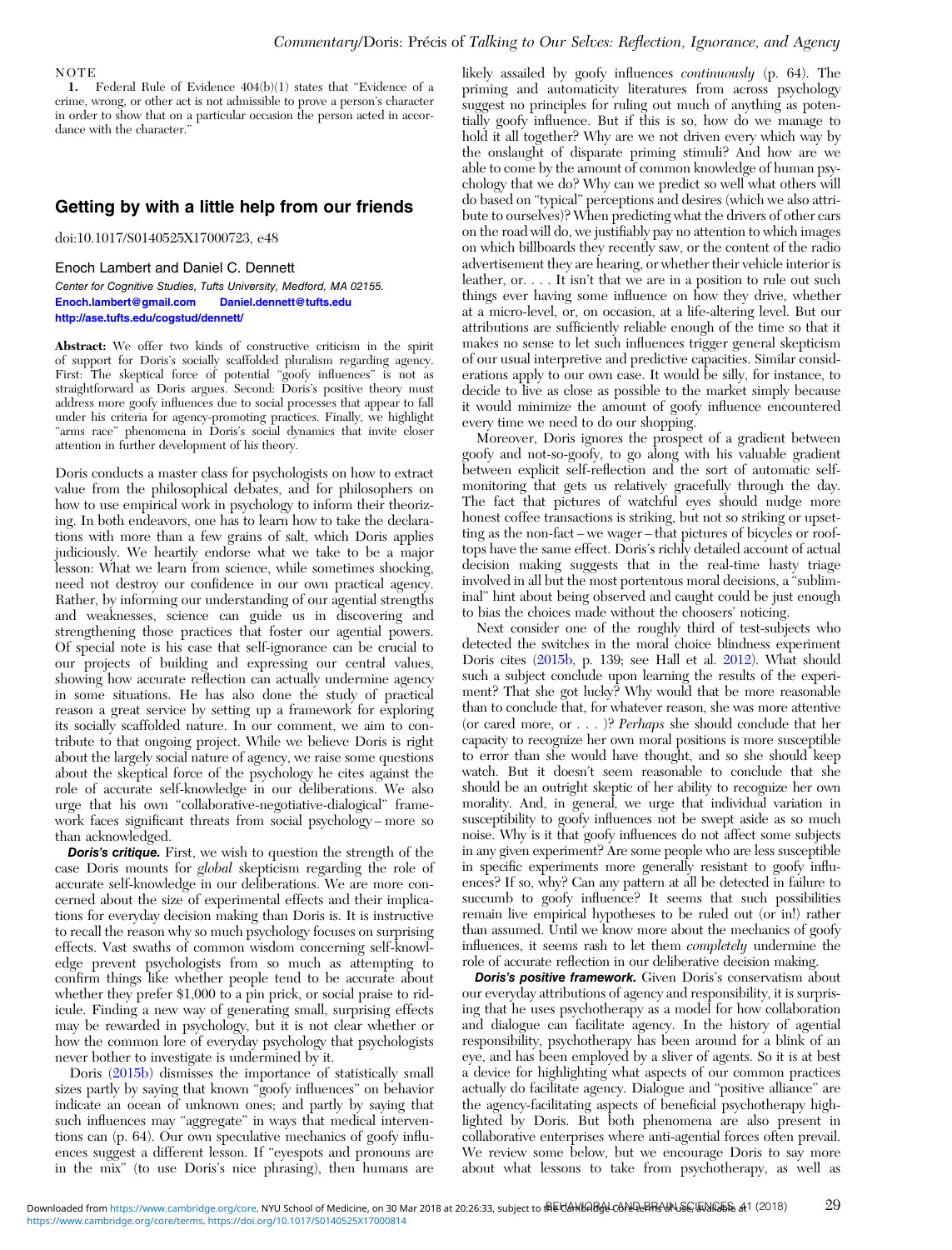suggest additional cultural models for understanding what facilitates agency.

Doris argues that "agency requires . . . mutual influence" [\(2015b,](#page-67-0) p. 148), the kind of influence involved in negotiating our relationships via exchange of "rationalizations" (in Doris's non-pejorative sense) (p. 153). While he makes a nice case that, at least some of the time, our own self-ignorance plays a necessary supporting role in such influence, we are less sanguine. For such influence is subject to forces which often do not facilitate the expression of values. Some means of social influence are often simply irrelevant or arbitrary from the perspective of our values. (Robert Cialdini's [2008](#page-66-0) classic Influence reviews the evidence for many, as well as the fact that they have been exploited far longer than they have been documented by social psychology.) Other forms that may sometimes be congruent with our values, such as reciprocity (Cialdini et al. [1975\)](#page-67-0) or deference to authority (Milgram [1974](#page-71-0)), are also easily exploited to influence in ways that are not at all reflective of our values.

Several types of group processes can drive us toward actions that are in conflict with our values. Processes involving groupthink (Baron [2005](#page-66-0); Janis [1982](#page-69-0)), group polarization (Moscovici & Zavalloni [1969](#page-71-0); Sunstein [2009\)](#page-73-0), intergroup phenomena (Sherif et al. [1961](#page-72-0); Tajfel et al. [1971\)](#page-73-0), power dynamics (Keltner et al. [2008;](#page-69-0) Galinsky et al. [2006\)](#page-68-0), etc., can all influence people to behave in ways they wouldn't endorse in non-group or other-group settings. In all such cases, negotiated rationalizations are a part of, or are influenced by, these very processes. Indeed, "Animal Farm phenomena," whereby groups or even whole societies become what they usually, or used to, condemn, come about partly through processes that, as far as we can tell, have not yet been excluded from Doris's category of negotiated rationalizations. To be sure, Doris [\(2015b\)](#page-67-0) insists that the "right" kinds of social processes are needed for agency (p. 125). But it is not yet clear how to specify those processes or how often they occur. Take the case of Milgram's obedience experiments. Doris [\(2015b\)](#page-67-0) points out how they demonstrate that the presence of some dissent enables more (p. 119). Comrades can help us act out our values. But note that the primary experimental paradigm itself falls, so far as we can tell, under the rubric of a collaborative social negotiation, complete with rationalizations (there is a sense in which the experimenter and subjects formed what Doris calls a "positive alliance" – the situation was set up as one in which they team together for the sake of advancing science). How can we know which social groups and processes undermine our agency? Should classic social psychological results be taught in schools (sounds good to us)? What about reflection on the results of our myriad interactions?

Doris's excellent demonstration of the complexity and variation found in everyday (responsible) decision making nicely exposes the problem with the traditional philosophical isms that Doris so patiently analyzes – and abandons: They all tend to be static and absolute, laying down presumably eternal policies of self-control that may look good on paper but nobody could live with. The fact is that human decision making has always been something of an arms race (in the evolutionary sense), with novel techniques being introduced, identified and warned against, refined, further disarmed, etc., and all memorialized in the world's folktales and literature, from the country mouse and city mouse to Othello and "hidden persuaders." The arms race is intensified and accelerated by human reflection itself, because insightful critics and other observers expose the various ploys and vulnerabilities, and because we all have the desire to persuade others of our own values, we take on the lifelong goal of honing our talents in the game of reason-giving, trying to hold our own as responsible agents who can protect themselves from goofy (and other baleful) influences. Among the social scaffolds invented by arms races are measures like strict liability laws, which have the effect of emphasizing "due diligence" in areas of particular risk of harm by removing in advance otherwise reasonable excuses. Laws criminalizing the technically benign (concealed weapons, drug paraphernalia) or even "intent" (from conspiracy to hate) are also part of the ongoing arms races that reflect the power of human reflection on social scaffolding.

Sometimes we become entangled in meta-strategizing and second-guessing that can stultify us, turning us into accomplished boxers whose footwork and feints dazzle our opponents while we never land a punch. As Doris explains, too much attention to how we are doing can prevent us from being at our best. Most of the time, the task is made easier by benign social scaffolding: we treat each other with "the benefit of the doubt" and this trust is itself a wise policy, provided that the balance is favorable. But there is no foolproof way of preventing us from falling into bad company, and then no pure "individualist" policy can be endorsed. As Doris puts it, "In point of fact, very little of what a person does, be it good or bad, is entirely up to the person herself" [\(2015b](#page-67-0), p. 170).

## Agency is realized by subpersonal mechanisms too

doi:10.1017/S0140525X17000735, e49

#### Neil Levy

Department of Philosophy, Macquarie University, Sydney, NSW, Australia. Uehiro Centre for Practical Ethics, University of Oxford, Oxford OX1 1PT, UK. [neil.levy@philosophy.ox.ac.uk](mailto:neil.levy@philosophy.ox.ac.uk)

Abstract: John Doris argues that, when behaviors are caused by processes that we would not endorse, our agency is defeated. I argue that this test for defeaters is inappropriate. What matters is not what we would but what we should endorse. The subpersonal mechanisms he identifies as defeaters enable us to track and respond to reasons. They realize agency, rather than defeating it.

There is, as John Doris ([2015b](#page-67-0)) emphasizes, extensive evidence that human agents often act in ways that are influenced by mechanisms that respond to features of the world without the agent being aware of the relevant mechanisms or of how they respond to the features. Often, too, these mechanisms work in ways that the agents would not endorse on reflection. Doris suggests that this evidence poses a major problem for the justified ascription of moral responsibility to agents like us. Our vaunted capacity to reflect, deliberate, and make decisions is threatened by the existence of what he calls "defeaters." Talking to Our Selves is a systematic response to this challenge. The first part of the book identifies the problem; the second offers a solution to it. In this review I will focus on the first half. While there is much to recommend the account of agency Doris develops in the second, I will suggest that the problem it aims to solve is largely illusory.

A defeater is a cause of a decision or action that would not be recognized as responding to reasons in its favor by the person, were she aware of its influence (Doris [2015b](#page-67-0), pp. 64–65). Consider the ballot order effect, for example. There is extensive evidence, cited by Doris, that being at the top of the ballot gives a candidate an electoral advantage. But people wouldn't recognize being at the top of the ballot as a genuine reason to favor one candidate over another. When their choice of candidate is influenced by ballot order, it is influenced by mechanisms the workings of which the person would not endorse if she became aware of them. When "the causes of her cognition or behavior would not be recognized by the actor as reasons for that cognition or behavior, were she aware of these causes at the time of performance, these causes are defeaters" (pp. 64–65). It is a defeater of what Doris calls agency (which he understands as a capacity of agents to act such that their actions reflect their values), and therefore of moral responsibility.

Many of the processes causally involved in our decisions and actions satisfy Doris's definition of defeater; were we aware of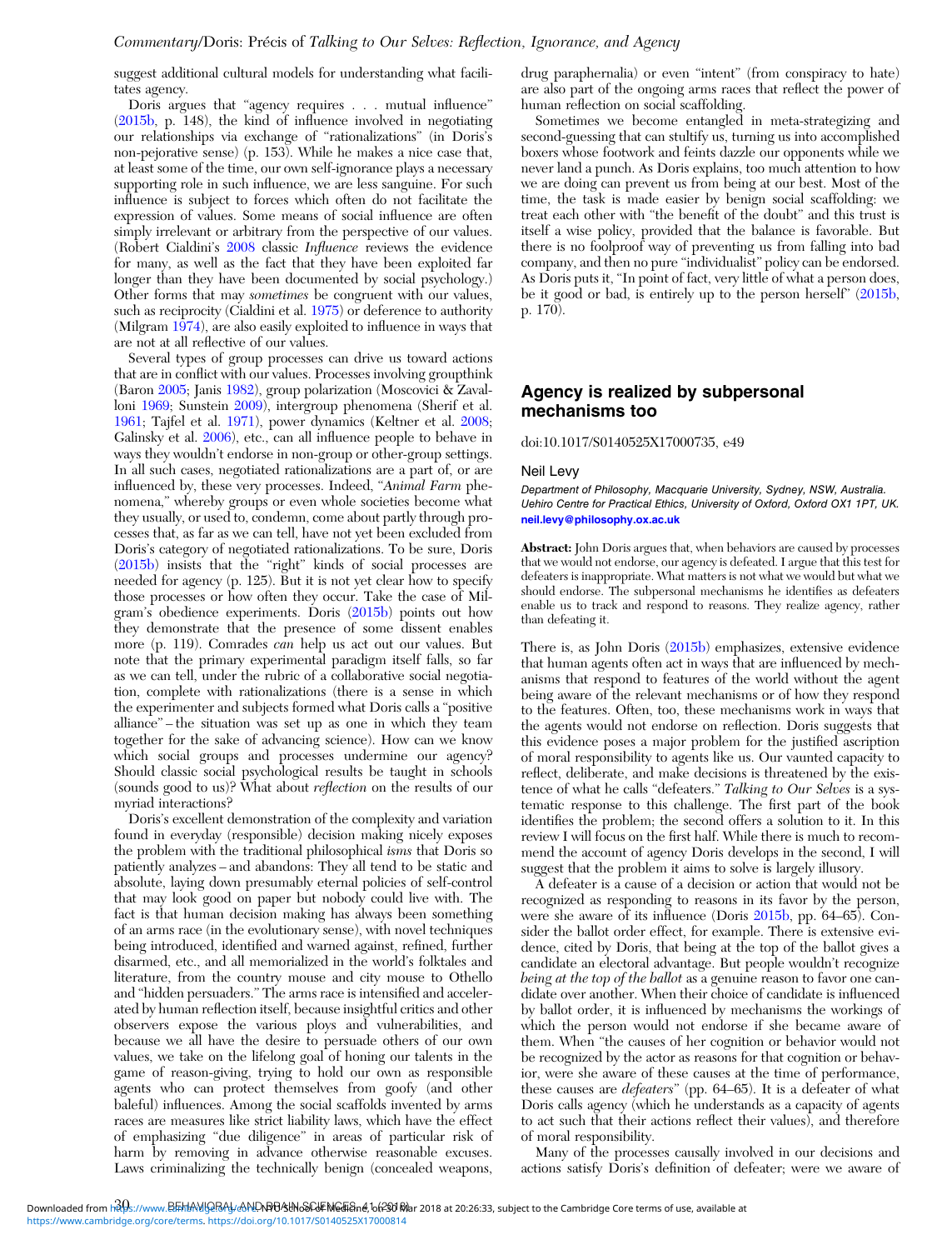them, we would not endorse them. But the standard provided by Doris's test is not the appropriate one to identify genuine defeaters of agency and responsibility. It does not matter, for these purposes, what we would endorse. What matters is what we should endorse. Many of the processes that Doris's tests identify as defeaters of agency are better understood as helping to realize agency, whether or not we would endorse them.

On the most plausible account, or family of accounts, morally responsible agency consists essentially in the capacity to recognize and respond to reasons, including moral reasons (Fischer & Ravizza [1998](#page-68-0); McKenna [2017\)](#page-70-0). In fact, Doris himself seems to assume such an account, at least as a necessary condition of moral responsibility, which is why he worries that defeaters are such a serious problem for us. They defeat agency by bypassing or overwhelming our capacity to recognize and respond to reasons [\(2015b](#page-67-0), p. 52). But there is no reason to identify the capacity to recognize and respond to reasons with a set of processes that we would endorse were we to become aware of them. What matters is whether the processes actually enable us to track and respond to reasons, not whether we would endorse them were we aware of them. And very many, perhaps the overwhelming majority, of the processes that Doris identifies as defeaters are better seen as realizers of our agency than as defeaters of it.

Many of the processes that are supposed to be defeaters of agency are evolved dispositions. We have these dispositions (to prefer the first presented candidate, for instance) because they were adaptive in our ancestral environment. And in the main they were adaptive because they enabled us to track and respond to reasons better than we would have done were we to rely on slow, effortful, resource intensive, domain-general reasoning. While we live in vastly different environments today, a large proportion of these processes continue to track reasons. They do so whether or not we would endorse them.

Consider, for example, our disposition to prefer the default option when choosing the settings for everything ranging from insurance policies through to organ donation (Johnson & Goldstein [2003](#page-69-0)). Perhaps we would not endorse this disposition on reflection. But the disposition is likely adaptive, for a range of reasons. First, the default option may be the default for a reason; that is, it may be because it is the best option (or at minimum a satisfactory option) for most people that it is the default. Its selection as the default may reflect its endorsement by those who designed the policy (who are often in a better position to pick the best option than the consumer). Of course, defaults may be chosen arbitrarily or for bad reasons, but if they remain the default over time, the agent can often be confident that it is not a bad choice (by the standards prevailing in her group). If a very large number of people have faced the same decision before her, and the default has remained the default over time, then it is unlikely to be contrary to mainstream prevailing values. Here is one point at which the socially embedded conception of agency Doris defends in the second half of the book indeed provides part of the solution to the problem he addresses: the processes that he thinks of as defeaters are often designed to rely on features of the social environment.

Whether designed by nature or acquired in development, the suite of subpersonal mechanisms that cause our behavior are typically adaptive, and typically they are adaptive because they enable us to track and to respond to reasons. Very often, regardless of whether we would endorse them, they do a better job of tracking reasons than the kinds of processes we would endorse on reflection (like slow, effortful, conscious deliberation). They may do a better job because they are fast and frugal, allowing for good enough decision making in conditions in which speed is at a premium or the expected marginal benefit of engaging in effortful deliberation is too small to justify the expenditure of time and resources needed for effortful deliberation. Often, however, they do a better job than conscious deliberation would do, were the agent to take the time to engage in it. When the data are

noisy, for instance, we often do better to employ a simple heuristic (of the kind embodied in subpersonal mechanisms) than to employ conscious deliberation, because tracking a few cues yields better results (Gigerenzer [2008](#page-68-0)). Even under conditions conducive to deliberation (when the problem is tractable computationally, deliberation is capable of outperforming subpersonal mechanisms and the decision is important enough to justify the investment), conscious deliberation may often lower decision quality relative to the employment of heuristics (Wilson & Schooler [1991](#page-74-0)). People may endorse conscious deliberation and reject subpersonal processes, but the second may do just as good, or better, a job at tracking reasons and thereby enabling agency.

Even when subpersonal mechanisms cause us to make choices in ways that fail to track reasons, they typically do not bypass our agency. Consider the ballot order effect again. While sometimes candidate order conveys information about the quality of the candidate (Marcinkiewicz [2014](#page-70-0)), often it does not. In many electoral systems, voters face a choice between candidates assigned ballot order by lot or alphabetically. Random allocation does not correlate with candidate quality, and alphabetical order is unlikely to (though there might be very weak indirect effects; perhaps having a name with an initial letter that occurs early in the alphabet leads to more opportunities to speak in school environments, for example). It is noteworthy, though, that ballot order effects make a significant difference to the choices of two groups of voters: low information voters and those who are nearly indifferent between options about which they are knowledgeable. Now, while the ballot order effect can be expected to make a difference to the choices of many people in these two groups, it does not thereby bypass their agency (that is their capacity to express their values in their actions). For those who are indifferent between the option chosen and another, both of which they're informed about, each choice expresses their values just as well as the other, so the effect does not make a difference between expression and its absence. The choices of low information voters may not express their values, but the primary reason for this is not because the choice is influenced by ballot order: It is because they don't know enough for their choice to express their values. The choice is not a worse expression of their values than the one they would make were they to reflect more. Low information voters susceptible to ballot order effects are also indifferent between options because they don't know enough about them to make a choice. When the ballot order effect influences them to make a choice, that choice is not a worse expression of their agency than one they might have chosen had they reflected.

Of course, the subpersonal mechanisms that orient us toward some considerations and away from others sometimes lead to suboptimal behaviors. Such mechanisms may fail to track reasons because a mechanism that was adaptive (by tracking reasons) in the environment of evolutionary adaptiveness may no longer function to track reasons in our very different environment. How often such mismatches between environments cause the bypassing of agency is an open question. The extent of bypassing is limited by two factors. First, social forces often work to ensure that our dispositions to choose do not depart very significantly from satisfactory choice by altering the environments in which we choose (again, a default option that is not satisfactory for most people will likely be culturally selected against). Second, subpersonal mechanisms are not deployed blindly; rather, they are more likely to be deployed when they are appropriate (Todd & Gigerenzer [2007](#page-73-0)). Subpersonal mechanisms may also simply misfire. Such a mechanism may still appropriately be regarded as partially constitutive of morally responsible agency: Conscious deliberation, too, is prone to misfiring in unpropitious circumstances.

Doris's principal target in Talking to Our Selves is the view he calls reflectivism. Reflectivism is the view that cognition and behavior is agential only when it is preceded or accompanied by reflection on how to behave. As Doris argues, reflectivism is hard to square with the general drift of the evidence from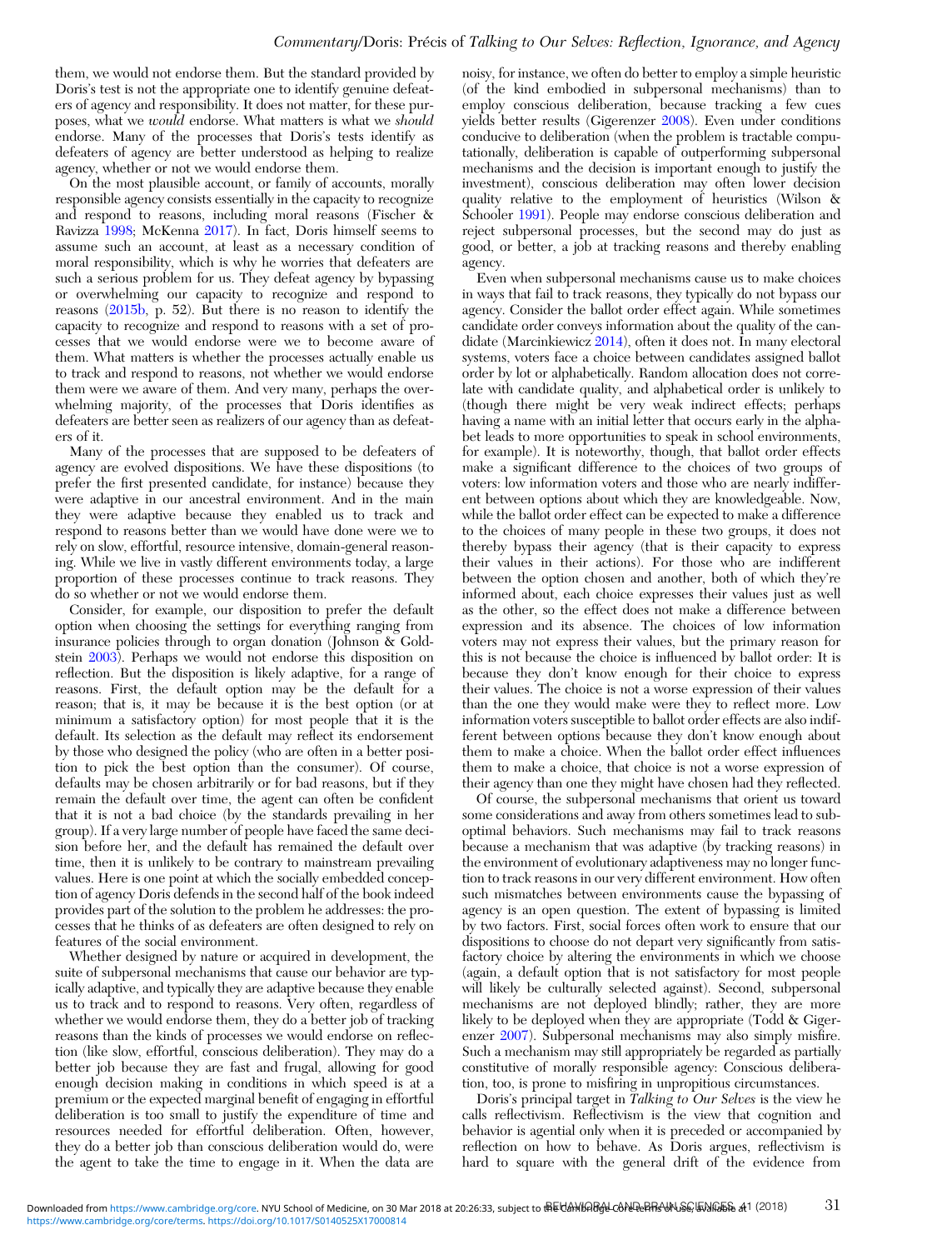cognitive science: If only actions that are appropriately ordered by reflection count as instances as morally responsible agency, then there are precious few instances of such agency. The conflict between reflectivism and the view urged here, according to which agency is pervasively realized by subpersonal mechanisms that are opaque to introspection, may be reduced by the recognition that consciousness is genuinely important for flexible response in novel situations. It is important, not because conscious deliberation is powerful, but because consciousness is the gateway to global availability to the subpersonal mechanisms that realize agency (Levy [2014\)](#page-70-0). Behavior does not need to be ordered by reflection to be agential. Rather, the suite of mechanisms that constitute us also make us genuinely reasons-responsive agents.

#### ACKNOWLEDGMENTS

Partially supported by a grant from the Wellcome trust (WT104848/Z/14/Z).

## Acting without knowledge

doi:10.1017/S0140525X17000747, e50

Heidi Lene Maibom University of Cincinnati, Cincinnati, OH 45221. [heidi.maibom@uc.edu](mailto:heidi.maibom@uc.edu) [http://www.artsci.uc.edu/faculty-staff/listing/by\\_dept/philosophy.html?](http://www.artsci.uc.edu/faculty-staff/listing/by_dept/philosophy.html?eid=maibomhi&thecomp=uceprof) [eid=maibomhi&thecomp=uceprof](http://www.artsci.uc.edu/faculty-staff/listing/by_dept/philosophy.html?eid=maibomhi&thecomp=uceprof)

Abstract: I question whether psychological effects that an agent is unaware of can express her values and, if they can, whether this allows us to hold her responsible in the range of cases that we would like to.

Responsibility always was a difficult issue, and it is not getting any easier. When we knew relatively little about mental processes, it was easier to think of the forces that might interfere with our agency in such abstract terms as 'laws of nature' and in relatively external ways (environment, upbringing). As we learn more about psychology, these interfering forces – or 'effects' as they are usually called – seem more personal and perturbing. We are subject to Order Effects, Bystander Effects, the Better-Than-Average Effect, and so on. At any one time, it seems, we have no way of knowing the extent to which our actions are influenced by any of these operating conditions of our psychological machinery. This is apt to lead to considerable skepticism about freedom and responsibility. Doris makes a compelling case for the problem in his Talking to Our Selves, but is also kind enough to offer what he takes to be a solution. The account is a slight modification of the Frankfurtian idea that central to agency (or personhood) is our ability to form second-order volitions. Doris calls such volitions 'values.' Values are desires that we have put in the driver's seat, Doris says. We are only responsible for actions that express our values. So far, so good.

Doris embraces a rather strong form of skepticism about what we can know about the causes of our actions. Because of the way our minds work, our actions are sometimes, if not always, influenced by things other than our values. Can we be responsible for such actions? Yes, Doris says, as long as our actions can be seen as expressing those values. This opens up the real possibility that actions that express our values are not actually caused by our values. Indeed, Doris seems to welcome this conclusion, even if it does not sit comfortably with his insistence that we are only responsible for actions that are self-directed: "self-ignorance often functions to effect self-direction, and its absence can be an impediment to agency" (Doris [2015b](#page-67-0), p. 144). How is this possible? We are presented with a range of cases where an agent's actions that are caused by unconscious mental influences end up furthering his or her well-being or projects. For instance, the Illusion of Control is the illusion that you have more control over events than you actually do. But suppose that this illusion

prompts you to work harder at saving a faltering relationship that you value. Now this influence enhances your agency, Doris claims, because it is more likely to help you achieve your goal (of saving the relationship). Even if it is the Illusion of Control that drives your effort – unbeknownst to you – your actions still express your valuing of the relationship.

But there are a number of problems with this solution. First, it is unclear how your working on the relationship expresses your valuing the relationship if, in fact, it is the Illusion of Control that's driving your actions. Typically, what is expressed is part of the cause of the expression. Take, for instance, emotions. When we express an emotion, the emotion or its eliciting conditions is the cause (depending on your view of emotions). The causal chain may be more or less direct. In Doris's case, however, there may be no causal chain from your values to the expression of them. But can something that has nothing to do with your valuing the relationship express it? Perhaps the idea is this. Works of art can express things that did not cause them, such as desperation, joy, or anxiety. Fine. But can such forms of expression be linked to responsibility? Recall that self-direction is central to responsibility, and this is analyzed in terms of values. But in the cases Doris mentions, the person does not direct anything by way of her values; it is her psychological quirks (the Illusions of Control, say) that cause her to act as she does. This means that her working on her relationship coincides or is consistent with her valuing the relationship. But this is hardly sufficient for her being held responsible for working on the relationship if this requires self-direction.

Hang on, you might say. Was it not part of Frankfurt's point that a willing addict could be held responsible for taking the drug because his second-order volition was one of embracing his addiction, even if it was the addiction that caused him to take the drug? Doris's position seems to be no different. The following counterfactual appears to be at work: had the Illusion of Control not influenced her actions, the agent would nonetheless have acted in the same ways to salvage the relationship. This may seem acceptable. Now we are holding an agent responsible not so much for the actual action she performs, but for an action that she would have performed had she been free to do so. This may be as good as it gets for agency. We should note, however, that determining what someone would have done is tricky. Philosophers are adept at constructing examples that make compelling cases (e.g., Frankfurt [1969\)](#page-68-0), but reality tends to be messier. I don't think we can really suppose that had our subject *not* been under the control of the Illusion of Control, she would nonetheless have performed the very action she performed because she valued her relationship. I don't see how we could possibly know that. Neither could she.

Even if you find the solution palatable for cases such as our relationship example, how should we think of other instances of actions influenced by psychological effects? Suppose that the effect in action does not fit with your values. Take the Bystander Effect. You see a man fall over on the street. Nobody helps him. Neither do you. But this does not express a value of yours. Indeed, you value helping others. Now you seem like the unwilling addict. You are not responsible for your action because you would not have performed it had you not been subject to the Bystander Effect. If this way of modeling Doris's ideas is right, then we ought to analyze all human action as instances of Frankfurt-style addiction. Only if our values happen to coincide with the forces that influence our actions are we responsible for these actions. This is made clear by supposing that you value not helping others. Others should be self-sufficient, and you don't have *any* responsibility to come to their aid (so you believe). If you now act under the influence of the Bystander Effect you are responsible because this action coincides with your values.

One, no doubt unintended, consequences of this view of things is that people are rarely, if ever, responsible for wrongdoing. Most people do not think of themselves as evil or even averagely bad. They think of themselves as basically decent people. They are unlikely to have put desires in the driving seat that are the sorts of values that we see expressed in wrongdoing. The drunk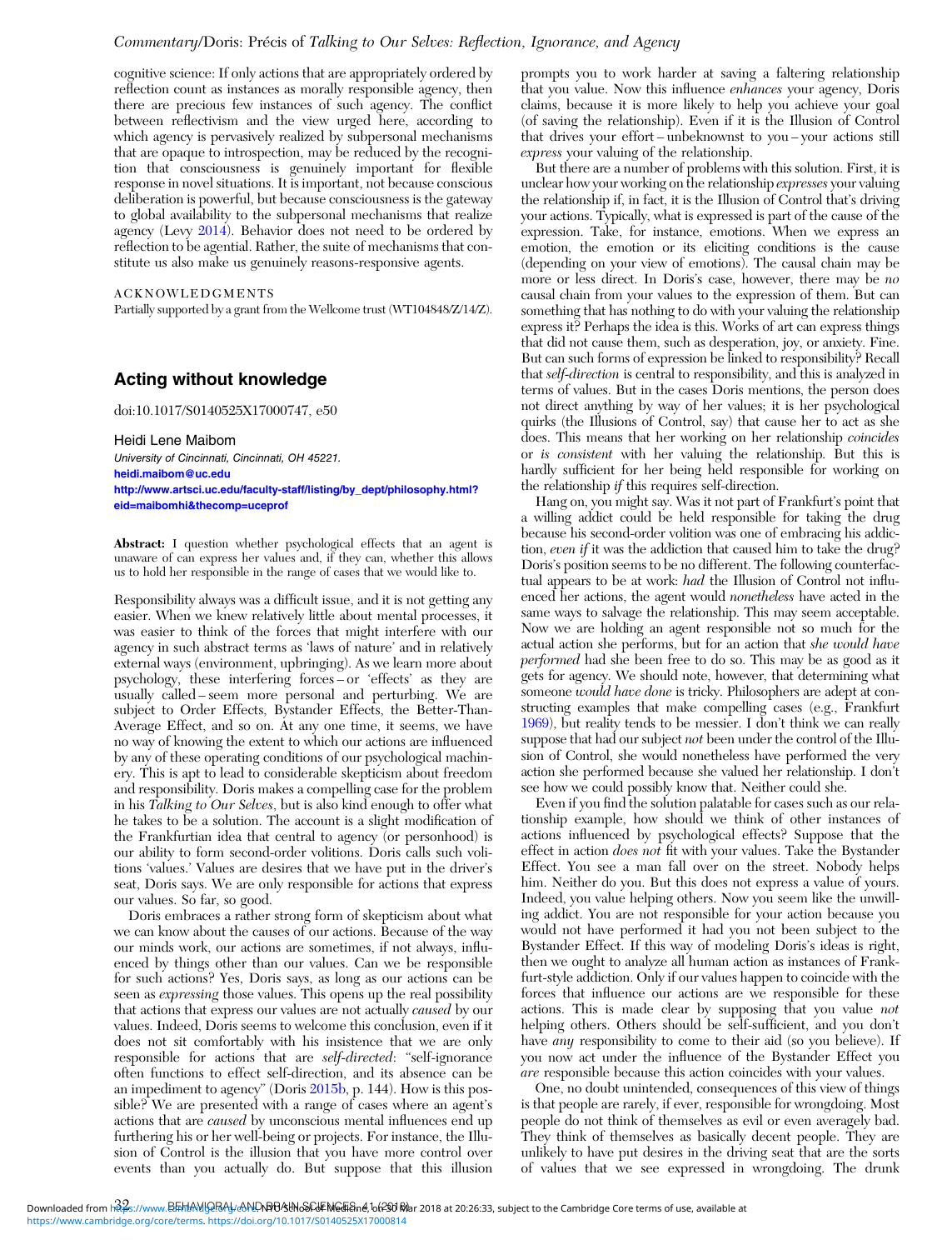driver does not value drinking over killing another human being. Is there a way of describing his action in such a way that it makes sense to hold him responsible? Perhaps he values drinking over the safety of others? Presumably, he would not admit to holding such a value. Do his actions nonetheless express such a valuing? In an earlier work, Doris maintains that we may be self-deceived about the values we hold (Doris [2002\)](#page-67-0). Our actions may reveal that we hold values that we would not openly endorse or that we have not considered. We might, therefore, say that the drunk driver is responsible, because his drinking and driving expresses a disregard for the safety of others. It is important to note, though, that this determination can only be made on the basis of a pattern. A one-off drunk driving offense is not enough to show that the agent values drinking over the safety of others. This suggests, then, that only repeat offenders can be held responsible for their wrongdoing. The rest of us are quite likely off the hook. That doesn't sit right with me. Even if I do not hold a value of not helping people in need, I can nonetheless be blamed for not helping a person in a Bystander scenario. The point is not that I express my disregard for the person by my inaction, but that I should, and could, have known better (Maibom [2014\)](#page-70-0).

Whether or not we get problems with blaming (i.e., too little of it) on this view of responsibility, it certainly seems that we end up with a pretty radically curtailed number of actions that people can be held responsible for. The problem ultimately speaking is this: either valuing is a substantial process arrived at through a significant amount of cognitive work, in which case many of our actions do not reflect our values, or most of our actions reflect our values, in which case 'valuing' means little more than, perhaps, giving in to a desire. At different points in the book, Doris appears to lean in one direction, then in another. Suppose I decide to kill the squirrel that has decimated my strawberry patch. I get an air gun and shoot it. Does this action express a value that I hold (low valuing of squirrels, say)? I doubt it. I am an ardent wildlife supporter. I give a lot of money to such causes. I feed wild birds, and cry inside when I see a flattened squirrel by the road side. I certainly enjoy strawberries and growing my own food, but not above everything else. Indeed, were I to sit back and consider the value of a squirrel's life relative to the, say, 40 strawberries that I'm likely to harvest, I would see the squirrel's life as more important. Moreover, the shooting is hardly part of a pattern of disregard for squirrels. And so the conclusion seems to be that I am not responsible for killing the squirrel. But does this really seem reasonable? If I am responsible, though, this cannot be because of any real *value* that  $\tilde{\Gamma}$  hold.

To conclude, whereas I agree with Doris about much of what he says in his book – that psychological effects present a challenge to responsibility and that agency is deeply intertwined with our interactions with others – his solution to the problem does not satisfy me. I cannot see how an action caused by effects that have no internal relation to an agent's values could possibly *enhance* her agency. At best, it can sidestep it. But even here we face problems, such as that it seems to lead to our rarely being responsible for our actions, particularly for the bad things we do.

## Talking to others' selves: Why a valuational paradigm of agency fails to provide an adequate theoretical framework for moral responsibility, social accountability, and legal liability

doi:10.1017/S0140525X17000759, e51

#### Tobias A. Mattei

Neurosurgery and Spine Specialists, Eastern Maine Medical Center, Bangor, ME 04401

[tobiasmattei@gmail.com](mailto:tobiasmattei@gmail.com) <https://www.emmc.org/Providers/Mattei,-Tobias-A-,-MD.aspx> [https://www.researchgate.net/pro](https://www.researchgate.net/profile/Tobias_Mattei)file/Tobias\_Mattei

Abstract: In this commentary, I highlight the importance of a proper discussion of the pragmatic implications of John Doris's paradigm for allocation of personal responsibility proposed in his new book Talking to Our Selves. By employing some classic concepts of the American common law tradition, I discuss why Doris's valuational understanding of agency fails to provide an adequate framework for moral responsibility, social accountability, and legal liability.

In his new book Talking to Our Selves, John Doris ([2015b\)](#page-67-0) provides a comprehensive analysis of the age-old discussion about the existence of truly self-determined behavior, agency, and moral responsibility (Cary [2007](#page-66-0)). Although throughout the book the author mainly focuses on the underlying philosophical assumptions and empirical data from the psychology literature that may justify his position (which he characterizes as antireflectivist, valuational, and dialogic), I believe that a proper discussion of the pragmatic implications of the paradigm defended by Doris is of paramount importance.

As once contended by Richard Weaver ([1948\)](#page-74-0) in his famous work, Ideas Have Consequences. Therefore, if the philosophical position defended by Doris in his new book is to be taken seriously, it is expected that, similarly to past works on the issue (e.g., Duff [1990\)](#page-67-0), the proposed conceptual framework should be able to transcend the purely theoretical realm, ultimately bearing significant practical implications to other social sciences, including the field of legal studies. Here I provide an evaluation of the generalizability (or lack thereof) of Doris's valuational paradigm of agency for justification of moral responsibility by applying it to several distinct areas of the classic American common law tradition.

American tort law has assumed, since its inception, a clearly distinctive approach regarding culpability. The hallmark of such a departure from the strict liability paradigm sponsored by the English common law tradition is the classic Brown v. Kendall ([1850\)](#page-66-0) case decided by the Massachusetts Supreme Judicial Court. The circumstances of this legal dispute involve a fight between two dogs belonging to different owners, both of whom ended up getting involved in the animal fight in an attempt to separate them. During the effort to do so, the defendant beat the dogs with a stick and, in the process, accidentally wounded the plaintiff in the eye, causing him a severe bodily injury. The plaintiff brought suit against the defendant for assault and battery. During the arguments, the plaintiff's lawyers presented a persuasive argument requesting the Massachusetts Court to employ a strict liability standard for judging the defendant's actions based on a classic case of the English common law tradition decided in 1466, Hulle v. Orynge, best known as the "Case of Thorns" (King's Bench [1466\)](#page-70-0). In this case, when attempting to retrieve thorns that dropped onto Plaintiff's property, the defendant entered the plaintiff's private field, ultimately damaging some crops. In its final decision, the English court ruled that, although the defendant had a reasonable justification to enter the plaintiff's property, he was nonetheless liable for trespass. According to the Case of Thorns' precedent, one who voluntarily performs an act that results in damages to another is responsible for the damages even if the act was itself lawful in nature. The American judges involved in the Brown v. Kendall case, however, proposed a quite different standard than the one advocated by their English peers centuries before. They basically ruled that if an accidental casualty arises from a lawful act, no tort action can be brought by the Plaintiff unless he is able to demonstrate that the Defendant acted with lack of "ordinary care." Such judgment ended up becoming a legal cornerstone of the American tort law, ultimately generating a clear binding precedent that established the requirement of fault for all tort cases. Such a legal position is embodied in the classic Latin principle: nulla poena sine culpa (no punishment without fault).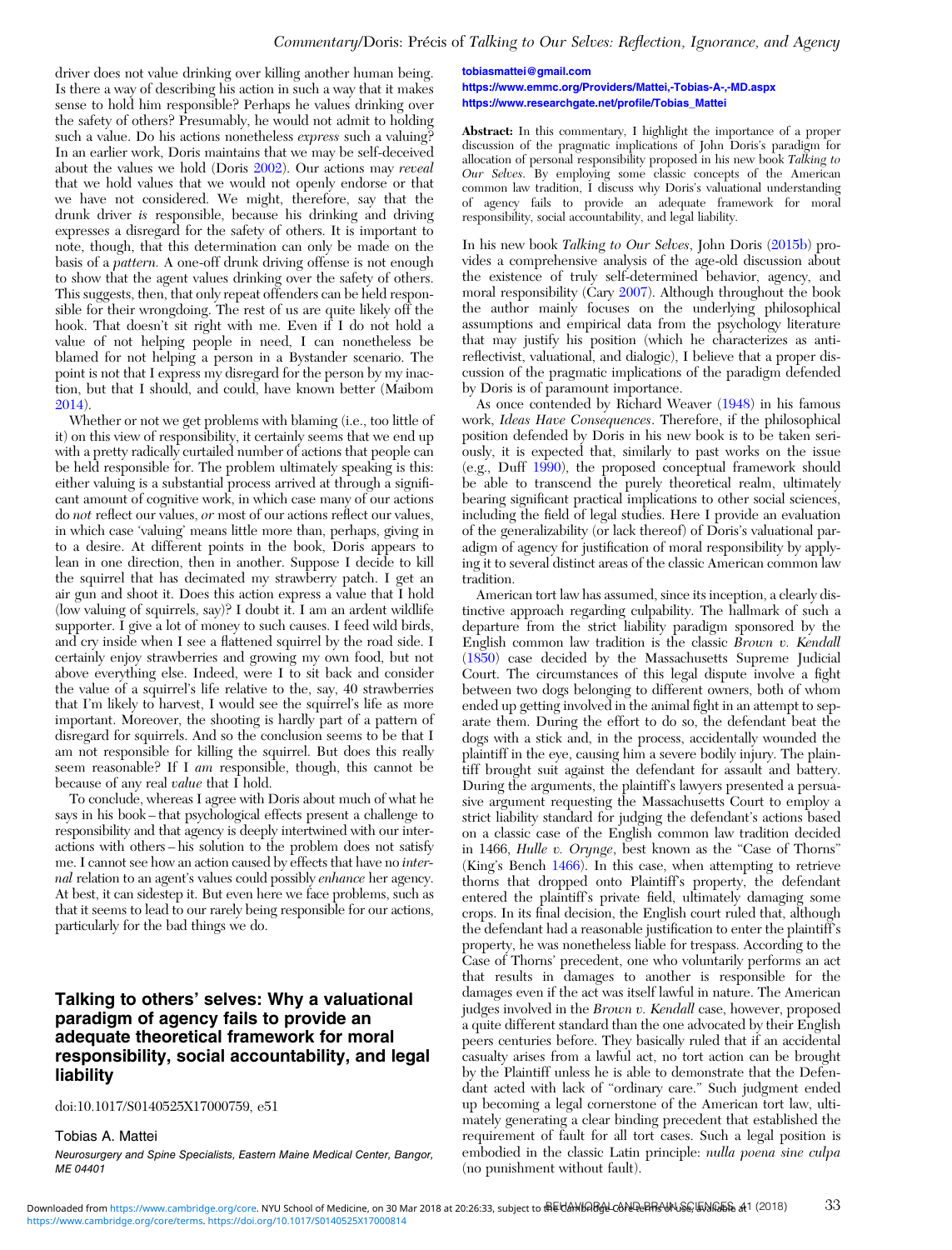Although a superficial analysis might lead some to conclude that Doris's valuational paradigm would be compatible with the U.S. tort law standards simply because his criteria would lead to the same result as the official Brown v. Kendall judgment, there is a deep degree of incompatibility between them. The official criteria employed in the *Brown v. Kendall* case for allocating moral responsibility and, therefore, for tort liability, involved two distinct prongs: the lawfulness of the activity under question and the presence (or absence) of negligence as defined by the criteria of the 'ordinary care employed by the reasonable person.' Neither one of these is properly taken into account by Doris's valuationist paradigm. In other words, while according to the U.S. tort law it is possible for individuals to be held legally liable for inflicted damages either because the original activity under question was illegal or because there was a substantial degree of negligence involved in the action which ultimately led to the harm, according to Doris's valuational paradigm neither one of these criteria (i.e., legality or negligence) would be enough to allocate moral responsibility as long as the individual caused the harm unintentionally.

Another example of how Doris's valuational paradigm for allocation of moral responsibility fails to address important legal issues (in this case with regard to criminal law) is the hypothetical case described in chapter 7 (Doris [2015b\).](#page-67-0) In this example a father, after an exhausting work day, forgets his child inside a locked car under a dangerously hot temperature. According to Doris, ascribing moral responsibility to such a parent would require invoking the concept of 'strict liability.' In criminal law, strict liability consists in a standard through which the individual can be found liable for a crime based only in the actus reus (the guilty action) regardless of the underlying state of mind (i.e., mens rea or guilty mind) (Carson & Felthous [2003](#page-66-0)). According to the traditional common law standards, strict liability would never be considered as a reasonable standard to be applied to the action described in this hypothetical case. In fact, in the American legal tradition, strict liability (which represents a form of absolute legal responsibility for an injury that can be imposed on the wrongdoer without proof of carelessness or fault) is mainly restricted to specific areas of the tort law, such as product liability (in which there is a collective social interest in protecting consumers against defective products) or in the case of minor criminal offenses or misdemeanors (such as traffic violations), which usually do not carry major social stigmas. The illustrative example presented by Doris would be better described as involving an essential element of negligence. According to the Model Penal Code, which has served as the theoretical basis for criminal statutory laws in several U.S. states, there are four different mens rea descriptors of culpability that can be used to qualify an individual's action (Robinson & Grall [1983\)](#page-72-0): "purposely," if the criminal act was the conscious objective of the agent's conduct; "knowingly," if the result was not the agent's primary or conscious objective, yet he could be practically certain that his conduct would secondarily cause that harm; "negligently," if the agent's conduct involves a gross deviation from the standard of care that the reasonable person would observe in the same situation; and "recklessly," if the agent was aware that his conduct would involve a substantial and unjustifiable risk of causing the harm. It is opportune to recall that even when an individual acts purposely (e.g., an intentional crime) the law does not require (or seem to care about) the presence (or absence) of an adequate awareness of the underlying motives for such an action. Therefore, similarly to Doris (although for completely different reasons), most legal scholars would also simply reject the reflectionist position on the issue of moral responsibility and avoid any discussion of the reality of 'incongruent parallel processing' on grounds of irrelevance.

The main point of our discussion here is not to ascertain (or to deny) that the supposed parent who abandoned his child in the dangerously warm car acted negligently. That is the role of the prosecution attorney who will construct his legal argument on the specific details of the case under question. However, it seems clear from this example that by employing Doris's

valuational paradigm, such a parent could never be considered morally responsible (and, therefore, legally liable) for his action apart from a strict liability basis, as the parent clearly did not act according to his "deepest and most cherished values." In his book Doris also proposes a simple 'test' to determine if an action has been performed according to the agent's core values and, therefore, if the individual can be held morally accountable for such an action. "I say a behavior is an exercise of morally responsible agency when the actor is self-directed . . . when the nicotine addict guiltily succumbs to craving and lights up his behavior is not self-directed" (précis, sect. 5, para. 3). According to this rule, the parent cannot be held morally responsible (and, therefore, legally liable) for his negligent action, as he was not self-directed in his behavior, which can be ultimately traced to a tragic concurrence of unfortunate external circumstances (the exhausting workday, the dangerous warm weather, etc.) as well as a unintentional personal lapse.

A final cornerstone dogma of the American common law tradition that seems to be incompatible with Doris's valuational paradigm for allocation of moral responsibility is the concept of vicarious liability. The doctrine of vicarious liability represents a foundational doctrine of the Western legal tradition that finds expression in several distinct tenets, such as the concept of command responsibility in military law, the concept of employers' liability (i.e., doctrine of respondeat superior), the concept of principals' liability (through which the owner of an automobile can be held vicariously liable for negligence committed by a person to whom the car has been lent), and the concept of parental liability (through which parents can be held liable for tortious actions committed by their children due to their own negligent behavior expressed as a failure to supervise them). For example, according to the above-mentioned doctrine of respondeat superior (a Latin expression meaning "Let the master answer"), an employer is liable for the tortious acts of employees performed within the course of their employment (Gared [1983\)](#page-68-0). In the United States, due to the Supreme Court decision in Pinkerton v. United States ([1946\)](#page-72-0), individuals can even be considered vicariously liable for crimes committed by others if the offenses were performed in furtherance of an unlawful agreement or conspiracy (Alex [2008](#page-65-0)). The words of U.S. president Ronald Reagan [\(1987](#page-72-0)), in a speech in the Oval Office while commenting on the Iran-Contra scandal, expresses the depth and the importance of the respondeat superior doctrine: "First, let me say I take full responsibility for my own actions and for those of my administration. As angry as I may be about activities undertaken without my knowledge, I am still accountable for those activities. As disappointed as I may be in some who served me, I am still the one who must answer to the American people for this behavior. And as personally distasteful as I find secret bank accounts and diverted funds – well, as the Navy would say, this happened on my watch." Nevertheless, according to Doris's valuational paradigm for allocation of moral responsibility, it would be impossible for an individual to be held, as in the Reagan's example, vicariously morally responsible for the action of others.

In summary, Doris's valuational paradigm of agency seems irreconcilable with key principles of the American common law tradition, ultimately failing to provide an adequate conceptual basis for allocation of moral responsibility, social accountability, and legal liability. In the same way that skepticism regarding moral responsibility may only be a feasible philosophical option at the personal level (Waller [2011\)](#page-74-0), ultimately failing to offer any reasonable alternative for the development of a viable legal code, if the interesting theoretical scheme developed by Doris fails to provide that type of practical and coherent conceptual framework that the professionals at the law school across the university campus require for proper exercise of their duties, there is a significant risk that such a well-written and delightful book may represent a mere exercise of intellectual digression, a classic epitome of the speculative literary output of isolated scholars "talking to our selves" inside our own ivory towers.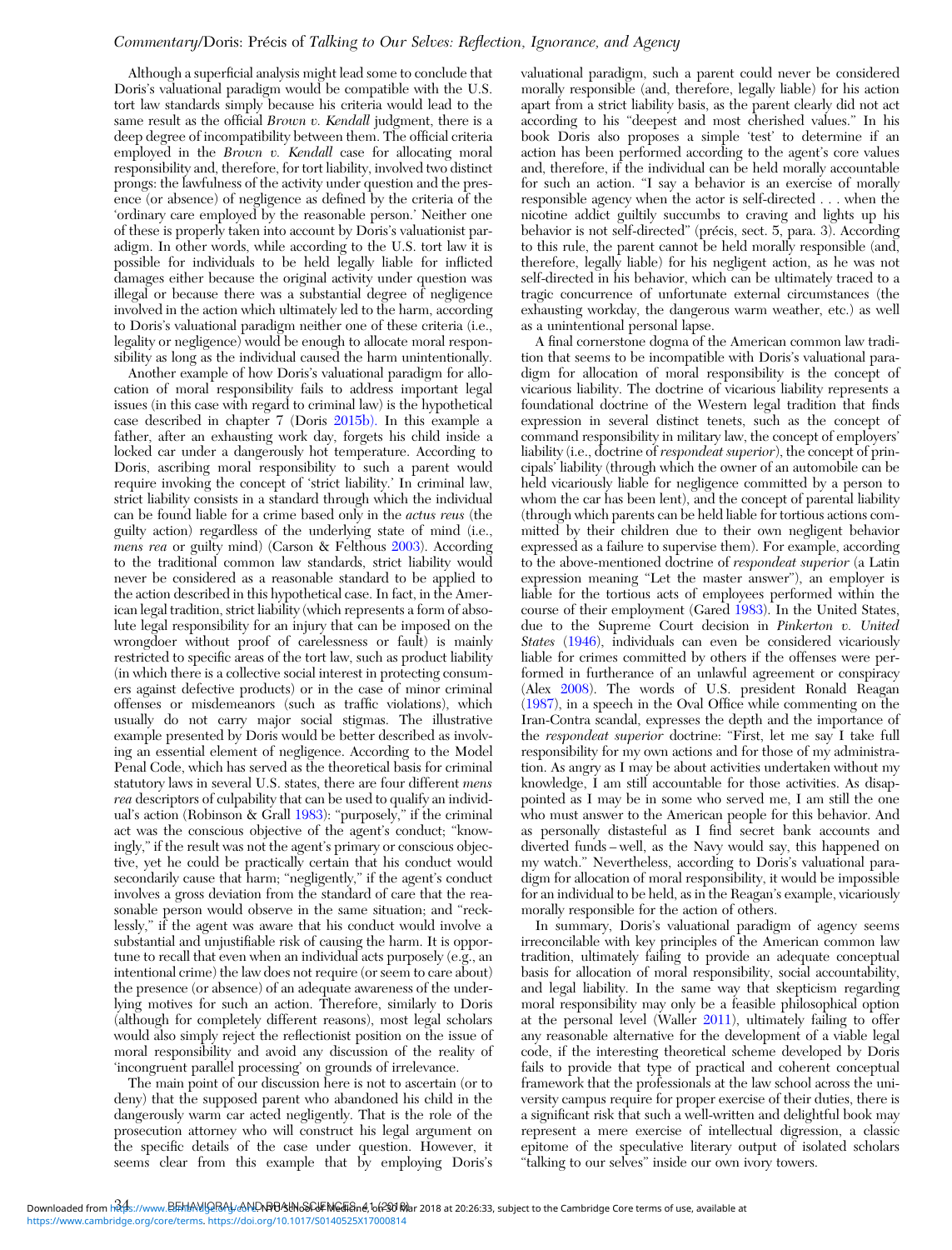## A limited skeptical threat

doi:10.1017/S0140525X17000760, e52

#### Joshua May

Philosophy Department, University of Alabama at Birmingham, Birmingham, AL 35294-1260.

[joshmay@uab.edu](mailto:joshmay@uab.edu) [www.joshdmay.com](http://www.joshdmay.com)

Abstract: Doris argues that our choices are heavily influenced by forces that we wouldn't count as genuine reasons. This unsettling conclusion is motivated by a debunking argument so wide-ranging that it isn't foisted upon us by the sciences. Doris sometimes seems to lower his ambitions when offering instead a skeptical hypothesis argument, but that conflicts with his aims in the book.

John Doris ([2015b](#page-67-0)) argues forcefully and eloquently that human thought and action aren't quite what they seem. He deftly points to empirical research that suggests that our actions are commonly influenced by a wealth of unconscious and, importantly, unseemly factors: "Many studies identify causes of behavior that are not plausibly taken as reasons for behavior" (p. 43). One of his favorite examples is the finding that people appear to cheat less when there is a depiction of eyes watching them (e.g., Bateson et al. [2006](#page-66-0)). Few people would happily say "I did it because of the eye spots" (Doris [2015b,](#page-67-0) p. 43).

Human actions, Doris concludes, are often driven by unconscious and unreflective processes that amount to "defeaters." These are influences "the actor is unaware of, and would not recognize as a reason justifying the behavior, were she so aware" (Doris [2015b](#page-67-0), p. 52). Doris doesn't quite give this view a label. He just associates it with a "skeptical threat," which he thinks we can avoid by adopting his own preferred theory of agency.

Defeaters are supposed to be particularly damaging to a "reflectivist" tradition, which holds that human thought and action are normally guided by "accurate reflection" on one's own mental states. Now, various other philosophers and scientists, including myself, likewise believe that the human mind isn't so reflective (e.g., Watson [1975](#page-74-0); Arpaly [2003](#page-65-0); Seligman et al. [2016](#page-72-0); May, [forth](#page-70-0)[coming\).](#page-70-0) However, Doris also doubts the "accurate" bit, suggesting that we often aren't motivated by what we'd regard as genuine reasons. Here I want to suggest that the skeptical threat has been overstated, and yet a weakened version isn't enough for Doris's ambitious purposes.

A debunker's dilemma. So far the skeptical threat looks to be motivated by a genealogical debunking argument, in which some beliefs or other attitudes are allegedly influenced by illicit processes. Nietzsche and Freud, for example, famously attacked ordinary moral and religious beliefs as being influenced by wishful thinking, egoism, and rationalization. More recently, some philosophers argue that ordinary moral beliefs are unjustified because they have been too heavily shaped by extraneous evolutionary forces (e.g., Joyce [2006](#page-69-0)). Whatever the targeted attitudes, such debunking arguments intend to reveal that the attitudes are problematic because they're *in fact* substantially influenced by unseemly forces (see Nichols [2014\)](#page-71-0).

Genealogical debunking arguments can be made to work, particularly when informed by the relevant empirical research, provided they aren't too wide-ranging (Kumar & May, [under](#page-70-0) [review](#page-70-0)). Empirical evidence can reveal that some of our decisions are influenced by arbitrary factors, but it's more difficult to establish that most of our behavior is so influenced. Indeed, there is plenty of evidence that many of our choices are influenced by good reasons (see e.g., discussion in Batson [2011;](#page-66-0) Miller [2013;](#page-71-0) Seligman et al. [2016\)](#page-72-0).

With evidence on both sides, it looks like we ultimately have to do the hard work of determining what does drive most of our decision-making. Yet Doris can't just show that our choices are slightly influenced by arbitrary factors. That would leave room for reflective direction or for being influenced by unreflective yet appropriate factors. We must ask: Are (a) most of our choices  $\overline{b}$ ) substantially driven by (c) genuinely arbitrary factors?

My own view is that a close examination of the empirical literature suggests otherwise (May, [forthcoming\).](#page-70-0) Certainly, some of the influences on our choices are truly unwelcome and arbitrary. For example, our choices certainly shouldn't be determined by racial or gender bias, irrelevant feelings of disgust, or the mere order in which information is presented. But a comprehensive look at the literature, including meta-analyses, suggests such arbitrary influences are often rather small (see e.g., Oswald et al. [2013;](#page-71-0) Landy & Goodwin [2015](#page-68-0); Demaree-Cotton [2016\)](#page-67-0). This leaves plenty of room for being motivated primarily by the right reasons. For example, feeling queasy from food poisoning might make one think stealing is *slightly* worse than one would judge otherwise (May [2014](#page-70-0)). But the reason most people don't embezzle from their employer is because they think it's unfair, harmful, disrespectful, or just plain immoral.

Other choices are *substantially* influenced by various factors, such as group size, ambient smells, being in a hurry, similarity to a victim, and honor codes (see e.g., Latané & Nida [1981;](#page-70-0) Carlson et al. [1988](#page-66-0); Batson [2011](#page-66-0); Ariely [2012\)](#page-65-0). But these forces, while often powerful, aren't necessarily something we'd reject as non-reasons once we examine the effects in more detail. Consider, for example, being in a hurry, being in a good or bad mood, or being reminded of one's moral commitments. We may be happy to cite these as genuine reasons for either helping or not helping a stranger in minor need. Imagine: "Why didn't I stop to help that man pick up his dropped papers? I was in a hurry and I'm just not in the mood to talk to anyone right now." Even when a stranger's situation appears to be dire, one has good reason not to help if one infers that no real help is needed because someone else will do it or everyone else who hears what's going on isn't helping. Even if one recognizes another is in serious need, feeling compassion may be a good reason for help. I may empathize more because the victim and I share a similar background and gender, but that may just draw my attention to a relevant reason to help (e.g., he's in serious need).

This isn't just ad hoc whack-a-mole. There may well be a general dilemma here for wide-ranging debunkers like Doris: Influences on many choices tend to be either substantial or arbitrary but not commonly both. Indeed, some influences may turn out to be neither substantial nor arbitrary. Eye spots, for example, aren't necessarily arbitrary, for they may serve as a moral reminder that draws one's attention to reasons for being fair and honest (same goes for honor codes and the like). And one meta-analysis of 25 studies suggests the eyes-effect is small and quickly diminishes (Sparks & Barclay [2013](#page-73-0)). Either way, at least one of the conditions for a debunking argument isn't met.

Skeptical hypotheses. Doris might avoid this dilemma by reframing the ambitions of his argument and thus its explanatory burdens. At one point he does explicitly model his approach on skeptical hypotheses in epistemology meant to undermine knowledge of the external world (Doris [2015b,](#page-67-0) p. 65). Such perceptual skeptics argue that your evidence would be the same if you were hallucinating or being fed fake experiences by a Cartesian evil demon. Because you can't rule out the possibility that your experiences are systematically deceiving, you don't know there is a physical world beyond your senses (Brueckner [1994\)](#page-66-0). The idea is not at all that this grand skeptical scenario is actual, only that it's possible.

Doris accordingly thinks he has only to raise the mere possibility of a skeptical scenario. There is a "large, odorous, and ill-tempered animal under the awning of agency," he writes, and thus "for all one knows, any decision may be infested by any number of rationally and ethically arbitrary influences" ([2015b,](#page-67-0) p. 64). For Doris, the "critical question concerns not how often defeaters should be thought to obtain, but how their presence can be ruled out"  $(2015b, p. 68)$  $(2015b, p. 68)$  $(2015b, p. 68)$ .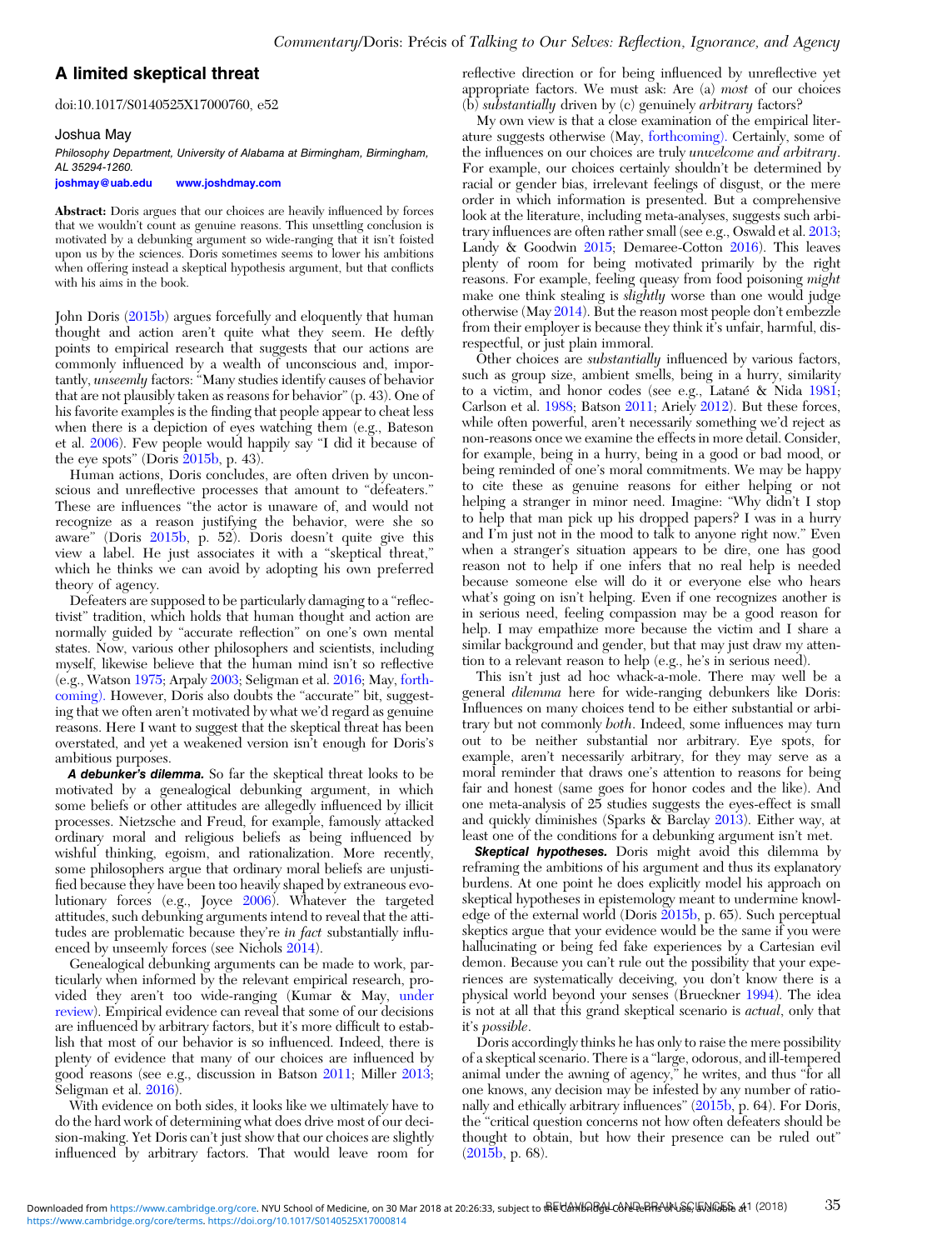However, if this is the form of argument, then we didn't need all of the empirical evidence. Imagination alone can generate hypothetical scenarios in which it systematically seems we're motivated by good reasons though we're not. Moreover, while philosophers have long been fascinated with this form of argument, it's not necessarily because they find it compelling.

Perhaps Doris's idea is that his skeptical hypothesis argument should be more persuasive because there is some positive scientific evidence that the skeptical scenario is actual (compare Sinnott-Armstrong [2006](#page-72-0)). Nevertheless, skeptical hypothesis arguments make no claims about the actual genealogy of the relevant mental states. The only empirical claim in such arguments is about the actual character of one's evidence – namely, that it can't rule out the skeptical scenario – but this isn't a claim about the source of one's attitudes (May [2013](#page-70-0)). So, given Doris's explicit and extensive appeal to evidence that our choices and decisions are in fact influenced by arbitrary factors, he seems to be offering a wide-ranging debunking argument.

Doris presumably requires a debunking argument anyway for his purposes. Skeptical hypothesis arguments lead to a sweeping denial of knowledge. Perceptual skeptics conclude that we don't know there's an external world; Doris concludes we don't know our behavior is defeater-free. Such negative conclusions cut both ways: We neither know that we are, nor that we aren't, perceiving an external world or acting for good reasons. Doris, however, aims to establish the positive claim that much of our behavior is in fact influenced by defeaters. His rejection of reflectivism, for example, relies on knowledge of the influences on our actions. As he says, the argument "gets its bite from a family of empirical observations indicating that reflection does not [in fact] play the sort of role in self-direction that reflectivism supposes" ([2015b,](#page-67-0) p. 33). Moreover, Doris's own dialogic theory of agency is motivated by such claims about the actual springs of human action. So it seems Doris needs to do more than raise the specter of malodorous influences on our choices.

**Conclusion.** In the end, I think Doris is quite right that much of our behavior is determined by unreflective processes – certainly more than commonsense suggests. But only some of our choices are substantially determined by unsavory causes. Of course, we should still pay close attention to these. Even small biases can add up, generating large social problems. What's much less clear is whether small or rare biases warrant overhauls in our conception of human agency and moral responsibility.

## A related proposal: An interactionist perspective on reason

doi:10.1017/S0140525X17000772, e53

#### Hugo Mercier

Institut des Sciences Cognitives – Marc Jeannerod, CNRS UMR 5307, 69675 Bron, France. [hugo.mercier@gmail.com](mailto:hugo.mercier@gmail.com)

<https://sites.google.com/site/hugomercier/>

Abstract: This comment introduces the interactionist perspective on reason that Dan Sperber and I developed. In this perspective, reason is a specific cognitive mechanism that evolved so that humans can exchange justifications and arguments with each other. The interactionist perspective significantly aligns with Doris's views in rejecting reflectivism and individualism. Indeed, I suggest that it offers different, and maybe stronger arguments to reject these views.

Doris's admirable book brings to bear on the question of moral agency insights from many disciplines. In particular, Doris relies on various psychological findings to question standard, individualistic theories of moral agency, and offers an alternative in which moral agency is partly the result of social interactions. In this comment I would like to draw attention to a recently developed theory of reason (Mercier & Sperber, [2017](#page-71-0)) and suggest that it not only significantly converges with Doris's conclusions, but also pushes them further in several directions.

Dan Sperber and I have developed a theory of human reason, offering a new understanding of what reason is and of its evolutionary functions. In this theory, reason is a cognitive mechanism – a module, or set of modules – that is dedicated to the evaluation and production of reasons. Although it is tempting to equate reason so understood with the System 2 of dual process theories, there are in fact significant differences.

We suggest reason is "just" another inferential mechanism, one that does not supersede all of the other mechanisms, and one that shares most of their properties (by contrast with the quasi-homunculus which System 2 tends to turn into). As other inferential mechanisms, finding and evaluating reasons is, in most cases, quasi-effortless and automatic (think of how hard it would be to avoid understanding a reason as a reason when confronted with one, or to avoid thinking of reasons when your views are challenged), and largely intuitive. This last point is especially important: Reason delivers intuitions about the quality of reasons. When we look for reasons, or encounter reasons offered by others, we typically have an immediate intuition regarding their quality (i.e., how much support they offer whatever representation they are offered as a support of). Like other intuitions, these intuitions are opaque to us. In some cases we can provide reasons for our intuitions about reasons, but the chain must stop pretty quickly. Developing further reasons to support even the most seemingly mundane reasons has provided philosophers with job opportunities for centuries. For instance, most people might provide as a reason for believing that Everest is the tallest mountain on Earth that they have read that in an authoritative source. But why is that a good reason? Because this authoritative source is usually right . . . but why is that a good reason? And so forth. To put it differently, even the most explicit reasons rely on implicit premises that cannot all be made explicit.

In this framework, reason is just one cognitive mechanism among a great many others, and it is these other mechanisms that are responsible for the vast majority of our actions and beliefs. It would be impossible for reason to offer an accurate account of the functioning of these mechanisms – after all, we are talking about the human mind, the most complex computational mechanisms ever evolved (that we know of). Instead, reason can at best focus on some of the factors that might justify our actions or beliefs. It could not plausibly give an exhaustive account of these factors.

This suggests that Doris's criticism of reflectivism is too generous. Reflectivism, in a strong form at least, is psychologically implausible for two reasons. The first is that our minds are simply too complex for one very small part of them (reason) to be able to understand the whole of the rest. The second is that reasons are always partly implicit, so that reflectivism is necessarily partial (we might be able to provide some reasons for our actions, but not to justify why these are good reason, etc.).

With this in mind, the cases of incongruent parallel processing brought up by Doris as arguments against reflectivism seem less striking. If we accept that the production of reasons as justifications is necessarily deeply imperfect, then the reasons provided by people in cases of incongruent parallel processing are not much worse than many reasons that might seem, a priori, fine. Consider two voters. One voted for Candidate Creepy even though his name was second on the ballot, but has only a weak preference for this candidate. The second voter also chose Candidate Creepy, but would have voted for Candidate Normal had she been first on the ballot. Both give the same reasons for justifying their choice. It might be that the set of psychological factors that led to these two choices are quasi-identical. Our first voter might simply have had a very slightly stronger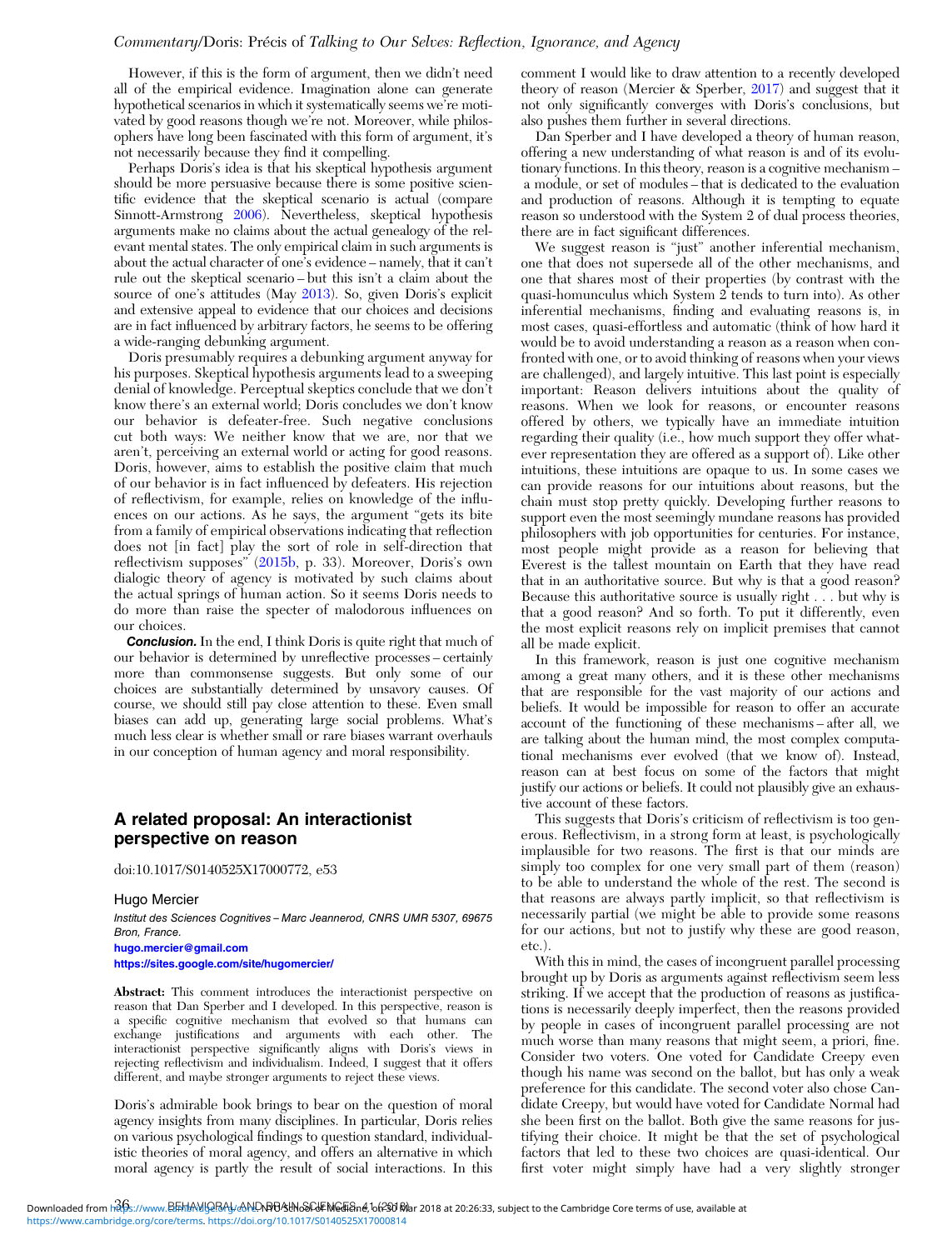preference for Candidate Creepy. In neither case are the positions on the ballot the most relevant factors. Even for the second voter, the relevant factors would be those that led her to have no strong preference between the two candidates (otherwise she would have picked whatever candidate was strongly favored, irrespective of the order on the ballot). As a result, when both voters present the same reasons to support their choice, the first is being barely more accurate than the second. Singling out cases of incongruent parallel processing might be persuasive because the examples are striking, but it skirts the largest problem looming over reflectivism.

The theory Dan Sperber and I developed thus bolsters Doris's attack on reflectivism. It also considerably strengthens his case regarding the importance of interaction for establishing moral agency. Our theory suggests that human reason would have evolved chiefly to serve two related functions, which are both social. The first (and most relevant here) would be to justify our actions, and evaluate others' justifications, so that we can evaluate one another more accurately. The second would be to offer arguments for our beliefs, and to evaluate others' arguments, so that we can communicate more efficiently.

The social functions of reasons might help explain why reflectivism is an intuitively appealing theory of moral agency. The justifications people offer suffer from the flaws described above: They are partial, and they necessarily contain implicit premises. But that does not stop them from being helpful justifications in a social setting. Following on Doris's example, imagine that our voters offered as justifications for voting for Candidate Creepy that they think he can restore America's lost greatness. This is socially helpful in several ways. First, as Doris reminds us, the voters suggest that they are rational agents, who should thus be sensitive to reason. Second, it provides some insight into the actual factors that caused their actions. Even for the voter who was influenced by the name order, the reason provided might have been one of the actual factors that led him to support Candidate Creepy. Third, it binds the voters to some extent, so that they should pay a social cost if they started deriding another candidate for wanting to restore America's lost greatness.

If reasons can play this role, it is because people intuitively understand that "restoring America's lost greatness" can be a reason for supporting the candidate whose platform that is. They might disagree, but they understand – everybody has the trivial intuition that making something we like good again is a good thing. That's why people do not realize that part of the reason is implicit: They intuitively fill in the blanks. In turn, this is what makes reflectivism intuitively plausible.

If our account might help explain why reflectivism is intuitively plausible, it also resolutely makes of reason a social mechanism. Reasons are for social consumption. One reason our account might not converge fully with Doris's collaborativism is that it considers also cases in which the relation between the parties is more adversarial. Although we do not expect the exchange of reasons to be productive when the parties have no common incentives whatsoever (as in a poker game, say), reasons are most helpful when full collaboration cannot be expected either. It is when people interact with others they do not fully trust that they can most benefit from the exchange of reasons. If agents trusted each other fully, they should be charitable in understanding each other, and would have less need to justify their actions. By contrast, in most cases our default when interpreting others' behavior is to be uncharitable (Malle [2006\)](#page-70-0), and justifications can help revise initially uncharitable estimates. This is one of the reasons why we dubbed our account of reasoning "interactionist" rather than collaborativist (even if we agree that the exercise of reason has to be mostly cooperative to be evolutionarily plausible).

As I hope this brief comment makes clear, Doris's account and ours converge in the rejection of reflectivism and individualism, and can likely strengthen each other.

# Why value values?

doi:10.1017/S0140525X17000784, e54

#### Samuel Murray

Philosophy Department, University of Notre Dame, Notre Dame, IN 46556. [smurray8@nd.edu](mailto:smurray8@nd.edu)

<https://philosophy.nd.edu/people/graduate-students/sam-murray/>

Abstract: Doris argues that an agent is responsible for her behavior only if that behavior expresses (a relevant subset of) the agent's values. This view has problems explaining responsibility for mistakes or episodes of forgetfulness. These problems highlight a conceptual problem with Doris's theory of responsible agency and give us reasons to prefer an alternative (non-valuational) theory of responsible agency.

Between 2010 and 2014, U.S. fire departments responded to nearly 166,100 home fires *per year* that involved some sort of cooking equipment. The National Fire Protection Association reports that 49% of these fires were the result of "unattended cooking," where people forgot that they turned on the stove (Ahrens  $2016$ , pp.  $39-41$ ). While these house fires are costly, they aren't nearly as tragic as Forgotten Child Syndrome. On average in the United States, since 1998, 37 children die per year of heatstroke because their parents forgot them in hot cars (Weingarten [2009\)](#page-74-0). In 2016, 39 children died of heatstroke in the United States because of parental forgetfulness (Null [2016](#page-71-0)).

If you think these cases are exceptional, consider the last time that you forgot to call a friend on her birthday, pick up something from the store, or attend a meeting. Unless you're a living saint, chances are you forgot one of these things recently.

I mention these cases because they raise problems for Doris's valuational theory of morally responsible agency. Here, I want to state precisely the phenomenon that these cases capture, the problems that they raise for valuational theories of responsible agency, and alternative (non-valuational) theories that avoid these problems.

First, let me summarize briefly Doris's valuational theory of responsible agency. Doris claims that in order for you to be responsible for some action or outcome, then you must have exercised agency in so acting or in bringing about that outcome. Further, one exercises agency when one's behavior is caused (non-deviantly) by one's values or a suitable subset of one's values (Doris [2015b,](#page-67-0) pp. 24–26). Thus, Doris finds a tight connection between moral responsibility, agency, and value expression. This is a valuational theory of responsible agency, so-called because the theory locates responsible agency in valuative psychological states that figure causally in action production (cf. Bratman [2000;](#page-66-0) Frankfurt [1988](#page-68-0); Watson [1975](#page-74-0)). The contrast to a valuational theory is a reasons-responsive, or capacitarian, theory of responsible agency (see Fischer & Ravizza [1998](#page-68-0); Nelkin [2008](#page-71-0); Vargas [2013;](#page-73-0) Wolf [1990\)](#page-74-0). Capacitarian theories state that responsible agency is a function of the possession and exercise of agential capacities. I'll return to capacitarian theories after noting some problems with Doris's valuational theory of responsible agency.

Consider, again, the cases mentioned at the outset. Leaving the stove on, forgetting the child in the back seat, and missing the meeting are all examples of mistakes or slips (cf. Amaya [2013;](#page-65-0) [2015;](#page-65-0) [2016\)](#page-65-0). Briefly, an agent slips when she acts intentionally in a way that is contrary to her preferences. Slips can result from a number of different failures. For example, a slip might result from a failure to form an appropriate intention (as in the case of forgetting to call your friend on her birthday). Or a slip might result from failing to implement an intention at the right time (as in the case of leaving children in hot cars) or failing to maintain an intention for the appropriate duration (as in the case of leaving the stove on too long). The important point is that slips result from mistakes or failures that are also intentional actions and that conflict with an agent's overall balance of preferences (cf. Amaya [2013](#page-65-0), p. 569).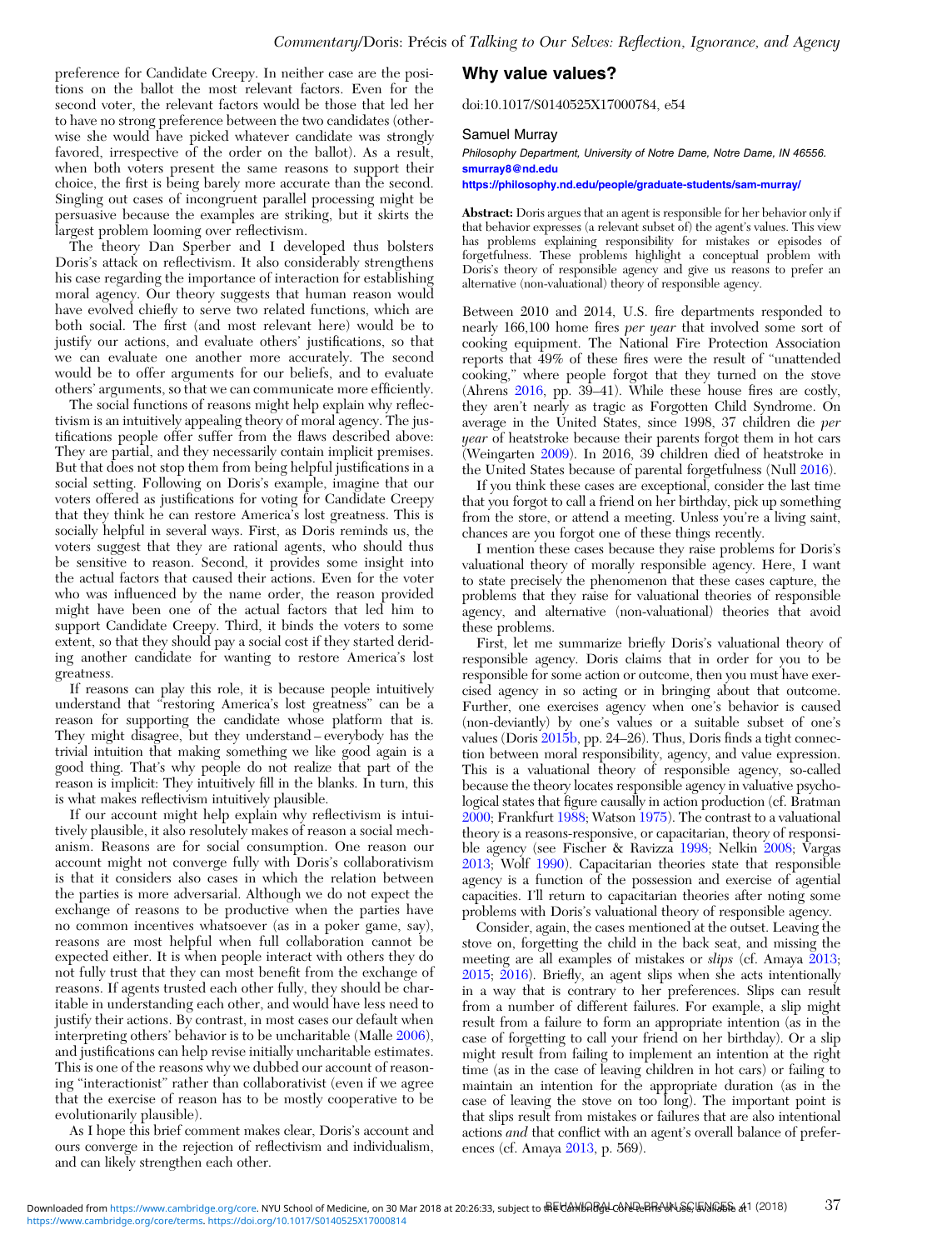Sometimes when an agent slips, there might be value expression. I wouldn't turn on the stove unless I loved hot, homecooked meals. I might also be responsible for the slip (or for the resulting fire damage to the kitchen). But in the case of responsibility-apt slips, the value expression does not explain the responsibility. I'm not responsible for the kitchen fire because I love home-cooked meals. This point generalizes to other responsibility-apt slips: The valuational theory of agency consistently misidentifies the target of the responsibility attribution in cases of slips. When some agent slips (and is responsible for the slip), the agent is responsible for an omission (e.g., forgetting the birthday, forgetting the stove, failing to check the back seat) and that omission does not express a relevant subset of the agent's values.

This is problematic for Doris because he claims that there is a tight connection between responsibility and value expression via exercises of agency: "Responsibility is typically associated with agency" ([2015b,](#page-67-0) p. 155) and "archetypal exercises of agency are expressions of the actor's values" (p. 159). Something has to go here. Either we can have exercises of agency without value expression, or we can have responsibility without exercises of agency.

Doris anticipates this objection somewhat, citing the existence of "candidates for responsible behavior that aren't exercises of agency," which candidates are the slips mentioned above [\(2015b,](#page-67-0) p. 154). Doris responds with the claim that we shouldn't hold people responsible for slips. And if you don't like that response, he thinks that a weaker claim is available, namely that "responsibility is *typically associated* with agency" [\(2015b](#page-67-0), p. 155; emphasis mine). Thus, even if we concede that people are responsible for some of their slips, we can still maintain that in most cases an agent will be responsible for some bit of behavior only if some subset of the agent's values causes the behavior in the right sort of way.

There are two problems with this. First, we regularly hold people responsible for their slips (if you're in a significant relationship with someone, then you can see this firsthand: Just forget about an anniversary or special day and see how that goes for you). So we should prefer theories of responsible agency that preserve this part of our practices to theories that don't (this aligns with Doris's practical conservatism on p. 158). Second, it's not clear to me that responsibility-apt slips are rare. After all, how often do people forget things or make mistakes? That's partly an empirical question, but the answer is not obvious enough to warrant asserting that responsibility is typically associated with agency (at least if we understand exercises of agency as expressions of values). This shows that Doris cannot dismiss slips as easily as he supposes.

With respect to slips, capacitarian theories have a clear explanatory advantage over their valuational counterparts. This is because when agents slip (or when agents slip in morally significant ways), there is generally some responsibility-relevant capacity that the agent fails to exercise in some scenario where she could and should have exercised that capacity. For instance, I have recently argued that in some cases of morally significant slips, the agent exhibits a failure of vigilance that makes it appropriate to blame her for those slips (Murray [2017](#page-71-0)). Insofar as vigilance is a responsibility-relevant capacity, vigilance can figure into a capacitarian theory of responsible agency that captures our intuitive reactions to cases of morally significant slips.

Doris, however, concedes that agency and responsibility may come apart at times. This leads him to endorse pluralism with respect to agency, where diverse psychological processes can support exercises of agency. Thus, in those instances (like slips) where agency and responsibility come apart, Doris thinks that non-valuative agential structures can undergird exercises of agency [\(2015b,](#page-67-0) pp. 174–75). Retreating to pluralism, however, does not adequately address the issue. The challenge from slips highlights a conceptual problem with valuational theories of morally responsible agency, not just an extensional inadequacy. The conceptual problem is that while responsibility, agency, and

value expression typically coincide, they fail to exhibit the kind of explanatory relations that the valuational theory predicts.

If that diagnosis is correct, then we should ask what reason we have to accept a valuational theory. Doris offers two reasons for thinking that exercises of agency just are (or are constituted by) value expressions. The first is that taking exercises of agency to be expressions of values explains why we hold some entities responsible and not others [\(2015b,](#page-67-0) pp. 24–25). For instance, we hold human beings responsible but not cats, tornadoes, or carpets. Human beings have values and express them in action, whereas the other three do not. But the capacitarian can explain this distinction. Human beings have certain capacities that underwrite certain expectations about how we will behave. Animals, natural disasters, and inanimate objects lack these capacities, so we do not hold them morally responsible for their behavior (Murray [2017,](#page-71-0) pp. 508–509). The second reason that Doris offers is that creatures that lack values altogether seem strange targets for responsibility ascriptions ([2015b,](#page-67-0) p. 25). The capacitarian can say two things here. First, the lack of values might signal a lack of responsibility-relevant capacities constitutive of moral agency (e.g., such an agent might lack prospective memory or cognitive control). Second, the capacitarian might concede that values structure responsibility-relevant capacities while still maintaining the primacy of capacities in settling the appropriateness of certain responsibility ascriptions.

So neither of Doris's reasons provides rational pressure to accept valuational theories over capacitarian theories, in part because the capacitarian can explain both of the phenomena that Doris cites without making any untoward adjustments to her theory. What, for Doris, tips the balance in favor of the valuational theory?

The real value in the valuational theory is that it answers the skeptical challenge that Doris poses. Roughly, Doris ([2015b](#page-67-0)) argues that empirical evidence suggests that people are not sufficiently reasons-responsive in the way that capacitarians suppose (cf. pp. 51–52, 171). The empirical evidence does not cast similar doubt on the role that valuing plays in our lives. In particular, the phenomenon of choice blindness provides evidence that people are not responsive to reasons. If people were responsive to reasons, then we would expect to find reversed statements in choice blindness experiments detected at higher rates (p. 139). And given the fact that choice blindness can occur even in morally significant contexts (Hall et al. [2012](#page-69-0)), the capacitarian theorist is at a significant disadvantage. This, I think, is the real reason why Doris plugs for a valuational theory of responsible agency.

While choice blindness studies provide some evidence against capacitarian theories of responsible agency, the evidence is not decisive – especially given the replication crisis in psychology (cf. Doris [2015b,](#page-67-0) pp. 44–49; I mention the crisis as someone that accepts Doris's methodological commitment to empirically informed theorizing, so I don't mean to be dismissive of scientific data). Also, the survey questions that Hall et al. [\(2012](#page-69-0)) use to study choice blindness are somewhat complicated. Would the effect remain if the questions were simple moral statements like 'Torture is wrong'? Surely people's judgments with respect to those statements would be stable. So why don't people notice switching in Hall et al.'s experiments? It could be that people don't really understand the statements. Or it might be that people just aren't paying enough attention to what they're saying and doing. Surely *something* must account for the difference between seemingly stable judgments with respect to simple statements like 'Torture is wrong' and the emergence of choice blindness with respect to complex statements such as this example from Hall et al. ([2012,](#page-69-0) p. 2): "Large scale governmental surveillance of e-mail and Internet traffic ought to be forbidden as a means to combat international crime and terrorism." Here's another, more speculative, interpretation. Perhaps with complex moral statements about the permissibility of government surveillance, people are ambivalent. They can think of reasons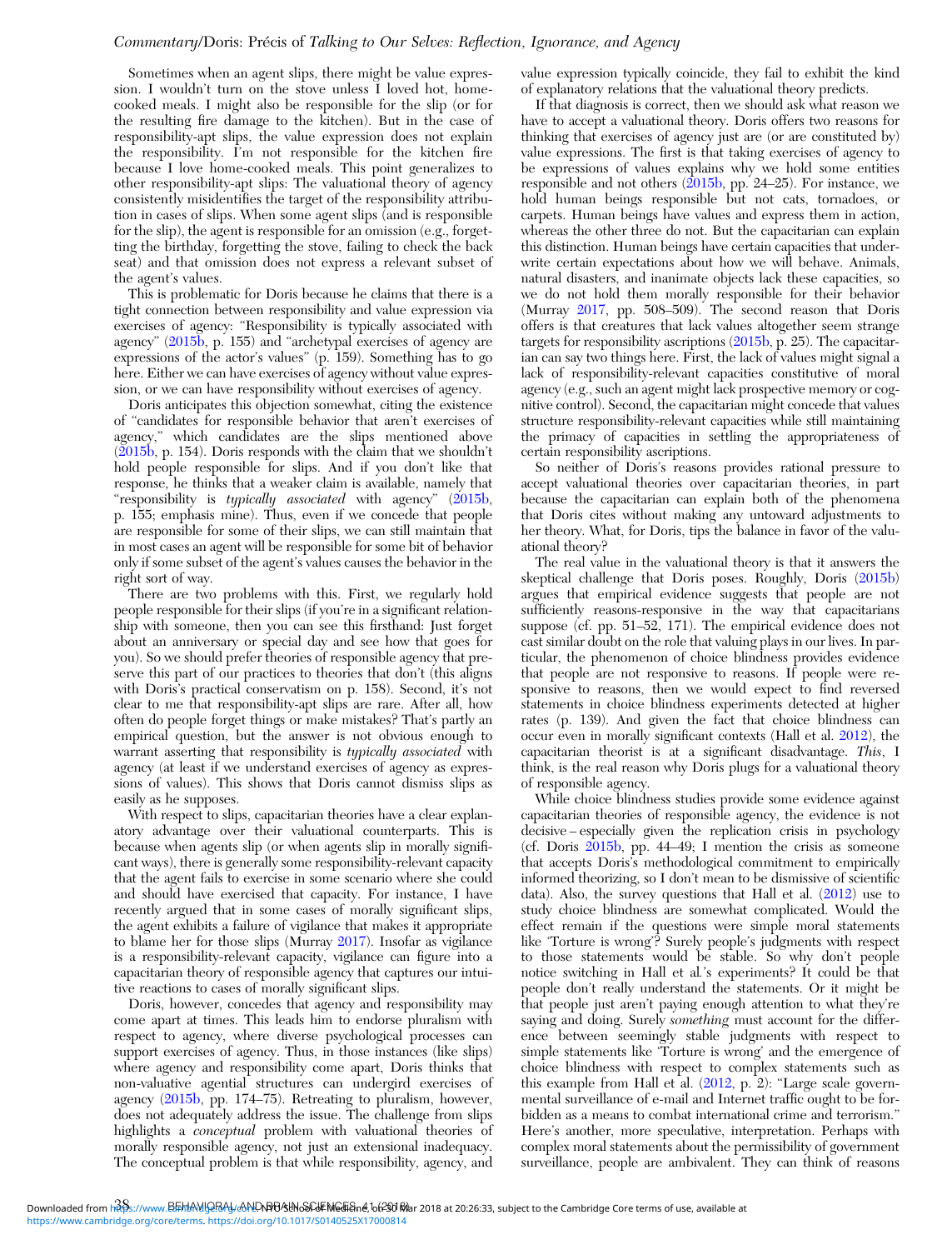that support mutually exclusive positions. The initial judgment accords with the reasons that the subject finds salient at that moment. When the experimenters reverse the answer and ask for justification, perhaps the switched answer makes salient the considerations in favor of the competing position. If that interpretation is correct, then it explains why complex statements but (supposedly) not simple statements generate choice blindness.

In any case, the capacitarian can interpret the choice blindness studies within the confines of her theory. And if she can furnish an adequate explanation of choice blindness, then we're left without a reason to prefer a valuational theory of responsible agency to a capacitarian theory. And given the conceptual inadequacy of valuational theories (highlighted by cases of slips), I think there is significant pressure to reject valuational theories for capacitarian ones.

#### ACKNOWLEDGMENTS

Thanks to Laura Wells and Maria Altepeter for discussion of various parts of this commentary. Special thanks to Santiago Amaya for written comments on an earlier draft.

# Acknowledging and managing deep constraints on moral agency and the self

doi:10.1017/S0140525X17001182, e55

Laura Niemi<sup>a</sup> and Jesse Graham<sup>b</sup>

<sup>a</sup>Department of Psychology, Harvard University, Cambridge, MA 02138; b Department of Management, David Eccles School of Business, University of Utah, Salt Lake City, UT 84112.

[lauraniemi@fas.harvard.edu](mailto:lauraniemi@fas.harvard.edu) [jesse.graham@eccles.utah.edu](mailto:jesse.graham@eccles.utah.edu)

Abstract: Doris proposes that the exercise of morally responsible agency unfolds as a collaborative dialogue among selves expressing their values while being subject to ever-present constraints. We assess the fit of Doris's account with recent data from psychology and neuroscience related to how people make judgments about moral agency (responsibility, blame), and how they understand the self after traumatic events.

In Talking to Our Selves, Doris [\(2015b\)](#page-67-0) grapples with the problem of whether and how people ought to be considered morally responsible agents when they do not seem to be able to access accurate accounts of the reasons for their own behaviors. He spends a good portion of the book gathering findings from psychology experiments to demonstrate that people are better at fooling themselves than knowing themselves. We act with a number of arbitrary and ridiculous influences pulling the strings, and when we attempt to explain ourselves by looking inside, we wear rose-colored, and awfully smudged, glasses. Thus, taking psychological science seriously, Doris positions himself as skeptical about people's ability to exercise morally responsible agency. However, he contends that people may sometimes exercise morally responsible agency to the extent that their behaviors express their values. How could we possibly know when a person's behavior expresses his or her values? Given rampant self-deception and self-ignorance, we're asked to be wary of what probably strikes as a good signal: a person's willingness to mobilize a verbal defense of his or her behaviors. The dialogic or collaborativist aspect of Doris's theory addresses worries about how to precisely determine when a person has acted according to his or her values, by pointing out that the continual cognitive penetration of people's evaluative judgments by external forces – including, importantly, the value-driven questioning of others that occurs in dialogue – renders their values not truly their own. The collaborativist view of agency hinges on a collaborativist notion of the self in which what individuals count as valuable for the self depends on what other people count as valuable.

Moral responsibility, in turn, is determined through exchange and negotiation of reasons, in an unfolding, collaborative conversation. Ostensibly, as happens in negotiations, for a matter to be considered settled on both ends, both parties will trade off pleading and conceding until they can peacefully move on from it. So it is more than okay to consider people self-directed, value-driven agents when they, for example, initially claim ignorance about moral permissibility or when they are unable to articulate their position, in addition to easier cases, such as when they appear to be squeamish about making value judgments or taking a stand. By equating agency with negotiation, a collaborativist view of moral agency "trades in uncertainty" (sect. 2, para. 12), and is normatively neutral. Interestingly, one way Doris's account of the exercise of moral agency maintains neutrality is that it accommodates an interpretation that is congenial with people's interests in social justice (moral agency is participatory action), but also maintains throughout a deeper, sometimes unsettling, message about constraints (moral agency is inevitably never truly up to one person).

As psychologists pursuing the scientific study of the unruly domain of morality, we consider Doris's empirically based philosophy of moral agency an endlessly thought-provoking accomplishment. In the spirit of collaborative conversation, we offer some more data from psychological science and assess how they place within his account.

Doris's account of the exercise of morally responsible agency is dialogic, but largely focuses on the exercise from one side, the perspective of the doer. What about the other side, the observer or judge? How do people go about making judgments about others relevant to morally responsible agency? First, surveys of people across the globe over the last decade allow us to be more certain about what people explicitly value. There is solid evidence that caring and compassion are broadly valued, whereas harm and exploitation are inconsistent with most people's values (e.g., Haidt [2007;](#page-69-0) Graham et al. [2011](#page-69-0)). This suggests that in the aggregate, people should not be "victim blamers"; they should attribute blame and responsibility so that harm-doers do not get off the hook, and vulnerable people who have been harmed are protected. In our own vignette studies, this is largely how participants make judgments: People (who were not explicitly labeled "perpetrators") who robbed and sexually assaulted were attributed more responsibility and blame than those who were robbed or assaulted (who were not explicitly labeled "victims"), and people higher in caring values rated explicitly labeled victims more injured and wounded (Niemi & Young [2016\)](#page-71-0). These findings are consistent with findings from moral psychology that demonstrate people's general aversion to directly harming others and their weighting of information about kindness and compassion in person perception (e.g., Greene et al. [2001;](#page-69-0) Goodwin [2015](#page-68-0); Miller et al. [2014\)](#page-71-0). Recent neuroscientific work links moral condemnation of harm to normally functioning emotional processing (e.g., Crockett et al. [2010;](#page-67-0) Greene et al. [2001](#page-69-0); Koenigs et al. [2007](#page-70-0); Park et al. [2016;](#page-71-0) Perkins et al. [2013\)](#page-72-0). Taken together, these findings indicate that equating agency with the term *negotiation* doesn't fit with how people go about moral judgment in cases of direct inducement of bodily harm. In these cases, agency isn't negotiated; it probably never gets close to the negotiation table because most people's biology supports values that reflect concern about bodies as protected from painful imposition.

In an approach complementing Doris's "ecumenical pluralism" (Doris [2015b](#page-67-0), p. 186) with respect to agency, continuity, and identity, these massive survey efforts took a moral pluralist approach, going beyond the values of WEIRD participants (people from Western, educated, industrialized, rich, and democratic [WEIRD] societies; Henrich et al. [2010](#page-69-0)). Findings revealed not only broad shared valuation of care, but also variability in people's endorsement of statements reflecting the values of loyalty, obedience to authority, and concern about purity (binding values; Graham et al. [2009;](#page-69-0) [2011\)](#page-69-0). Strikingly, some people explicitly rank concern about binding values equivalently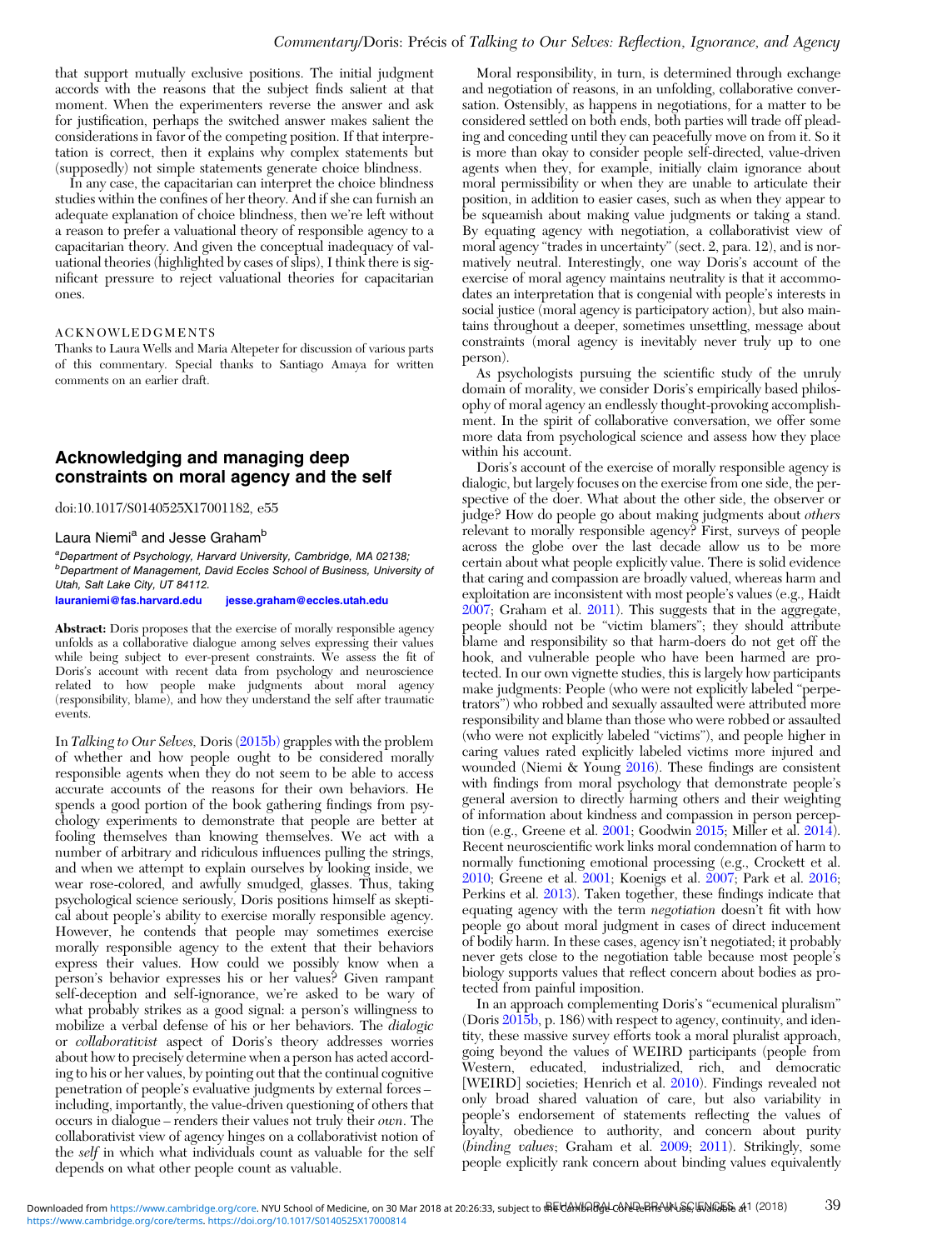to concern about "doing no harm," whereas others seem offended by the very idea of such a prospect. People higher in binding values tend to also endorse higher levels of religiosity and political conservatism. We have found that the more people endorse the binding values of loyalty, obedience to authority, and concern about purity (controlling for gender, politics, and religiosity), the more they appear like "victim blamers" – they are more likely to attribute blame and responsibility to victims, say a change in the victim's actions would have made a difference to the outcome, rate victims as contaminated and tainted, and generate fewer counterfactual statements about perpetrator behavior when asked "how could the outcome have been different" (Niemi & Young [2016](#page-71-0)).

These findings indicate that, in addition to amending Doris's valuational theory of moral agency to account for the role of the body and more broadly shared valuation of compassionate caring (i.e., that biologically based aversion to harm allows for some reasonable predictions about action and moral judgment), the proposition that values are central motivators of action is underspecified in another way: Modern culture may be unified about caring, but it's not unified about loyalty, obedience, or purity. And explicit endorsement of binding values is reliably related to how people attribute responsibility and blame across the moral dyad of agent and patient. That is, the extent to which people value obligations at a more abstract level related to loyalty, obedience, and purity relates to how much they factor the contributions of affected individuals – moral patients – into their moral judgments. These judgments of responsibility, blame, and contamination have the potential to be consequential to individuals' well-being and personal freedom.

However, consistent with Doris's account, people's judgments were still also influenced by factors outside their awareness. We experimentally manipulated linguistic focus on agents versus patients in vignettes involving sexual assault by placing the perpetrator (agent) in the subject position in the majority of sentences for half the participants, and the victim (patient) in the subject position for the other half. When people focused on victims (patients), they attributed them more responsibility and blame compared to when they focused on perpetrators (agents) – this implicit influence factored into ratings of responsibility and blame in addition to binding values (Niemi & Young [2016](#page-71-0)). These findings may be taken as some evidence that judgment of morally responsible agency across the agent-patient dyad can unfold similarly to how Doris proposes moral agency unfolds from the first-person perspective: as an exercise of values penetrated by implicit influences.

What can psychological science say about how values might relate to perception of the self? In the last chapter of the book, Doris expands on the notion of the socially contingent self, crucial to his collaborativist view of moral agency. To do so, he shifts from how individuals are constrained even when they feel their most able, to a complementary and illuminating theme: how the severing of meaningful social ties apparently leaves individuals feeling completely disabled. In a striking passage, Doris describes how the last-surviving members of the Crow tribe, subjected to cultural annihilation, subsequently reported existential emptiness, as though they had predeceased their bodies. Doris contends that cultural devastation experienced by members of the tribe led to a specific kind of intra-psychological change: rupture in the sense of continuity of the self, as though they were "no longer the same person" (Doris [2015b,](#page-67-0) p. 183).

Do people really endorse disruptions of personal continuity like this? Indeed they do. Trauma-related cognitions including beliefs about a foreshortened future align with the self-rupture Doris describes, e.g., "My life has been destroyed," "I feel like I don't know myself anymore," "I've lost my soul forever," "I feel dead inside," "My life will never be the same again" (Ehlers & Clark [2000](#page-68-0); Foa et al. [1999](#page-68-0); Nizzi et al. [2012](#page-71-0); Nizzi & Niemi, [in prepa](#page-71-0)[ration\)](#page-71-0); as does the experience of depersonalization: a feeling of being "unreal" or "detached from oneself" (Yehuda et al. [2015](#page-74-0)).

When these beliefs and experiences can occur in the context of posttraumatic stress disorder, the associated experience of dissociation, or "shutting down," involves inhibition of emotion processing areas in the brain, including the amygdala (Yehuda et al. [2015](#page-74-0)). The "checking out" response can be contrasted with the (often coexisting, trading-off) response to trauma involving hyperarousal and emotional outbursts (Yehuda et al. [2015](#page-74-0)).

Most people – estimates are around 50% to 70% of the population (Kessler et al. [1995;](#page-69-0) Yehuda et al. [2015](#page-74-0)) – have experienced a traumatic event, such as facing the threat of death, attack, molestation, rape, surviving or witnessing a horrible accident, experiencing combat. The great majority don't develop disabling PTSD (Yehuda et al. [2015\)](#page-74-0), and purportedly don't experience a rupture in sense of self. Doris's theory makes important novel predictions relevant to traumatic experience. First, the more that a person's traumatic event involved profound cultural-level disturbances, or that a traumatized person is prevented from expressing his or her values as a member of a group, the more he or she should report self-discontinuity, as indexed by endorsement of "shutting down" experiences, associated trauma-related cognitions, and inhibited emotion: depersonalization, dissociation, and reports of a sense of a foreshortened future; and not hyperarousal. Furthermore, Doris's theory suggests that remediation of symptoms will come about through a collaborative conversation about values, a position that proposes an intertwining of philosophy and clinical psychology, and one that we support. Finally, it suggests unsettling effects on moral judgment of harm associated with traumatic experience. Specifically, harm to self and others may be judged as more acceptable to the extent that trauma causes "shut down" of emotional processing and an associated rupture in the sense of self, as though one has "predeceased the body." This suggests a mechanism for inter- to intra-group spread of violence: Targeted cultural annihilation may breed callousness broadly (not just retaliatory rage) because targeted, traumatized individuals experience affective shutdown that allows them to more easily harm close others, negatively affecting intra-group relations.

Future research consistent with Doris's pluralist account of moral agency has the potential to link thinkers across the disciplines of philosophy, psychology, and neuroscience. Ongoing investigations indicate that appropriate tools for these investigations will include measures that tap people's explicit endorsements of moral values (e.g., Clifford et al. [2015](#page-67-0); Graham et al. [2011](#page-69-0)); sense of the self as continuous (self-discontinuity scale: Nizzi & Niemi, [in preparation;](#page-71-0) Nizzi et al. [2012\)](#page-71-0); symptoms of avoidance and numbing, i.e., "shutting down" apart from hyperarousal after trauma (Blake et al. [1995\)](#page-66-0); suicidality; as well as measures of neural activity and physiological markers of arousal (e.g., fMRI, EEG, EMG), implicit cognition, and emotional processing.

Doris's account acknowledges, in detail, deep constraints on human freedom. Happily, this theory of constraints has the potential to inspire much creative work, and to engender rich scientific and philosophic questioning about whether and how people exercise moral agency, and about the nature of the self.

# Another rescue mission: Does it make sense?

doi:10.1017/S0140525X17000796, e56

#### Piotr M. Patrzyk

Faculty of Business and Economics, University of Lausanne, Quartier UNIL-Dorigny, Internef, CH-1015 Lausanne, Switzerland. [piotr.patrzyk@unil.ch](mailto:piotr.patrzyk@unil.ch)

Abstract: Two misguided ideas dominate philosophical thinking on moral responsibility: (1) the idea that it obviously exists, and (2) the idea that even if it does not, it is nevertheless needed for the society to function properly. In his book, Doris ([2015b](#page-67-0)) discusses the first illusion, while uncritically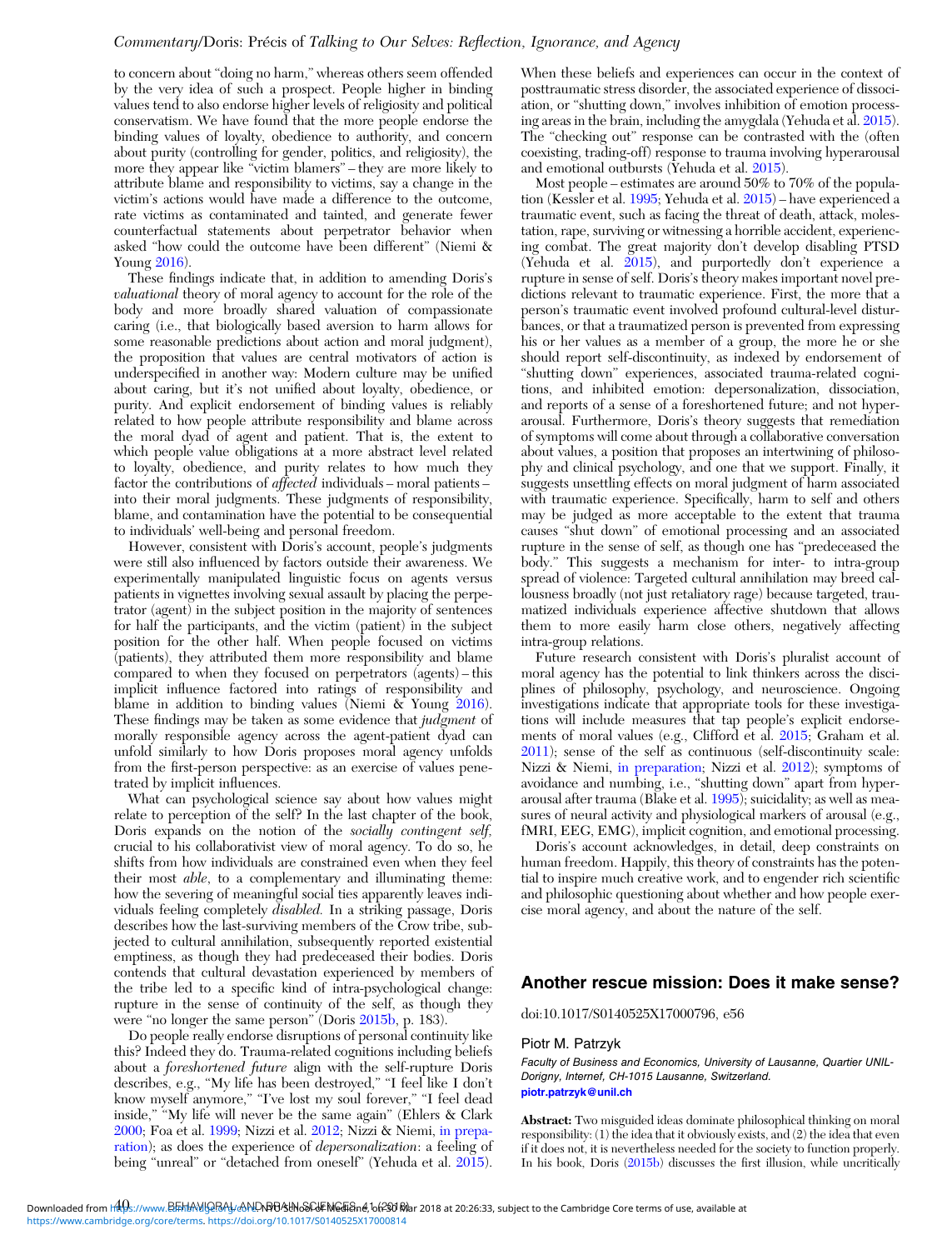accepting the second. In this commentary, I question the utility of such endeavors.

The problem motivating Doris's work is that conscious agency, thought to be required for responsibility attribution, might not be frequently exercised. He finds this morally problematic, as he would like to be able to hold people responsible for what they do. Thus, the goal of his book is to change the definition of agency, such that people can be justifiably deemed responsible more often.

Doris does a good job in providing a descriptively accurate picture of how humans attribute exercise of agency. If the goal of his book was to explain the pattern of responsibility attribution, its value would be beyond any doubt. Unfortunately, Doris ([2015b\)](#page-67-0) is not primarily interested in the descriptive, but in the normative question, as he wants to justify the practices of responsibility attribution (pp. x, 14). The underlying logic of his book can be summarized as follows (pp. x, 33–34): (1) We often want people to be held morally responsible, (2) if we want people to be held morally responsible, we need a theory justifying such attributions, therefore (3) we need to devise it. Given this goal, the tone of Doris's work is far from neutral. He depicts his attempt not as an investigation of compatibility between the knowledge about human mind and the notion of moral responsibility, but as a "rescue mission" that is supposed to protect the allegedly valuable notion of agency and responsibility from the threat of skepticism. He bravely "resists pessimism" (p. x), "worries" about skepticism (p. 135), but does not "succumb to skeptical panic" (p. 160), such that he no longer feels "skeptical anxiety" (p. 33).

In this commentary I illustrate why such an attitude might be deeply problematic. Determining the degree of agency and responsibility always carries a moralistic flavor (Waller [2011\)](#page-74-0). Can I take credit for my positive acts? Can others blame me for my negative acts? Am I allowed to avenge those who did some wrong to me? When these questions are asked, the responder's reputation is at stake and his or her answers reflect this contingency. Hence, in addition to the intuitive appeal of agency attribution (see Wegner [2002\)](#page-74-0), there is also a moralistic appeal of agency attribution – proclaiming some attribution of responsibility carries evaluative weight, and agents are interested in putting forward their interpretation of reality.

Limits imposed by believability notwithstanding, a general pattern of how responsibility is assigned in social interactions is depicted in Table 1.

Due to the importance of reputation in human groups, it is in an individual's interest to claim responsibility for positive actions and deny responsibility for negative ones (see Alexander [1987\)](#page-65-0). The opposite is true for the actions of others – humans are readily willing to assign responsibility for negative outcomes, as it justifies punitive sentiments toward them, but are not so concerned in the case of positive outcomes (Alicke [2000;](#page-65-0) Clark et al. [2014\)](#page-67-0). As the human reasoning system is adapted to self-interestedly defend desired conclusions (Mercier & Sperber [2011](#page-71-0)), the responsibility-related language of excuses and justifications can be seen as a tool for bargaining over the meaning of particular actions (see Bandura [1990](#page-66-0); Scott & Lyman [1968\)](#page-72-0).

It is a truism that beliefs and behavior form a feedback system: Beliefs can inform behavior and behavior can inform beliefs. In

|  |  |  |  |  |  |  |  |  | Table 1 (Patrzyk). Pattern of responsibility attribution. |
|--|--|--|--|--|--|--|--|--|-----------------------------------------------------------|
|--|--|--|--|--|--|--|--|--|-----------------------------------------------------------|

|             | Actor                          |                                |  |  |
|-------------|--------------------------------|--------------------------------|--|--|
| Outcome     | Self                           | Others                         |  |  |
| Good<br>Bad | Responsible<br>Not responsible | Not responsible<br>Responsible |  |  |

research on human excuse-making this point is quite clear: It might be both the case that the pattern of excuses people believe in facilitates immoral behavior (Sykes & Matza [1957\)](#page-73-0), but it might also be the case that people form excuses post hoc as they observe and interpret their own behavior (Maruna & Copes [2005;](#page-70-0) Shalvi et al. [2015](#page-72-0)).

Experiences and interpretations of single actions contribute over one's lifetime to the formation of generalized beliefs. Just like responses to particular events, these generalized beliefs and philosophical positions should also be seen as a consequence of human predilections (see Cushman & Greene [2012](#page-67-0)). Topics of philosophical debates are not arbitrary, but reflect the disputants' interests.

If there is individual variability in these beliefs, it might be the case that already formed beliefs influence one's behavior (i.e., they become a self-fulfilling prophecy), but it is also true that individual experiences must have led to their formation. Interestingly, in research on lay notions of free will and moral responsibility, this relationship tends to be treated as unidirectional, that is, the question tends to be framed not as "what circumstances foster belief in free will versus determinism," but as "how belief in free will versus determinism influences individual behavior" (e.g., Baumeister et al. [2009](#page-66-0); Feldman et al. [2016](#page-68-0); Vohs & Schooler [2008;](#page-73-0) but see Clark et al. [2014\)](#page-67-0).

Such a focus is strange; in situations where human interests are at stake it can be expected that they contribute to the formation of generalized beliefs and moral views (e.g., Deffains et al. [2016\)](#page-67-0). While not denying the importance of discussion of how conscious acceptance of given beliefs influences subsequent decisionmaking, I would like to focus on a more fundamental question that considers the determinants of belief in agency and responsibility in the first place and interpret Doris's contribution in this light. Why then do humans believe in responsibility?

Agents are usually distinguished from other objects by their ability to self-generate their actions. This intuitive distinction works reasonably well, but can sometimes clash with another lay belief: that agents can, just like objects, be influenced by external factors. Such a belief is usually invoked for denying responsibility and excusing one's own wrongdoing as determined (Bandura [1990;](#page-66-0) Sykes & Matza [1957](#page-73-0)).

When one realizes that humans can be influenced, then the "ideal" exercise of agency (i.e., libertarian self-determination of one's actions) becomes untenable (see G. Strawson [1994](#page-73-0)). As people want to retain both intuitive theory of agency and the possibility of being influenced, they "adjust" their concept of agency such that it does not need to be fully independent from influencing factors (see Monroe & Malle [2010](#page-71-0)).

That leads to a practical problem. When one wants to assault someone else with the charge of responsibility for immoral behavior, one needs to concoct a justification for this attribution. One is perfectly aware that there exists a long causal chain of past events that has eventually led to a given behavior (even if they only influenced, rather than determined it), but assigns exclusive moral responsibility to the final action executor only (unless I am the wrongdoer, in which case the importance of external factors is obvious). That is to say, even if one is aware that the "ideal" agency was not exercised, one acts as if it was, "forgetting" about the prior history.

As this is objectively unfair, creating a situation in which blame judgments depend on factors that cannot be controlled by the actor (i.e., it forms so-called moral luck problems), it leads to the challenge of how to justify the entire practice. Philosophers seem especially reluctant to honestly admit that the only reason for such a blame assignment is to satisfy people's thirst for revenge, so they engage in the task of finding different justifications (but see Waller [2011\)](#page-74-0). The most obvious one, however, a utilitarian appeal to convenience and societal benefits following from revenge, is also usually thought to be insufficient (e.g., P. Strawson [1962;](#page-73-0) Smilansky [2000\)](#page-72-0). As the argument goes, there must be "deeper" reasons justifying current practices.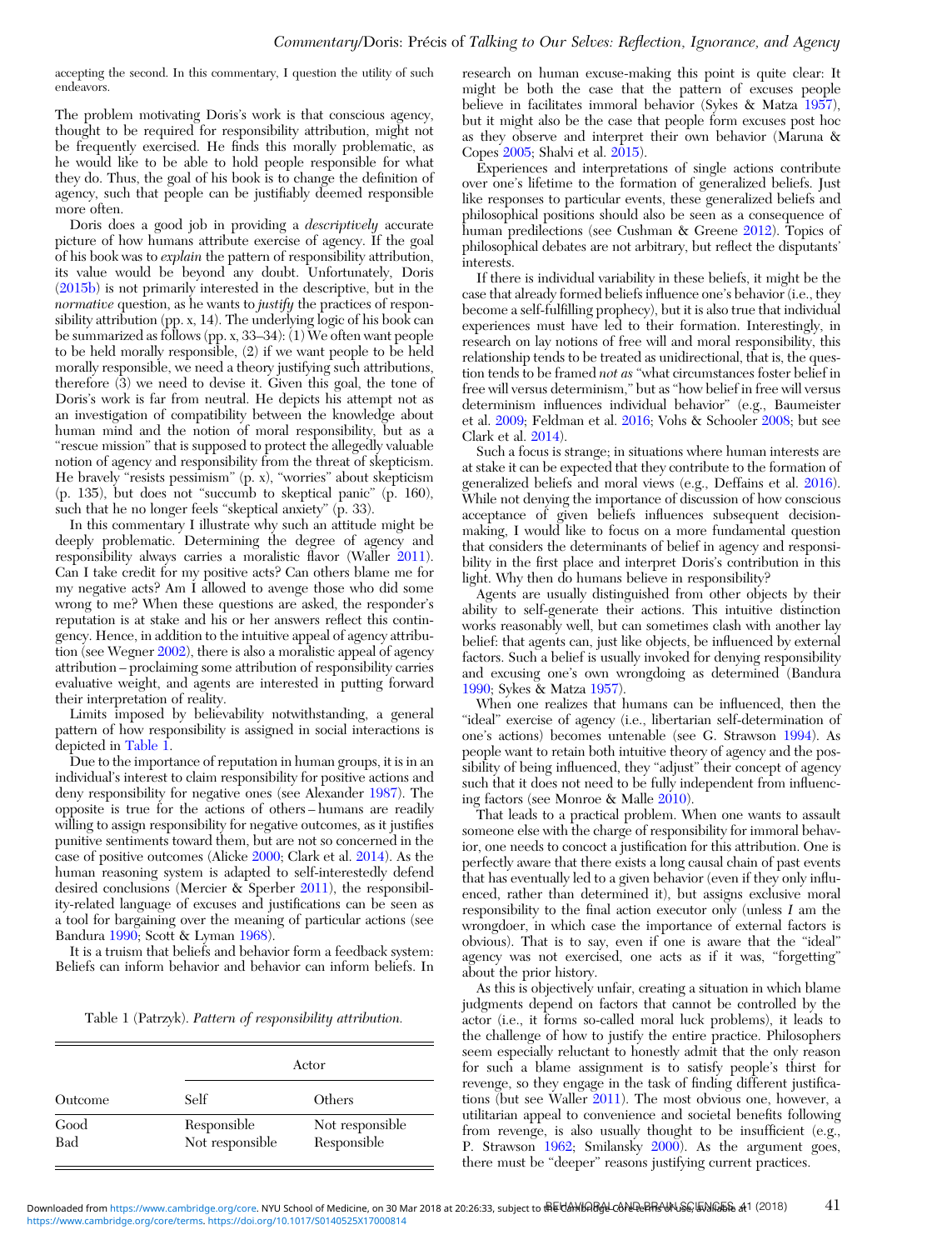One prevalent proposal consists in denying the existence of determinants. Past events might have happened, but the final actor has the power to counteract them, as he or she exercises con-scious agency. Doris [\(2015b](#page-67-0)) is dissatisfied with that approach primarily because he would like to accuse some as responsible in cases where conscious agency did not take place and excuse some others as not responsible even if conscious agency took place (e.g., pp. 24, 128). Thus, he approaches the problem in a different way. Instead of outright denying the existence of determinants or calling for a wishful disbelief in them (see e.g., Dennett [1984](#page-67-0); Smilansky [2000](#page-72-0)), he accepts that conscious agency is not usually exercised, but argues that this fact might or might not matter for responsibility attribution (p. 11).

Doris [\(2015b](#page-67-0)) rejects the normative importance of conscious thoughts and proposes "pluralism about agency and responsibility," which is a convenient euphemism for arbitrariness. Criteria for responsibility attribution may vary across different circumstances in a way that ultimately follows lay intuitions (pp. 171–75). Such a proposal is nothing new; Strawson's ([1962](#page-73-0)) classic treatment posited finding a justification for existing institutions in the intuitive appeal of our retributive instincts. Doris moves the problem one level up by positing that responsibility should be determined by evaluating if the offered explanation agrees with the values present in actor's lifetime and if it is approved by others. Naturally, if determinism is true, all of this is equally independent from the actor in the same way atomic actions are. Because of that, he needs to appeal to intuitions over when determination should imply responsibility and when it should not.

Let me give an example of what divergent responsibility judgments Doris ([2015b\)](#page-67-0) seeks to justify: When one claims responsibility for choosing the right numbers in a lottery, we ridicule it (p. 134), but when someone has worked hard and claims responsibility for his or her life successes, we often uncritically grant it. Such an intuition is to be expected if one's source of money is work, rather than gambling, but it does not change the fact that this is arbitrary and unjustified, as both agents benefit from mechanisms beyond their control, be they genetic, environmental, or random. What is then the value of a theory that, instead of realizing unfairness of some attributions, seeks to "legalize" them?

I am not so much concerned about how Doris proceeds in "rescuing" agency and responsibility; in the end, if the work starts with an assumption that the existence of agency is good and the lack of agency is bad, it should not come as a surprise that Doris found agency to exist (in the cases where it conforms to his intuitions). What I find more problematic is that Doris ([2015b\)](#page-67-0) does not make a compelling case about  $why$  we actually need to devise normative notions of agency in the first place. The only reason for believing in agency and holding others responsible is that it is supposed to be useful (pp. x, 136). But this point, presumably assumed to be so clear that is does not require any explanation, is in fact not clear at all. Doris claims that failure to justify the existence of agency would lead to pessimism (p. x), that he does not like approaches leading to the disintegration of the mind and feels responsible for restoring the sense of personhood and agency (p. 3), or offers general remarks that bad theorizing can lead to "morally reprehensible" consequences (p. 9). But what exactly would happen if we stopped believing in agency and responsibility?

The answer to this question is not obvious as there are divergent intuitions over what, if anything, would change if the belief in moral responsibility was abandoned (e.g., Caruso [2014;](#page-66-0) Waller [2011](#page-74-0)). Unless anti-skeptics have some sound conception of consequences of finding or not finding a justification for moral responsibility, the motivation behind these contributions needs to be taken with caution. If the proposed explanation boils down to a conjecture that agency exists because one wants it to exist, one will always find a reason why it is so; Doris's work is neither the first nor the last attempt of this kind. Persistence of anti-skeptics in finding solutions to their own problems raises the question of what inspires these "rescue missions." Taking into consideration the strategic context in which the social construction of

responsibility takes place, I am afraid that there is no other plausible explanation for these attempts other than the need to devise a theory allowing them to justify their retributive instincts and take credit for what they do not deserve (see also Miles [2015](#page-71-0)).

# The tangled web of agency

doi:10.1017/S0140525X17001170, e57

#### Alain Pe-Curto,<sup>a</sup> Julien A. Deonna,<sup>b</sup> and David Sander<sup>b</sup>

<sup>a</sup>Department of Philosophy, College of Arts and Sciences, The University of North Carolina at Chapel Hill, Chapel Hill, NC 27599-3125; <sup>b</sup>Swiss Center for Affective Sciences and Department of Philosophy at the Faculty of Humanities, Université de Genève, 1202 Geneva, Switzerland.

[alain.pecurto@unc.edu](mailto:alain.pecurto@unc.edu)<http://philosophy.unc.edu/people/alain-pe-curto/> [julien.deonna@unige.ch](mailto:julien.deonna@unige.ch)

<http://www.affective-sciences.org/en/home/cisa/members/julien-deonna/> [david.sander@unige.ch](mailto:david.sander@unige.ch)

#### <http://www.affective-sciences.org/en/home/cisa/members/david-sander/>

Abstract: We characterize Doris's anti-reflectivist, collaborativist, valuational theory along two dimensions. The first dimension is social entanglement, according to which cognition, agency, and selves are socially embedded. The second dimension is disentanglement, the valuational element of the theory that licenses the anchoring of agency and responsibility in distinct actors. We then present an issue for the account: the problem of bad company.

Talking to Our Selves ends on the note "Afterwards." The note encapsulates the picture developed in the book, based on abundant references to fascinating empirical findings with implications for our status as morally responsible agents and selves. As he concludes, Doris ([2015b,](#page-67-0) p. 199) enjoins us not to see ourselves as "little gods with big brains," but as "social animals that endlessly explain themselves to one another" in ways that resort much less to "the rarefied sort of [cognition] called Reason" (p. 199) than philosophers of a Kantian or Frankfurtian bent have suggested (Doris [2015b,](#page-67-0) pp. 7, 18–19; Shoemaker [2015\).](#page-72-0) The empirical evidence shows that "the mental is rather a mess" (Doris [2015b](#page-67-0), pp. 3–5); in particular, messier than reflectivists, who emphasize the importance of reason for agency, could tolerate. "Minds, we're, told are uncertain conglomerations of systems and subsystems – 'modules' on one influential family of theories – cobbled together by natural selection with little regard for the people toting them about" (Doris [2015b,](#page-67-0) p. 3).

On the face of such a "disintegrated" picture of the mind, with competing processes yielding incongruent outputs, one could either become a skeptic regarding agency and conclude that we rarely are bona fide agents, or attempt to discount the empirical evidence. Doris elects a third path: He ambitiously presents an account of moral agency and responsibility that is empirically informed: "As a philosopher of morals, I don't think [the picture of mental disintegration is] sufficiently enriching; with human beings, I want to find a there there – a person, rather than a haphazard muddle of cognitive systems" (Doris [2015b,](#page-67-0) p. 3). His concluding note comes at the end of an important and ingenious piece that builds on an enduring worry (see Doris [2009\)](#page-67-0). This piece is another crucial building block in Doris's project of developing an empirically adequate moral psychology, one that complements his work on character. Like his previous work, it promises to reshape the debate with which it engages.

The author's starting point is the "individualist," "reflectivist" notion that "the exercise of human agency consists in judgment and behavior ordered by self-conscious reflection about what to think and do" by the individual, and its corollary, that "the exercise of human agency requires *accurate* reflection<sup>"</sup> by the individual (précis, sect. 3, para. 1, emphasis in the original). Doris lays out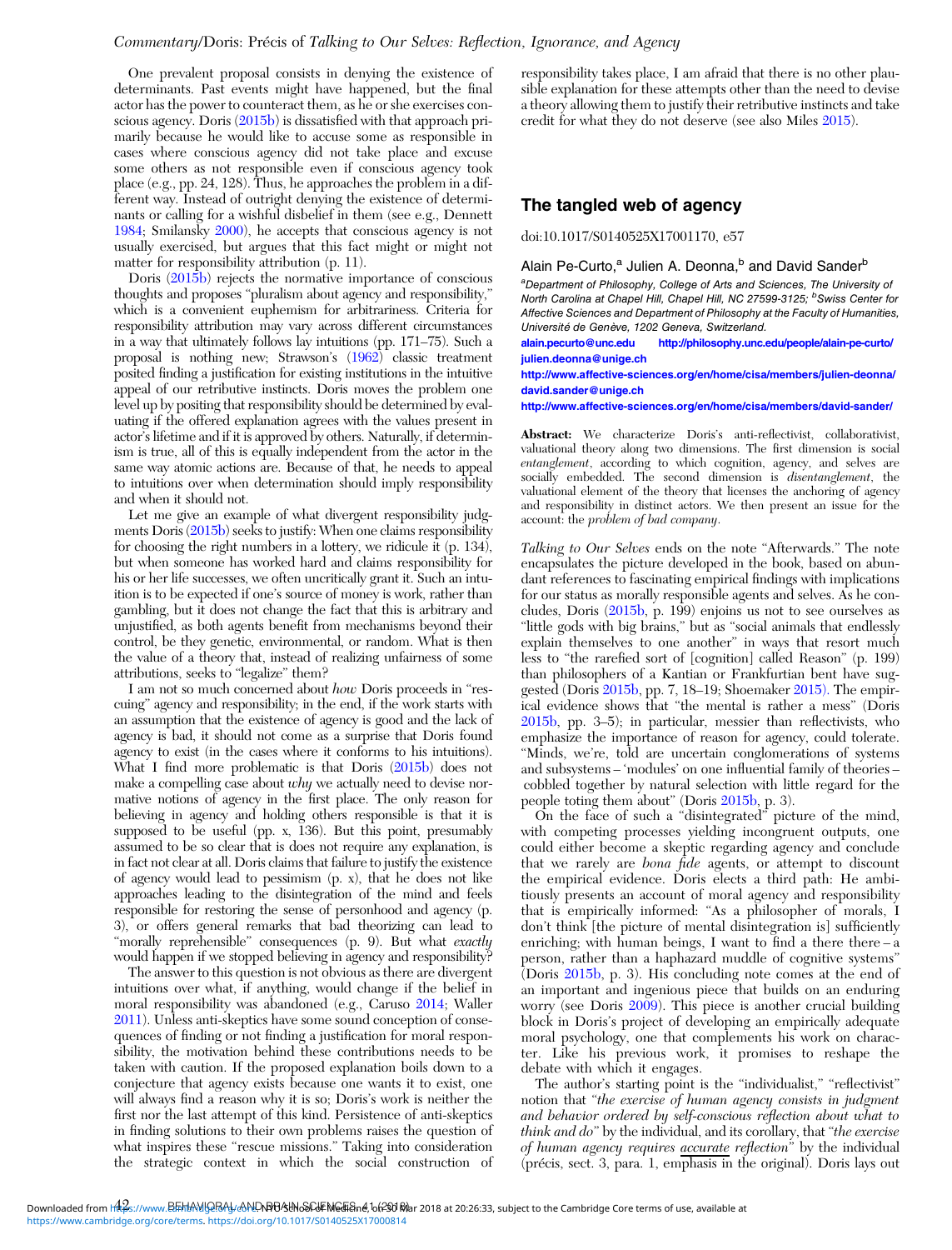the reasons to believe that individualist reflectivism fails and proposes an anti-reflectivist, collaborativist account in its stead.

As he did for character (Doris [2002\)](#page-67-0), the author's objective is to recalibrate the debate. He puts collaborativism center stage, but does not fully exclude individual, reason-based agency. We may sometimes act in ways that approximate reflectivist, individualist agency, but it is neither the most common nor the optimal form of agency (Doris [2015b](#page-67-0), pp. 22–23, 103 sqq.). Doris's account includes a valuational component as well: "it locates the exercise of agency in the expression of a person's values" (p. x). Through this valuational component, the account has implications for moral responsibility and for the (synchronic and diachronic) unity of our selves. The identity and continuity of a person is tied to her subjective values. Moreover, "attribution of agency and responsibility may be warranted when a pattern of cognition, rationalization, and behavior emerges, and that pattern is best explained as involving" the expression of her values (p. 164).

We focus here–as does Doris–on the opposition between individualist reflectivism and collaborativist anti-reflectivism (Doris [2015b](#page-67-0), pp. 110 sqq.) and concentrate on the collaborativist aspect. We first characterize the account along two dimensions, before turning to what we call the problem of bad company.

The first dimension is entanglement: The solution to the skeptical challenge is that agency and cognition are not fully internal to the agent or, in philosophers' patois, intrinsic affairs. They are, most commonly and when optimal, entangled in a social context. "If reflectivism engenders skeptical difficulty, individualism obscures the best avenue of escape. Ameliorating skepticism about agency will require rejecting both reflectivism and individualism" (Doris [2015b](#page-67-0), p. 110). So, most common and optimal forms of agency are collaborativist – they are embedded in a "dialogic" relation with others (pp. 146–48). We can resist skepticism if we abandon the idea that we have an instance of agency only when we have a rational agent reflecting self-consciously in a condition of "freedom from [social] influence." Instead, we need to embrace "mutual influence" (p. 148).

Entanglement also applies to selves: We are socially embedded beings, the synchronic and diachronic unity of which is "contingent on" social context (Doris [2015b](#page-67-0), pp. 191–92, 196). What is distinctive to the account here is not *contingency*. Rather, it is the idea that a self is and remains itself not solely in virtue of intrinsic considerations. Her identity and continuity is dependent on extrinsic factors located in her social environment (Ch. 8). This claim may seem unsurprising, but we should note that the dependence defended by Doris [\(2015b\)](#page-67-0) is strong: It is not only that individuals need social context as a "precondition" to develop and sustain their identities. It is also a deeper claim of "causal entanglement" (pp. 191–92). Cognition, agency, continuity, and identity do not simply require social context; they are characteristically social (pp. 115, 191–92).

This social nature is key to responding to the skeptical challenge. Through the exchange of rationalizations and social negotiation of our "biographies" (Doris [2015b,](#page-67-0) pp. 143 sqq.), we can exercise agency in our lives by behaving in ways expressing our values:

The social exchange of explanatory and justificatory narratives erects a scaffolding that supports behavior expressing the actor's values. These dialogs effect the exercise of agency in conditions of self-ignorance where direct reflective control may falter. In the right social milieu, agency obtains in spite of – or rather because of – self-ignorance. (Doris [2015b](#page-67-0), p. 129; on self-ignorance, see p. 21)

Notably, we are often deluded regarding the causes and reasons for our actions and our degree of control over our behavior. But these embellishments, both sustained and limited by appropriate social context, in fact, favor agency (Doris [2015b](#page-67-0), pp. 146 sqq.).

The second dimension along which we characterize Doris's account is disentanglement. Indeed, one might wonder if the emphasis on collaborativism does not leave us with agents and selves, the boundaries of which are unclear. The author refrains

from claiming we are "extended selves," incorporating (as parts) elements of their social context – even though he confesses a certain temptation to do so (Doris [2015b](#page-67-0), pp. 191–92). However, the stronger the evidence for skepticism about individualist reflectivism, the stronger the case for a substitutive account. And as the evidence for such skepticism accumulates, the more Doris's substitutive account needs to emphasize collaborativism, the "best avenue of escape" from skepticism (p. 110).

If agency and persons are socially embedded so profoundly, we could wonder: How are we still individually responsible agents and distinct selves? The valuational component of the theory plays a key role in this respect. For Doris ([2015b\)](#page-67-0), a criterion to identify what is internal to the self is (the expression of) the actor's values (pp. 24–25). He calls behavior that expresses the actor's values "self-directed," and such self-directedness is necessary for agency and responsibility. These values, although socially contingent, individuate selves: "A person has the identity they do partly by virtue of having the values they do: who I am has much to do with what matters to me" (p. 188).

According to our characterization of Doris's theory, the entanglement dimension helps respond to skepticism, while the disentanglement dimension licenses the anchoring of agency and responsibility in distinct actors. Let us now consider a thought experiment and present a potential issue: the problem of bad company.

Imagine Cleo contemplates a life-defining choice – say Cleo is deciding between philosopher and clinical psychologist careers. She has purposely isolated herself for days from all external influences, such as that of her philosopher friends and psychologist parents, who tend to sway her in one direction or another. Cleo wants her career-related behavior to be the result of reflection and to originate from herself. Cleo is a reflectivist individualist about agency. She wants her choice to be made in a condition of "freedom from influence."

According to collaborativism, however, social dialogue – through explicit or implicit pathways – might help her behave in the manner that expresses her values the most appropriately. Instead of seeing influence as a corrupting force, we could see it as a positive fixture of agency. For example, sociality could mitigate some "goofy influences" (Doris [2015b](#page-67-0), p. 64), that is, rationally irrelevant elements that seem to surreptitiously affect one's cognition and behavior. Assume, for the sake of example, that when Cleo listens to jazzy music, she feels drawn to philosophy and, conversely, that a taste of Anthony's freshly baked cookies tends to make her desire to help people by becoming a therapist (see Ch. 3; the example is inspired by Isen & Levin  $1972$ ). Collaborativism seemingly advises Cleo and us: Don't worry too much about the relative lack of conscious, individual control on your behavior – self-ignorance and mutual influence is right for you! As Doris says, "ignorance is the life-blood of agency," "the social formation of biography facilitates agency," "relationships help people express their values in their lives, as they do in the right sort of friendships, romantic involvements, and institutions" (pp. 129, 146, 148).

Let us grant that, with mutual influence, we are better placed to express our values and that we should embrace our "weathervanelike" natures, marked by less conscious, individual control than reflectivist individualism assumes. Doris assures us that the winds are mostly propitious. They are fairly steady as well, bringing stability. Doris [\(2015b](#page-67-0)) speaks, for instance, of the social "scaffolding" or "mast" that our socially negotiated biographies constitute (pp. 129, 144). They support individual responsible agency and promote morality, thanks in part to "self-bullshitting," (Shoemaker  $2015$ ) pace reflectivism (Doris  $2015b$ , pp. 143-45, Ch. 6; see also Alfano [2013a](#page-65-0)).

Yet, the troubling discovery that we are often clueless as to the determinants of our behavior, that we are like weathervanes, lingers. Thus, we could turn Doris's epistemological argument against reflectivism on its head and ask: Are we sure that the winds are at our backs? We do not need to search long before we find examples of human groups leading individuals to act in atrocious ways: socially sustained instances of slavery, genocide,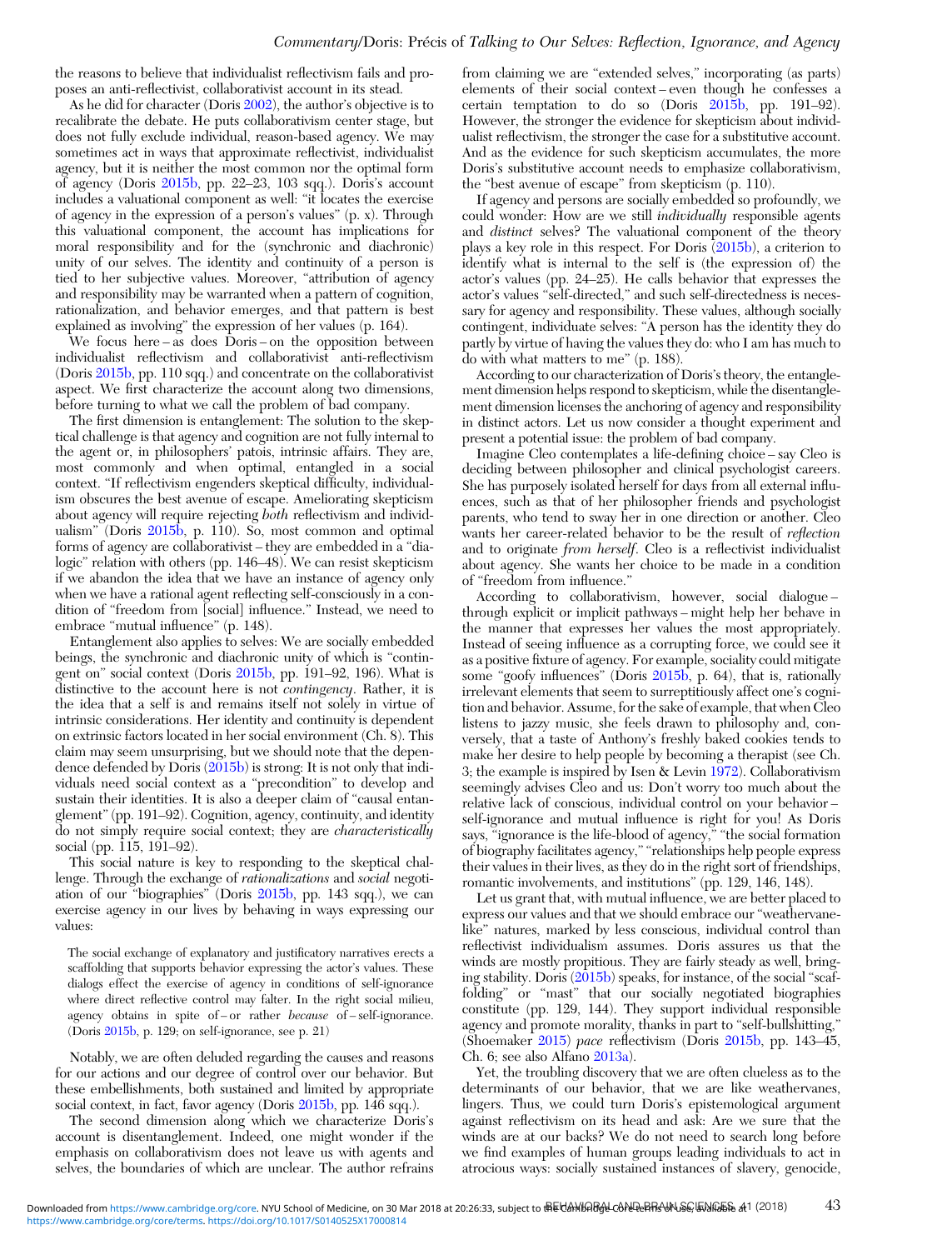and forms of nasty implicit and explicit "-isms" are unfortunately countless. Doris responds that, indeed, the type of social environment with which we surround ourselves matters – it must be "the right social milieu" (our emphasis). But how is Cleo, as an individual, to tell whether philosophers or psychologists are bad or good company? And can we not, as a community, err in a "self-ignorant" manner? Bad company appears abundant enough, but, even if one assumed that sociality most often supports individual responsible agency and bolsters morality, what if, sometimes, collaborativism sounds too much like collaborationism?

Doris [\(2015b\)](#page-67-0) does note that "sociality . . . facilitated resistance to the Nazis" (p. 119) and that some moral emotions – often seen as social emotions – promote individual morality (pp. 121–22; on, e.g., shame, see Calhoun [2004;](#page-66-0) Williams [1993\)](#page-74-0). But showing that there is good company or even that bad company is rare does not suffice. We need to *rule out* bad company, which is an analog to the "more moral than purely epistemic" defeaters (précis, sect. 2, para. 8) that plague individualist reflectivism (Doris [2015b](#page-67-0), pp. 64 sqq.). If we are so entangled in our milieu for cognition, agency, and our unity as selves, we appear badly placed to tell whether we should embrace or resist its influence. Should we be in bad company, we might need reflective, individualist humans sufficiently in touch with their values, and so able to disentangle themselves from social influence. If we may be so bold to suggest it, we might need humans of character.

#### ACKNOWLEDGMENTS

We owe the title of this commentary to Otto Bruun (and Shakespeare). We thank him for it and for his insightful and indispensable comments as well. We are also very grateful to the members of the Swiss Center for Affective Sciences and the Department of Philosophy of the University of Geneva for enlightening exchanges, in particular Elena Cagnoli Fiecconi, Mary Carman, Florian Cova, and Steve Humbert-Droz. We thank the Swiss National Science Foundation, the Société académique de Genève, and the Dean's Office of the Faculty of Humanities of the University of Geneva for their support.

## Negotiating responsibility

doi:10.1017/S0140525X17001169, e58

#### Tamler Sommers

Philosophy Department, University of Houston, Houston, TX 77204. [tamlers@gmail.com](mailto:tamlers@gmail.com) <http://www.uh.edu/class/philosophy/people/somers/>

Abstract: I argue that John Doris should apply his dialogic or collaborationist approach to agency more fully to questions of moral responsibility. To do so, he must discard his form of pluralism that aims to accommodate a variety of theoretical approaches to responsibility in favor of a pluralism that rejects theorizing about responsibility altogether.

In part I of Talking to Our Selves, John Doris marshals impressive evidence to challenge "reflectivism," the view that human agency consists in judgment and behavior ordered by self-conscious, accurate, reflection about what to think and do (Doris [2015b,](#page-67-0) p. 17). In Part II, Doris outlines an alternative account – the "dialogic" or "collaborationist" view – that holds that (a) agency involves the expression of human values, and (b) we express and discover our values through an ongoing social process: via conversation, rationalizing, apologizing, feeling guilty, grateful, angry, forgiving, and so forth. "Human beings living in groups," Doris writes, "shape their lives not as isolated reflectors, but as participants in an ongoing negotiation – a negotiation that simultaneously constrains and expresses who they are" (Doris [2015b,](#page-67-0) p. 148). Agents, he concludes, are negotiations.

Others are better qualified to comment on the evidence Doris mounts against reflectivism. I found Doris's criticisms compelling, and don't find the conclusion nearly as depressing as many of my fellow philosophers. Indeed, the dialogic account seems both more attractive and better coheres with my own experience. My criticisms will focus on how Doris applies the dialogic account to questions about moral responsibility.

For Doris, responsibility involves agency, and because agency involves expressing values, morally responsible behavior is behavior that expresses the agent's values. Because we often don't know whether an act expresses an agent's values, we can be agnostic about the agent's responsibility in those cases, or try to learn over time where the agent stands. Doris notes as well that many actions (infidelity, for example) often express more than one conflicting value. He argues that we bear greater responsibility for wholehearted actions than we do for our ambivalent or conflicted actions. He even concedes that in certain cases reflective deliberation might also be necessary for agency. In those cases reflective deliberation might be required for responsibility as well. Doris calls himself a pluralist about both agency and responsibility, though he clearly favors the dialogic view.

Philosophically minded critics are likely to complain that Doris's account is too indeterminate, pluralistic, and messy. My complaint is from the other direction: I don't think Doris is being indeterminate, pluralistic, and messy enough. Doris, I'll argue, should steer his dialogic approach deeper into the realm of responsibility judgments. To do so, however, he must discard his form of pluralism that aims to accommodate a variety of theoretical approaches to responsibility, in favor of a pluralism that rejects theorizing about responsibility altogether.

Doris takes a step in the anti-theoretical direction by embracing a broadly Strawsonian view of responsibility that associates responsibility judgments with the range of interpersonal reactive attitudes, such as resentment, gratitude, forgiveness, love, guilt, and pride. But Doris pulls back when he concedes that the attitudes and practices "don't carry all the normativity that might be desired." And he gives up the game entirely when he claims that the way to establish normative authority "is by reference to theory." Attributions of responsibility, Doris writes, only have normative authority when they can be seen "to have a rationale sufficiently compelling to serve as a justifiable guide to thought and action." So even though Doris understands responsibility judgments via the reactive attitudes, he accepts the challenge "to identify compelling theoretical grounds for when and what reactive attitudes are appropriate."

Strawson himself doesn't make these concessions. He insists that the general framework of reactive attitudes are simply given with the fact of human society. Consequently, the framework "neither calls for, nor permits, external "rational" justification' (Strawson [1962\)](#page-73-0). Strawson offers no necessary and sufficient conditions for appropriate instances of the reactive attitudes; he believes that our actual human attitudes and practices get the final say. According to Strawson, requiring theoretical grounds to justify the reactive attitudes "overintellectualizes the facts" about responsibility. So on this issue (and only this issue), Doris overintellectualizes the facts. And this is unfortunate, because Doris's account of agency is very much in the spirit of a truly Strawsonian approach to responsibility.

To see what I mean, consider cases in which an agent's behavior doesn't express his values at all. One example Doris discusses involves a father who accidentally leaves his sleeping child in the car on a hot day, resulting in the child's death. Because acts like these don't involve the expression of values, Doris is inclined (with certain caveats) "to eschew attributions of moral responsibility for slips." My inclination, in contrast, is to resist making generalized responsibility judgments about such cases at all. I don't think it's the philosopher's business to cast judgment on the father's responsibility. Rather, it's up to him, his family, and their community to arrive at this determination.

To make the issue more concrete, consider a similar kind of case from the recent film Manchester by the Sea (mild spoilers to follow; Lonergan [2016\)](#page-70-0). At the beginning of the movie the protagonist, Lee Chandler (played by Casey Affleck), is clearly burdened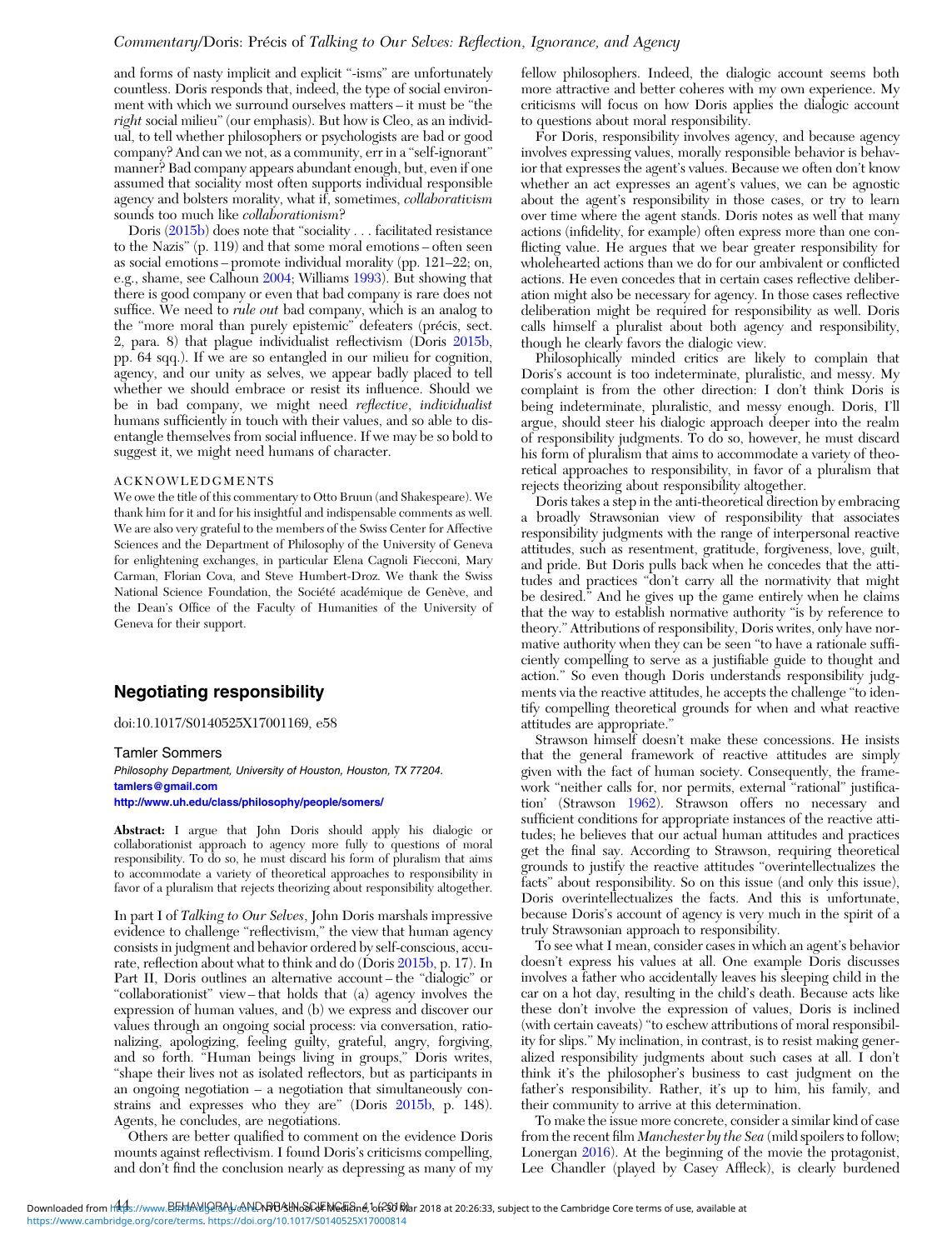with tremendous pain and guilt, but we aren't sure for what. We learn the answer in the middle of the film. One night, eight years earlier, Lee had been drinking with a group of friends at his house. At 2 a.m. his wife Randi sent his friends home for being too loud, concerned that they would wake the kids. Too wound up to sleep, and too drunk to drive, Lee decides to walk to the nearest 24-hour grocery store to get a six-pack of beer. His wife has been sick, and the heating system dries out her sinuses, so their wood fire was the only source of heat. Lee leaves the fire going to warm the house, but forgets to put the screen on the fireplace. A log rolls out. When he returns from the store, the house is on fire. His wife is rescued but their three children burn to death.

On Doris's account, Lee would not be morally responsible for the deaths of his children. His act was a terrible accident that did not express his values in any way. Lee himself, we learn, emphatically rejects this verdict. During his confession at the police station, Lee is shocked and angered that the officers won't charge him with a crime. He wants to be held responsible, he wants to be punished. He think it's right for him to be held responsible and punished. His wife Randi is similarly disinclined to let Lee off the hook, at least in the weeks following the incident. And the same seems to be true for most of the people in the small town of Manchester, where they live.

A few things to note about the case. First, the relevant facts aren't in dispute. Nobody thinks that the act secretly reflected Lee's values. Nobody thinks it was the result of deliberation or reflection. They're aware of the facts, but they hold him morally responsible anyway, especially Lee himself. Second, Lee would take absolutely no consolation from a "not responsible" judgment issued by a theory of responsibility. It would mean precisely nothing to him. The only verdicts that matter to Lee are the verdicts of his wife, family, friends, and neighbors. And that seems right in this case. Why should philosophers or theories get to determine Lee's moral responsibility for this tragedy? Why shouldn't we leave it up to Lee, Randi, and the people who are involved in the situation to arrive at – to negotiate – their own responsibility judgments based on what they regard as relevant to the situation?

Agency is a negotiation, Doris claims. Responsibility is often a negotiation too, but not one between compatibilists, incompatibilists, and other responsibility theorists. It's a negotiation between the participants, the people affected by the action. Accepting this means accepting indeterminacy about responsibility, accepting that that there are multiple plausible outcomes even under similar or almost identical circumstances. Perhaps if Lee and his wife had different temperaments, or if they lived in a different town, or if they were more religious, or less religious, they might arrive at a different verdict. Maybe Randi could find a way to forgive Lee, and Lee might even eventually forgive himself. That could be a plausible outcome of negotiation too. Indeed, perhaps the most tragic element of Manchester by the Sea isn't that Lee is held morally responsible for an accidental slip. The tragedy is that he is so grief stricken that he shuts himself off from dialogue. He shuts himself off from negotiation. In a haunting scene eight years after the tragedy, Randi asks Lee to have lunch. She wants to apologize for some of the things she said to him after the incident. But Lee is too broken at this point to continue the dialogue.

Philosophers at this point might be tempted to pounce. You see? If only Lee had accepted our theories, he would have understood that he is not technically blameworthy for what happened. But let's be honest. No theory would have a prayer of influencing him on this, nor should it. For Lee to be moved at all by such considerations, they would have to come from a friend, a family member, or perhaps a priest, not from philosophical busybodies and their theories. For Lee to arrive at a different verdict, it would come through dialogue and negotiation with participants

I suspect that Doris will have a great deal of sympathy with the view that I've sketched here. Indeed, he may claim that it's consistent with his pluralism and variantism about responsibility (see

Doris [2015b,](#page-67-0) pp. 171–77). But as I suggested above, Doris's brand of pluralism and variantism is designed to accommodate the normative authority of multiple theories, rather than deny their authority entirely. A thoroughly dialogic approach would resist the urge to offer an account with "all the normative weight that might be desired." The participants in relationships must provide the normative authority, or at least most of it.

Does this mean that philosophers have no role to play in evaluating the appropriateness of moral responsibility judgments? Not at all. There's great value in identifying and describing common trends embedded in our responsibility practices and their associated attitudes. Philosophers (and responsibility theorists from other fields) can also call attention to the mistaken empirical assumptions that people often have concerning agency and control. This is what Doris does so well in part I of Talking to Our Selves. This would not count as busybody theorizing if the mistaken empirical assumptions lead people to make responsibility judgments that are false by their own lights. What philosophers should resist is the temptation to theorize about how it is rational or appropriate to feel about this new information. Indeed, Doris's dialogic account of agency points the way toward a principled source of resistance.

# Agency enhancement and social psychology

doi:10.1017/S0140525X17000802, e59

#### Matthew Taylor

Philosophy Department, Florida State University, Tallahassee, FL 32306. [Mattaylo87@gmail.com](mailto:Mattaylo87@gmail.com) [matthew-c-taylor.com](http://matthew-c-taylor.com)

Abstract: This commentary has two aims. First, I raise a practical challenge for accounts of responsible agency: Provide empirically informed strategies for enhancing responsible agency so that actors can become more resistant to the influence of defeaters. Second, I offer an initial sketch of a solution to this practical challenge. My solution is supported by empirical evidence suggesting that responsible agency can be enhanced via self-regulatory strategies (expertise and implementation intentions).

In Talking to Our Selves, John Doris claims that attributions of responsible agency may be warranted when the best explanation for certain patterns of behavior across iterated conditions involve the expression of the actor's values. In some cases, however, attributions of responsibility will be unwarranted because we cannot rule out the presence defeaters. For any actor A, behavior (or cognition)  $\bar{X}$ , and practically significant causal factor(s) F, defeaters obtain when the causes of A's X are such that, had A become aware of F, A would not recognize F as reason(s) justifying A's X. In cases where defeaters obtain, exercises of responsible agency do not obtain. If we cannot rule out the presence of defeaters, then our attributions of responsibility are unwarranted.

I want to expand Doris's discussion by further focusing on cases where we are unable to rule out the presence of defeaters. In particular, I am interested in the practical issue of enhancing our responsible agency so that defeaters no longer have a significant impact on behavior and cognition. I maintain that any practically relevant view of responsible agency should have something to say about circumventing the influence of defeaters. Doris does provide an account of how responsible agency may be realized via an extended process of interpersonal negotiation wherein people identify and develop their values. However, it is not entirely clear that these dialogic processes will circumvent the influence of defeaters. Even if I identify and develop my values, defeaters may still bypass those values. In that case, what is needed is an account of how we might become more resistant to the influence of defeaters. Ideally, this account would employ empirically informed self-regulative strategies that enjoy wide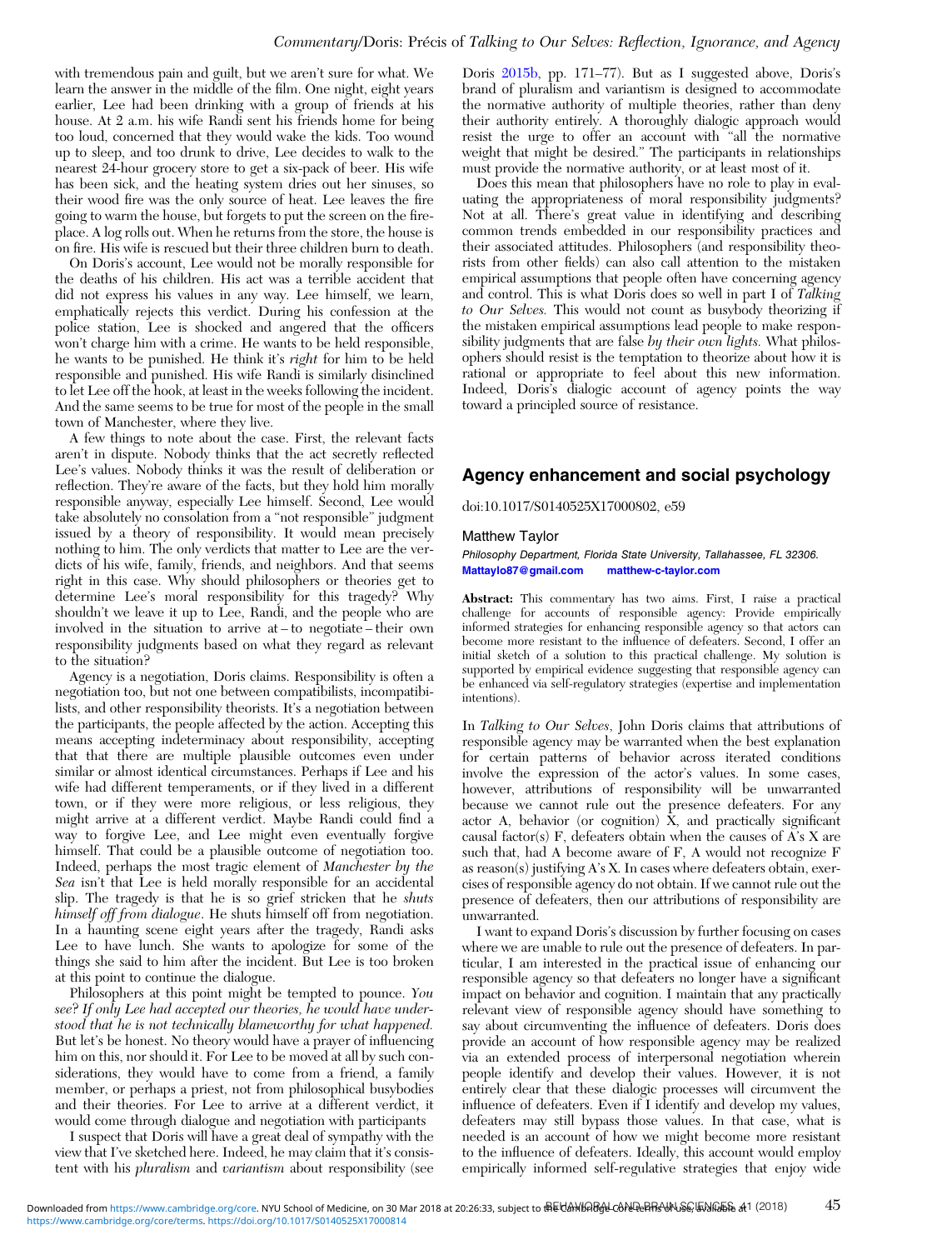applicability. In what follows, I provide an initial sketch of such an account.

Imagine that we have observed a subject, Amy, across various iterated conditions. Suppose that Amy values helping others, but we are unable to infer from her behavioral pattern that defeaters do not obtain. She does not engage in helping behavior in the following iterated conditions: when she is in a neutral mood (O'Malley & Andrews [1983\)](#page-71-0), when she is in the presence of passive bystanders (Darley & Latané [1968\)](#page-67-0), when her willpower has been depleted (DeWall et al. [2008\)](#page-67-0), and when the potential recipients of her assistance are members of a specific race (Stepanikova et al. [2011](#page-73-0)). However, Amy does help when her body posture has been mimicked by an experimental confederate (van Baaren et al. [2004](#page-73-0)), and when she is in various other defeater-suspect conditions. Given Amy's extended behavioral pattern, it seems plausible to think that we are unable to rule out the presence of defeaters. She would not recognize mimicry effects, group effects, ego-depletion effects, mood effects, and implicit bias as influences that justify her conduct. However, it may be the case that her behavior was influenced by all of these rationally and ethically arbitrary influences.

Imagine that Amy learns that there are various defeater influences on her conduct. She is deeply troubled by this information. Amy thinks of herself as someone who explicitly devalues racist categories. She also thinks of herself as someone who is not easily influenced by numerous other strange factors. Amy decides to visit a therapist for practical advice about how to enhance her responsible agency so that defeaters no longer have a significant impact on her behavior. Is there any practical advice that can be given to Amy? Here's one possible response. We reply that, unfortunately, she cannot enhance her agency so that defeaters no longer have a significant impact on her behavior and cognition. We might support this claim with the following observation: Behavior is overwhelmingly governed by automatic processing, and our ability to override our automatic processing is severely limited (Bargh & Chartrand [1999](#page-66-0)). Some social psychologists estimate that our ability to override automatic processing is limited to about 5% of the time (Baumeister et al. [1998](#page-66-0); Bargh and Chartrand [1999](#page-66-0)). In light of this evidence, someone might respond to Amy in the following way: Most of us often lack the ability to enhance ourselves in such a way that defeaters no longer have a significant impact on behavior and cognition.

Amy does not find this response very appealing. Amy isn't just concerned about attributing responsible agency to others, she is just as concerned with enhancing her own agency so that attributions of responsibility apply to her own conduct. She has practical aspirations to circumvent the influence of defeaters across various conditions. Furthermore, I take it that most of us share Amy's practical aspirations: We aspire to actively express our values rather than being passive victims of defeaters. A practically relevant account of responsible agency should have something to say about these important practical aspirations. I maintain that we can provide an initial sketch of such an account. This sketch should provide some optimism for thinking that we can give Amy (and others) widely applicable (and empirically informed) practical advice.

Are there any self-regulatory strategies that are widely applicable with respect to mediating the impact of defeaters? A growing amount of evidence suggests that the development of expertise is a widely applicable self-regulative strategy. Cramer et al. [\(1988](#page-67-0)) measured the helping behavior of registered nurses and nursing students in the presence of passive bystanders. An experimental confederate disguised as a maintenance worker loudly fell from a ladder in a nearby room. The helping behavior measured in this experiment involved offering assistance to the confederate. Experimenters found that the nursing students were significantly less likely to help in the presence of bystanders. However, registered nurses were just as likely to help in the presence of passive bystanders as control subjects who were alone.

Cramer and colleagues explain that "the nurses' professional training and experience led to a consistent level of emergency responding whether or not a bystander was present" (Cramer et al. [1988](#page-67-0), p. 1142). In addition to this study on group effects, practice and expertise has been found to mediate the influence of implicit bias (Plant & Peruche [2005;](#page-72-0) Plant et al. [2005](#page-72-0)), mood effects (Forgas et al. [2008](#page-68-0)), ego depletion (Hui et al. [2009](#page-69-0); Muraven et al[.1999](#page-71-0)), and various other defeaters (Morewedge et al. [2015](#page-71-0)). Crucially, some of the evidence on expertise suggests that practiced subjects need not detect defeaters nor override automatic processing. Instead, the evidence suggests that practice modifies the actor's automatic processing so that it is less sensitive to defeaters prior to encountering those influences (Forgas et al. [2008](#page-68-0)). Thus, there is a growing amount of evidence suggesting a widely applicable self-regulatory strategy: People should develop expertise in certain domains if they want to consistently express their values.

The empirical evidence in support of enhancing responsible agency is not exhausted by the studies on expertise. Peter Gollwitzer and other social psychologists have found that adopting situation-specific plans can mediate the influence of defeaters. They propose that people adopt implementation intentions, "if-then" plans that specify a specific context and desired response (Gollwitzer [1999](#page-68-0)). For example, suppose I'm trying to avoid buying beer at a local restaurant. I can adopt the implementation intention: "If I'm handed a beer menu, then I will order water instead!" There have been a large number of studies suggesting that implementation intentions can facilitate goal pursuit across various domains (Gollwitzer & Sheeran [2006\)](#page-68-0).

Mendoza et al. ([2010\)](#page-70-0) measured whether implementation intentions mediate the influence of implicit bias in a computer shooting task. The shooting program displayed either a Black or White face containing either a gun or a non-threatening object. The subjects must respond as quickly as possible (less than 630 ms) to each trial by choosing "shoot" or "don't shoot" in response to various images. They were instructed to only shoot at armed criminals. Subjects in the experimental group were told to adopt the implementation intention: "If I see a person, then I will ignore his race!" (Mendoza et al. [2010](#page-70-0), p. 515). Subjects in the control group were not given the instruction to adopt implementation intentions. Experimenters found that control subjects were more likely to shoot unarmed Black targets than unarmed Whites. However, experimental subjects were significantly less likely to make performance errors (i.e., selecting "shoot") in response to both unarmed Black and White bystanders. This evidence suggests that people can mediate the influence of implicit bias via the adoption of implementation intentions.

The effectiveness of implementation intentions is not restricted to mediating implicit bias. Implementation intentions have also been found to mediate framing effects (Trötschel & Gollwitzer [2007](#page-73-0)), mimicry effects (Wieber et al. [2014\)](#page-74-0), ego depletion (Webb & Sheeran [2002\)](#page-74-0), and mood effects (Webb et al. [2012](#page-74-0)). It is important to point out that the evidence on implementation intentions suggests that subjects can regulate defeaters without needing to override their automatic processing. This is because the 'if' component of the plan modifies the actor's automatic processing prior to encountering the specific circumstance, thereby shifting attention away from potential defeaters and toward goal-relevant situational cues (Gallo et al. [2009](#page-68-0)). Thus, there is a growing amount of evidence suggesting that implementation intentions can mediate the influence of defeaters.

It should be admitted here that there may be some limits to the self-regulatory strategies described in my initial sketch. Lauren Olin and John Doris have noted some limits on expertise (Olin & Doris [2014](#page-71-0)). They discuss some studies suggesting that physicians become worse at diagnosing heart sounds after years of practice (Choudhry et al. [2005;](#page-66-0) Ericsson et al. [2007\)](#page-68-0), and experts are not better than non-experts at making economic predictions (Tetlock [2009\)](#page-73-0). Thus, it seems that practice sometimes results in worse performance, and it may well be that some of these failures involve defeaters.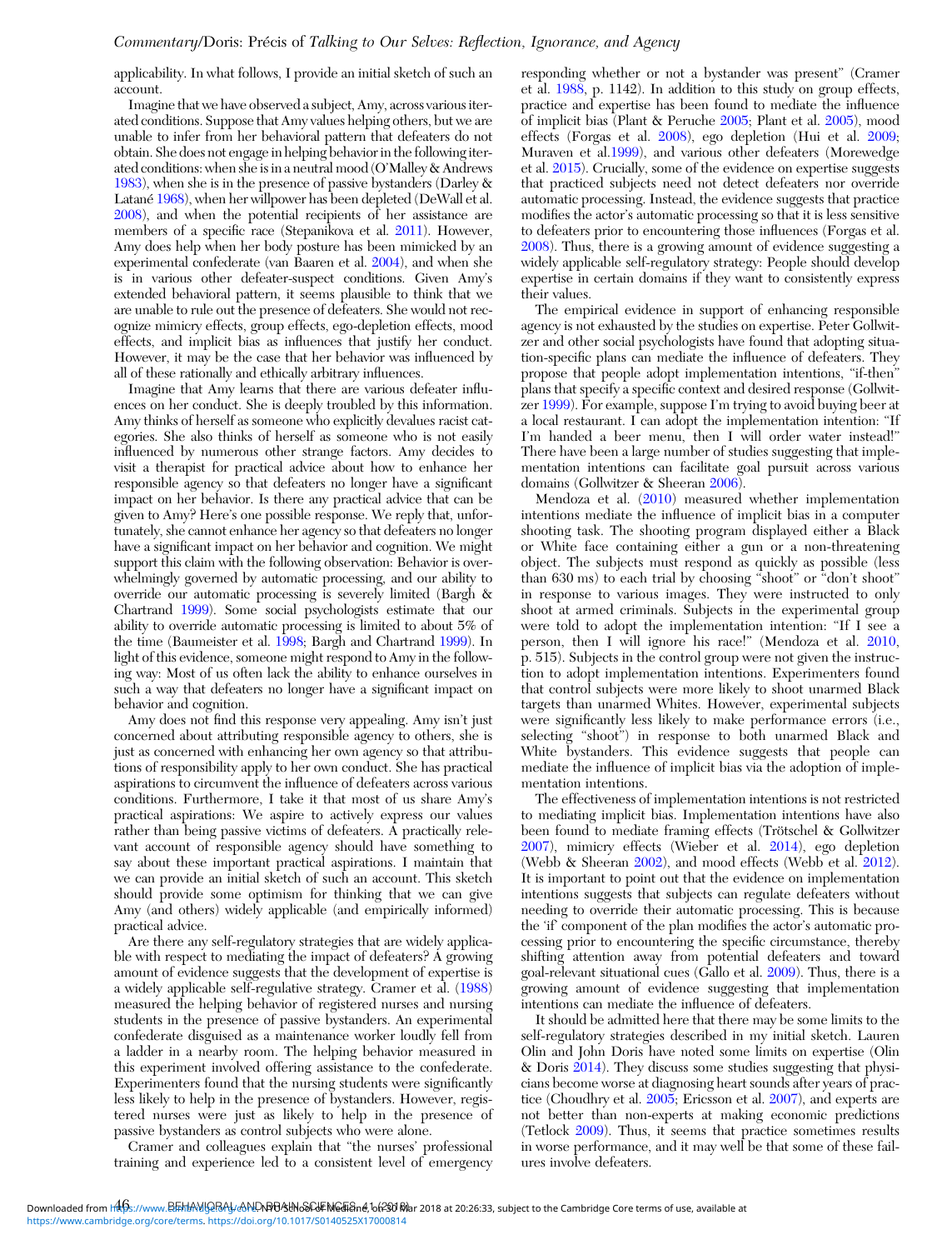Doris also claims that implementation intentions may be limited because "countervailing pressures may perturb the goal relevant situation" (Doris [2015b](#page-67-0), p. 128). Someone might also worry that implementation intentions may collaborate or produce defeaters in specific circumstances. The increased salience of situational cues contained in the "if" component of one's plan may automatically attract attention even when these cues are not relevant to one's current goal (Parks-Stamm & Gollwitzer [2009](#page-71-0)). There is evidence that the human capacity for attention is limited (Shiffrin & Schneider [1977\)](#page-72-0), and so implementation intentions may influence us in such a way that we are sometimes unable to attend to relevant contextual cues during the pursuit of multiple goals. Perhaps even some of these failures of attention may be construed as defeaters, where the causes of the actor's behavior (i.e., the 'if' component of the plan together with the situational cue) would not be recognized as reason(s) justifying their behavior.

Admittedly, the strategies suggested here may be limited in various ways. However, the purpose of my discussion was only to present an initial sketch that enjoys some empirical support. I have not attempted to provide a fully developed account of enhancement that can adequately address all of these potential limitations. Obviously, the details of this account need to be developed further so that these limitations are adequately addressed. But I do not see sufficient evidence for thinking that this project is unlikely to produce a compelling response to Amy (and others). In conclusion, accounts of responsible agency face an important practical challenge: Specify conditions and strategies wherein actors can circumvent the influence of defeaters. I hope to have provided an initial sketch of such an account.

# Responsibility: Cognitive fragments and collaborative coherence?

doi:10.1017/S0140525X17000814, e60

James S. Uleman,<sup>a</sup> Yael Granot,<sup>b</sup> and Yuki Shimizu<sup>c</sup>

<sup>a</sup>Department of Psychology, New York University, New York, NY 10003; <sup>b</sup>Yale Law School, New Haven, CT 06520; <sup>c</sup> Faculty of Education, Saitama University, Saitama, Saitama Prefecture 338-8570, Japan.

[jim.uleman@nyu.edu](mailto:jim.uleman@nyu.edu) [yael.granot@yale.edu](mailto:yael.granot@yale.edu)

[shimizu@mail.saitama-u.ac.jp](mailto:shimizu@mail.saitama-u.ac.jp) [jimuleman.com](http://jimuleman.com) [psych.nyu.edu/Uleman](http://psych.nyu.edu/Uleman) <http://en.saitama-u.ac.jp/research/researchers/dr-yuki-shimizu/>

Abstract: We describe additional research that expands upon many of Doris's points, focusing on collaboration (Ch. 5), selves, and identity (Ch. 8). We also suggest some elaboration of his treatment of dual process theories (Ch. 3). Finally, we ask whether collaborationist accounts confer logical consistency.

This rich book should be read by psychologists and philosophers alike, because it introduces a wealth of relevant research, ideas, and references. Doris's ([2015b\)](#page-67-0) thesis is that judgments of moral responsibility are relatively independent of notions of freedom and determinism (he's a compatibilist), do not depend on accurate self-knowledge, but do depend on social negotiations and social context. This means that often there is no objectively "correct" or single answer to questions of who is responsible; it depends on context. Some effects of context on moral judgments (e.g., nonconscious priming) cannot be explained to others, while other effects can or might be. But this depends on finding common ground with others. We comment on four core ideas – collaboration, dual process theories, self, and identity – and suggest that social coherence in reflections about moral agency may depend on culture. Finally, we ask whether social coherence confers logical coherence.

"Collaboration" (Ch. 5) refers to the thesis that human reasoning, including reasoning about morally responsible agency, is

social and negotiated rather than principled and based on mental states. Thus, accurately reading mental states is less relevant than reflectivists contend. Haan made a similar point and contrasted it with Kohlberg's rationalist view of moral development. "[M]oral truth is based on agreements moral agents achieve about their common interest and is not predetermined by rules or principles, that is, truth is to be achieved, not revealed" (Haan [1978,](#page-69-0) p. 289). This idea is supported by work on priming culture (context writ large) among bicultural participants. Incidental cultural icons can switch people from making causal attributions as members of a culture with "independent" self-concepts, to members with "interdependent" self-concepts (Markus & Kitayama [1991\)](#page-70-0) and vice versa, quickly and unconsciously (Hong et al. [2000](#page-69-0)). Presumably cultural differences in moral judgment and responsibility attributions follow (e.g., Miller [1984](#page-71-0) on differences between attributions by Indian and American children).

Further, Shimizu et al. [\(2017](#page-72-0)) showed that cultural differences in memory effects of "spontaneous trait inferences" reside entirely in automatic (unconscious, implicit) rather than controlled (conscious, explicit) processes. Spontaneous personality trait inferences are those made without intentions or awareness (Uleman et al. [2012](#page-73-0)). Because traits are commonly understood as causes (cf. Uleman [2015](#page-73-0)), this shows a process by which cultural (i.e., collaborative) differences in causal attributions may emerge. Using Jacoby's ([1991\)](#page-69-0) process dissociation procedure (PDP; see next paragraph), Shimizu et al. ([2017\)](#page-72-0) argue that most important cultural differences occur through automatic processes.

Dual process theories reflect many different dualities. In chapter 3 Doris highlights the one between automatic and controlled processing from semantic priming studies, in which these two processes yield conflicting results in cognition or behavior. Note that there are many kinds of priming (e.g., repetition, goal, procedural, and perceptual), each with its own properties (e.g., Förster et al. [2009\)](#page-68-0), although this does not alter Doris's main point. There are also many definitions of "automatic" and "controlled." Processes may be called automatic if people are unaware of them and/or unaware of their effects; they are not intended; they have short reaction times (<500 ms); they require little or no cognitive capacity; concurrent cognitive tasks do not interfere with them; or they are uncontrollable (see Bargh [1994](#page-66-0)). Jacoby's [\(1991](#page-69-0)) PDP differs by estimating how much control exists when participants actually attempt to control cognition or behavior. We prefer Jacoby's definition because it does not label processes automatic if they have any (but rarely all) of the above characteristics, which do not always co-occur. The errors that occur in the false recognition paradigm (that has become standard for detecting spontaneous inferences) occur in spite of participants' efforts to control the unconscious intrusion of these inferences into task performance (Todorov & Uleman [2004](#page-73-0)). And they provide the bases for estimating the simultaneous operation of automatic and controlled processes in spontaneous inferences.

Doris also recognizes the distinction between holding people accountable for behavior prompted by events of which they are not aware (e.g., subliminal priming) and events that operate uncontrollably in spite of awareness and goals (e.g., addictions). These are both taken as challenges to a reflective position. Several varieties of self-control and its absence are examined in a fine collection of 27 chapters edited by Hassin et al. ([2010\)](#page-69-0), from the neural to the social level.

"Selves" recognizes that there are many (Ch. 8) and that their effects differ. Selves define the threats and values that determine one's morally responsible agency. Remarkably, even the implicit accessibility of various selves affects thought and behavior. Blaming the victim (whether of rape, non-sexual assault, or natural disaster) is commonly attributed to the "belief in a just world" (BJW): believing that people deserve what they get and get what they deserve, and that the world is morally predictable. Rather than relinquish this belief when they are faced with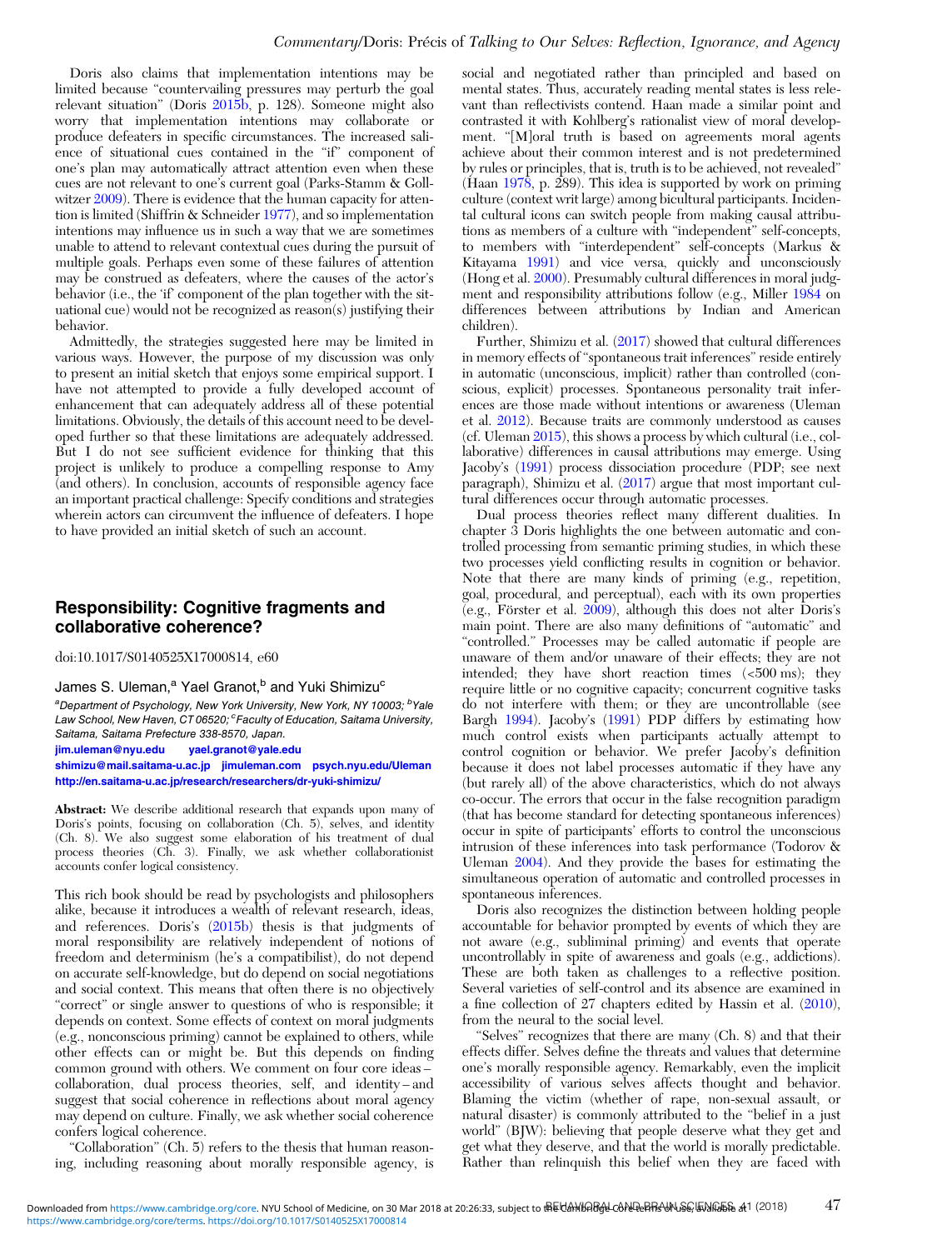apparently unfair victimization, people may deal with their distress by blaming the victim, thereby restoring a predictable and fair world in which only the deserving encounter harm. However, research has produced inconsistent results: sometimes victims elicit compassion and support. In past research on victim blame, BJW and self-relevance were often confounded. So we manipulated them independently in a series of six studies (Granot et al., under review). We found that the classic phenomenon of blaming the victim only occurs when both justice concerns and relevance to the self are activated.

In all of these studies participants read vignettes describing a victimization: a newspaper account of a hurricane victim, a fictional account of a young adult assaulted after a party, and genuine accounts of a sexual assault and an armed robbery on campus. Relevance to the self was manipulated by asking participants to assume a first-person or a third-person observer perspective; by displaying a photograph of the participant or a confederate on the participant's computer screen throughout the study; or by presenting "personal safety tips" to half of the participants in the case of assaults. While these manipulations of self-relevance did not ask participants to adopt "selves" that were unfamiliar to them, they activated the self in both explicit and subtle ways.

In each study, and across studies in a meta-analysis, blaming the victim only occurred when both self and justice concerns were high. Morally responsible agency was differently attributed in the same vignettes on the basis of relatively incidental changes in self concerns. These findings not only clarify the basis for inconsistencies in prior BJW findings, but they also illustrate the contextual malleability of moral judgments.

Should anyone doubt that personal relevance affects morality judgments relative to a more evenhanded god's-eye-view, Ham and Van den Bos [\(2008](#page-69-0)) showed how the two perspectives can differ from each other even within one participant. In two studies, participants read brief vignettes describing unjust events. Some vignettes were more relevant to the self than others, for example, "You and your colleague do the same work. You make(s) 1400 Euros a month and your colleague makes 4100 Euros a month" (Ham & Van den Bos [2008,](#page-69-0) p. 700). Spontaneous justice inferences were measured through response times (RTs) to justice-related words in a probe-recognition paradigm, i.e., were measured implicitly. Justice concerns arose most strongly (i.e., RTs were slowed most) to unjust vignettes involving the self (or to a relevant friend in study 2), compared to vignettes involving strangers. That is, injustice activated justice concerns only under high self-relevance. Explicit judgments were also obtained from these same participants, of how just events were in similar vignettes. Here self- (or friend-) relevance made no difference. Thus, participants were simultaneously of two minds. Implicitly (spontaneously), self-relevance was taken into account in activating justice concerns, but explicitly it was not. Not only are there multiple selves, but also the same self can have different effects for implicit and explicit judgments.

Identity (Ch. 8) affects how visual information is encoded and processed, in ways directly relevant to morally responsible agency. Doris posits the possibility that cultural identities might lead people to attend to different aspects of agency, but even attending to the same things does not ensure such information is similarly processed. Granot et al. [\(2014\)](#page-69-0) asked participants to judge responsibility and blame from videotapes of altercations between two parties. In some cases, these were from dashboard cameras of police officers stopping motorists for traffic violations; in other cases, these were staged fights purportedly from security cameras. Participants' identification with one of the parties was either measured through self-reports (identification with police) or manipulated through assigning the parties to otherwise neutral in-groups and out-groups. These identifications, interacting with attention, affected judgments of blame and responsibility in a counterintuitive way, one that Doris would recognize as difficult to justify. Those who viewed the judgment target briefly were unaffected by identification – all blamed the target similarly. But those who studied the target more thoroughly were polarized in their judgments of blame and responsibility. If the target was a police officer with whom one identified, or a member of one's in-group, blame and responsibility were less; if the target was the out-group party, blame and responsibility were greater.

"Collaboration" again. Is the expectation of logical consistency in judging morality culturally relative? Perhaps social collaboration produces logically consistent systems of moral thought, at least in local linguistic communities. Many prominent Western philosophers (e.g., Kant; see Uleman [2010\)](#page-73-0) have sought to develop logically consistent systems of moral thought. But Nisbett et al. [\(2001\)](#page-71-0) suggest this may be a particularly Western concern. They note broad cultural variations in systems of thought, and contrast holistic (traditional Chinese) with analytic (traditional Greek) thought:

We define holistic thought as involving an orientation to the context or field as a whole . . . an emphasis on change, a recognition of contradiction and of the need for multiple perspectives, and a search for the "Middle Way" between opposing propositions. We define analytic thought as involving detachment of the object from its context. . . . Inferences rest in part on the practice of decontextualizing structure from content, the use of formal logic, and avoidance of contradiction. (Nisbett et al. [2001,](#page-71-0) p. 293, italics added)

Historically, Chinese culture valued holistic thought whereas Greek culture valued analytic thought and its requirement of logical consistency. Nisbett et al. ([2001\)](#page-71-0) cite extensive evidence for the persistence of this cultural difference between Eastern and Western systems of thought, with Westerners more concerned with resolving than transcending contradictions.

This suggests that "collaboration" may resolve logical contradictions only when the cultural "system of thought" requires a resolution. Otherwise, multiple perspectives are embraced and not found wanting. It can also be argued that moral reasoning (and reasoning in general) is in the service of self-justification (Mercier & Sperber [2011](#page-71-0)). While this is collaborative in that it necessarily involves others, it is unlikely to produce a god's-eyeview of moral responsibility.

# Manipulation, oppression, and the deep self

doi:10.1017/S0140525X17000826, e61

#### Manuel R. Vargas

Department of Philosophy, University of California San Diego, La Jolla, CA 92093.

[mrvargas@ucsd.edu](mailto:mrvargas@ucsd.edu)<http://vargasphilosophy.com>

Abstract: This essay considers various kinds of manipulation cases (local and global, dispositional and situational), and how Doris's Deep Selfstyle theory of responsibility fares in light of them. Agents acting with preferences adaptively formed under oppression are an especially interesting challenge for this sort of view, and the article considers what options may be available to Doris and others.

According to Deep Self theories, an agent is an apt candidate for blame when she acts in accord with values, self-governing policies, or particular higher-order desires (Frankfurt [1971;](#page-68-0) Watson [1975](#page-74-0); Bratman [2007;](#page-66-0) Sripada [2015b](#page-73-0)). Such theories are appealing because they allow us to distinguish between wayward or "alien" impulses and actions that reflect the agent's "true," "deep," or "real" convictions. They also capture the idea that one reason for blaming wrongdoers is that the wrongdoing expresses something about the wrongdoer. However, Deep Self views face an important objection: they deliver counterintuitive verdicts about moral responsibility in manipulation cases (McKenna & Pereboom [2016\)](#page-70-0). To see why, consider an agent whose deep self is manipulated, unknowingly "implanted" with values or desires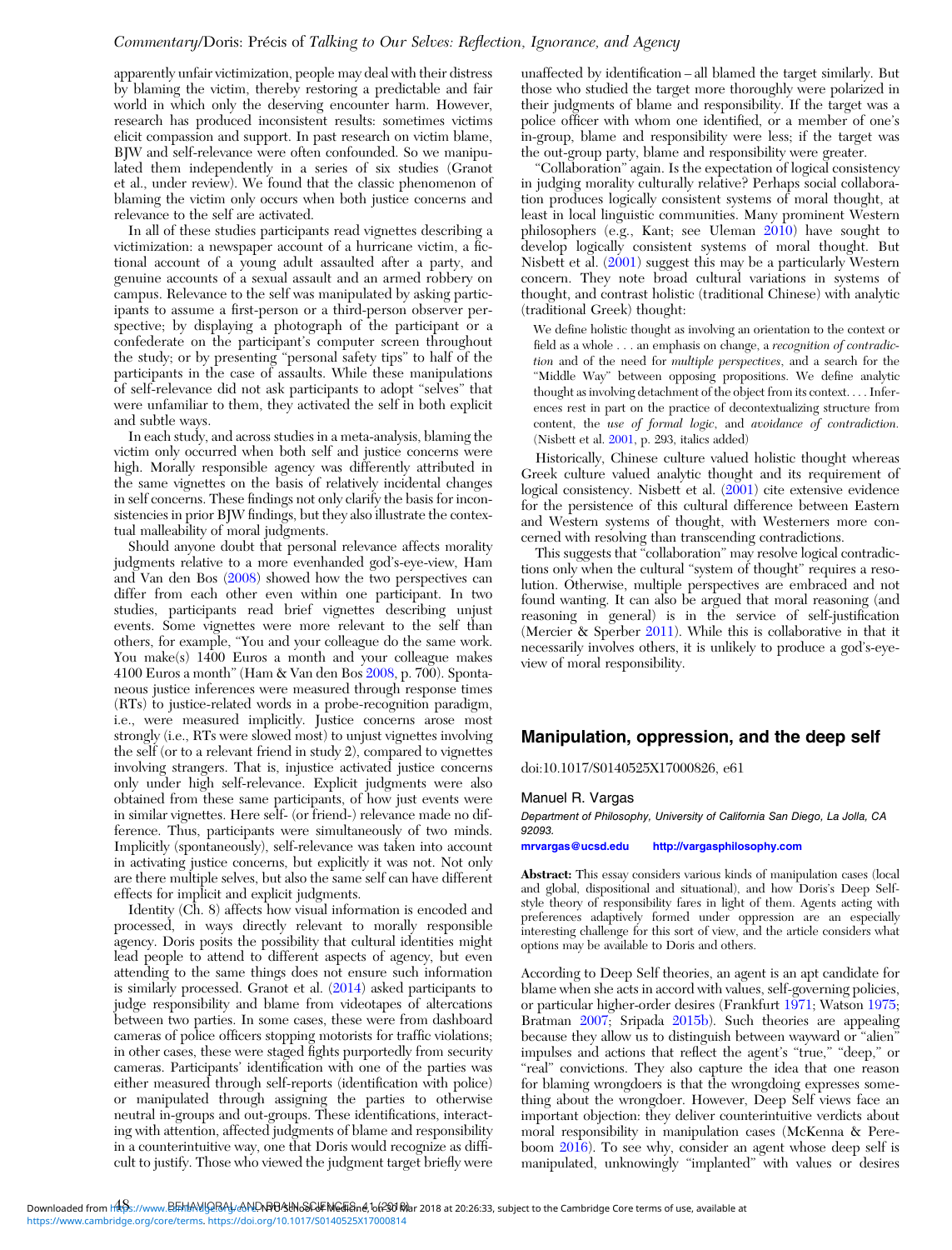that replace her prior desires and values. Such agents can seem to be paradigmatically not responsible for actions derived from the manipulation. But on a Deep Self theory, the basis of responsibility just is whether the action reflects or expresses the values (or what have you) that the agent has. So it looks like the Deep Self theorist has to say that action that flows from the manipulated self is still responsible action. Manipulation cases – and, as I'll argue, some related but less science-fiction-y examples, including oppression and adaptive preferences – are a deep problem for the Deep Self approach.

Enter John Doris's ([2015b](#page-67-0)) wonderful recent book, Talking to Our Selves. Doris offers an appealing upgrade to the traditional Deep Self account of responsible agency. He holds that responsible agency is present when an agent's actions are structured by values, or desires the agent accepts as determinative in practical planning. However, there is no requirement that the agent be aware of these values, or have self-consciously adopted them. What is required is only that the agents be willing to appeal to those desires or values in the justification of action plans. In keeping with Doris's emphasis on collaborativism (or the idea that optimal human rationality is socially embedded), he maintains that values can be discovered and even created in the social context of collaborative reasoning.

Can Doris's account overcome worries about manipulation? My suspicion is that the social dimension of Doris's account raises challenges that are particularly difficult to address within the confines of the Deep Self approach. Here, I consider several different kinds of manipulation (global and local, disposition- vs. situationfocused). A range of real-world cases suggest that it is difficult for his account to capture some familiar convictions about when oppression undermines culpability.

Manipulation cases are not a primary concern of Doris's book, but he does remark on a case of global manipulation, where an agent is subject to comprehensive and coercive value indoctrination. The model here is Patty Hearst's kidnapping and subsequent participation in the Symbionese Liberation Army in 1974. Doris argues, plausibly enough, that his account can handle such cases. Coercive indoctrination, he thinks, is likely to bring with it impairments in valuational capacities and value-expression, and even disruptions of personal identity (p. 31). Either Hearst's actions didn't express her values (if, for example, she was coerced or impaired), and thus she wasn't responsible, or her actions did express her values (without impairment), but then she was responsible for that reason.

What about cases of local value manipulation? Imagine a person who values being generous with comments on student research across all of the usual contexts, but who is unknowingly subjected to a manipulation where that generosity is deleted – but only in workshop contexts and not in office hours, labs, or conferences. Is the post-manipulated person responsible for her insensitivity in the workshop context? I'd wager that many would say no. Or consider a case of a monogamous lover who, because of manipulation, now values infidelity, but only in a narrow context. Or, consider a once-relaxed commuter who, post-manipulation, is made particularly prone to road rage, but only on rainy days. Implanted or manipulated values seem like the wrong kind of basis for responsibility.

Akin to the global case, perhaps Doris will lean on the thought that upstream manipulations produce downstream impairments to valuational capacities  $(2015\bar{b}, p. 32)$ . It is an empirical question whether we will ever have the ability to narrowly manipulate an agent's values in the way I've suggested. It is also unclear why local manipulation would necessarily bring with it impairments to an agent's valuational capacities or personal identity, and if so, why those impairments would always be operative in just those contexts where the manipulated values are in play. At any rate, there is no obvious conceptual barrier to the possibility of a local value manipulation without impairment. To the extent to which we find local manipulation cases to be instances of nonresponsibility, then the Deep Self theory gets the wrong verdict.

The cases described above have all been instances of disposition-focused manipulation, where what is manipulated is the agent's "in the head" psychological dispositions. What about "out of the head" manipulation cases, or situation-focused manipulations? Suppose I know you are desperate to feed your family and I offer you demeaning and potentially illegal work that I know you are only willing to take out of desperation and lack of other alternatives. Suppose, too, that we both know that the work will likely shift your values in a direction that better comports with that work. Suppose further that I have some control over whether you have access to more palatable alternatives, and have conspired to ensure that you don't have access to those alternatives. Would you be fully responsible for the choice to take that job, and all that follows? Whatever the right answer is – and I suspect intuitions differ about choices under exploitatively engineered contexts – the fact that we can wonder about such cases seems puzzling, given a Deep Self view. Situation-focused manipulations look like they should be entirely irrelevant to moral responsibility, at least on a traditional Deep Self theory.

Oppressive social contexts may help bring out the stakes of the underlying puzzle. Let oppression be the property of unjust or immoral treatment, social relations, or distributions of opportunities, when it is produced by immoral or unjust social and political arrangements (Vargas, forthcoming-b). Although oppression is not always an impediment to responsibility, it is sometimes part of the explanation for why it doesn't always seem to be the fault of desperate people when they do desperate things.

At first pass, there are plenty of things Doris might say on behalf of the Deep Self approach in contexts of oppression. Consider someone who reluctantly takes to, say, low-level drug trafficking because in his part of town the non-criminal ways of earning money are difficult to secure, involve considerable burdens (e. g., traveling through hostile neighborhoods and/or relying on lengthy and uncertain commutes), or come at particularly high social costs (risking estrangement and vulnerability to violence for not participating in peer-group activities). In such a case the reluctant dealer would not be acting in accord with his values, and to that extent would not be as culpable as he would be were he acting from his values. So here the Deep Self theory delivers the right verdict. Fair enough.

The challenge of situational manipulations is deeper, however. One way situational manipulations work is by modifying dispositions. Take the case of adaptive preferences. Adaptive preferences are preferences that are formed in response to restricted options (Elster [1983](#page-68-0)). The particularly troubling cases of adaptive preferences are when the preferences are for things that are either counter to one's flourishing or otherwise not what one would prefer under more normatively optimal circumstances (Khader [2011\)](#page-70-0). So, for example, in cases of domestic violence the abused partner may come to think of the abuse as merited or deserved. Or someone might come to think that because of her social identity (gender, race, social class, etc.), her labor deserves less compensation than it wouldwere it done by someone with a different social identity.

Social orders inculcate norms that advantage some at the cost of others, and oppression plausibly relies on internalization for much of its efficacy. Value formation frequently occurs under conditions where people have an inadequate opportunity to deliberate upon and to choose morally palatable alternatives. If so, then the worry about adaptive preferences and the effects of oppression more generally on culpability are not readily addressed by simply consulting the offending agent's deep self. The worry is just that in the real world, deep selves are too often the products of processes that are themselves culpability-undermining. Either we need a compelling error theory for these intuitions, or we need to give up the idea that responsibility is grounded in the history-insensitive valuational structure of an agent.

Doris could address these challenges by stipulating a historical condition on moral responsibility, as others have done (Fischer & Ravizza [1998;](#page-68-0) Mele [2009\)](#page-70-0). However, this would be at odds with Doris's explicit strategy in the book, which eschews appeals to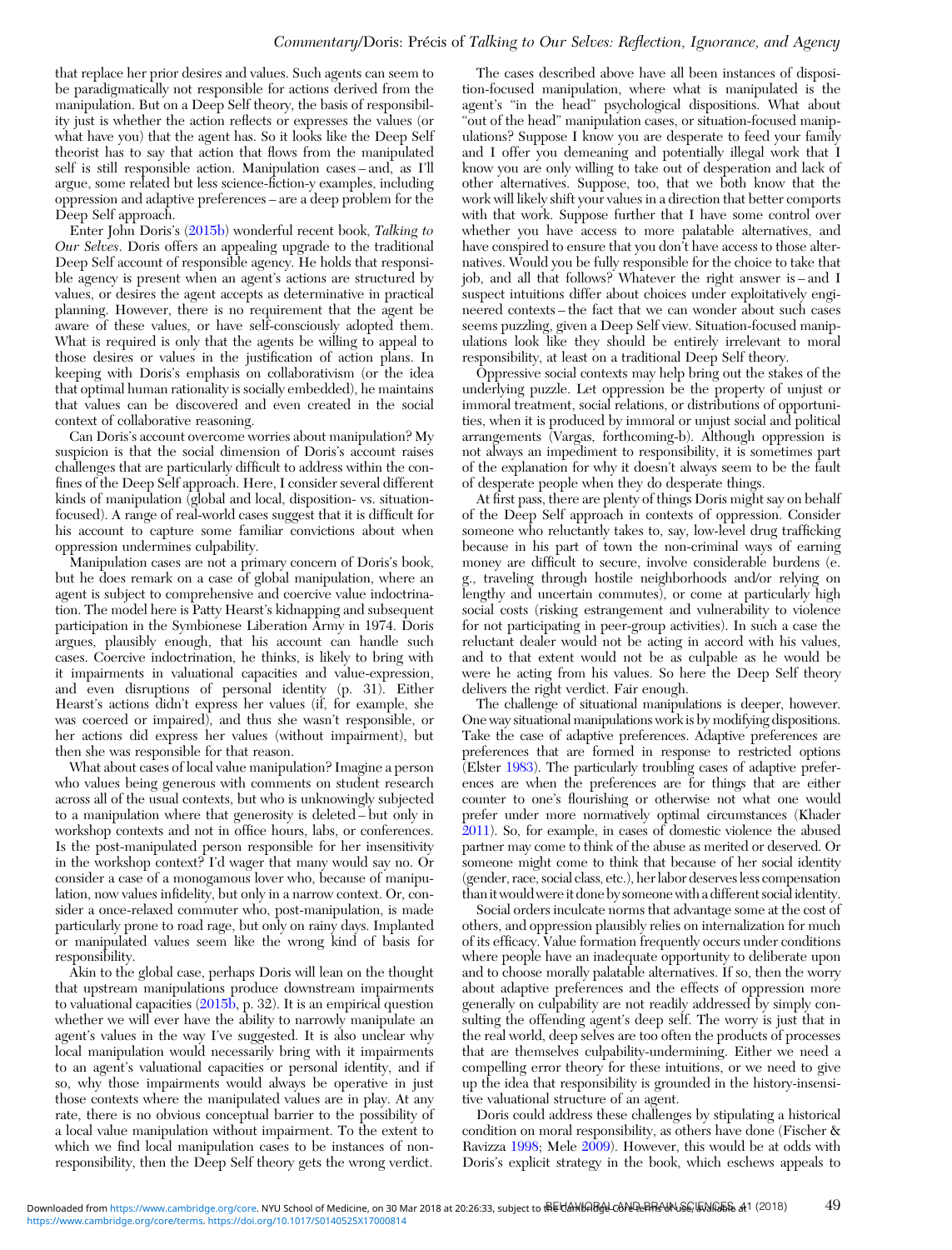history in favor of appeals to an agent's occurrent psychological features (Doris [2015b,](#page-67-0) pp. 30–31). More importantly, he'd need some explanation of why such a requirement isn't an *ad hoc* departure from the basic explanatory strategy of the Deep Self theory. History might matter, but if the way it matters is antecedent to the presence or absence of the Deep Self, one might wonder whether the Deep Self is merely symptomatic of something else that actually grounds responsibility.

A different response could build on the collaborativist/socially responsive element that animates Doris's particular approach. Perhaps Doris could maintain that in some sense, for all agents, it is adaptive preferences all the way down. If so, then there is nothing special about the apparently awkward cases; like all cases of responsibility, it is a matter of whether the putatively culpable action reflects the agent's deep self.

That's a principled reply, if a costly one. The spouse who thinks she deserves abuse and puts herself and her kids at risk would, according to such an account, be fully culpable because she takes her meriting abuse to be determinative in practical reasoning. The victim of wage and employment discrimination who fails to protest his treatment because he has internalized racial and class prejudice and thinks he doesn't deserve a well-paying job is acting responsibly, says the theory, if he acts from internalized values. Perhaps it is an insight from philosophical theorizing that such agents enjoy no diminution of their responsibility. It would take a compelling story to overturn the widespread sense that oppression and adaptive preferences matter for responsibility.

It is unclear how to square our evident willingness to find some values and their formation as an inadequate basis for responsibility with the two chief features of Doris's account of responsibility, i.e., acknowledgment of the way situations shape dispositions and the idea that responsibility is grounded in a Deep Self. I'm somewhat more optimistic about accounts that ground responsibility in rational capacities (Vargas, forthcoming-b). On such accounts, if the agent is insufficiently capable of recognizing and suitably responding to moral considerations, then wrongful actions (grounded in preferences adaptively formed under oppression) aren't instances of responsible agency for reasons of rational impairment. Mitigation or diminutions of responsibility are explained in terms of constraints on the ability of agents to recognize and respond to moral considerations. For Deep Self theorists, however, to appeal to this sort of rational impairment is tantamount to abandoning the Deep Self approach.

Doris could appeal to his pluralism about responsible agency (pp. 12, 171–75), addressing such cases by appeal to resources that are not, as it were, "deep selfy." Such a strategy would suffer its own cost: if Doris has to appeal to non-Deep Self theories to shore up the Deep Self account, then it gets harder to insist that the Deep Self approach is a particularly helpful way to think about responsibility.

I'm not sure what the right answer is here, but I've no doubt Doris will find an insightful way forward.

# To kill a bee: The aptness and moralistic heuristics of reactive attitudes

#### doi:10.1017/S0140525X17000838, e62

Hugo Viciana,<sup>a</sup> Antonio Gaitán,<sup>b</sup> and Fernando Aguiar<sup>a</sup> alnstituto de Estudios Sociales Avanzados, CSIC, Plaza Campo Santo de los Mártires, 7, 14004, Cordoba, Spain; <sup>b</sup>Facultad de Humanidades, Universidad Carlos III de Madrid, Calle Madrid, 126, 28903 Getafe (Madrid) España. [hviciana@iesa.csic.es](mailto:hviciana@iesa.csic.es) [www.hugoviciana.net](http://www.hugoviciana.net) [agaitan@hum.uc3m.es](mailto:agaitan@hum.uc3m.es) [faguiar@iesa.csic.es](mailto:faguiar@iesa.csic.es)

Abstract: Although we are sensitive to the advantages of reactive attitudes as a starting point, we are concerned that confusion on the level of analysis can easily plague this type of account. We argue that what is needed here is a serious appraisal of the effects on the promotion of values of moralistic responses toward different types of agency.

Following Peter Strawson, John Doris claims that the 'right way' of thinking about agency should attend to those practices where we tend to ascribe moral responsibility. These practices are usually signaled by the presence of reactive attitudes. Reactive attitudes (e.g., gratitude, resentment, indignation, anger, guilt) are peculiar kinds of emotions whose expression we recognize as proper for some typical and paramount interpersonal relationships (Scanlon [2013](#page-72-0)). This line of thinking highlights two points, which are half descriptive and half normative. Reactive attitudes are so deeply embedded in our psychological evolved nature and social interactions that attempts to revise these attitudes must be seen as carrying the burden of the proof in a costbenefit analysis. Furthermore, insofar as reactive attitudes are affects and emotions aimed to regulate our behavior within a set of interpersonal relationships, they offer a natural path to ground normativity on a factual basis, including a genuine feeling of 'to-be-doneness' attached to them (Mackie [1977](#page-70-0)).

We agree on the fecundity of thinking about moral responsibility through this lens, and we find Talking to Our Selves to be one of the most refreshing books on these issues that we have read in recent years. However, we want to comment on the way Doris models agency through reactive attitudes. For Doris, reactive attitudes are symptoms of morally responsible agency. In particular, the aptness of a reactive attitude toward  $X$  is a symptom of  $X$ 's agency. Thus, if you can justifiably express a reactive attitude toward X, then X will surely be a morally responsible agent.

We think that some aspects of this modeling, although rich and suggestive, are importantly undertheorized. In what follows, we will briefly develop two points on the relationship between reactive attitudes and agency. First, reactive attitudes can sometimes be apt even if they are not tracking morally responsible agency. Aptness of reactive attitudes and hence characterizations of moral responsibility seem to fluctuate between different levels of what "apt" is. Second, in his characterization of agency, Doris sidetracks this slippery slope of the aptness condition with a reference to the values toward which our emotional attitudes react. As we will see below, this is equally problematic.

As we have just mentioned, sometimes reactive attitudes are apt even when we are not tracking agency by exemplifying them. In fact, it has been recently pointed out that some societies tend to discount intentionality for purposes of assigning moral responsibility (Barrett et al. [2016\)](#page-66-0). Doris himself recognizes this possibility by mentioning cases of 'strict liability' (Doris [2015b,](#page-67-0) pp. 24, 154–55). In cases of strict liability (e.g., warfare atrocities, catastrophic slips), we get moral responsibility – and associated reactive attitudes – directed toward targets that lack core features of agency (e.g., intentionality, knowledge of the outcomes associated to the relevant behavior). Additionally, many times, the object of a reactive attitude is not straightforwardly related to issues of merit and lack thereof (Levy [2011\)](#page-70-0). We can love someone even if we recognize that he or she does not deserve our affection. The same general point might apply for admiration, respect, shame, pride, and so on.

To further examine the possibility of having reactive attitudes directed toward clear instances of non-agency, let us be a bit of a gadfly and argue against Doris's proposal with his favorite example of the bee. Our anger toward the bee could be, in fact, an apt reaction in terms of the goal we want to facilitate in our relation with the bee; that is, not being harmed by the bee or being undisturbed by insects while on a picnic. Even if the bee is clearly something of an agential blob in terms of moral agency, the anger we direct against such an organism (and not against an action which has not happened yet and we try to avoid) can be seen as an efficient way of facilitating the above goal.

Our point is simply that in judging the aptness of the reactive attitudes there is easily confusion of a sort that has already been noticed (d'Arms & Jacobson [2000\)](#page-67-0). Although we assume Doris is not unaware of that danger, we consider the following under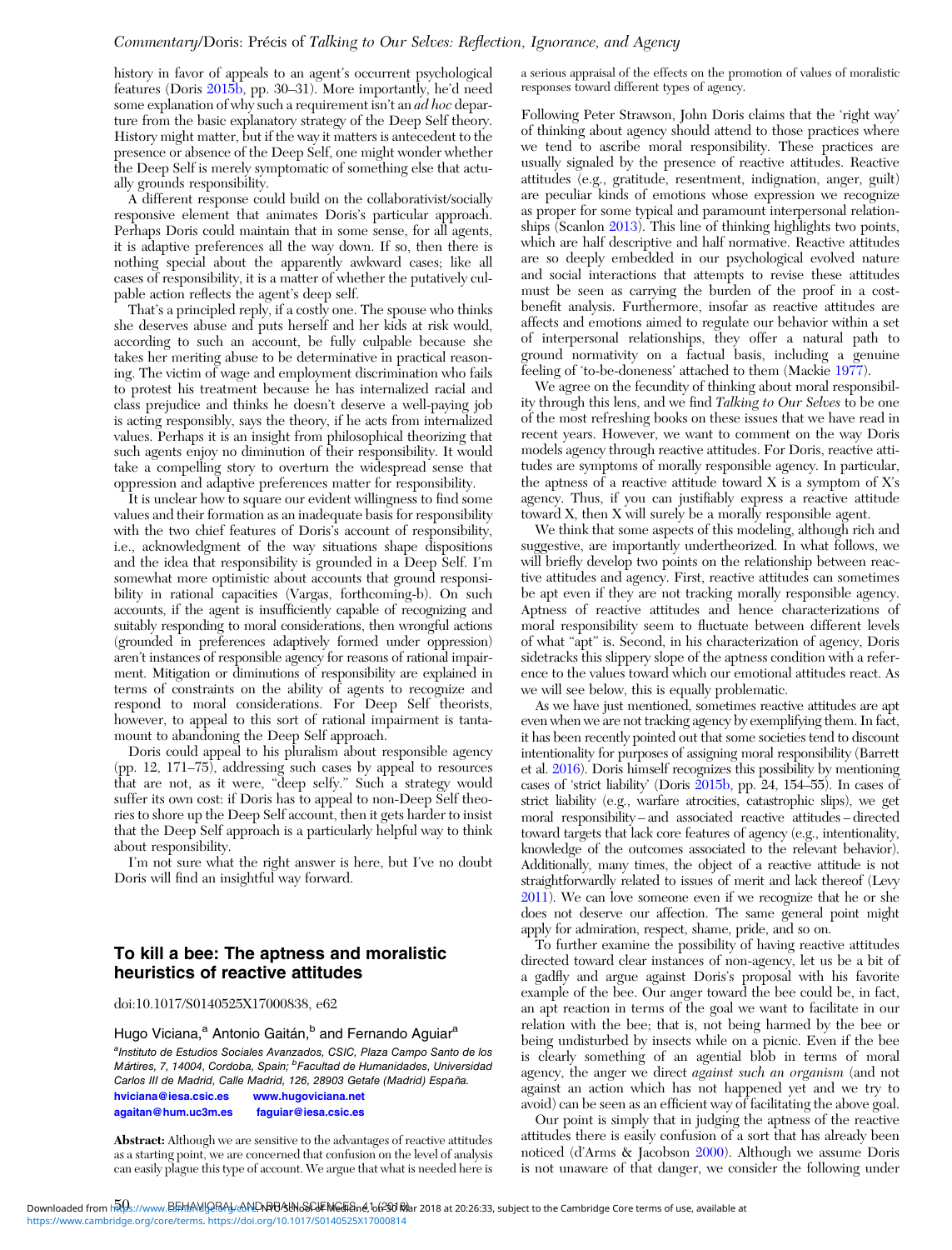a different angle. When judging the appropriateness of reactive attitudes it is not obvious how to adopt a neutral or impartial perspective. Elements of reactive attitudes (e.g., guilt, resentment, admiration, contempt) that are part of the examined system of responsibility practices might supply functions not only of a different kind but also at different levels. This implies that we should be extremely clear about the level from which we are appraising the aptness of a reactive attitude in a given case.

In its most basic form, there are at least two different levels of appraisal for evaluating the aptness of reactive attitudes. From the individual level, reactive attitudes are a key element for regulating our social interactions and for signaling our status in partnerchoice selection in both biological (Debove et al. [2015\)](#page-67-0) and cultural evolution (Fessler & Holbrook [2013\)](#page-68-0). As Robert Frank ([1988\)](#page-68-0) claimed 30 years ago, moral emotions supply to the individual a selective tool for maximizing her chances of being included in mutually cooperative enterprises. Thus, moralistic tendencies are plausibly psychologically evolved tools apt for uses in intragroup competition (Gavrilets [2012\)](#page-68-0).

Normative discourse in philosophy on the appropriateness of reactive attitudes usually takes place at a different level, which is also a higher level than the individual or even subpersonal level just described. It is usually at a group level of analysis in which the function of the responsibility system is the proper target of discussion. From this perspective, reactive attitudes would be of paramount importance in normative and evaluative processes of negotiation aimed at a group's stability and cohesion (how inclusive that group is, is another question). It is easy to recognize this default view on scholarly work on reactive attitudes, for instance, in Strawson's well-known appeal to the value of reactive attitudes for "human life." Returning to the case of the bee, feeling anger could be "fitting" for the person who, by following such a pedestrian strategy, promotes their goal of being undisturbed while having lunch in the park. Less clear is whether feeling anger toward a bee will be adaptive from a certain group standpoint (e.g., right now we are rather short of bees for pollination . . . ). Shall this make us doubt Doris's premise that the aptness of reactive attitudes is a symptom of morally responsible agency? The general point, again, is that both levels of analysis can deliver opposite verdicts about the aptness of a peculiar reaction or trait. When Doris ([2015b](#page-67-0)) writes, for instance, "there's pretty good reason for you to be angry with me for what I did, if what I did is a function of my mean-spirited matterings" (p. 169), he conflates how mean-spiritness is an attribute at the individual level of analysis in a partnerchoice framework (e.g.,"you don't wanna be friends with me pal?"), whereas the justification of the practices of the responsibility system should take place at a higher, group level of analysis (e.g., "should we accept and encourage anger among conflictual relationships in our group?"). We would not like to be uncharitable to Doris's account. Our point is rather that it is not easy to not succumb to this slippery slope of aptness. "Aptness for whom?" should be a slogan here as well.

Let's now attend to our second concern with Doris's view of the relationship between reactive attitudes and agency. In Doris's theoretical framework it is the "reference to each man's values [that] explain why they deserve the attitudes I subject them to" (Doris [2015b,](#page-67-0) p. 37). We believe, however, that such an emphasis on the primacy of values of the morally responsible agent is infelicitous. That is, the case not only because explaining human behavior values can sometimes be epiphenomenal to other characteristics that are not really under the control or guidance of the agent, but also because, more generally, reactive attitudes might be inappropriate responses to those very same values that excite them in an agonistic fashion. In other words, reactive attitudes can be a functional response to competing values (it might be their individual level function to respond when confronted with specific values) without these reactions being adequate to limiting or canalizing those competing values in socially desirable ways.

Consider the case of reactive attitudes inside the family. For millennia, it was a deep-seated belief that it was justifiable to corporally punish children, even using extreme violence. Cultural prevalence and persistence of proverbs in very different societies are a sign of the enduring attractiveness of this component of the responsibility system. "He that spareth the rod hateth his son. But he that loveth him chasteneth him betimes." "Better to beat your child when small than to see him hanged when grown" (see Pinker [2011\)](#page-72-0). The moralistic rationale of these kinds of practices was to protect a hierarchical relationship between children and other adults. Such a relational model was presumed to be essential in forming the underage being (Fiske & Rai [2014](#page-68-0)). To state it delicately, no meta-analysis of the available scientific evidence has found any positive effect of this kind of moralistic violence either on children's development or on the quality of the relationship between children and their elders.

Distinguishing among non-converging levels is a crucial step in understanding that social and cultural evolution might cause certain reactive attitudes to appear as justifiably more apt without that being a real proof of their efficacy against the values that trigger them. For instance, Jennifer Jacquet [\(2015](#page-69-0)) underlined how recent social trends have promoted the reactive attitude of guilt when facing environmentally pernicious consumerism. Jacquet argued that such emotional sign of the times is not very efficient in solving large-scale cooperation dilemmas. Instead, coordinated practices of shaming the most environmentally pernicious agents would prove much more effective. Laboratory experiments in cooperative dilemmas suggest that contribution to public goods can be heightened up to 50% when the practice of shaming uncooperative agents remains a possibility (Jacquet et al. [2011](#page-69-0)). Private and public initiatives conducive to shaming the most disruptive agents in real-world settings have actually led to impressive results in saving water or decreasing tax fraud.

The "apt for whom?" question can also help in visualizing what could be termed the Machiavellian challenge in the appropriateness of moral attitudes when reacting against other agents' values. Indeed, there is a natural tendency toward the formation of coalitions (Weeden & Kurzban [2014\)](#page-74-0) that claim that certain reactive attitudes against other groups are justified while defending their inclusive interests. Even though those coalitions can be broad and end up promoting something akin to the "public interest," a theory of morally responsible agency must be reflective on these issues. The impact of the widespread justification of responsibility practices on public policies is well-documented. Reactive attitudes toward merit, effort, and luck are strong predictors of different levels of redistributive social spending across a wide range of societies (Alesina & Angeletos [2005](#page-65-0); Benabou & Tirole [2006](#page-66-0)). To sum up, reactive attitudes, because they are biologically and evolutionarily anchored on an individual (and even subpersonal) rationality, do not necessarily react efficiently against other values that excite them.

When drawing conclusions from these considerations one could remind oneself not only that values evolve through economic and technological pressures (Morris [2015\)](#page-71-0) – and here we applaud Doris when he points out that "[morally responsible] agents are negotiations" [\(2015b,](#page-67-0) p. 148) – but also it is essential to keep in mind that some coalitions and groups can impose a disproportionate burden of the responsibility system on other groups. A good characterization of moral agency should make room for this fact. Think simply of how motherhood, as compared to fatherhood, plausibly has been and continues to be accompanied by very demanding responsibilities and expectations. Or think simply about how legal and judicial systems have been periodically criticized since the Enlightenment for imposing stronger responsibility requirements on some groups than others. As we can grasp how these demands and requirements have evolved, shall we conceive of morally responsible agency as evolving as well?

#### ACKNOWLEDGMENT

Funding for this work comes from the project FFI2015-67569-C2-2-P, MINECO/FEDER: "The constitution of the subject in social interaction. Identity, norms and the sense of action from an empirical perspective."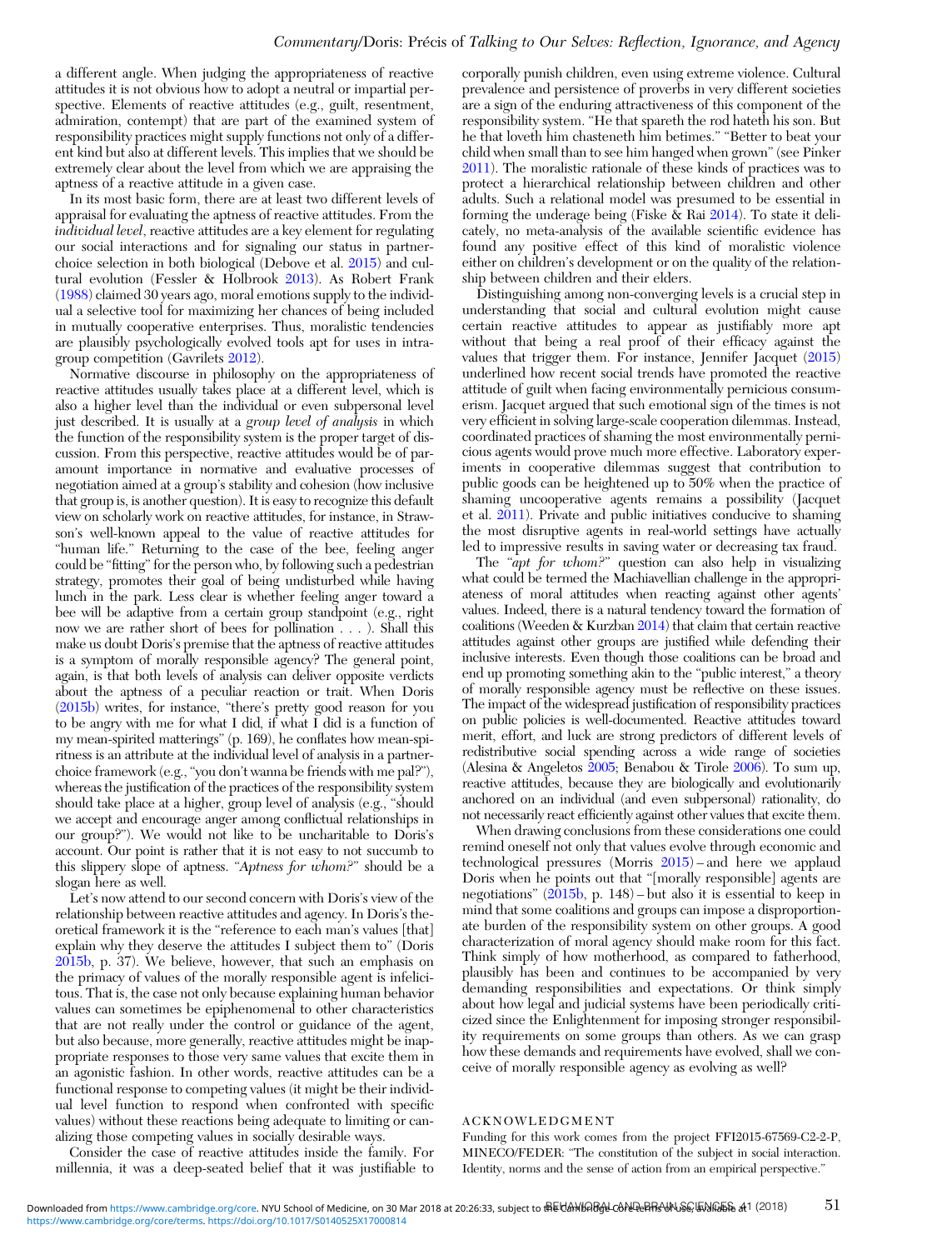## "Defeaters" don't matter

doi:10.1017/S0140525X1700084X, e63

#### Zina B. Ward<sup>a</sup> and Edouard Machery<sup>b</sup>

<sup>a</sup>Department of History and Philosophy of Science, University of Pittsburgh, Pittsburgh, PA 15260; <sup>b</sup>Department of History and Philosophy of Science and the Center for Philosophy of Science, University of Pittsburgh, Pittsburgh, PA 15260.

[zina.b.ward@pitt.edu](mailto:zina.b.ward@pitt.edu) [machery@pitt.edu](mailto:machery@pitt.edu) <http://zinabward.com> [www.edouardmachery.com](http://www.edouardmachery.com)

Abstract: We argue that the exercise of agency is compatible with the presence of what Doris calls "defeaters." In order to undermine reflectivist theories of agency and support his valuational alternative, Doris must not simply show that defeaters exist but rather establish that some agentive behaviors do express a person's values without involving reflection.

Doris's skeptical challenge and proposed account of responsible agency in his provocative book, Talking to Our Selves, are built around what he calls "defeaters": "causes of [an actor's] cognition or behavior [that] would not be recognized by the actor as reasons for that cognition or behavior, were she aware of these causes at the time of performance" (Doris [2015b](#page-67-0), p. 64). We agree that human life is shot through with defeaters, so understood. Especially if causes count as defeaters even when they only have a small impact on behavior (and Doris argues they do), the diversity and ubiquity of defeaters is even more staggering than Doris himself acknowledges. They include not just the causes of curiosities like the Watching Eyes Effect, implicit egotism, and the Ballot Order Effect, but also a whole host of more mundane factors – good news for Doris because at least some of these curiosities are likely to be false positives (e.g., Northover et al. [2017](#page-71-0) on the Watching Eyes Effect). People's cognition and behavior is influenced by their cultural background (Nisbett et al. [2001\)](#page-71-0), upbringing (Cherlin et al. [1991](#page-66-0)), personality type (Back et al. [2009](#page-65-0)), mood state (Gardner [1985\)](#page-68-0), hunger (Bushman et al. [2014\)](#page-66-0), etc. In some cases, the actor would recognize these causes as reasons for her behavior; in many, however, she would not, and they would count as defeaters.

For instance, consider Reyna, whose decision to use reusable grocery bags at the store is causally influenced by the fact that she grew up in Portland, Oregon; that she is highly extroverted; and that she was raised by a hippie. (None of these factors makes all the difference, we may suppose, but they all contribute in the sense that hometown, personality type, and parental attitudes have a small but significant effect on reusable bag use.) Nevertheless, Reyna probably wouldn't say that being from Oregon, having an extroverted personality, or being the child of a hippie is a reason to use reusable bags. As Doris  $(2015b)$  puts it, these are "rationally and ethically arbitrary influences" on her behavior (p. 64).

But Doris is not a skeptic about human agency; indeed, he wants to save it in the face of apparent defeaters. A central task for a theory of agency, he claims, is to rule out the presence of defeaters in putative cases of agentive behavior (Doris [2015b,](#page-67-0) p. 66). His valuational account of agency is supposed to accomplish this: "[W]hen we are justified in asserting that a person's conduct expresses her values, we are justified in ruling out the presence of defeaters, and are therefore justified in attributing an exercise of agency" (p. 159).

But this can't be right. Even when an action expresses the agent's values, it must still be influenced by a myriad of causes that she would not recognize as reasons, were she aware of them. For instance, Reyna's use of reusable bags expresses her liberal values, which are themselves influenced by the place of her upbringing, among many other rationally arbitrary causes. Doris is sensitive to the possible mediation of such causes by reflection and seems to restrict the notion of a defeater to unmediated influences. As he puts it early on in Talking to Our Selves, "Best to distinguish cases where happenstance engages rational capacities from cases where happenstance bypasses rational capacities. I've been worrying about cases of bypassing: influences that are not vetted by rational capacities." And then: "It is these [bypassings] that must be ruled out . . . We do well to acknowledge that the origins of behavior are complex, and will often include any number of mediating factors" (Doris [2015b](#page-67-0), pp. 72–73). These remarks should be extended to value expression as well. The category of defeaters must not include rationally arbitrary influences that are mediated by an agent's values. But this restriction isn't enough: Even behavior that expresses individuals' values is likely to be influenced by rationally arbitrary causes that are not mediated by them. Even if Reyna is expressing her value for environmental stewardship, that doesn't mean her behavior isn't also influenced by her extroverted personality. Or, to use Doris's own example, you may vote for the first candidate on the ballot because it is an expression of your values and because you are susceptible to the Ballot Order Effect. ("Because" here just implies that the factor has a nonzero effect size with respect to the behavior in question.) Surely Doris does not deny that behavior, like pretty much everything else, is multiply determined.

In short, value expression is entirely compatible with the presence of so-called defeaters. The valuational account of agency should therefore only require that, in order for an agent to be morally responsible for an action, the action must express at least one of the agent's values. It may also reflect numerous arbitrary causal influences (mediated or unmediated) that the agent would not recognize as justificatory; but that is not enough to disqualify it as agentive.

This friendly amendment to Doris's valuational account of agency raises the question: Aren't the same moves available to the reflectivist? Doris characterizes reflectivism as the doctrine that "the exercise of human agency consists in judgment and behavior ordered by self-conscious reflection about what to think and do" (Doris [2015b,](#page-67-0) p. 19). Its corollary, he claims, is the idea that "the exercise of human agency requires accurate reflection" (p. 19). Before discussing reflectivism further, let us note an ambiguity in Doris's characterization: The idea that human agency rests in some way upon our capacity for reflection is distinct from the claim that every individual instance of agentive behavior must be preceded by reflection. Doris takes the latter as his target, but we suspect that at least some of the authors he cites are only committed to the former. For the purpose of this Commentary, however, we'll go along with Doris in taking reflectivism to be the claim that reflection precedes every exercise of responsible agency.

It would seem that the reflectivist can adopt clarifications analogous to those that Doris's valuational account of agency requires. First, she can emphasize that many putative defeaters are in fact mediated by reflection, and so don't count as genuine defeaters. If Reyna's Oregonian childhood prompts her to reflect on the environmental consequences of her actions and thus to use reusable bags, her hometown would not be a true defeater. As noted above, Doris gestures at this response but seems to think it does not apply to his cases (Doris [2015b](#page-67-0), pp. 71–73). We suspect, however, that some of the empirical findings that he cites result from mediation of this kind. For instance, the Ballot Order Effect may be caused by voters reflecting for a diminishing amount of time on the accomplishments of each candidate as they scan down the ballot (Hogarth & Einhorn [1992;](#page-69-0) Krosnick et al. [2004](#page-70-0)). If the effect arises because the order of names influences the amount of cognitive resources that voters devote to reflecting on each one, the result does not undermine reflectivism as Doris intends. Second, the reflectivist can argue that the exercise of agency requires only some "self-conscious reflection about what to think and do," and that it is compatible with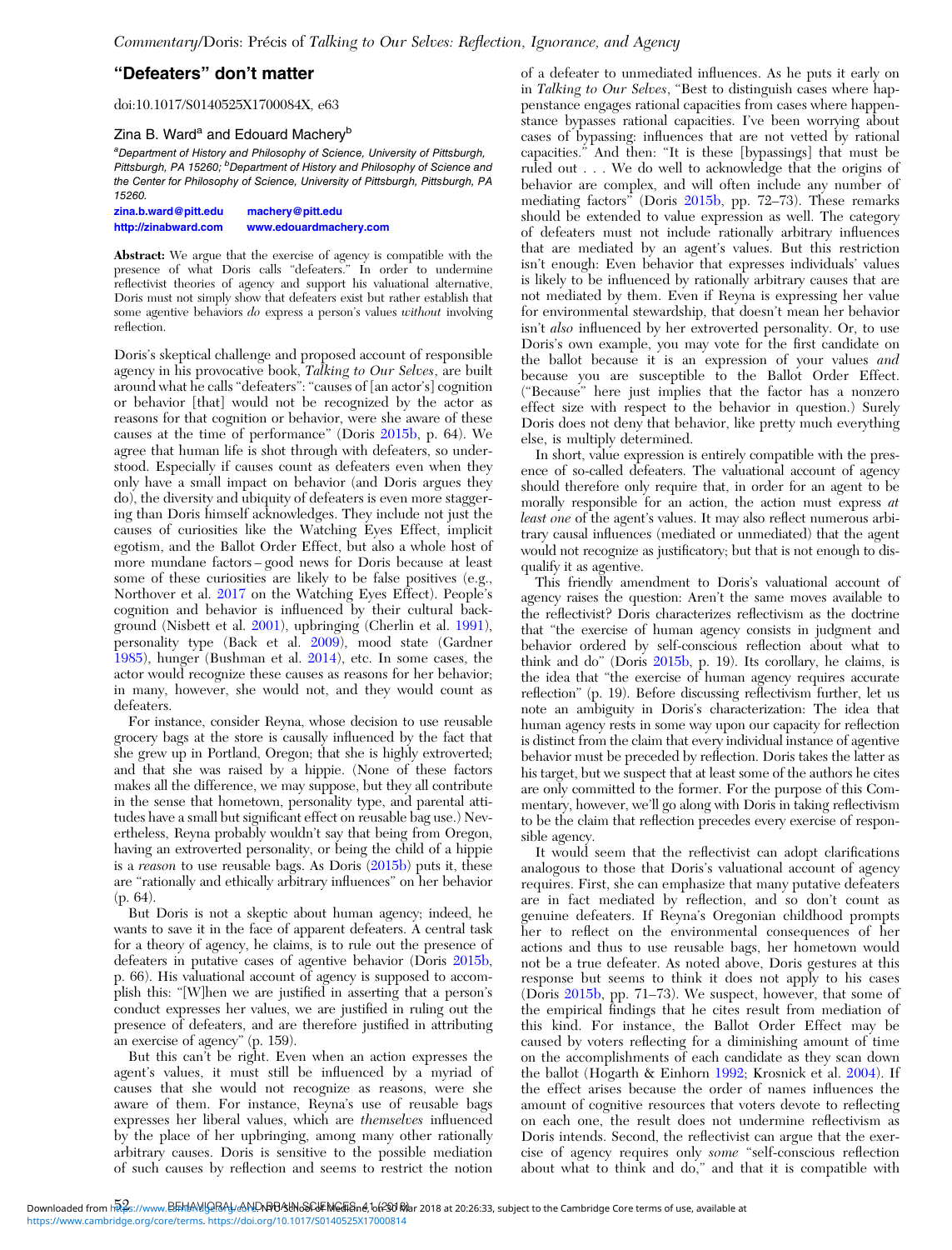the presence of other rationally arbitrary influences on behavior (Doris [2015b,](#page-67-0) p. 19). These two modifications exactly parallel the modifications to the valuational theory of agency proposed above.

We have little interest in reviving reflectivism, at least as Doris understands it. Rather, the point is this: presence or absence of rationally arbitrary influences on a behavior is orthogonal to the question of whether it constitutes an exercise of agency. Rationally arbitrary causes can be present simultaneously with reflection or with value expression. Thus, "defeaters" is in fact not a very appropriate name: Rationally arbitrary causes by themselves do not defeat responsible agency.

More importantly, once we recognize this point, it becomes clear that empirical research on defeaters per se is not what Doris needs to undermine reflectivism and support his valuational account of agency. Instead, Doris must show that some behaviors that are genuine exercises of agency do express a person's values *without* involving reflection. Let's call this task "the valuationist's challenge." Doris has too little to say about the positive part of the challenge. After raising doubts about whether a diverse array of behaviors are agentive, he does not go on to show how those behaviors are expressive of people's values, and thus safe from the specter of skepticism. The negative part of the valuationist's challenge is to show that some presumed exercises of agency are brought about with no reflection at all. It is not sufficient to argue (as Doris convincingly does) that agents often fail to reflect on some of the causes of their behavior.

Meeting the valuationist's challenge, particularly its negative part, is likely to be difficult because the reflectivist can appeal to a conception of reflection that falls short of undertaking an episode of conscious practical reasoning in which various alternative courses of action are considered and one is deliberately selected. True, if that is the type of reflection reflectivists are committed to, then some genuinely agentive behaviors take place without reflection, but that battle isn't worth fighting: A few minutes of introspection reveal the shortcomings of reflectivism so understood. Perhaps reflection involves instead "bringing to mind ideas or images meant to have some rational relation to the topic being considered, in the service of reaching a conclusion about what to think or do" (Arpaly & Schroeder [2012](#page-65-0)). Or perhaps it only requires paying attention to task-relevant cues and acting on that basis (Wu [2014](#page-74-0), Ch. 3). On these understandings of reflection, Doris's task would be to provide empirical evidence that no such ideas or images are brought to mind, or no attention is paid to any relevant cues, prior to some apparently agentive behavior. The vast social-psychology literature on rationally arbitrary influences on behavior is silent on these questions.

Even more minimally, a dominant tradition in the philosophy of action is based on the idea that the exercise of agency requires that one act for the sake of reasons (Anscombe [1957;](#page-65-0) Raz [1999](#page-72-0)). Recently several authors have argued that non-conscious processes may be "responsive to reasons qua reasons" and thus give rise to intentional or rational action even in the absence of deliberation (Railton [2009](#page-72-0); see also Railton [2006;](#page-72-0) Arpaly & Schroeder [2012](#page-65-0)). To dispute this view, Doris would need to demonstrate a total absence of reason-responsiveness in some behavior we would want to call agentive. While Doris may respond, perhaps reasonably, that this minimalist account of agency is not reflectivist, and therefore not his target, this response would be less convincing for the views mentioned above.

The fulfillment of the valuationist's challenge requires a clearer understanding of what reflection is and the presentation of apparent exercises of agency without it. Demonstrating the presence of "defeaters" is not enough, because the ubiquity of non-mediated causal influences on behavior ought to be acknowledged by proponents of both reflectivist and valuational accounts of agency.

# The practice of everyday life provides supporters and inviters of morally responsible agency

doi:10.1017/S0140525X17000851, e64

#### Jörg Zinken<sup>a</sup> and Vasudevi Reddy<sup>b</sup>

<sup>a</sup>Institut für Deutsche Sprache (IDS), 68161 Mannheim, Germany; **b** Department of Psychology, University of Portsmouth, Portsmouth, United Kingdom PO1 2DY. [zinken@ids-mannheim.de](mailto:zinken@ids-mannheim.de) [vasu.reddy@port.ac.uk](mailto:vasu.reddy@port.ac.uk) <http://www1.ids-mannheim.de/prag/personal/zinken.html?L=1>

[http://www.port.ac.uk/department-of-psychology/research/situated](http://www.port.ac.uk/department-of-psychology/research/situated-action-and-communication/)[action-and-communication/](http://www.port.ac.uk/department-of-psychology/research/situated-action-and-communication/)

Abstract: Drawing on research from conversation analysis and developmental psychology, we point to the existence of "supporters" of morally responsible agency in everyday interaction: causes of our behavior that we are often unaware of, but that would make goodenough reasons for our actions, were we made aware of them.

Doris is troubled by "defeaters": causes of our behavior that we are not aware of and, to make things worse, that we would not think of as good reasons for our behavior were we made aware of them. Research in experimental social psychology claims to have identified many such defeaters. To cite one of Doris's examples, some people seem to vote for the guy at the top of the ballot, although they would probably not claim that "because he was top of the ballot" was the reason for their choice, or that it would make a good reason for anyone's choice. But if our decisions can be swayed in such irrational ways, the worry follows, how can we think of ourselves as responsible agents?

To soften the blow dealt to our agency by such potential "defeaters" and to support the overall thrust of Doris's work, we want to draw attention to research on everyday social life. Some of that research points to the existence of what we might call "supporters": causes of our behavior that we are often unaware of, but that would make good-enough reasons for our actions, were we made aware of them. Work in Conversation Analysis, which examines the normative order of our mundane social interactions, has identified many such supporters (e.g., Stivers et al. [2011;](#page-73-0) Zinken [2016\)](#page-74-0).

Consider the ways a person might address a request for some action to another. Requests for small-scale acts of cooperation are ubiquitous in everyday life, and they provide a central arena for morally accountable agency. In languages around the world, we find complex systems of practices for making requests (Floyd et al. [2014\).](#page-68-0) But how do I come to the decision to use an interrogative in one situation (Can you pass me a plate?) and an imperative in another (Pass me a plate)? As it turns out, we make these little decisions in highly systematic ways: Imperative requests – the predominant format for requesting little acts of cooperation across languages – build on the other's availability for the job, whereas interrogative requests take into account the fact that the other is occupied with something unrelated. In other words, a cause for choosing an interrogative over an imperative request is the relative lack of continuity of the requested action with what the other is already doing (e.g., Rossi [2012](#page-72-0); Wootton [1997\)](#page-74-0).

People seem to care about these contextual cues a lot. If your partner is standing in just the right spot to pass you the plate you want, you might begin to address him with an imperative. But if he begins to walk to the fridge right as you start talking, you might break off and restart your request in an interrogative format (data discussed in Zinken [2016](#page-74-0)). But when we asked videotaped participants about their choices in such everyday interactions, they either spoke broadly about matters of politeness, or suggested that their choice of request form was quite arbitrary. It seems then, and maybe unsurprisingly so, that we are not always aware of the subtle contextual cues that sway our decisions in our everyday interactions with others. But if we were made aware of them, would there be cause for embarrassment? I would say not: My more or less subliminal awareness of the fact that my partner's moving to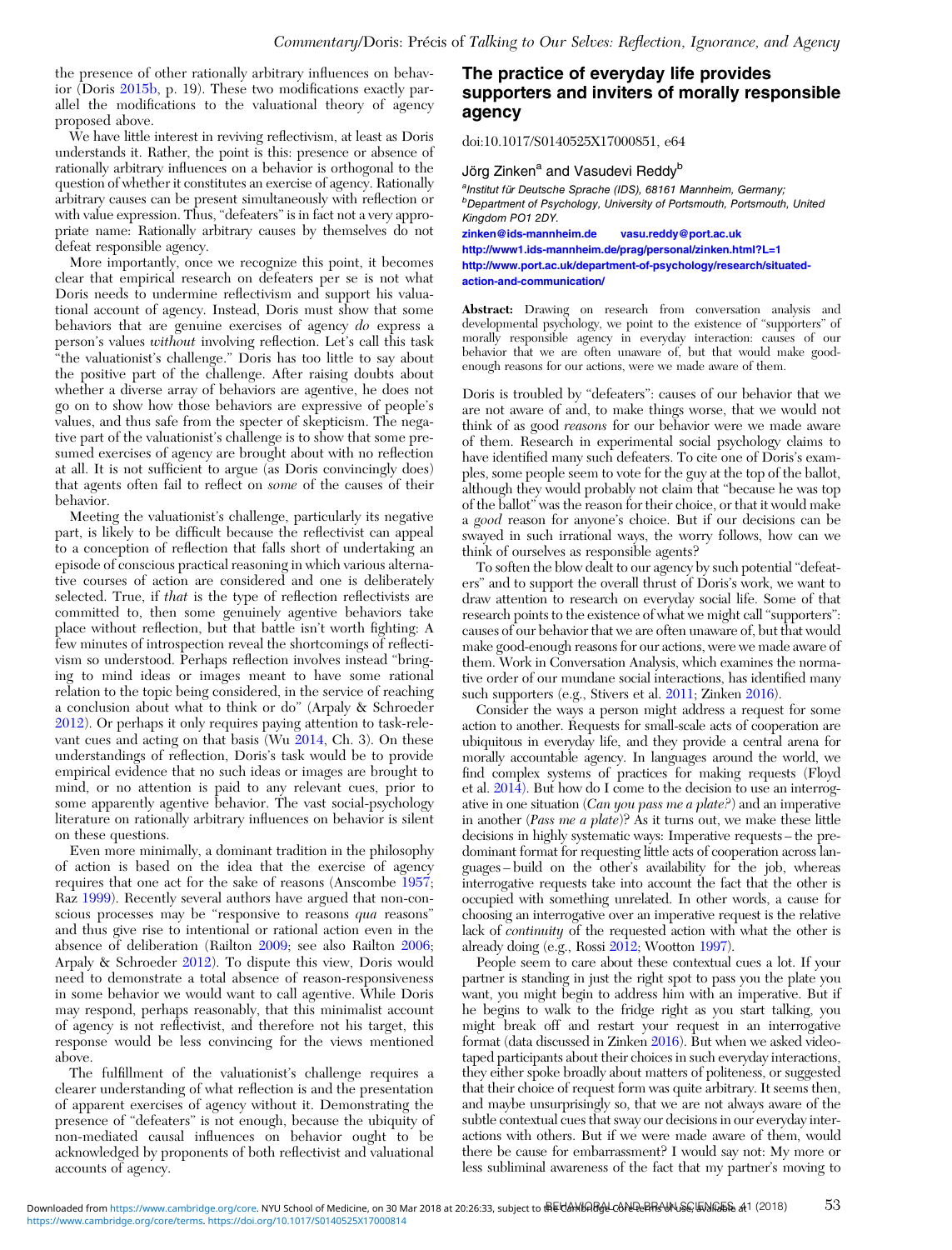the fridge constitutes an engagement that is in conflict with passing me a plate has moved me to express the value of respecting another person's autonomy. Two seconds earlier, my sensitivity to my partner's availability for cooperation had moved me to express another important value: our need to express closeness to others (Brown & Levinson [1987\)](#page-66-0). In sum, the contextual cues that regularly sway our decisions in designing interactional moves can indeed make good reasons for occasions when we are asked to rationalize what we did (see Doris [2015b,](#page-67-0) pp. 141–43). They are supporters rather than defeaters of our morally responsible agency.

Surely we do have our irrational moments. But maybe the extant research in social psychology over-advertises these a bit. Research on everyday adult interaction instead finds "supporters" of moral agency to be ubiquitous in our social lives. And from the earliest months of infancy, we are drawn into action by "inviters" of action and response, without which development would be impossibly difficult. Infants begin from 6 or 7 months of age to understand and comply with adult directives. However, rather than being enabled by a newly developed grasp of others' intentions, infants come to this gradually. The adults around set up contexts of repeated and routinized invitations to act, to attend, to show off their skills to visitors, and to join in easy cultural rituals (Reddy et al. [2013\)](#page-72-0). Infants are drawn into participating in these engagements, and without direct focus on it, begin to grasp the very structures of moral participation in social life.

These inviters and supporters seem to fit well into the theory of the social genesis and development of morally responsible agency that Doris has argued for. Their recognition might further reduce the appeal of skepticism about responsibility and agency.

# Author's Response

# Collaborating agents: Values, sociality, and moral responsibility

doi:10.1017/S0140525X17001935, e65

John M. Doris

Philosophy-Neuroscience-Psychology Program, Philosophy Department, Washington University in St. Louis, St. Louis, MO 63130 [jdoris@wustl.edu](mailto:jdoris@wustl.edu)<http://www.moralpsychology.net/jdoris/>

Abstract: I respond to the Behavioral and Brain Sciences commentaries on my book, Talking to Our Selves: Reflection, Ignorance, and Agency. I defend and amend both the skeptical challenge to morally responsible agency, that is, the book's impetus, and the anti-skeptical theory I develop to address that challenge. Regarding the skeptical challenge, I argue that it must be taken more seriously than some of my sanguine commentators assert, and consider some ways its impact might be blunted, such as by appeal to individual differences and the practical efficacy of human behavior. Regarding my positive theory, I defend the role of values in morally responsible agency against numerous criticisms, and consider various suggestions for elaborating my social, "collaborativist" account of morally responsible agency. In closing, I comment on the appropriate aspirations for theorizing about moral responsibility and agency.

Talking to Our Selves (Doris [2015b](#page-67-0)) attempts to make sense of some puzzling phenomena: cases where people's rational capacities are "bypassed" (Nahmias [2011,](#page-71-0) pp. 560–63), and the most perspicuous psychological explanations of their behavior do not include – or include enough, or centrally

enough – considerations they would take as justifying reasons for their behavior. I understand such phenomena as intimating skepticism about morally responsible agency ("agency" for short), $\frac{1}{1}$  a skepticism I develop in Part I of the book, and attempt to forestall in Part II.<sup>2</sup>

My responses to the commentaries collected here can usefully be organized in a similar way. In the first section I reconsider the skeptical challenge, together with some reactions to it that did not figure prominently in the book. In the second section I reconsider my anti-skeptical theory, with particular regard to its"valuational" and "collaborativist" aspects (collaborativism is probably the part of my approach with which commentators are most sympathetic). Finally, I close, in the third section, with brief remarks about the appropriate aspirations for theorizing about agency and responsibility. This organization does a tolerable job of imposing order on an impressively diverse and perceptive set of commentaries; unfortunately, it does not allow me to transcend limitations of space, and remark on every issue deserving of attention.

## R1. The skeptical challenge

A number of commentators contend that I have oversold the skeptical challenge: some think the problem is readily solved, and some even doubt there's a problem that needs solving. On the other hand, numerous distinguished contributors to the agency literatures agree that the challenge is one theories of moral responsibility and agency should address (e. g., Arpaly, [forthcoming](#page-65-0); Fischer, forthcoming; Kane, forthcoming; Nelkin, forthcoming; Shoemaker [2015](#page-72-0); Tiberius, [forth](#page-73-0)[coming](#page-73-0); Vargas, [forthcoming-a\)](#page-73-0) – an assessment shared by numerous of the present commentators, such as Dunning, who says there are "stark" contradictions between philosophical accounts of moral responsibility and the findings of contemporary psychology and cognitive science (cf. Alfano; Beal & Rochat; Maibom; Mercier; Niemi & Graham; Pe-Curto, Deonna, & Sander [Pe-Curto et al.]; Sommers; Taylor). Obviously, I side with the concerned, but it is worth considering why some interpreters are more sanguine.

#### R1.1. Skepticism and surprising effects

The skepticism I develop is empirically motivated, and is substantially dependent on the credibility of the science from which it draws. In both the book (pp. 44–49) and the précis, I discuss the recent replicability controversy in psychology, and I won't reprise my remarks here. But Lambert & Dennett mention a selection effect in the production of science that should be addressed. Psychologists don't get paid, to borrow their example, for demonstrating that people prefer \$1,000 to a pin prick: "generating small, surprising effects may be rewarded in psychology," they say, "but it is not clear whether or how the common lore of everyday psychology that psychologists never bother to investigate is undermined" by this enterprise. Reward structures in academic psychology reflect, to some degree, the Surprising Effect Bias (p. 47), and like Lambert & Dennett, I'm confident that where psychologists set out to demonstrate Obvious Effects, they'll have decent luck in finding people behaving expectedly, rationally, and, perhaps, agentially.

Does this mean the surprising effects I recount are the unlikely exceptions that prove the agential rule? Maybe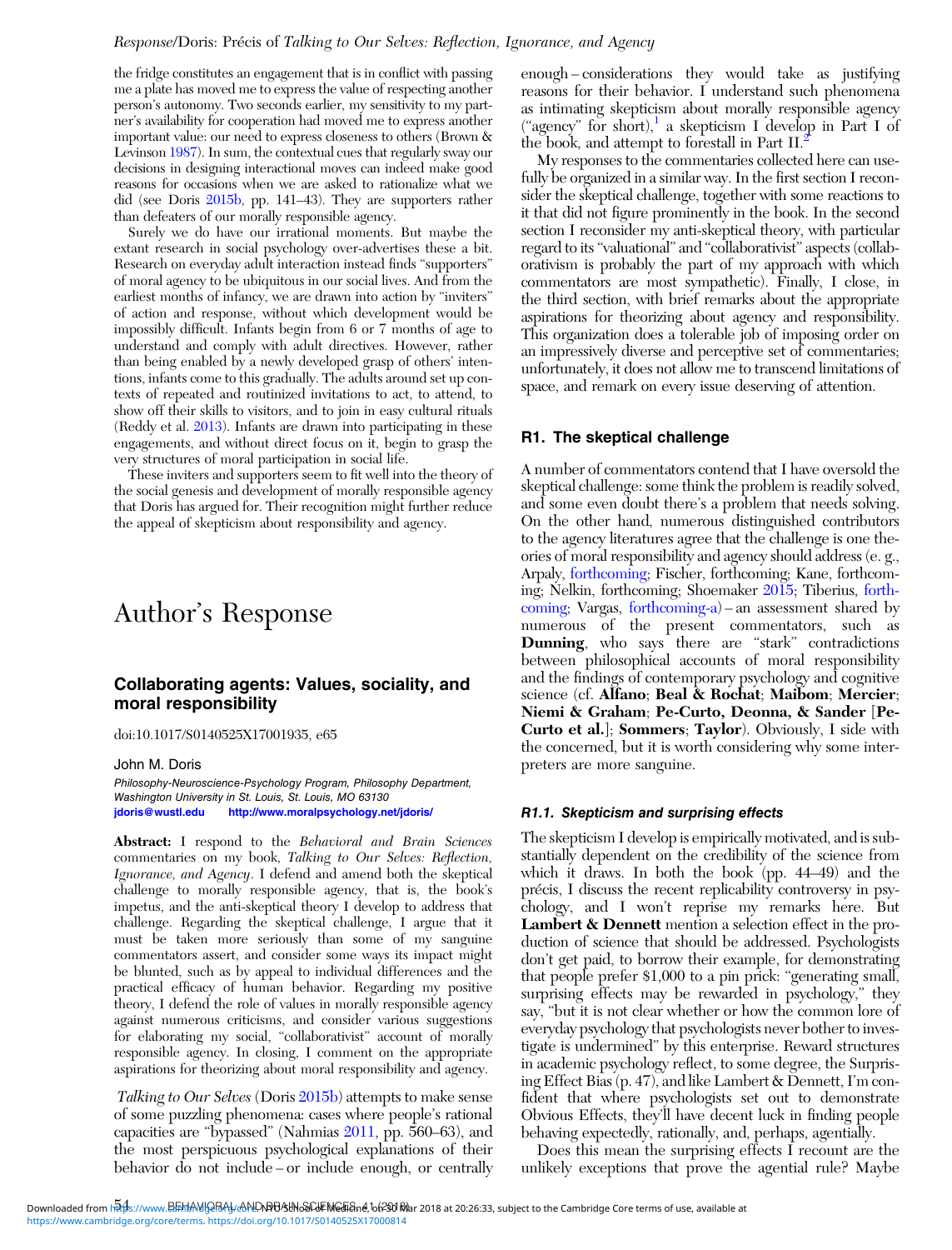not. Unexpected effects appear regularly throughout psychology (Roediger & Butler [2011](#page-72-0)), which makes me think that they are comparatively easy to get, and are not merely an artifact of the Surprising Effect Bias. I'm therefore guessing we should expect unexpected phenomena in life, where stimuli are likely to be vastly more various and potent than in controlled laboratory experiments.

While it is repeatedly observed that effect sizes in psychology tend to be of a size conventionally regarded as small (Cohen [1988,](#page-67-0) pp. 77–81), it should also be noted that the manipulations themselves are often rather slight, with nothing like the potency of real-world stimuli. The pictures used for inducing disgust in the lab, for example (e.g., Cameron et al. [2013\)](#page-66-0), are the palest simulacra of something truly disgusting, like a dumpster festering with rot and squiggling with maggots on a sweltering August day. So, too, the "prison" in the Stanford Prison Study is hardly more than a parody of an actual correctional facility.

Given the limited force of many laboratory manipulations, isn't the small size of many unexpected effects exactly what we should expect? The remarkable thing, one might say, is not that the surprising effects are small, but that they can be gotten at all. By the same token, shouldn't we expect larger impacts from the rough and tumble of real-world influences? All this disinclines me to conclude that bypassing defeaters are largely an artifact of the Surprising Effects Bias.

#### R1.2. Skepticism, effect size, and defeaters

Fowers, Anderson, & Lang (Fowers et al.) contend I have overstated the skeptical challenge. I suspect this conviction can be traced to their understanding of the philosophical enterprise: "philosophers incline to search for absolute truth, which fuels the skeptic's challenge." Certainly, some philosophers, among them many historical Greats, incline to absolutism, but this is emphatically not my orientation; as I said in the book, I'm making a "wager" in conditions of scientific uncertainty, not searching for absolute truth (pp. 12–14, 48–49; cf. Machery & Doris, [forthcoming\)](#page-70-0). Moreover, my epistemic orientation is explicitly fallibilist (p. 65), meaning I think knowledge has its basis in *defeasible* justification, not "absolute" justification. The skeptical challenge is not ginned-up by philosophical absolutism.

Fowers et al. also misunderstand how the skeptical argument works. They say the experimental effects are "generally mild and inconsistent," and we are in at least partial agreement here; I acknowledge (pp. 61–64) that the relevant effects will often be small (while observing that small effects can be practically and/or theoretically important). But Fowers et al. also say "there is a small probability that a given individual act will involve 'bypassing' the actor's reason," and conclude that this "small" probability (whatever it is) means that the skeptical worry does not go through;<sup>[3](#page-11-0)</sup> rather, the most we can conclude is that "humans are imperfect moral reasoners."

The skeptical argument does not require that the probability of defeaters be greater-than-small, but rather that the skeptical hypothesis be a live one, that requires ruling out (p. 66). If Fowers et al. could show that the probability of a defeater obtaining was trivially small, like the odds of winning a multistate lottery (lottery paradoxes noted!) maybe the skeptical argument would be a merely academic exercise. But that isn't what they show, nor does it seem to be entailed by their guesstimate that the probability of defeaters is small.

When **Fowers et al.** turn to my suggestion that defeaters may aggregate to undermine agency (Doris [2015b](#page-67-0), p. 64), they say "it is just as likely that situational factors cancel one another out as cumulate" in a way that undermines agency. I'm not sure what supports their estimate. But suppose they are right, and it is exactly as likely that an aggregate canceling of defeaters obtains as it is that an aggregate defeater obtains. On this supposition, it is equally likely that agency is, or is not, undermined, and attributions of agency are the epistemic equivalent of flipping a coin; here, Fowers et al.'s scenario just is a skeptical scenario.

May presses the issue of effect size with an elegantly posed dilemma: "influences on many choices tend to be either substantial or arbitrary but not commonly both." For something to threaten agency, on May's picture, it would have to be simultaneously rationally arbitrary and a substantial influence on behavior, but most of the effects I mention, he thinks, are either insubstantial or non-arbitrary. Without the other, neither condition unsettles agency, so there aren't enough troubling effects to make trouble.

My argument focused on arbitrary influences (pp. 54, 64); roughly, influences that make unlikely justificatory material, like Ballot Order Effects. But, May argues, many of the experimental effects, like certain bystander effects, "aren't necessarily" considerations "we'd reject as non-reasons." True enough; being in a hurry, for example, might reasonably, in some contexts, count as a reason. But that a consideration can serve as a reason in some contexts does not mean it can't count as a defeater in others. If being in a hurry leaves you unresponsive where you otherwise would have helped, given your values, it's plausible that something has gone wrong for your agency, even if being in a hurry might have served you as a justification in another context, or for a person with different values. So, rationally non-arbitrary considerations sometimes count as defeaters.

It's not clear how to gloss "substantial," but makes a practical difference is a plausible reading. Again, the effects I'm considering often are often small, but even small effects of the sort typical in much psychology can make a practically meaningful difference, as they do in medicine (pp. 61–64). I suspect that most complex psychological effects are the function of many individually small influences, an observation I dub the lotta-little principle (Doris, [in preparation](#page-67-0)). The truth of this principle does not give us reason to think that none of these effects can make a practical difference. No straw by itself is the straw that breaks the camel's back. But each straw, given all of the other straws, has an effect.

Once more, I'm not sure how one could substantiate May's assertion that the combination of arbitrary and substantial doesn't "commonly" occur. He's surely right that "many of our choices are influenced by good reasons," but this is compatible with many choices being undermined by defeaters: that there are many short people is compatible with there also being many tall ones. Furthermore, it's not obvious to me how much confidence "not commonly" should yield, even if that estimate be granted. Everywhere I've lived in the United States, you see red-shouldered hawks a lot less than you see red-tailed hawks; the former, tragically, may be in decline, while the latter are still ubiquitous. That is, red-tails are "common;" red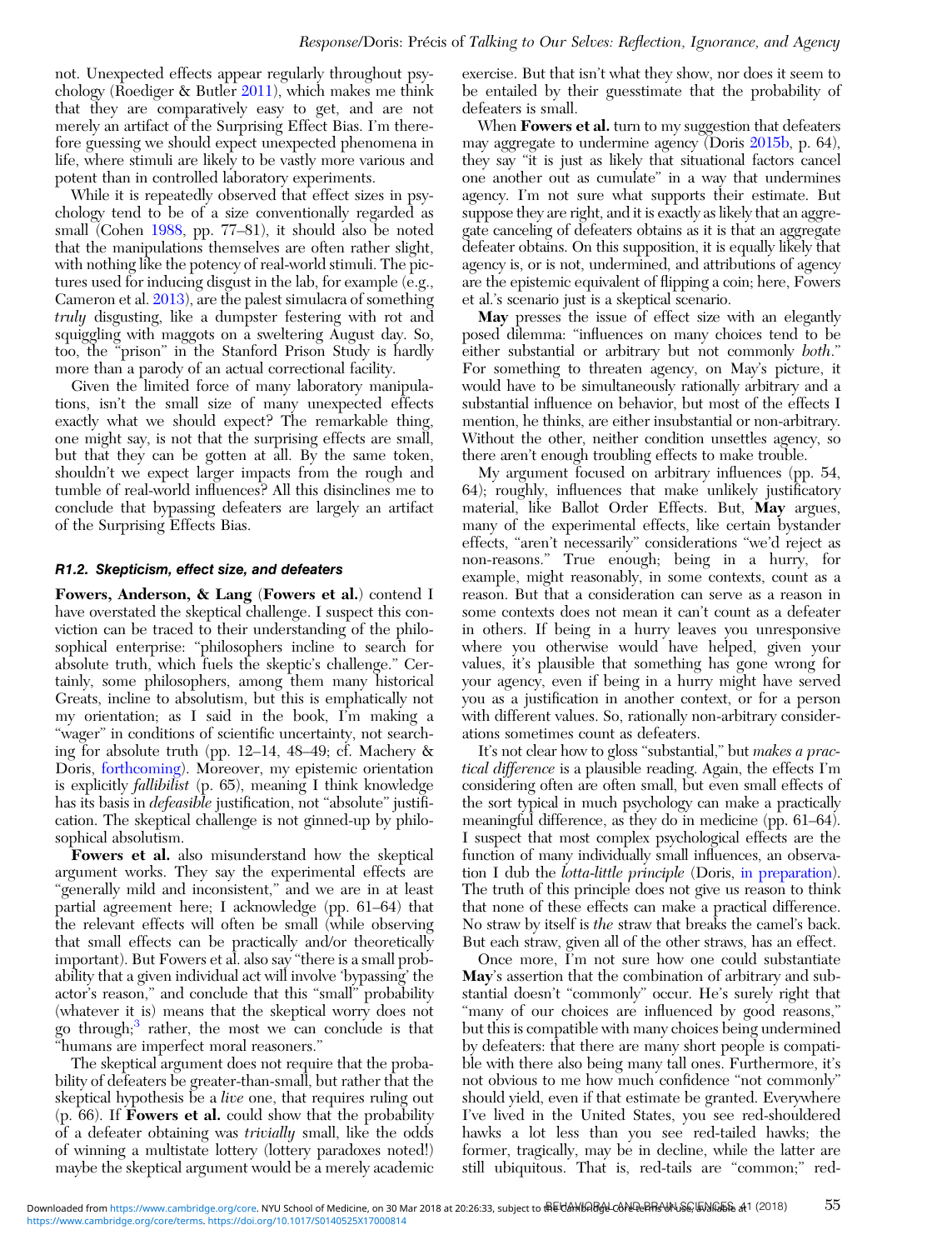shoulders, not so much. Still, red-shoulders are common enough to reduce confidence in identification when one sees a buteo at sufficient distance in places where both birds range. Even an uncommon occurrence can have epistemic import.

Because I'm reticent about speculating frequencies, May wonders if "we didn't need all of the empirical evidence," and might just as well have generated skepticism by "imagination alone," as is done in the many philosophical intuition pumps featuring such unlikely scenarios as Epistemically Malicious Demons or Envatted Brains. Well, I use the empirical evidence as a kind of "possibility pump," elevating defeaters from a mere possibility that might be reasonably discounted, to a live possibility that requires ruling out. Interestingly, some skeptical intuition pumps famous in epistemology may likewise draw their force from empirical observations. For example, early on in his First Meditation (Descartes, [1641/2008,](#page-67-0) paragraphs 3–5), Descartes mentions several possibilities that, while perhaps not commonplace, happen often enough to give pause: perception is inaccurate or distorted, people hallucinate, people are unsure whether they're dreaming. I speculate that if such empirical possibilities were unknown, and there were no evidence of inaccurate perception, the imaginings induced by the skeptical intuition pumps would lose much of their power to provoke. Matters are the same, I think, for the contemplated agency skepticism; if the curious disruptions of agency I discuss were empirically unheard of, the skepticism would have a weaker bite.

Levy is likewise skeptical about the skeptical problem, which he dismisses as "largely illusory."<sup>[4](#page-11-0)</sup> He argues that questions of agency are decided not by the reasons we do endorse, or would endorse were we aware of them, but rather by those "we should endorse." What we should endorse, according to Levy, is often fixed by what was "adaptive in our ancestral environment," because "a large proportion of these processes continue to track reasons." Therefore, he thinks, "very many, perhaps the overwhelming majority, of the processes that Doris identifies as defeaters are better seen as realizers of our agency than as defeaters of it."

I do not deny that there are many cases where automatic processes support rather than subvert agency (p. 51); some goals are better accomplished by automaticity. But many does not get us to "overwhelming majority," and yet again, it's quite unclear how the frequency of defeaters in the great corpus of human behavior can be confidently estimated.

There's more trouble for **Levy**'s suggestion than that. Adaptation, infamously, is not overly troubled by the demands of morality and rationality: do selfish genes make reasonable persons, who generously donate to worthwhile charities and prudently save for a secure retirement? Take the Cinderella Effect – stepchildren are more likely to be mistreated than are biological children, and this circumstance may well be an adaptive product of natural selection (Daly & Wilson [1996;](#page-67-0) [2007](#page-67-0)). But surely the existence of this "adaptive" tendency does not generate a moral prescription to mistreat stepchildren. Such examples are among the many reasons that attempts to find an evolutionary basis for ethics are often met with well-considered suspicion (e.g., Machery & Mallon [2010](#page-70-0)).

Levy's suggestion is problematic not only with respect to morality, but also with respect to agency. I formulated my account in terms of "subjective" reasons, rather than

"objective" reasons, and maintained that the question for agency concerns whether the agent herself would treat the causes of her behavior as justifying reasons, not whether these reasons are reasons she ought have from some perspective other than her own (pp. 43–44, 70, 135). If a parent is committed to treating all of their children equally, but is biased against their stepchildren as a result of the Cinderella Effect, there are questions about the extent to which they're exercising agency. Their behavior runs counter to their values, and is not regulated by their reasons. The fact that there is some perspective which counts them as acting on good reasons, however abhorrent those considerations are to them, does not make it the case that they are acting agentially. Of course, one might seek to build an account of agency around a theory of objective reasons, the apparent agential significance of the actor's subjective perspective notwithstanding. But even if one takes on such demanding work, they should, by dint of familiar examples like the Cinderella Effect, hesitate to source reasons in adaptations.

**Hirstein & Sifferd** also propose estimated frequencies as a bulwark against skepticism: inaccurate self-awareness, they allow, is "fairly common," but inaccuracies that go uncorrected because the subject cannot correct them are less common. They insist that only the latter, less common cases, make trouble for responsibility: "in cases where we have the capacity to correct for our mistaken perceptions, using our brain's prefrontal executive processes, it would seem we are responsible for them." Because they think the responsibility-threatening cases where people lack this capacity to correct are pretty rare, Hirstein & Sifferd think the skeptical challenge is less serious than I suggested.

I won't say more about anti-skeptical frequency guesstimates, but I will say something about **Hirstein & Sifferd**'s appeal to capacities, because I argued in the book that this expedient cannot disarm skepticism (pp. 37–40). My argument is pretty simple: in many cases, folks occupy excusing conditions, and are therefore not responsible, when there is little doubt they have the responsibility-relevant capacities. Certainly I have the capacity to act another way when manipulation or coercion undermines my exercise of agency, it's just that circumstances prevent me from exercising that capacity. Indeed, here lies a way of understanding the distinction between excusing and exempting conditions (Doris [2002](#page-67-0), pp. 129–30). Excuses are at issue when the actor is assumed to have the capacities requisite for agency, but are somehow prevented from exercising them, while actors in exempting conditions are supposed to lack the relevant capacities altogether, and are globally non-responsible. Thus, the presence of responsibility-relevant capacities is not sufficient for the attribution of responsibility, because people in excusing conditions, who are paradigmatically (though locally) non-responsible may be assumed to have them.

A promising approach, which I should have considered in the book, links responsibility to fair opportunity (Brink & Nelkin [2013](#page-66-0)). On this picture, when I'm in excusing conditions I have the capacity to exercise agency, but factors like coercion and manipulation deny me fair opportunity to do so. Here, if defeaters are to count as underminers of responsibility, it must be the case that their subjects lacked fair opportunity to resist them. And here, self-ignorance can matter, because it is not clear that people have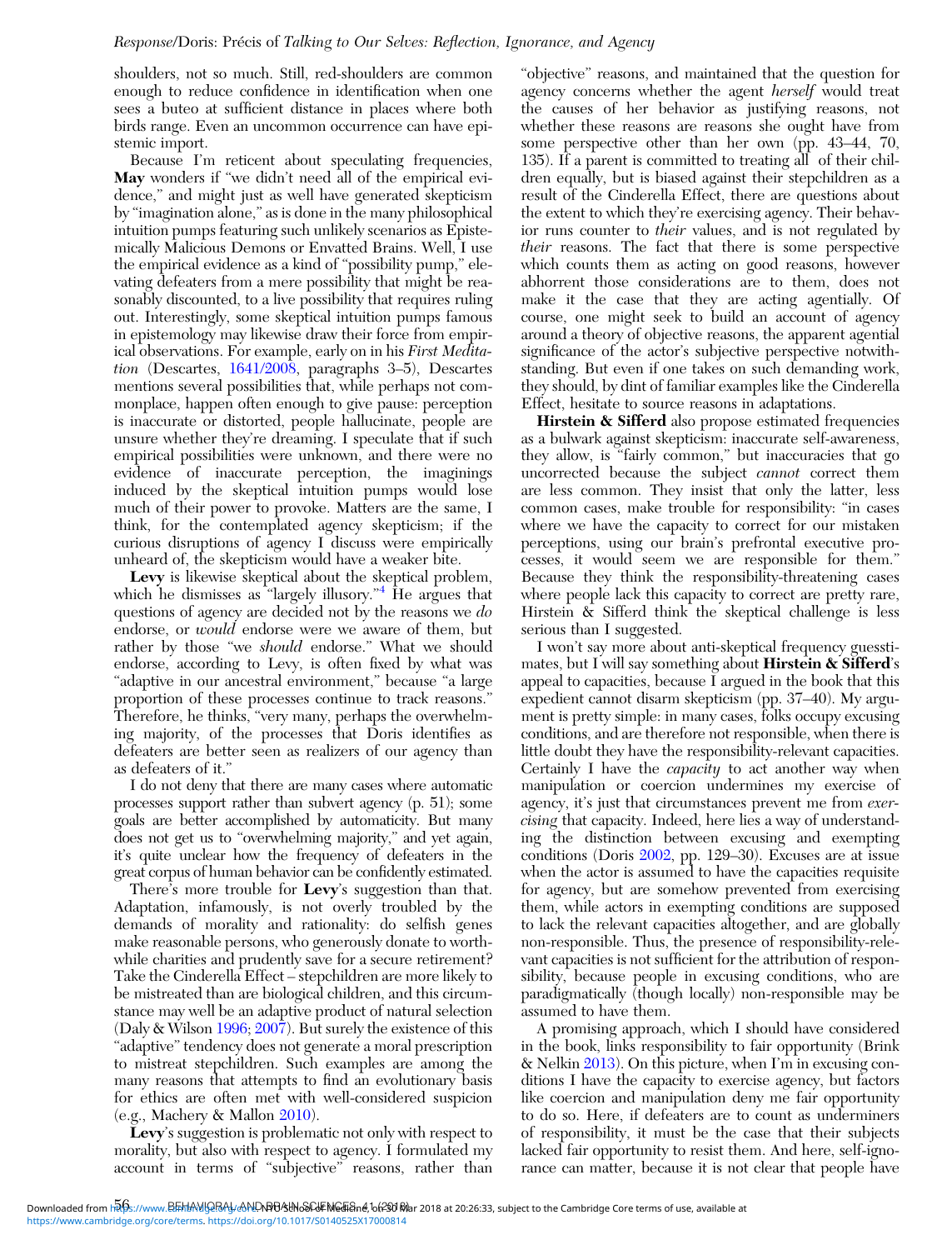fair opportunity to resist influences of which they are unaware. One might disagree about this – if your vote is really a vote of conviction, maybe you can fairly be expected to resist ballot order effects, whether or not you know about them. But working this out will involve more than simply observing that the subjects of defeaters have the capacity to resist their influence.

Unlike other anti-skeptical commentators, **Ward &** Machery's resistance is not based on guesstimates of defeaters' rarity. Indeed, they allow the possibility that "the diversity and ubiquity of defeaters is even more staggering than Doris himself acknowledges," and recognize, as I do (p. 72), that the causal history of any behavior is likely to be shot through with influences those so influenced would be unlikely to treat as justifying reasons. What Ward & Machery doubt is that these influences threaten agency: there are huge numbers of what I term defeaters, but according to them, most of these "so-called defeaters" aren't agency-undermining. As they observe, "even behavior that expresses individuals' values is likely to be influenced by rationally arbitrary causes that are not mediated by" their values; if these causes have to be counted as defeaters, there would seem to be an objectionable scarcity of agency.

Ward & Machery propose this fix: the "valuational" account of agency should . . . only require that, in order for an agent to be morally responsible for an action, the action must express at least one of the agent's values. It may also reflect numerous arbitrary causal influences (mediated or unmediated) that the agent would not recognize as justificatory; but that is not enough to disqualify it as agentive."

If meeting this requirement is supposed to be sufficient for agency, difficulty ensues.<sup>[5](#page-11-0)</sup> Say  $\tilde{I}$  value both gustatory pleasure and health, but value gustatory pleasure far less. Say next that someone slips me a science fiction-y medication that briefly amplifies, in some rationally arbitrary fashion, the value I place on gustatory pleasure, and I end up elbow deep in a tray of Winslow's salt caramel donuts. On Ward & Machery's amendment, I'm responsible, because my snarfing expresses at least one of my values. But manipulation of this kind is a classic responsibility negating excuse. (More on manipulation below.) The point generalizes: even manifestly non-agential behavior may express one (or more) of an actor's values. While Ward & Machery's amendment stems the unwelcome proliferation of defeaters, it may succeed too well, countenancing the unwelcome proliferation of agency.

My own attempt to curb the population of defeaters is to say defeaters obtain when the actor would be "unwilling to cite in defense of her behavior the factors figuring in the most perspicuous psychological explanation of her behavior" (précis, p. 1). What's meant to do the needed work is the admittedly vague "most perspicuous psychological explanation." The most perspicuous explanations won't include irrelevant or extraneous information: many rationally arbitrary causal factors that do not undermine agency, like my parents' first meeting, are in this way excluded. Also doing some work is the requirement that the explanations be "psychological"; when we ask about motives and reasons, we're not asking about distal natural causes like the big bang, so these candidate defeaters are excluded. Is my way of culling defeaters ad hoc or good sense?

Both. Assessing explanatory relevance proceeds on a case-by-case basis, and there's unlikely to be anything tidy and general to say about whether something implicated in a behavior destabilizes agency, or is merely an agentially irrelevant feature of that behavior's causal history. Perhaps this amounts to an on-the-fly "sniff test," but I'm guessing such appeals are inevitably part of assessing explanations, in as much as explanation has pragmatic goals like produc-ing understanding.<sup>[6](#page-11-0)</sup> There may be some biting of bullets here, where I have to recognize defeaters where I'd rather not. That is, I may get a bit less agency than I wish. But without further elaboration, **Ward & Machery's** proposal seems to leave us with agency where we shouldn't have it, so I'll stick to my approach, messy as it is.

# R1.3. Skepticism and practical utility

Speaking of explanations, Lambert & Dennett demand one of me: if rationally arbitrary influences on behavior are as robust a phenomenon as I suppose, "how do we manage to hold it all together?" People do pretty well at things like interpretation, prediction, and coordination – and more generally, just getting by – but this practical success would be miraculous, the argument goes, if agency were regularly undermined by unexpected "goofy" influences.

Here, it is useful to distinguish rigid and fluid contexts. Rigid contexts are highly constrained (whether implicitly or explicitly), and any exercises of agency in these domains are likely to be less easily destabilized. Fluid contexts are less constrained, and present more latitude for defeaters. Under ordinary conditions, driving is a fairly rigid context: not often do goofy influences have you speeding the wrong direction on the interstate. But there are many (explicit) protections in place, like routing and signage, to prevent such mishaps. Similarly, I doubt there's some goofy manipulation of the sort found in the psychology literature that could surreptitiously induce me to lecture naked, in face of the countervailing (often implicit) social expectations. Once more, this looks like a rigid context, and there's doesn't seem to be much question about defeaters.

Now think of the complex, emotionally freighted contexts I'm calling fluid, such as romantic relationships, political preferences, and career choices. In these cases, which are often of great practical interest, there are serious questions about defeaters (pp. 75–76). Regarding Lambert & Dennett's question, I'm inclined to think that much of our practical success in endeavors like prediction and coordination can be attributed to the behavioral regularity enforced by rigid contexts, while the troubling failures of agency, I'd wager, more often occur in fluid contexts, where there are weaker forces for keeping people on the rails. If so, we have the paradoxical result that defeaters are less likely, and the exercise of agency more likely, where behavior is more constrained. Given that my theory of agency "positively celebrates constraint" (p. 12), this air of paradox is not untoward. It may also be that the rigid/fluid distinction provides some traction on the epistemological problem: we may more confidently attribute agency in certain rigid contexts.

Hirstein & Sifferd offer another sort of explanatory demand: "Doris's view amounts to saying that the entire upper level that has been designed into our brains,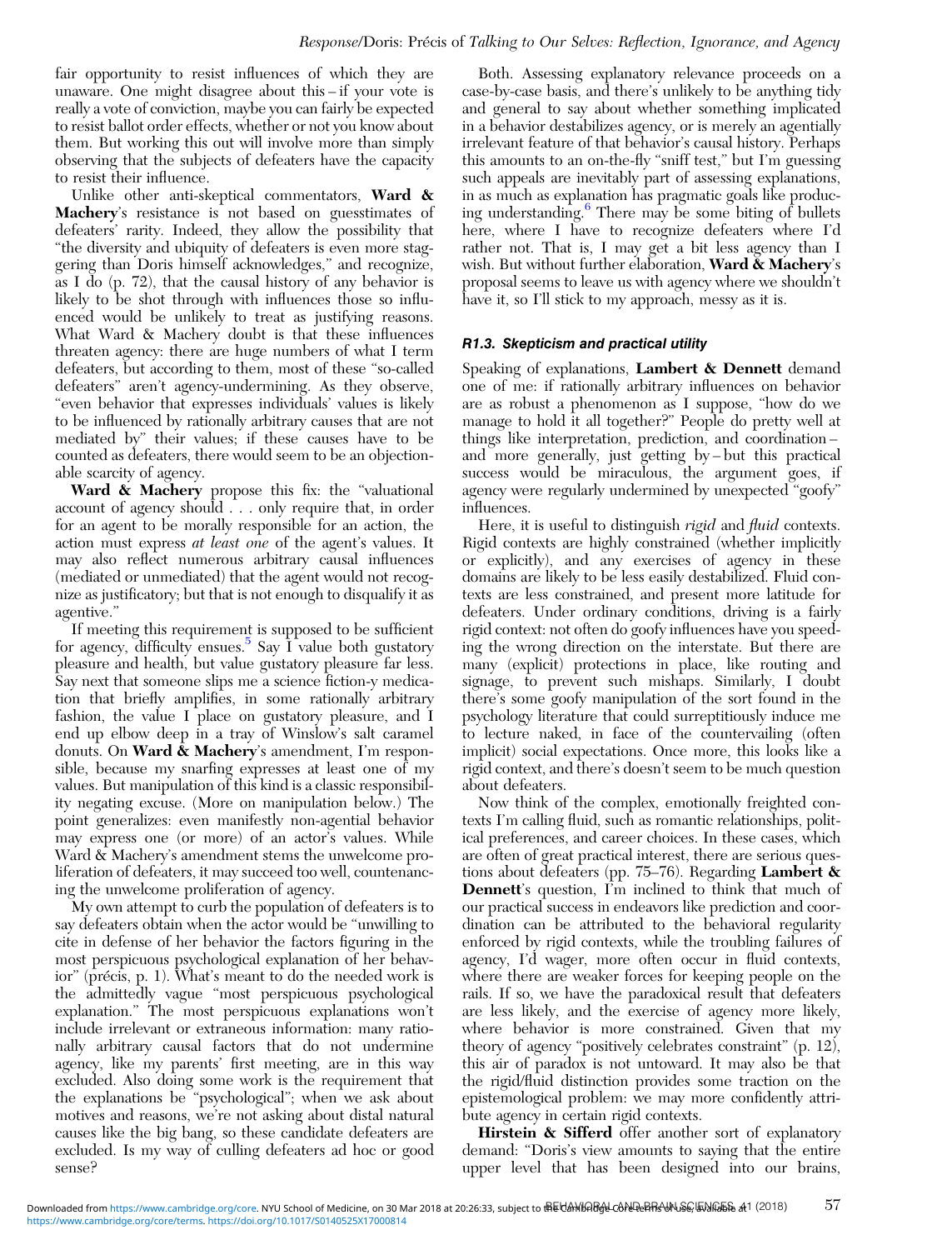including the executive processes and consciousness itself, is of little use or import." I'm generally leery of arguments about what it makes sense for Mother Nature to do, but if it were the case that my theory implies She designed-in an expensive system without assigning it meaningful work, I agree I'd have some explaining to do. I didn't, as Hirstein & Sifferd observe, say much about brain science (pp. 88– 89), but in my dialogic theory the collaborative exchange of rationalizations makes plenty of toil for the "upper level" (as, presumably, do those occasions where behavior conforms to a traditional reflectivist model). Additionally, the brain does many things that are not in the service of morally responsible agency, and any number of these might employ the upper level. I'm inclined to think, with theorists like Mercier and Sperber [\(2009\)](#page-70-0) and von Hippel and Trivers [\(2011\)](#page-73-0) that nature didn't design the fancy human brain with heavy emphasis on accurate self-awareness, but that doesn't mean there's nothing for it to do.

**Hammond** leverages developmental psychology, which I left largely untapped, into a suggestive defense of reflection. His central example is a study where Piaget ([1974/](#page-72-0) [1976](#page-72-0)) had children and adults model crawling. Not everyone hit on the correct "X" pattern; for example, some subjects modeled crawling on an "N" pattern. But when subsequently asked to crawl, some of the mistaken modelers crawled in accordance with their erroneous model. As Hammond has it, "our reflections can shape our actions, even when these reflections are inaccurate representations of the state of the world," and these "subsequently reorganized actions may create a world that more closely resembles what was in error."

I take a similar line (pp. 135–37, 143–45): the fact can be the child of the fiction, in something like the way Hammond supposes. But now, as a self-styled anti-reflectivist, I have a branding issue. For what Hammond is proposing, in effect, is reflectivism minus the accuracy corollary. While I'm apt to caution that much agential behavior is unreflective (p. 69), perhaps my view ought be characterized as a kind of reflectivism, in so far as I recognize the kind of process Hammond describes. On the other hand, jettisoning the accuracy corollary might cause the reflectivist branding problems of her own: the Oracle said Know thyself, not Reflect inaccurately about thyself, and structure future behavior with these inaccuracies. A view like mine (and I think Hammond's), which centrally features inaccurate self-awareness, betrays the spirit of traditional reflectivisms.

**Collerton & Perry** defend the practical efficacy of reflection by means of an analogy with vision. Vision is prey to many distortions and inaccuracies, but is nevertheless enormously helpful for getting us along; likewise, Collerton & Perry say, for reflection, which needn't be perfect to be useful. I'm inclined to agree (pp. 129–33), but I'd caution against supposing that our success in getting along is evidence for our successful exercise of agency. After all, many species that presumably lack morally responsible agency, like the pathetically robotical Sphex wasp made philosophically famous by Dennett [\(1984](#page-67-0), pp. 10–11), manage just fine (when not made examples of by meddling naturalists), $\frac{7}{1}$  $\frac{7}{1}$  $\frac{7}{1}$  and it's not clear that we wouldn't be able to do the same if we lacked morally responsible agency – as indeed some philosophers (e.g., Pereboom [2014](#page-72-0)) have argued.

The analogy with vision actually presses this point. Noting the practical value of vision does not necessarily answer skepticism directed at the deliverances of the senses; the skeptic will be quick to grant practical efficacy, while continuing to question the possibility of knowledge. Indeed, comparatively simple animals successfully navigate their world, but epistemologists may hesitate to ascribe fullblooded knowledge to such organisms (e.g., Sosa [1991,](#page-73-0) p. 240). Likewise, the agency skeptic isn't doubting that human beings get by, she's doubting that they get by while exercising agency. And this doubt, she thinks, doesn't get allayed by insisting on our pragmatic success.

#### R1.4. Skepticism and individual differences

Several commentators suggest I should pay more attention to individual differences. While I've sometimes criticized character and personality theory, I've always acknowledged the importance of individual differences (e.g., Doris [2002,](#page-67-0) pp. 25–26), and I participate in empirical work investigating them (Bollich et al. [2016](#page-66-0); Cameron et al. [2013](#page-66-0);<sup>[8](#page-65-0)</sup> Mooijman et al., forthcoming). Although individual differences were not a primary focus of Talking to Our Selves, I assumed throughout that there are individual differences with respect to agency (e.g., pp. 34–35, 39–41, 48, 156, 162).

It is an interesting, and underexplored, question what exactly those differences might be; one major obstacle is operationalizing amorphous and contested notions of agency for empirical work. Lambert & Dennett suggest there are likely individual differences in susceptibility to the goofy influences that may function as defeaters; if so, there should by individual differences in the extent to which people exercise agency. For example, there's considerable research on individual differences in suggestibility (e. g., Frost et al. [2013;](#page-68-0) Marotta et al. [2016](#page-70-0)). Intuitively, the less suggestible might be less susceptible to goofy influences, so maybe the less suggestible are, all else equal, better able to exercise agency. This, it seems to me, has the makings of a worthwhile research program integrating moral psychology and personality psychology.

Niemi & Graham argue that individual differences affect not only the exercise of agency, but also the attribution of agency. Work by Graham and his colleagues (Graham et al. [2009](#page-69-0); Graham et al. [2011](#page-69-0)) on moral foundations suggests that different people may adopt very different moral perspectives; for example, conservatives may favor binding values like loyalty and purity, which support group solidarity, while liberals may favor individualizing values like harm prevention and fairness, which focus on the protection of individual persons. Niemi and Young ([2016\)](#page-71-0) have shown that the differing values may be implicated in differing perspectives on responsibility; for example, those higher in binding values may attribute more responsibility to the victim of sexual assault. This result might be thought to generate another sort of skeptical challenge: if variation in responsibility attribution is attributable to foundational differences in values, perhaps we cannot expect agreement on responsibility attributions between people embodying these differing evaluative perspectives. And if there is such "fundamental" evaluative disagreement (Doris & Plakias [2007](#page-67-0)), perhaps we cannot converge on objective assessments of responsibility.<sup>[9](#page-65-0)</sup>

While consideration of individual differences may be thought to exacerbate the skeptical difficulty, Taylor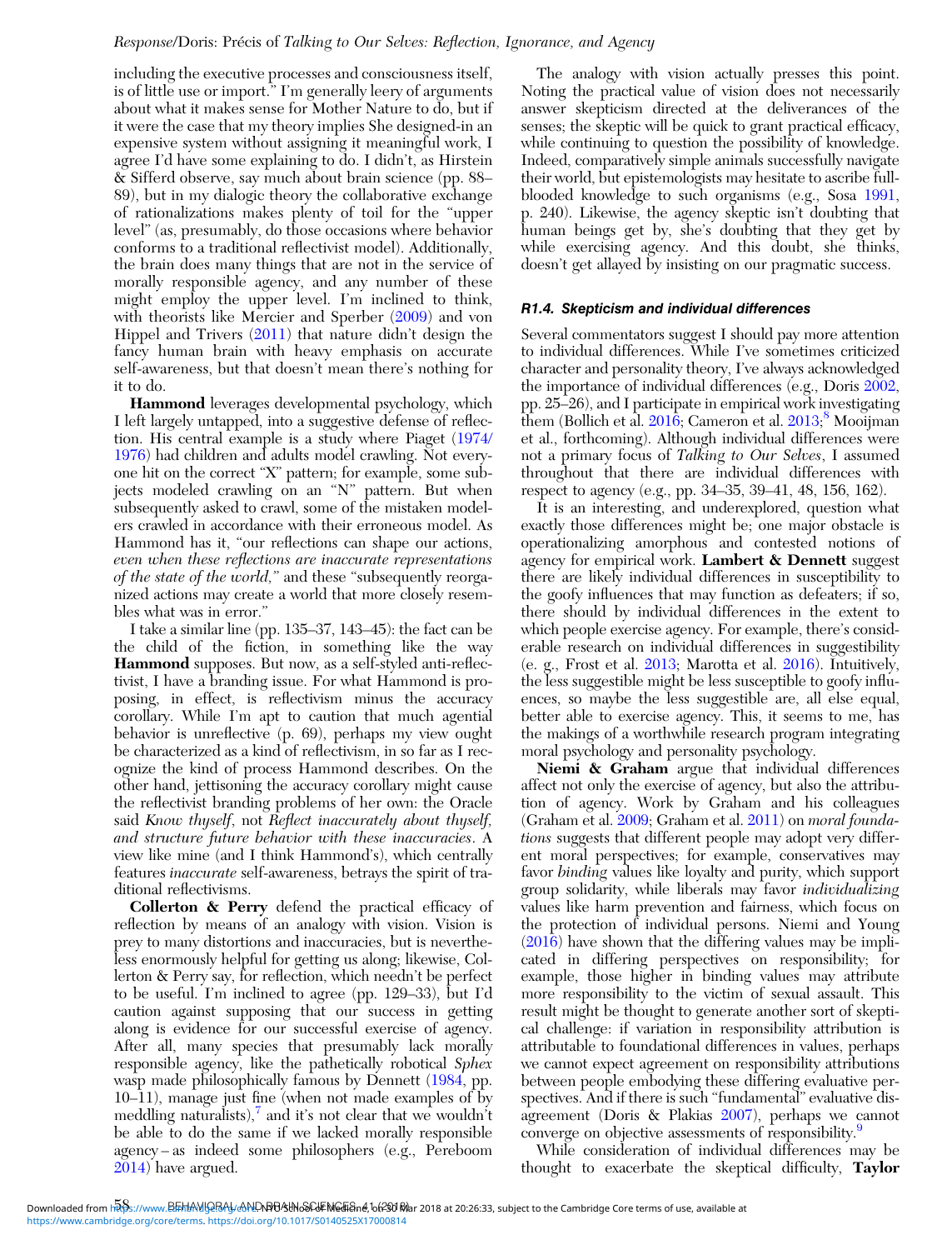thinks it may instead suggest a solution: "the development of expertise is a widely applicable self-regulative strategy" so "people should develop expertise in certain domains if they want to consistently express their values." It's a truism of the human performance literature that where there's expertise, there are individual differences, at least in complex domains (Gobet & Campitelli [2007,](#page-68-0) p. 159; Howe et al. [1998,](#page-69-0) pp. 399–400), so if exercising agency involves a kind of expertise, some folks should be better agents than others. This may sound a bit undemocratic, but in as much as the development of expertise is sensitive to practice (e. g., Ericsson [2014\)](#page-68-0), perhaps the less agential may become more so, if they put in the work.

Taylor's suggestion is intriguing, not least because expert performance is, oftentimes, not so much undermined by automatic processing as supported by it (Christensen et al. [2016](#page-66-0)), and the performance of experts often seems appropriately agential. One of Taylor's examples is a study where nurses were less subject to the "group effects" that mute helping behavior when other bystanders are present (Cramer et al. [1988](#page-67-0)). Arguably, the nurses' training made them less susceptible to defeaters, and more agential, in the performance of their profession. Expertise, we might say, involves a kind of educated automaticity: if you want to exercise agency in an area, and squelch lurking defeaters, develop expertise.

Unfortunately, the development of expertise is not so well understood as we might wish, regarding such questions as the relative contributions of talent and practice (for an overview, see Doris, [in preparation](#page-67-0)). Additionally, expertise is domain limited (Chi [2006\)](#page-66-0): given the large amount of practice required, and the unequal distribution of domain-relevant talents, people are seldom truly expert in multiple complex domains. Now, Taylor's intriguing proposal has generated another intriguing proposal. Perhaps, if people are only expert in a few (or fewer) domains, people only exercise agency in a few narrowly circumscribed areas of their life: maybe I exercise agency as an academic, but not as an athlete. If so, Taylor's solution to the skeptical problem may suggest that for most people, the scope of agency is sharply curtailed.

Fowers et al. also urge attention to individual differences as a way of defanging skepticism. As I say, I welcome research on individual differences, but I'd caution against proceeding in terms of virtue, as they propose: "Behavioral research on virtue and character is just getting under way . . ., but the expectation is that virtue and character will directly reduce defeaters' influence as well as moderate defeater effects." (After critiquing the philosophical method, Fowers et al. here appeal not to empirical evidence, but to the philosophical authority of Aristotle.)

Apparently, Fowers et al. wish to address the skepticism about traditional conceptions of character I developed in an earlier book (Doris [2002](#page-67-0)). Although I have thoughts about how the literature subsequent to that book is developing (Doris, forthcoming), in the book that is the topic of the present discussion, I explicitly declined to revisit the issue (pp. 14–16). The character skepticism debate in philosophy (like the person-situation debate in psychology that inspired it) is substantially a debate about cross-situational behavioral consistency – the skeptics contend behavior is much less consistent than traditional notions of character would have us predict. But that issue is orthogonal to the issue of agency. To see this, consider some

non-human organisms that exhibit limited behavioral variation, like sea anemones. An organism could be perfectly consistent, and not be an agent; in my frame, a person could be both perfectly consistent and invariably subject to defeaters.

Moreover, linking virtue (or moral probity more generally) and agency has unpalatable results (p. 16): if virtue is what facilitates agency, it would appear that the vicious are unlikely to exercise agency, which flies in the face of the apparently viable practice of holding less-than-virtuous people responsible for their bad deeds. Or so I argue (pp. 156–59). You needn't be convinced. But if you link virtue and agency, you must either (1) develop distinct accounts of responsibility for wrongdoing and rightdoing, or (2) contend that non-virtuous people occupy mitigating or exempting conditions and eschew, contrary to ordinary practice, holding them responsible. Because neither of these options is completely appealing, you'd want to offer considerable argument. Fowers et al. do not attempt to do so.

## R2. The anti-skeptical theory

I've reviewed the skeptical challenge and considered some avenues of response that were not featured in Talking to Our Selves. I now turn now to the anti-skeptical response I did feature, and consider some of my commentators' thoughts on that.

## R2.1. Do we need a theory of agency?

Patrzyk decries the "moralistic appeal of agency attribution," and any attempt to vindicate existing practices of responsibility attribution. Anti-skeptical approaches to moral responsibility, he contends, are "rescue missions," which can only be explained by theorists' "need to devise a theory allowing them to justify their retributive instincts and take credit for what they do not deserve." Existing responsibility practices, for him, are "objectively unfair, creating a situation in which blame judgments depend on factors that cannot be controlled by the actor."

While **Patrzyk** finds my moralizing distasteful, he himself is moralizing, because he finds non-skeptical thinking on morality "objectively unfair." I suspect that charges of moralism themselves reliably lapse into moralizing – the more so when deploying markers of certitude like "objectively." Given what he says, perhaps Patrzyk should be embarrassed by his moralizing, but I readily admit that my own theorizing is morally freighted.

This is inevitable, in as much as notions like agency and responsibility are "thick," and simultaneously bear normative and evaluative commitments (pp. 14, 195–96). Thus, asserting that people sometimes exercise morally responsible agency, as I do, is an ethical exercise, as is denying that they do so; the former is to say that people are due a certain kind of moral regard, the latter is to say they are not (as indeed Patrzyk's "credit for what they do not deserve" makes obvious). For example, I'm of the altogether familiar conviction that people deserve a different kind of regard for their good deeds than for their good looks, and I'd mark this divide with the language of agency. Patrzyk may either reject this conviction (as philosophers with skeptical leanings about responsibility, such as Smart [[1961\]](#page-72-0), are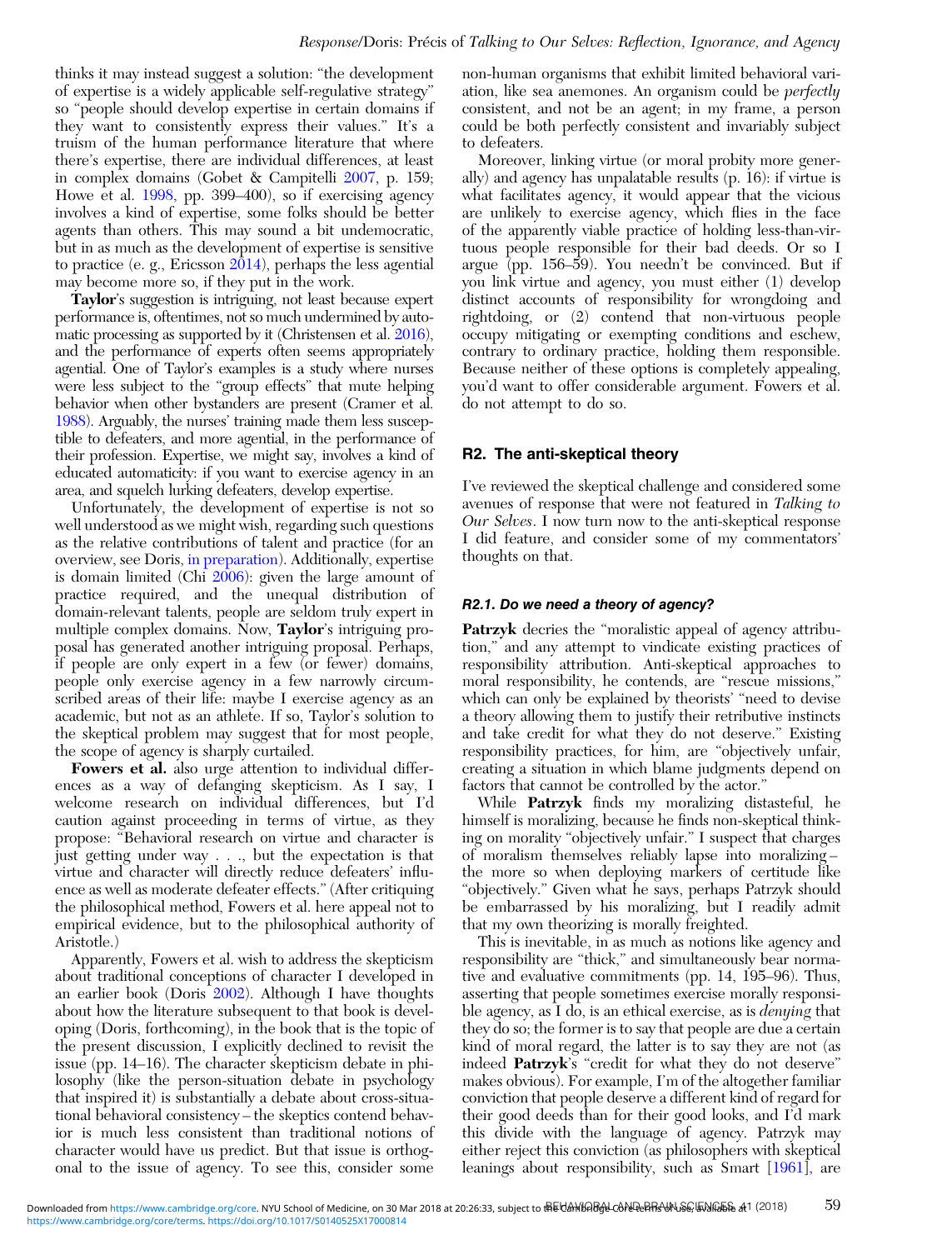perhaps inclined), or develop a way of grounding it that does not appeal to agency. In doing either, he would be engaging in a recognizably moral enterprise; in debating agency and responsibility, there's no escape from "moralism."

## R2.2. Reactive attitudes

I anchor my approach in the "reactive attitudes," but as Viciana, Gaitán, & Aguiar (Viciana et al.) observe, my account here is "importantly undertheorized." Strawson ([1962\)](#page-73-0), who initially proposed understanding responsibility *via* the reactive attitudes, was himself more suggestive than systematic, and I was perhaps overly content to emulate him in this respect. I supposed that reactive attitudes like anger and admiration are "symptoms" of morally responsible agency (p. 24), while Viciana et al. assert that reactive attitudes "can sometimes be apt even if they are not tracking morally responsible agency." They suggest, for example, that we ought be outraged at perpetrators of wartime atrocities, even if the conditions of war often destabilize miscreants' agency (as Doris & Murphy [\[2007](#page-67-0)] also argue).

I take the point: perhaps the reactive attitudes, like the assignment of criminal responsibility, are sometimes governed by something like strict liability, and appropriately target perpetrators of non-agential deeds. Conversely, there may be cases of responsible agency that don't prompt the reactive attitudes; for example, some agential behaviors may be too inconsequential to provoke the kind of emotional responses, like anger, associated with the reactive attitudes (possibly, this departs what I said in the book, on p. 24).

These are important points, but I doubt they vitiate my approach. I propose treating reactive attitudes as a sort of heuristic – a way of loosely delineating the contours of responsibility practices (plural practices, because as **Viciana et al.** note, not all responsibility systems are the same). Just as it is often the case that no one symptom is necessary or sufficient (and still less, necessary *and* sufficient) for diagnosing disease, the presence of reactive attitudes is not necessary or sufficient evidence that agency is at issue. Still, if one wants to look for responsibility attributions, and determine whether those attributions are legitimate, one could do far worse than looking for the presence of the reactive attitudes, together with the kind of justifications people offer when they experience and express them. The reactive attitudes are, as I treat them, a beginning – a way into a theory of morally responsible agency, not the theory itself (p. 23).

## R2.3. Agency and values

On the theory I propose, exercises of agency are associated with expressions of value: when my declining a donut expresses the value I place on my health, I exercise morally responsible agency. **Dunning** wonders why I privilege values, among the various psychological states and processes that structure behavior. My thought is that the relevant psychological states must have a certain authority. For example, lots of desires I have are unimportant, or even repellent, to me, and many others may be fleeting and infirm; they're not the sorts of things around which it makes sense to structure my behavior – and still less, my life. My account of values attempts to identify "desiderative

complexes" (p. 183) that are fit to play this structuring role: "values are associated with desires that exhibit some degree of strength, duration, ultimacy, and non-fungibility, while playing a determinative-justificatory role in planning" (p. 28). Such desires, we might say, are worth taking seriously: They have normative heft, or rational authority. I agree with Dunning that I might have gone more pluralist here, and not limited my account to values; perhaps it's possible to "upgrade" other psychological states, like attitudes, in the way I attempted for desires, so that these states can also be seen as integral to agency. Nevertheless, I'd want this pluralism to reserve a large role for values, because they are plausibly supposed to bear the needed normative heft.

**Maibom** worries that on my account, "there may be no causal chain from your values to the expression of them"; if no causal relation is required, even things I didn't do might count as exercises of my agency (like someone I've never met bringing about an outcome I value after my death). For this reason, I distinguished conforming to a value and expressing a value, arguing that expression requires more than mere conformity (p. 70). Part of the something more, I said, is a causal relation: for expression, "that the actor holds the value should be causally implicated in her undertaking a behavior suited to realize the value" (p. 135). But a causal relation will not be enough, because it might be fortuitous or fluky (p. 25): it shouldn't count as an exercise of agency if the value I place on health causes me to faint in horror rather than lighting up when you offer me a smoke as I'm trying to quit. My fix was to propose that the expression relation is manifest in intentional behavior, which I construed as goal-directed behavior (pp. 25–26); thus, "a behavior expresses a value . . . when that behavior is guided by a value-relevant goal." This helps exclude the fortuitous and fluky from the offices of agency.

In addition to worrying that my theory makes for too much morally responsible agency, **Maibom** worries that it makes for too little (as I myself do [p. 70]). On my view, she thinks, "people are rarely, if ever, responsible for wrongdoing," for they are "unlikely to have put desires in the driving seat that are the sorts of values that we see expressed in wrongdoing." If putting in "the driver's seat" involves conscious decision, I agree that many, perhaps most, wrongdoers do not act as Milton's Satan ("Evil, be thou my Good"). But crucially, on my view people do not need to consciously entertain the values on which they act to exercise agency; indeed, they might be quite unaware of having the value expressed in these exercises (pp. 27–28, 160–61). Moreover, a value does not need to be intrinsically bad to be expressed in wrongdoing, which will often depend on context: valuing sexual gratification is not wicked, but expressing that value while betraying an explicitly monogamous relationship can be. And of course, in many cases there will be more than one value in play, and sometimes wrongdoing stems less from badness of one's values than from the way one integrates or weights them (cf. p. 162). Hopefully, then, my theory makes for neither too little agency nor too much.

Murray argues that the valuational theory cannot properly account for inadvertent "slips," like neglecting to turn off the stove and starting a fire, because many slips are omissions for which people are appropriately attributed responsibility, despite the fact that these omissions may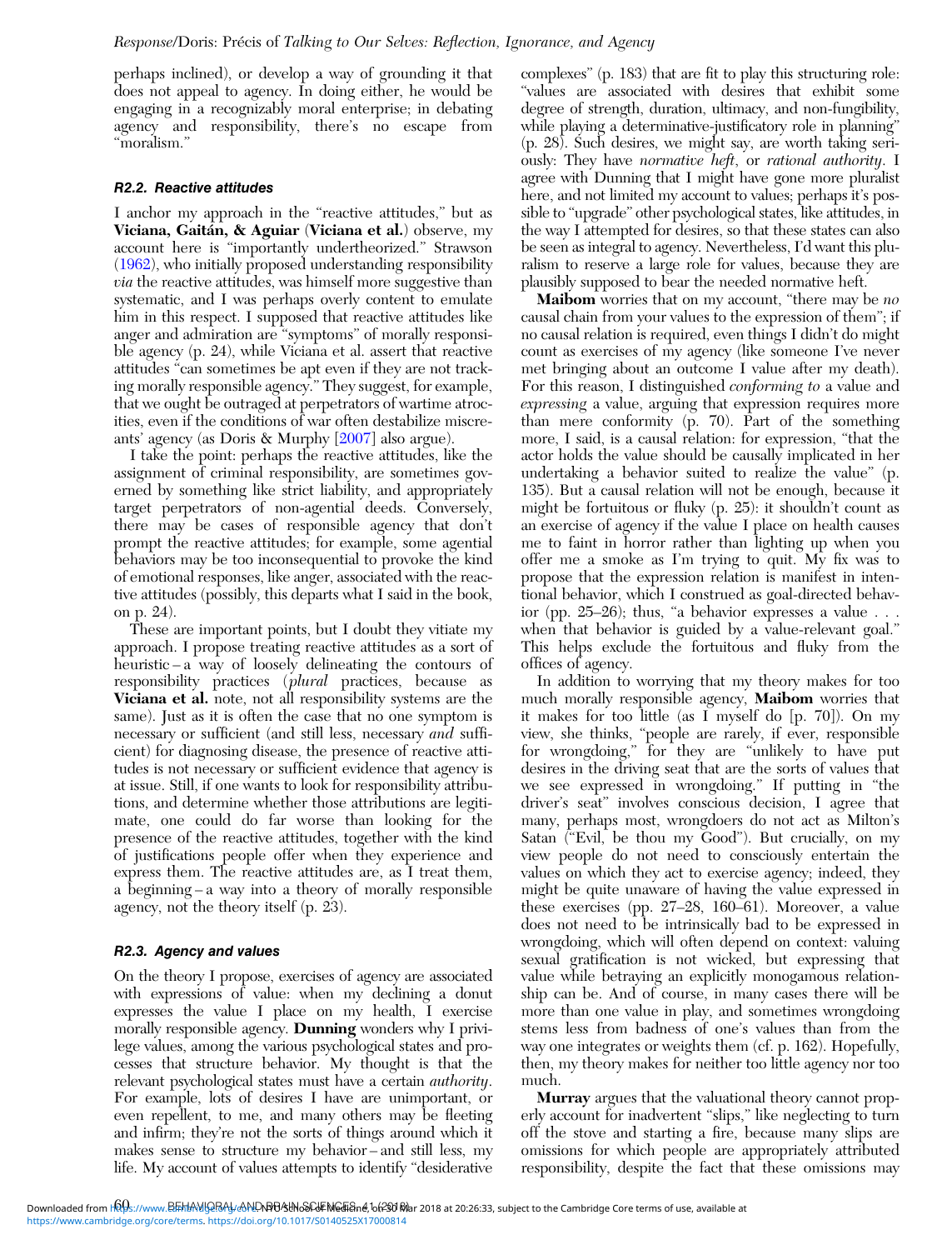"not express a relevant subset of the agent's values." Like Maibom, Murray worries that my approach is overly exculpating: The unlucky cook is properly held responsible, he thinks, despite not valuing house fires.

Many slips, it seems to me, admit of valuational explanations (some Freudian slips, for example). Perhaps the forgetful cook insufficiently values prudential precautions like double checking to see that the stove is off, and the slip can be characterized by the valuational theory as responsible negligence, despite it being the case that a house fire does not reflect what Murray calls the actor's "overall balance of preferences." In other cases, perhaps there is no relevant value anywhere in the vicinity of the slip. But here, I don't find myself much inclined to attribute responsibility (p. 155), as in the unfathomably tragic cases where ordinarily conscientious parents leave their young child in the car to die of hyperthermia (for more on slips, see Amaya & Doris [2015](#page-65-0)).

Maybe you disagree with my lenience here; **Murray** asserts that "we regularly hold people responsible for their slips" and thinks "we should prefer theories of responsible agency that preserve this part of our practices" – a preference he thinks my theoretical conservativism requires (p. 158). I'm not sure what the contours of everyday practices regarding slips are, but I'm betting they're pretty variable; while I don't want to lean too hard on the law, parents implicated in fatal vehicular hyperthermia accidents are prosecuted around half the time (Collins [2006,](#page-67-0) pp. 807 n. 2, 825). My guess is that people are sometimes held responsible for slips and sometimes not; "I just forgot" can, after all, sometimes be an acceptable excuse. (That it isn't acceptable for hyperthermia accidents is probably attributable more to the horrific outcome than the psychological inaccuracy of "I just forgot.") So I'm betting the valuational account can manage the intuitive verdict for a tolerable percentage of slips. But it wouldn't much trouble me if it can't. My approach is "revisionary in some regards and conservative in others" (p. 158), allowing that there is "endless room for improvement" in habits of responsibility attribution. If Murray's speculation that people are routinely held responsible for slips is right, I'm inclined to say the practice overreaches and perhaps ought be changed, a revisionary suggestion that is entirely compatible with my approach.

Vargas thinks the valuational account is prey to "manipulation cases": a manipulated person might be expressing their values (indeed, she might be manipulated into expressing her values), but manipulation is a standard excuse, so my approach holds people responsible who are not. My response is dilemmatic (cf. pp. 31–32): either the manipulation effects impairments in the exercise of capacities requisite for responsibility, or it does not. If it does effect responsibility relevant impairments, the manipulation is responsibility negating (or mitigating), and I can say the intuitive thing. If it does not, I must bite the bullet and hold the manipulation victim responsible. To soften the bite, I'd contend that cases of manipulation without responsibility relevant impairments are empirically unlikely, so the awkwardness will be unusual.

But, Vargas argues, there is a phenomenon making similar difficulty for me that is not only empirically likely, but also in fact commonplace: "adaptive preferences," where people's motives and desires are shaped by oppression. Sexism, racism, or other patterns of prejudice, for

example, might instill self-abnegating desires (Westlund [2003](#page-74-0)). According to Vargas, such desires can be associated with values, which means my account apparently has the victims responsible when their conduct expresses the values that result from oppression.

This is an exceedingly sensitive issue. While it may seem hard-hearted to hold victims of oppression responsible for value driven behavior attributable to their oppression, it may seem paternalistic not to hold them responsible for acting in accordance with their values – the more so, where one person's *culture* is another's *oppression*. For one of many examples intimating the difficulty, consider debates about Sharia and feminism: Is observing certain traditional religious practices compatible with progressive notions of self-determination and autonomy?[10](#page-65-0)

Let's suppose, however, that there are clear cases of adaptive preferences where the subject should not be held responsible for the associated behavior. If these preferences should be thought of as values, the valuational theory apparently gets the wrong result, holding the actors responsible for behavior expressing these values. However, I question whether the desires at issue have the status of values. The prisoner might (in some sense) desire the disgusting institutional food without valuing it, just as the torture victim might (in some sense) desire denouncing his country, without valuing this performance. Remember that on my view (p. 28), values are associated with ultimate desires that figure in justification and planning; the adaptive desires of the prisoner and torture victim are not ultimate, but instrumental, in the service of their survival. Furthermore, it may be that people repudiate their adaptive preferences even while in the oppressive conditions, and would not appeal to them in justification and planning.

So I'm inclined to think that adaptive preferences will often fall short of values. Where they are aptly characterized as values, there's still the question of whether the associated oppression results in responsibility negating or mitigating disabilities; for example, oppression may result in exculpating ignorance. But when that is not the case, and the adaptive preference is properly thought of as a value, my account attributes responsibility for behaviors expressing that value. This may be an unhappy result. It is a difficulty common to the many "currentist" theories of responsibility that, like mine (pp. 30–32), deny that historical considerations figure directly into assessments of responsibility (as opposed to being indirectly accounted for by assessment of the resulting current states). But if I'm right, such embarrassment will be acceptably scarce.

## R2.4. Evolutionary theory

Beal & Rochat observe that I make little use of evolutionary theory, which, they think, means I join the story too late: Instead of the negotiation of moral responsibility, I should have been speaking of a "renegotiation," for human organisms have preferences even in the womb. As I'd put it, biology constrains agency (cf. p. 195): even in a world of massive cultural diversity, not all forms of life are available, and whatever agency is open to us, it will be highly canalized. In this spirit, Beal & Rochat suggest that I ought better attend to "primordial" features of our natural and material worlds, which also serve to structure and sustain the self: for example, in attempting to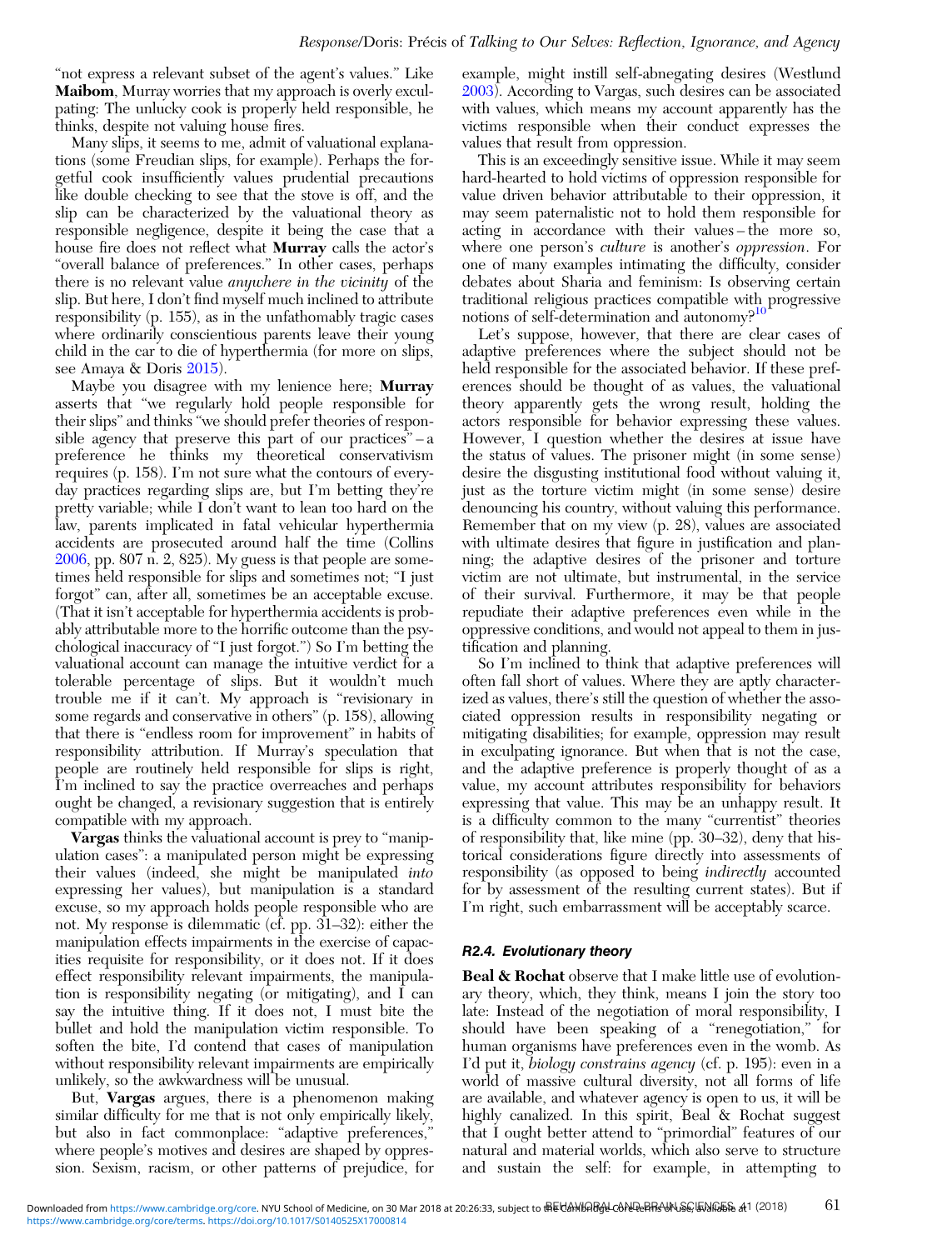understand the tragedy befalling displaced peoples, we must recognize that in addition to social and cultural rupture, the loss of land, animals, and other elements of the natural world is itself catastrophic. I'm quite happy to adopt Beal & Rochat's observations, which I think can enrich my account; as I said, I'd be perturbed if my approach were incompatible with the best evolutionary theory, but I'm optimistic this isn't the case (p. 145).

## R2.5. Culture

**Franks & Voyer and Dunning observe that cultures vary** not only in their values, but also in their understandings of agency. In the book I tentatively concluded (pp. 192–96), from cross-cultural research on the locus of control, that the notion of agency I had in mind was perhaps more widespread than the most provocative readings of cultural psychology, like those adverted to by Franks & Voyer and Dunning, would have us suppose.<sup>[11](#page-65-0)</sup> But I also took the view that I'd not much fret if the scope of my topic was more parochial than I supposed. WEIRD people –those who are Western, educated, industrialized, rich, and democratic (Henrich et al. [2010](#page-69-0)) – aren't the most numerous of the world's peoples, but they are numerous enough to be worth thinking about, and they were, I suppose, the (mostly tacit) focus of my book. Identifying theoretically perspicuous underpinnings for a – revisably – viable cultural practice is honest work, I thought, even if that practice is parochial.

Perhaps this was overly complacent. **Dunning** suggests, and I take it **Franks & Voyer** would agree, that I overemphasize a Western, *disjoint*, conceptions of agency, where agency involves individuals "imposing their will on the external world." He commends more attention to conjoint conceptions of agency, as found in some non-Western cultures, where "people strive to harmonize their actions with outside forces and constraints, usually social ones." Maybe the notion of me as an individual having my *own*, independent, values resonates much less in conjoint cultures than it does in disjoint cultures. Maybe in conjoint cultures the primary notion of agency is group agency, rather than the individual agency that seems to be everywhere celebrated in the West. My interest in the book was individual agency (p. 169), but if conjoint, group, agency is prominent across the cultures of the world, it would behoove me to explore extending my approach to group agency; my guess is that my collaborativism is well suited for this task, though I can't take that up here.

Another possibility deserving further attention is that cross-cultural diversity amplifies the skeptical challenge. Uleman, Granot, & Shimizu argue that the role of cultural and contextual influences on attribution of responsibility means there is unlikely to be an "objectively 'correct'" or "god's-eye" view of moral responsibility grounding univocal answers to questions of who is responsible. Shimizu et al.  $(2017)$  $(2017)$  propose that most important cultural differences occur through automatic processes; taken together with Uleman and colleagues' work on spontaneous social inference (e.g., Uleman et al. [2012](#page-73-0)), this leads me to expect that many moral judgments, including responsibility attributions, will tend to be culturally determined, automatic, and unreflective. The attribution of responsibility may itself be subject to defeaters, no less

than are the behaviors that are (together with the actor) the targets of responsibility attribution.

That is, people's attributions may be influenced by factors they would not, were they aware of them, invoke as justifications for their attribution. And where people are unaware of these influences, they may be unable to resist them. Now the skeptical difficulty affixes at a second place: not to the exercise of morally responsible agency, but to the attribution of morally responsible agency. If an attribution of responsibility is to be warranted, the presence of defeaters must twice be ruled out, once for action, and once for attribution. Then the challenge of developing the sort of epistemically robust collaborations I propose in response to skepticism is even more challenging than I'd imagined.

## R2.6 Collaborativism: Pitfalls

Pe-Curto et al. raise what they call "the problem of bad company," a difficulty also marked by Lambert & Dennett. As Couchman, Birster, & Coutinho (Couchman et al.) put it, not all participants in the "dialog of self" I envisage will be "playing nice": people's values might be "hijacked" by manipulative social interactions, and even where participants have the best of intentions, agential dialog may be undermined by biases like anchoring effects.

Perhaps sociality is as likely to impair as promote agency: sociality plus totalitarianism, for example, might vitiate agency rather than facilitate it. Pe-Curto et al. sharpen this difficulty with an epistemological challenge: "If we are so entangled in our milieu for cognition, agency, and our unity as selves, we appear badly placed to tell whether we should embrace or resist its influence."

Pe-Curto et al.'s response is reflectivist-individualist: "Should we be in bad company, we might need reflective, individualist humans sufficiently in touch with their values, and so able to disentangle themselves from social influence. If we may be so bold to suggest it, we might need humans of character." Relatedly, Couchman et al. assert that "the highest ethical standard in [Doris's] system ought to be the process of increasing metacognition – the ability to self-regulate (to beat defeaters) and to avoid biases and hostile narratives (or meta-defeaters, if you will)."

As I see it, both of these solutions are troubled by the vagaries of individual reflection I documented throughout Talking to Our Selves; Pe-Curto et al. and Couchman et al. locate the solution where I've located the problem. Regarding Pe-Curto et al.'s appeal to character as the facilitator of reflection, I'd want to know more about what aspects of character get the call in this role, and how they are developed, and I'd also appeal to my work on frailty of character and the uncertainty of moral education (Doris [2002](#page-67-0); forthcoming; in preparation). Regarding Couchman et al.'s appeal to metacognition, I don't deny that metacognition has a role in agency – I say the same for reflection generally (pp. 74, 171–77). Nevertheless, their proposal is subject to the very difficulties they themselves raise: why think metacognition less liable to bias and hostile manipulation than cognition simpliciter? (If the solution is to reflectively monitor metacognitions, what makes these meta-metacognitions immune? And so on.) This suggests that Couchman et al. have not ameliorated, but instead relocated, the skeptical difficulty.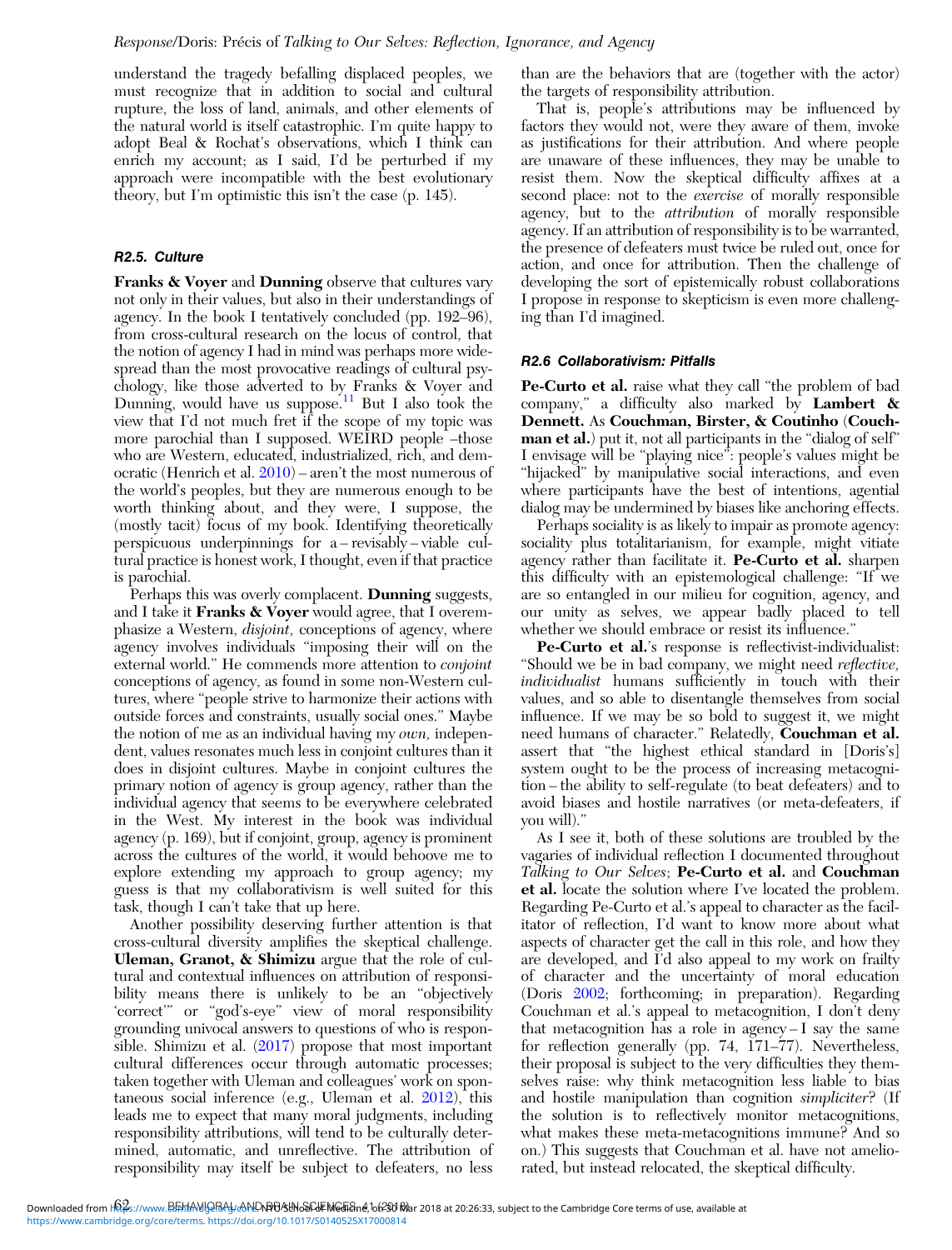But **Couchman et al.** also suggest the kind of ameliorative strategy I favor, one that trades more on external scaffolding than internal cognition. Knowing the vagaries of memory, an organization might provide minutes of a meeting to attendees. Concerned about the possibility of implicit bias, a search committee might appoint a "diversity officer" to ensure that all files from underrepresented groups receive full and fair consideration. Increasing the accuracy of metacognition can have a place in my approach, but it won't be the "highest ethical standard," because other processes, including the cultural and institutional, will be at least as important to agency. Of course, what's required is the "right kind" of relationships and institutions, and I didn't do nearly as much as needs be done in specifying what the right kinds are (but see pp. 119–23). To go further, I'm guessing, there will need to be much closer connections between moral psychology and such disciplines as political science than are currently evident in the literature.

None of what I've said excludes altogether a role for reflection; just as there aren't tight entailments between reflectivism and individualism, collaborativism does not entail the rejection of reflectivism (p. 110). Reflection has a role in human life, and a role in agency. The trick is to say something about when and how. Collerton & Perry offer a rich example: the distressing hallucinations associated with some forms of mental illness may be improved by "a joint therapist-client investigation of the reality of experiences." This much, as they note, is congenial to my collaborativism, but they also suggest the process involves *accurate* reflection, because "insight" may contribute to amelioration. Then defeaters may sometimes be countered by accurate reflection, and people may sometimes better exercise agency in this way. The clinical treatment of hallucinations is a limited context, but I don't deny that there may be others; that such contexts are prominent enough in human life to satisfy the reflectivist, I am inclined to doubt.

It's also worth noting that reflection may have importance beyond facilitating the exercise of agency. Franks & Voyer contend that my focus on "revealed" agency – agency as manifested in (patterns of) overt behavior – neglects experiences of agency, which "figure significantly in people's own normative explanations and justifications, and connect directly to the sense of self." This seems right to me: that I think of myself as an agent, rather than, say, a puppet, has a lot to do with how I think and feel about myself, and how others do. An illustration of this I find especially compelling is abnormal experiences of control in mental illness, such as the atrophied perceptions of control associated with schizophrenia (p. 134); the significance (and misfortune) of this condition is not limited to any associated impairments of agential behavior.

## R2.7. Collaborativism: Processes

**Bonicalzi & Gallotti** observe that more needs be said about the "mechanics of collaborativism." A mechanism they suggest is alignment – the development of shared understandings, such as publicly available and validated moral norms, through social interaction. The internalization of these norms may help answer an important question for collaborativism: why should people be moved to justify themselves to each other, and engage in the practice of rationalization at all? Part of the answer, evidently, is that they hold themselves, to some degree, to a set of shared norms, and so feel motivated to live up to the norms, and explain themselves when they do not. (This account of course requires a story about how the norms get internalized [e.g., Sripada & Stich [2006\]](#page-73-0).) So if Bonicalzi & Gallotti are right, we've got a crucial piece of the needed mechanics: a story about why people are motivated to collaborate in the first place.

I'm pleased that **Niemi & Graham** considered my account of the self from the book's last chapter, which seemed to draw less attention than other parts of my argument, but is, I think, crucial to understanding collaborative agency. My concern there was destabilizations of self and agency: I contended (pp. 181–86) that cultural devastation might disrupt the personal continuity required for temporally extended "diachronic" (pp. 163–64) exercises of agency associated with the major life projects, like those involving work and family, that imbue human life with meaning.

**Niemi & Graham** suggest a process by which this might occur: the depersonalization associated with trauma. Work such as Nizzi and Niemi's ([in preparation](#page-71-0)) suggests that trauma survivors may experience a sense of self rupture and foreshortened future: their pre-trauma self seems to them destroyed, and it is unclear to them how, or if, their post-trauma self may go forward. This strikingly resonates with the remark attributed to the Crow Chief Plenty Coups, who says of the destruction of Crow traditions, "after this, nothing happened" (pp. 180–81). I didn't notice the connection between cultural devastation and trauma research before Niemi & Graham's urgings, and I take their suggestion that my theory has testable empirical implications regarding the experience of self, patterns of moral judgment, and commission of harm. I also welcome their proposal for future directions: collaborations between clinical psychology and philosophy for understanding and addressing trauma. Philosophical theorizing about agency and the self may help us to understand trauma, while understanding the clinical processes by which trauma may be healed can help us to understand the mechanisms that develop and sustain agency and the self.

**Hechler & Kessler** indicate another important direction for enriching collaborativism. I understood the negotiations characteristic of agency and its attribution in terms of simple dyads, but as they say, agency attributions are often produced by multiple observers, who "validate their perceptions and beliefs with reference to their fellow group members." Attribution is not limited to straightforward actor-observer pairings: there's also actor-observers, actors-observer, actors-observers. Also, because observers will often be active rather than passive observers, many attributions may be better described in terms of actor(s) actor(s) dynamics (that is, the actor-observer distinction is unstable). Also, as Hechler & Kessler say, attribution may express values (cf. **Niemi & Graham**), which means that the attribution of agency may also be an exercise of agency. Finally, the attribution of agency may facilitate the exercise of agency; agency may involve collaborations among groups who are exercising their own agency while facilitating and constraining the agency of other groups, who are themselves doing the same. Collaboration, then, is likely to be far more complex than my programmatic depictions intimate.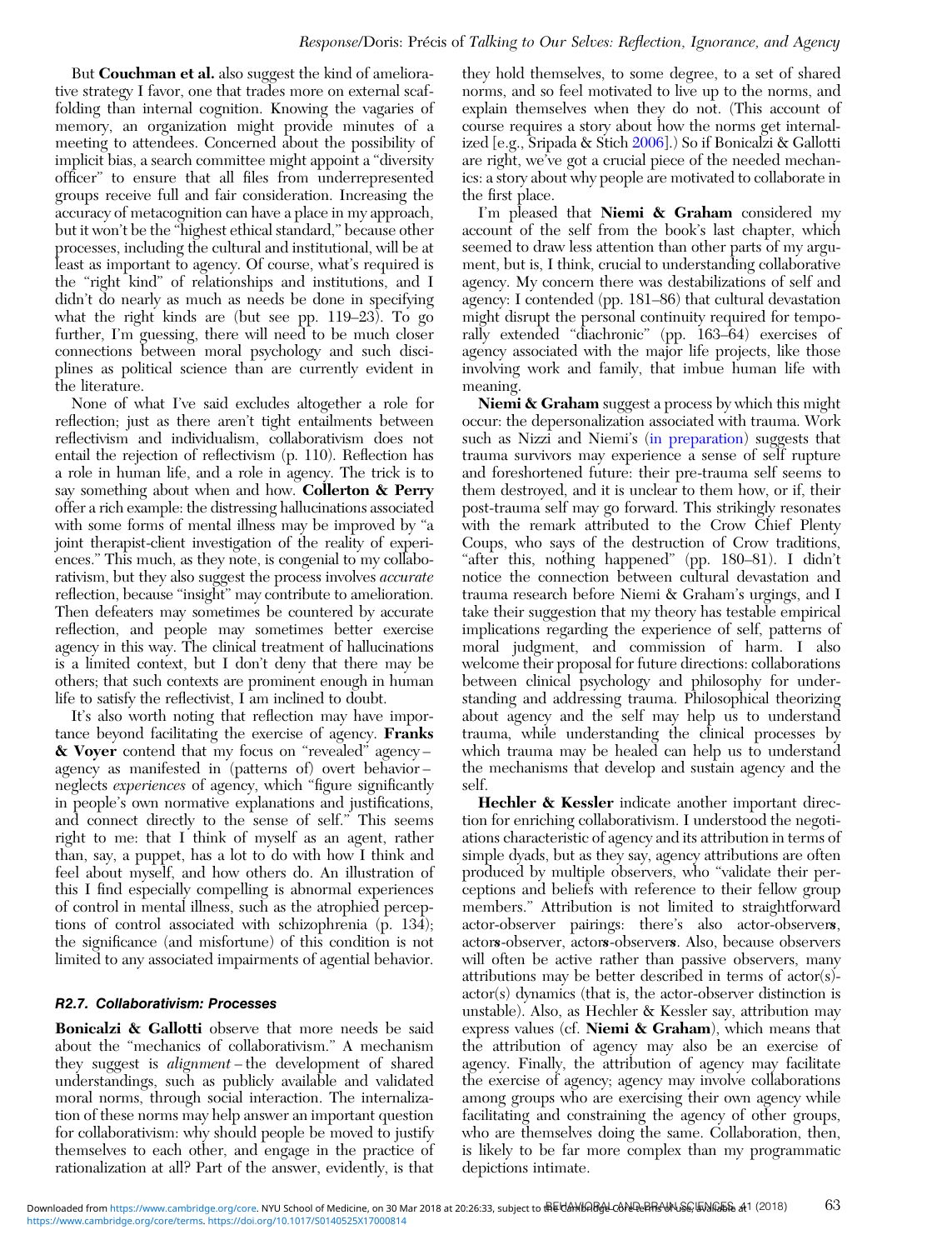Oftentimes, these complex social dynamics will not be well described as collaborative; as **Hechler & Kessler** observe, the parties may stand in varying relationships from cooperative to adversarial. This, however, won't always undermine agency, as **Mercier** shows in augmenting collaborativism with the interactionist account of reasoning he developed with Sperber (Mercier & Sperber [2017\)](#page-71-0). On their view, reason "would have evolved chiefly to serve two related functions, which are both social": (1) justifying our actions, and evaluating other's justifications, for the purpose of social assessment, and (2) arguing for our own beliefs and evaluating the arguments of others, for the purpose of facilitating communication.

At present, the keyword is "arguing." I had in mind cooperative collaborations, where participants have substantially overlapping interests, as in my favored example of romantic relationships. But **Mercier** says, "reasons are most helpful when full collaboration cannot be expected"; the call for justification arises more when parties disagree than when they agree. In so far as my justifications structure my behavior in ways that express my values, it appears to follow that contention, no less than collaboration, may facilitate agency. While we get by with the help of our friends, we may also need the help of our frenemies: Bad Company isn't always bad for agency.

For a fully baked rendering of collaborativism, we require an understanding of "reasoning" more developed than my rather programmatic account (pp. 43–44; 104– 106). Mercier counsels against equating reasoning, as I was tempted to do (p. 50), with "System 2" effortful, analytic processing, because "finding and evaluating reasons is, in most cases, quasi-effortless and automatic." I found conflicts between the dumb automatic and smart analytic to be most trenchant (pp. 69–70); but if Mercier is right, many conflicts between reason and unreason may be conflicts within automatic processing. This might, as he suggests, mean my critique of reflectivism is "too generous," because the role of reflection might be limited even within the class of cognitive activities appropriately considered reasoning.

That said, we're not without anti-skeptical resources. **Zinken & Reddy**, with a nice turn of phrase, suggest that in addition to defeaters, there are supporters, "causes of our behavior that we are often unaware of, but that would make good-enough reasons for our actions, were we made aware of them." They launch this suggestion with intriguing work in linguistics on the selection of interrogatives – Can you pass me a plate? – or imperatives – Pass me a plate – in making a request (e. g., Zinken & Ogiermann [2013\)](#page-74-0). Evidently, the selection depends on how intrusive the request is: if passing a plate is continuous with what you are doing – maybe you are stacking dishes – my using the imperative is fine, but if it is *discontinuous* – maybe you are stirring the sauce – an interrogative is required. One lesson for my project is that linguistics, which I did not consider in the book, offers materials for helping us better understand collaborativism: language shapes social interactions, so understanding the details of this shaping might help us better understand how sociality facilitates the exercise of agency.

Additionally, these findings from linguistics can enrich the understanding of defeaters. Presumably, the grammatical form of a request – for everyday requests involving plates, if not for life-changing requests like proposals of marriage – is very often selected unconsciously. But if you were made aware that your selection was based on assessments of continuity, would you regard this as a reason? Presumably, you wouldn't spontaneously offer up such a reason; Zinken's [\(2016\)](#page-74-0) subjects justified their selection by appeal to politeness, or said it was arbitrary. If you were offered the scientifically substantiated "continuity explanation" would you take it on board as a "good enough reason"? And if you took it on board as a reason, would that suggest your behavior was agential?

I suspect you didn't know about the explanation, and why it makes your behavior make sense, on previous occasions when you've made a request – it's a cutting-edge bit of scientific discovery and theorizing, that, if you are like me, you're just learning about. If you would accept the scientific account as your reason, when it was explained to you, it apparently makes a promising candidate for agency on my view (pp. 27–28), which requires only counterfactual acceptance (a necessary amendment, because I insist one needn't be conscious of his or her reasons). But it's not obvious such esoteric science connects up with anything you would have recognized as a reason, prior to substantial educational intervention. This suggests that the counterfactual test needs to be amended, with a restriction that the counterfactual recognition not require too substantial a change to your cognitive and motivational structures at the time of action. Once again, I'm pressed to think harder about what cognitive processes deserve to be called "reasoning."

Finally, my approach bears strong affinities to Alfano's ([2013a\)](#page-65-0) suggestive account of moral character, where, as stated in Alfano's commentary here, "tactically deployed fictions about ourselves can become facts" (e.g., falsely attributing honesty to oneself can help one behave more honestly in the future).<sup>[12](#page-65-0)</sup> As with my collaborativism, Alfano thinks this process is substantially social, involving iterated "bid-and-accept patterns" where a person announces what "her values, motives, concerns, or drives are" for evaluation and ratification (or, presumably, rejection) by her associates. The process may also go in the other direction: a person may announce what another person is, and that other may accept or reject the attribution.

From here, Alfano makes the intriguing suggestion that we must recognize "a novel class of dispositions – namely, the dispositions associated with being a good echo" – a person who helps others live up to their announced self. If these dispositions are admirable dispositions, they must also involve a readiness not to echo but oppose – for instance, when one's interlocutor makes pernicious announcements, such as those that are harmful to self and others (here, as elsewhere, the agential and the morally good may come apart). Furthermore, as Alfano knows better than most, whatever theory one wishes to construct for these echo-dispositions, it must account for the fact that dispositions are highly liable to situational disruptions. Nevertheless, Alfano is right to think that as we attempt to more completely uncover the psychological mechanisms supporting collaborativism, we must look for the relevant individual dispositional differences, even if they are not so robustly impactful as we might have hoped.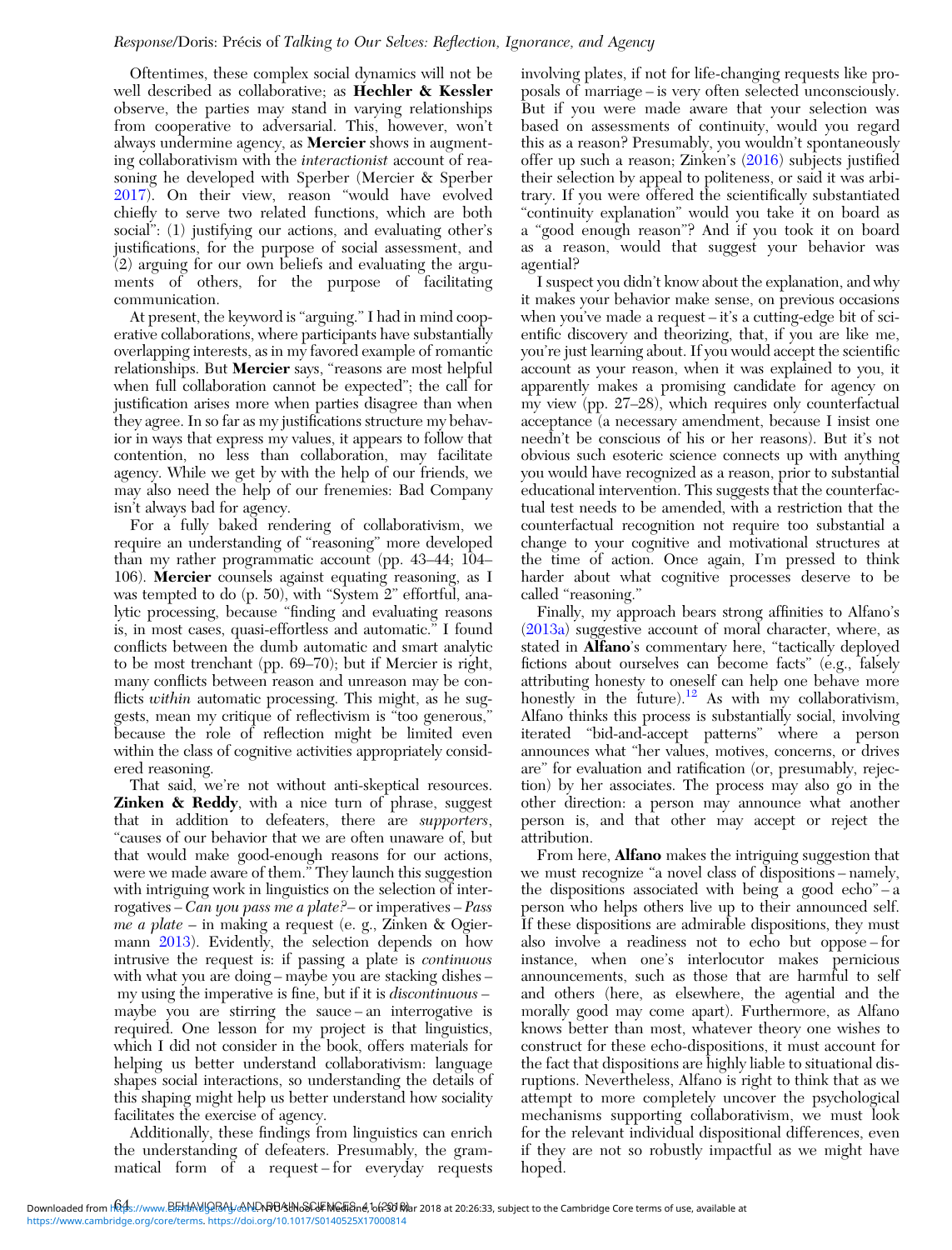# R3. What are theories of agency for?

# R3.1. Agency and the law

Mattei contends that if the position I develop "is to be taken seriously . . . the proposed conceptual framework should be able to transcend the purely theoretical realm." It's not obvious that all theorizing must have practical implications to be "taken seriously" (such a demand seems singularly inapposite for work in metaphysics, for example), but I accept this aspiration for my own work, which I expect might inform, and be informed by, the everyday practice of responsibility attribution (pp. 5, 156–59). From there, Mattei and I part ways, because he considers only one practical domain, that of law, while my project is officially neutral on topics like criminal responsibility (p. 24). My focus throughout was on how to think about everyday interpersonal relationships, and because it seems quite undeniable such relationships are of great practical significance, I suppose that the theorizing I do meets such standards of practical relevance as are appropriate for theorizing in moral psychology and ethics.

I do not know if my theory is, as Mattei says, "irreconcilable with key principles of the American common law tradition." To re-emphasize, this issue is avowedly not my issue, but I'll say a little about it. Assuming Mattei's charge of irreconcilability is right, we've a couple of interesting possibilities: so much the worse for my theory, or so much the worse for the law. Now the relationship between moral responsibility and criminal responsibility is a delicate one; but while matters are controversial, it seems at least to be commonly held that criminal responsi-bility should "track" moral responsibility (Duff [2009](#page-67-0); problematic issues like strict liability noted). If this is right, I can say that the law should be accountable to the best going theory of moral responsibility rather than the other way around, and it's unclear why any tension should be mine to ameliorate.

Suppose one asserted the contrary, as we might take Mattei to do. I'd want to proceed by considering concrete cases, but I'd expect to find many places where we'd want to resist the law dictating our theory of agency. For example, given psychopaths' profound deficits in emotional processing and impulse control (Kiehl [2014](#page-70-0)), it is highly plausible that they are not morally responsible for what they do. Yet the law does not excuse or exempt psychopaths (who may account for 25% of the prison population), and it is convincingly argued that this state of affairs is unjust (Morse [2008](#page-71-0)). Whether or not you agree – maybe the extreme dangerousness of psychopaths justifies their incarceration – there seems scant ground for letting the current state of criminal law determine our thinking on the moral responsibility of psychopaths, given what is known about the illness.

Perhaps there are instances where my theory of moral responsibility would apply infelicitously to questions of legal responsibility, as Mattei insists. But as a pluralist (pp. 171–77), this doesn't trouble me; I deny that any single theory of responsibility is equally applicable across all contexts, and I'd not be surprised if notions of responsibility that do good work in many everyday contexts, like interpersonal relationships, are not applicable to the particular context of the law. In any event, there is much to be learned by considering moral responsibility independently

of criminal responsibility, as a great many philosophers have done (even if it can be shown that the domains importantly interact).

# 3.2. In Praise of Busybodies

Sommers fears not that my pragmatic aspirations are too limited, but that they are too extensive. He proposes that I should, instead of adopting a pluralism that accommodates numerous theoretical perspectives, adopt a pluralism that "rejects theorizing about responsibility altogether." According to Sommers, it's not "the philosopher's business to cast judgment" on everyday judgments of responsibility; to do so is to be a philosophical "busybody," meddling in practices that successfully deliver what participants in the practices require.<sup>[13](#page-65-0)</sup>

Philosophers, at least since Socrates, the patron saint of philosophical busybodies, have staged "philosophical interventions" on theoretically suspect practices and beliefs. So Sommers's position is at once conservative, because it argues that responsibility theorists should not attempt to alter existing practice, and radical, because it advocates overturning what is plausibly thought to be the animating spirit of the philosophical enterprise.

In defense of his view, Sommers offers Lee, from the film Manchester by the Sea, whose drunken carelessness causes his children to perish in a fire. According to Sommers, Lee would not be held responsible on my valuational theory, because the deaths of his children clearly do not express his values. I could dispute this: maybe Lee's behavior ought be understood as stemming from his valuing partying too much, and the responsibilities of parenting too little, and maybe then, valuational theory has him responsible.

But the main question for Sommers is not Lee's responsibility, but who gets to decide. Sommers thinks responsibility attributions are for "the people who are involved in the situation to arrive at," while I think the theorist has a say. However, I'm not arguing that the role of the theorist is to engage in direct intervention. Sommers is probably right that abstract philosophical theorizing is unlikely to help Lee with his crushing guilt (and/or shame), which we may suppose reflects a self-attribution of responsibility. For that kind of intervention, another kind of busybody, the therapist, is likely better suited (assuming ameliorating Lee's pain would be a good outcome, which Sommers may deny).

Suppose I'm right that many forms of mental illness can be understood as impairments of agency (pp. 34–35). Now allow me to speculate that many sufferers of mental illness are held morally responsible for illness-related behaviors, either because they are not recognized as ill, or because the connection between their illness and impairments of agency are insufficiently appreciated. If this is right, many responsibility attributions of "people who are involved in the situation," are likely to be quite wrong by the standards of the best going theory. Still, the theorist shouldn't expect to directly change minds, or change them overnight. Rather, any practical influence of theory is likely to be diffuse, indirect, and long-term. Theoretical influence might proceed, for example, through popular forms of media; lots of people flip through Psychology Today at the grocery store checkout, and the magazine apparently boasts a circulation of 275,000 (probably not too shabby,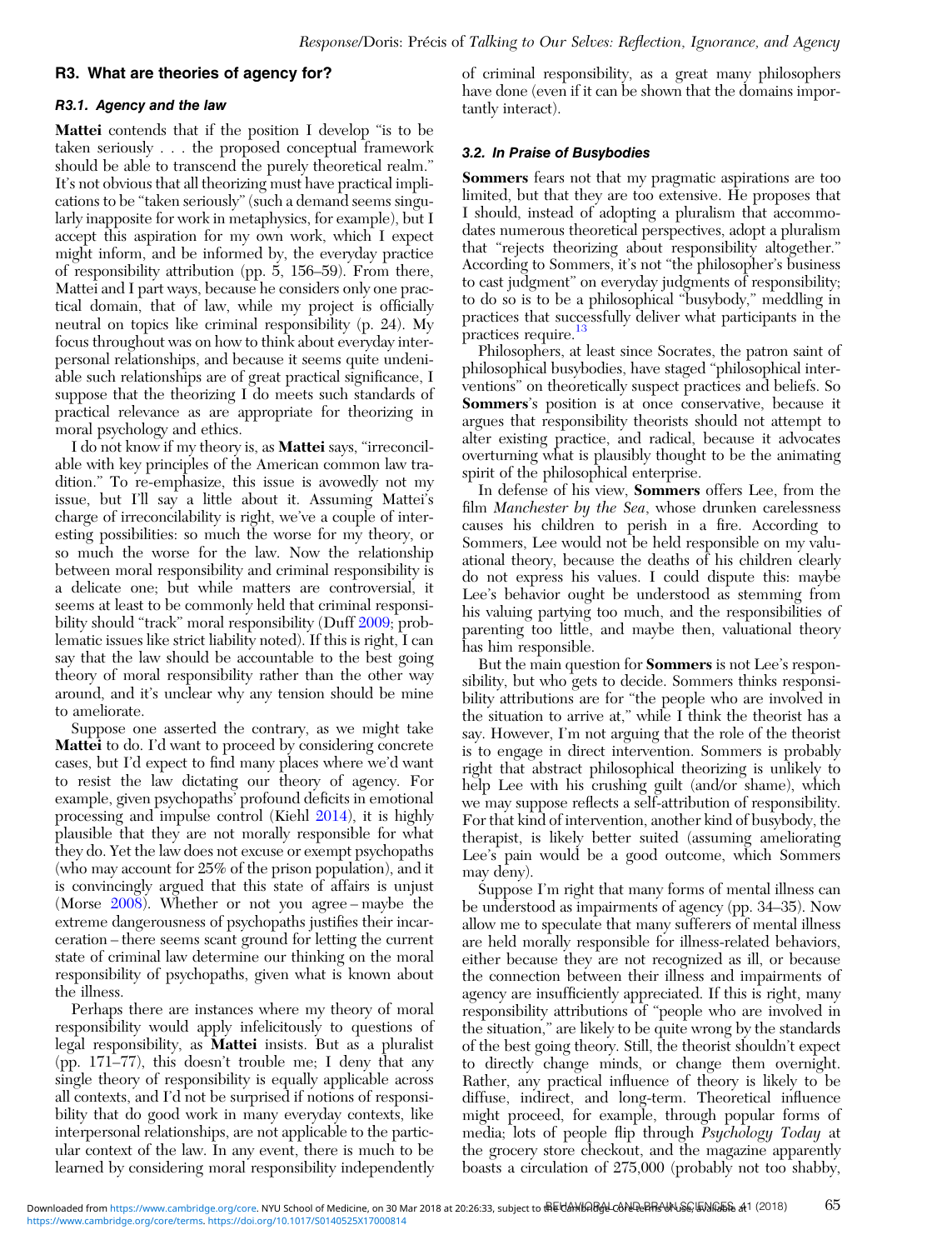<span id="page-65-0"></span>in the internet era). Moreover, the practical influence of theory may be salutary influence; if academic theory has had a role in more humane attitudes toward mental illness, that's a good thing. We ought, I think, be thankful for philosophical busybodies, even if we have good reason to ignore some of their recommendations.<sup>14</sup>

## NOTES

1. I explain my use of "agency" in sect. 1 of the précis.

2. Unless otherwise noted, all references to my work are for Talking to Our Selves, and by page number only, and all references to my commentators are for the contributions to this symposium.

3. "Small" gets used to different purposes in this vicinity, and we should distinguish effect size and probability: small effect sizes are not less probable than large effect sizes.

**4. Levy** apparently agrees that my skeptical problem *does* trouble reflectivist theories; it is therefore unclear, given the philosophical prominence of reflectivism (pp. 17–19), why he should deny the problem's importance.

5. Ward & Machery's "only require," seems to intimate sufficiency; if it does not, we require an account of what else is required.

6. For example, see Harman [\(1965](#page-69-0), p. 89) on the better explanation being the "more plausible" explanation. I used to think this fudging. I'm now of the view that such appeals to "horse sense" are ineliminable; the best one can do is situate them in a compelling theory. Different theorists (and different cultures) will of course differ on where such expedients are acceptable.

7. In an instructive paper, Keijzer  $(2013)$  $(2013)$  argues that the philosophers have overstated the Sphex's roboticism. But even on Keijzer's reassessment, the wasps seem pretty darn mechanical.

8. Fowers et al. contend that I "failed to accurately describe" the "individual differences result," in Cameron et al. ([2013\)](#page-66-0). I cited this paper (p. 54), together with other work, in making the well-substantiated observation that emotions can influence moral judgment. Fowers et al. note there was no main effect for disgust in Cameron et al. ([2013\)](#page-66-0), but also that some participants (those low in emotion differentiation) were affected by disgust. That is, my reference to Cameron et al. [\(2013](#page-66-0)) was accurate.

9. On the other hand, many people apparently assume, as Niemi & Graham note, that others are to be protected from "painful imposition," so perhaps the negotiation of responsibility attributions may be resolved by appeal to this common ground.

10. Following are a few examples of this discussion, sampled more or less randomly from the internet:

[https://www.theguardian.com/commentisfree/2016/dec/06/louise](https://www.theguardian.com/commentisfree/2016/dec/06/louise-casey-discrimination-muslim-women-bradford)[casey-discrimination-muslim-women-bradford](https://www.theguardian.com/commentisfree/2016/dec/06/louise-casey-discrimination-muslim-women-bradford)

[http://www.annemariewaters.org/sharia-law-and-middle-class](http://www.annemariewaters.org/sharia-law-and-middle-class-feminism/)[feminism/](http://www.annemariewaters.org/sharia-law-and-middle-class-feminism/)

[https://briarpatchmagazine.com/articles/view/racism-feminism](https://briarpatchmagazine.com/articles/view/racism-feminism-and-the-sharia-debate)[and-the-sharia-debate](https://briarpatchmagazine.com/articles/view/racism-feminism-and-the-sharia-debate)

I do not claim expertise on this issue, nor do I forward any opinion on it other than to note that the debate may help illustrate the delicacy of thinking about adaptive preferences and agency.

11. Previously, my own readings trended to the provocative: Doris [\(2002](#page-67-0), pp. 105–106; Doris [2005,](#page-67-0) pp. 673–74).

12. I should also acknowledge Alfano's observation that my account of agency bears considerable affinities to Nietzsche's.

13. This "quietism" about everyday practice may place **Som**mers's views closer to Strawson ([1962\)](#page-73-0) than mine are, since I reject Strawson's (apparent) quietism.

14. Many thanks to Paul Bloom, Casey O'Callaghan, and Lauren Olin for valuable comments on an earlier version of this response. Much of the writing was done during a term as a Laurence S. Rockefeller Fellow at Princeton's University Center for Human Values. I'm most grateful to the Center, and to Washington University in St. Louis for sabbatical leave.

## References

#### [The letters "a" and "r" before author's initials stand for target article and response references, respectively]

- Ahrens, M. (2016) Home fires involving cooking equipment. NFPA Fire Analysis and Research. [SM]
- Alesina, A. & Angeletos, G.-M. (2005) Fairness and redistribution. The American Economic Review 95(4):960–80. [HV]
- Alex, K. (2008) Vicarious criminal liability and the constitutional dimensions of Pinkerton. American University Law Review 57:585–639. [TAM]
- Alexander, R. D. (1987) The biology of moral systems. Aldine de Gruyter. [PMP] Alfano, M. (2010) The tenacity of the intentional prior to the Genealogy. Journal of
- Nietzsche Studies 40:123–40. [MA]
- Alfano, M. (2013a) Character as moral fiction. Cambridge University Press. [MA, rJMD, AP-C]
- Alfano, M. (2013b) Nietzsche, naturalism, and the tenacity of the intentional. Journal of Nietzsche Studies 44(3):457–64. [MA]
- Alfano, M. (2015) How one becomes what one is called: On the relation between traits and trait-terms in Nietzsche. Journal of Nietzsche Studies 46(1):261–69. [MA]
- Alfano, M. (2016a) Friendship and the structure of trust. In: From personality to virtue, ed. A. Masala & J. Webber, pp. 186–206. Oxford University Press. [MA]
- Alfano, M. (2016b) How one becomes what one is: The case for a Nietzschean conception of character development. In: Questions of character, ed. I. Fileva, 89–104. Oxford University Press. [MA]
- Alfano, M. (2016c) Moral psychology: An introduction. Polity. [MA]
- Alicke, M. D. (2000) Culpable control and the psychology of blame. Psychological Bulletin 126(4):556–74. doi:10.1037/0033-2909.126.4.556. [PMP]
- Alicke, M. D., Vredenburg, D. S., Hiatt, M. & Govorun, O. (2001) The "better than myself" effect. Motivation and Emotion 25(1):7–22. [aJMD]
- Amaya, S. (2013) Slips. Noûs 47(3):559–76. [SM]

Amaya, S. (2015) The argument from slips. In: Agency, freedom, and moral responsibility, ed. A. Buckareff, C. Moya & S. Rosell, pp. 13–29. Palgrave Macmillan. [SM]

- Amaya, S. (2016) Slip-proof actions. In: Time and the philosophy of action, ed. R. Altshuler & M. J. Sigrist, pp. 21–36. Routledge. [SM]
- Amaya, S. & Doris, J. M. (2015) No excuses: Performance mistakes in morality. In: Handbook of neuroethics, ed. J. Clausen & N. Levy, pp. 352–71. Springer. [rJMD]
- Anderson, C. J., Bahník, Š., Barnett-Cowan, M., Bosco, F. A., Chandler, J., Chartier, C.R., Cheung, F., Christopherson, C. D., Cordes, A., Cremata, E. J., Della Penna, N., Estel, V., Fedor, A., Fitneva, S. A., Frank, M. C., Grange, J. A., Hartshorne, J. K., Hasselman, F., Henninger, F., van der Hulst, M., Jonas, K. J., Lai, C. K., Levitan, C. A., Miller, J. K., Moore, K. S., Meixner, J. M., Munafò, M. R., Neijenhuijs, K. I., Nilsonne, G., Nosek, B. A., Plessow, F., Prenoveau, J. M., Ricker, A. A., Schmidt, K., Spies, J. R., Stieger, S., Strohminger, N., Sullivan, G. B., van Aert, R. C., van Assen, M. A., Vanpaemel, W., Vianello, M., Voracek, M. & Zuni, K. (2016) Response to comment on "estimating the reproducibility of psychological science." Science 351(6277):1037. [aJMD]

Andreoni, J., Rao, J. M. & Trachtman, H. (in press) Avoiding the ask: A field experiment on altruism, empathy, and charitable giving. Journal of Political Economy. NBER Working paper No. 17648, issued December 2011, revised November 2016. DOI: 10.3386/w17648. [DD]

- Annas, J. (1993) The morality of happiness. Oxford University Press. [DD]
- Anscombe, G. E. M. (1957) Intention. Harvard University Press. [ZBW]

Appiah, K. A. (2010) The ethics of identity. Princeton University Press. [aJMD]

- Ariely, D. (2012) The honest truth about dishonesty. Harper Collins. [JM]
- Aristotle (340 BCE/1999). Nicomachean ethics, trans. M. Ostwald. Upper Saddle River, NJ: Prentice Hall. (Original work published around 340 BCE.) [BJF]
- Arpaly, N. (2002) Unprincipled virtue: An inquiry into moral agency. Oxford University Press. [aJMD]
- Arpaly, N. (2003) Unprincipled virtue. Oxford University Press. [JM]
- Arpaly, N. (forthcoming) Comments on Talking to Our Selves by John Doris. Philosophy and Phenomenological Research. [rJMD]
- Arpaly, N. & Schroeder, T. (1999) Praise, blame, and the whole self. Philosophical Studies 93(2):161–88. [SB]
- Arpaly, N. & Schroeder, T. (2012) Deliberation and acting for reasons. Philosophical Review 121(2):209–39. [ZBW]
- Ayduk, O., Mendoza-Denton, R., Mischel, W., Downey, G., Peake, P. K. & Rodriguez, M. (2000). Regulating the interpersonal self: Strategic self-regulation for coping with rejection sensitivity. Journal of Personality and Social Psychology 79:776–92. [BJF]
- Back, M. D., Schmukle, S. C. & Egloff, B. (2009) Predicting actual behavior from the explicit and implicit self-concept of personality. Journal of Personality and Social Psychology 97(3):533. [ZBW]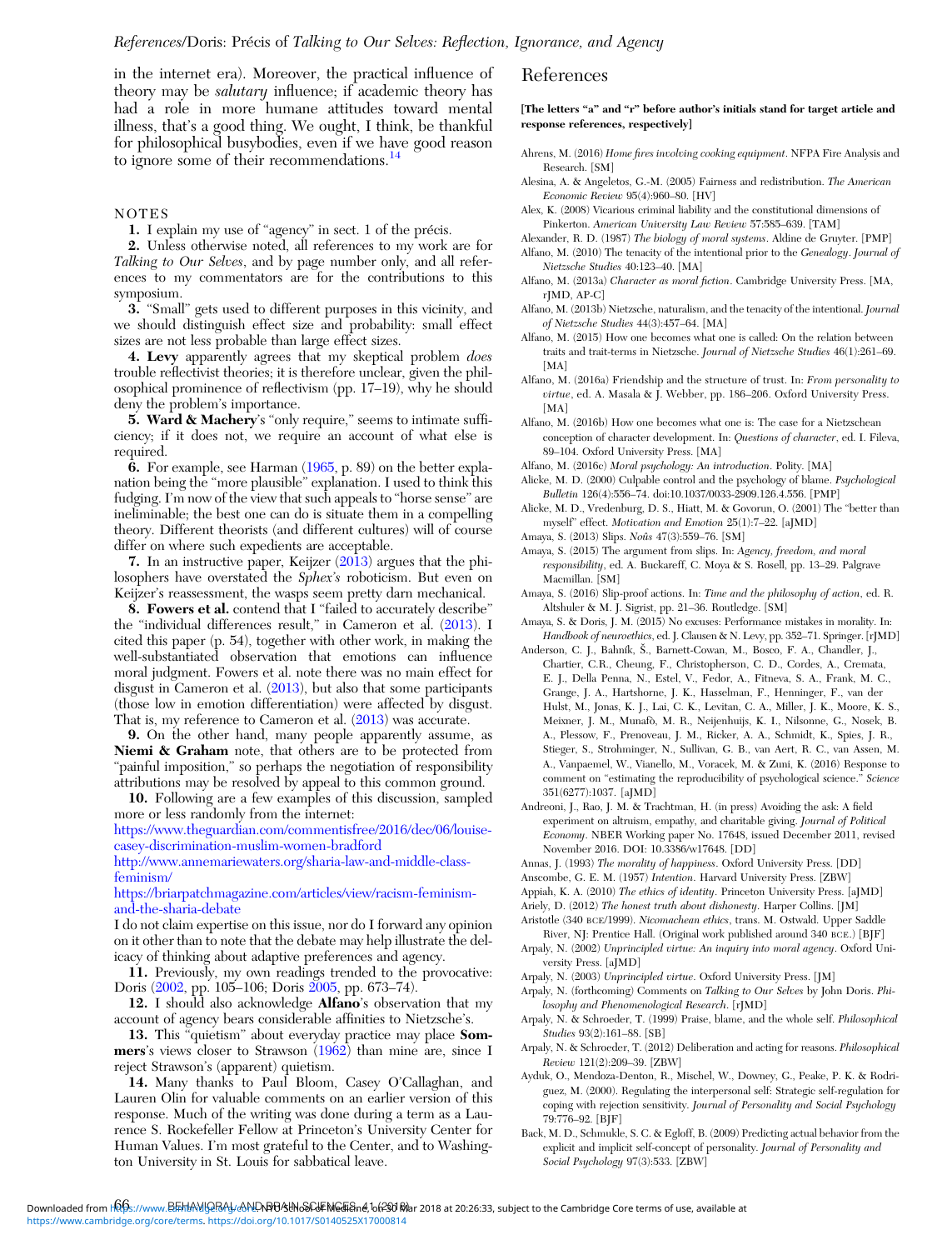<span id="page-66-0"></span>Baker, L. A. & Emery, R. E. (1993) When every relationship is above average: Perceptions and expectations of divorce at the time of marriage. Law and Human Behavior 17(4):439. [aJMD]

Balliet, D., Mulder, L. B. & Van Lange, P. A. M. (2011) Reward, punishment, and cooperation: A meta-analysis. Psychological Bulletin 137(4):594–615. doi:10.1037/a0023489. [SH]

- Bandura, A. (1990) Selective activation and disengagement of moral control. Journal of Social Issues 46(1):27–46. doi:10.1111/j.1540-4560.1990.tb00270.x. [PMP]
- Bargh, J. A. (1994) The Four Horsemen of automaticity: Awareness, efficiency, intention, and control in social cognition. In: Handbook of social cognition, 2nd
- edition, ed. R. S. Wyer, Jr. & T. K. Srull, pp. 1–40. Erlbaum. [JSU] Bargh, J. A. & Chartrand, T. L. (1999) The unbearable automaticity of being. American Psychologist 54:462–79. [MT]

Baron, R. (2005) So right it's wrong: Groupthink and the ubiquitous nature of polarized group decision making. Advances in Experimental Social Psychology 37:219–53. doi: 10.1016/S0065-2601(05)37004-3. [EL]

Baron, J. & Spranca, M. (1997) Protected values. Organizational Behavior and Human Decision Processes 70:1–16. doi:10.1006/obhd.1997.2690. [SH]

Barrett, H. C., Bolyanatz, A., Crittenden, A. N., Fessler, D. M. T., Fitzpatrick, S., Gurven, M., Henrich, J., Kanovsky, M., Kushnick, G., Pisorf, A., Scelzaa, B.A., Stichl, S., von Ruedenn, C., Zhaoh, W. & Laurence, S. (2016) Small-scale societies exhibit fundamental variation in the role of intentions in moral judgment. Proceedings of the National Academy of Sciences 113(17):4688–93. Available at: [https://doi.org/10.1073/pnas.1522070113.](https://doi.org/10.1073/pnas.1522070113) [HV]

Bateson, M., Nettle, D. & Roberts, G. (2006) Cues of being watched enhance cooperation in a real-world setting. Biology Letters 2(3):412–14. [JM]

Batson, C. D. (2011) Altruism in humans. Oxford University Press. [JM] Baumeister, R. F., Bratslavsky, E., Muraven, M. & Tice, D. M. (1998) Ego depletion: Is the active self a limited resource? Journal of Personality and Social Psychology 74:1252–65. [MT]

Baumeister, R. F., Masicampo, E. J. & DeWall, C. N. (2009) Prosocial benefits of feeling free: Disbelief in free will increases aggression and reduces helpfulness. Personality and Social Psychology Bulletin 35(2):260–68. doi:10.1177/ 0146167208327217. [PMP]

Beevers, C. G. (2005) Cognitive vulnerability to depression: A dual process model. Clinical Psychology Review 25(7):975–1002. [aJMD]

Benabou, R. & Tirole, J. (2006) Belief in a just world and redistributive politics. The Quarterly Journal of Economics 121(2):699–746. [HV]

Berlyne, N. (1972) Confabulation. British Journal of Psychiatry 120:31–39. [DD]

Berthold, A., Mummendey, A., Kessler, T., Luecke, B. & Schubert, T. (2012) When different means bad or merely worse. How minimal and maximal goals affect ingroup projection and outgroup attitudes. European Journal of Social Psychology 42:682–90. doi:10.1002/ejsp.1878. [SH]

Bickhard, M. (2016) Inter- and En-activism: Some thoughts and comparisons. New Ideas in Psychology 41:23–32. [SIH]

Bigelow, A. E. & Rochat, P. (2006) Two-month-old infants' sensitivity to social contingency in mother–infant and stranger–infant interaction. Infancy 9(3):313–25. [BB]

Blackburn, R. T. & Clark, M. J. (1975) An assessment of faculty performance: Some correlates between administrator, colleague, student and self-ratings. Sociology of Education 48(2):242–56. [aJMD]

Blake, D. D., Weathers, F. W., Nagy, L. M., Kaloupek, D. G., Gusman, F. D., Charney, D. S. & Keane, T. M. (1995) The development of a clinician-administered PTSD scale. Journal of Traumatic Stress 8:75–90. [LN]

Blake, P. R., McAuliffe, K., Corbit, J., Callaghan, T. C., Barry, O., Bowie, A., Kleutsch, L., Kramer, K. L., Ross, E., Vongsachang, H., Wrangham, R. & Warneken, F. (2015) The ontogeny of fairness in seven societies. Nature 528 (7581):258–61. [BB]

Blasi, A. (2005) Moral character: A psychological approach. In: Character psychology and character education, ed. D. K. Lapsley & F. C. Clark, pp. 67–100. Notre Dame University Press. [BJF]

Bloom, P. (2014) The war on reason. The Atlantic. Available at: [https://www.theat](https://www.theatlantic.com/magazine/archive/2014/03/the-war-on-reason/357561/)[lantic.com/magazine/archive/2014/03/the-war-on-reason/357561/](https://www.theatlantic.com/magazine/archive/2014/03/the-war-on-reason/357561/) [aJMD]

Bloom, P. (2016) Against empathy. Bodley Head. [BF]

Bollich, K. L., Doris, J. M., Vazire, S., Raison, C. L., Jackson, J. J. & Mehl, M. R. (2016) Eavesdropping on character: Testing the stability of naturalistically observed daily moral behavior. Journal of Research in Personality 61:15–21.  $[r|MD]$ 

Boyer-Pennington, M. E., Pennington, J. & Spink, C. (2001) Students' expectations and optimism toward marriage as a function of parental divorce. Journal of Divorce & Remarriage 34(3–4):71–87. [aJMD]

Bratman, M. (2000) Valuing and the will. Philosophical Perspectives 14:249–65. [SM]

Bratman, M. E. (2007) Structures of agency: Essays. Oxford University Press. [SB, aJMD, MRV]

Bray, J. H. & Jouriles, E. N. (1995) Treatment of marital conflict and prevention of divorce. Journal of Marital and Family Therapy 21(4):461–73. [aJMD]

Brenner, B. (1979) Depressed affect as a cause of associated somatic problems. Psychological Medicine 9(4):737–46. [aJMD]

- Brewer, M. B. & Gardner, W. L. (1996) Who is this "We"? Levels of collective identity and self representations. Journal of Personality and Social Psychology 71(1):83–93. [BF]
- Brink, D. O. (1992) Mill's deliberative utilitarianism. Philosophy and Public Affairs 21:67–103. [DD]
- Brink, D. O. & Nelkin, D. (2013) Fairness and the architecture of responsibility. Oxford Studies in Agency and Responsibility 1:284–313. [rJMD]

Brown v. Kendall (1850) 60 Mass. (6 Cush.) 292. Available at: [http://moglen.law.](http://moglen.law.columbia.edu/twiki/pub/EngLegalHist/MitchellAllestry/Brown_v_Kendall.pdf) [columbia.edu/twiki/pub/EngLegalHist/MitchellAllestry/Brown\\_v\\_Kendall.pdf](http://moglen.law.columbia.edu/twiki/pub/EngLegalHist/MitchellAllestry/Brown_v_Kendall.pdf). [TAM]

Brown, J., Dreis, S. & Nace, D. K. (1999) What really makes a difference in psychotherapy outcome? Why does managed care want to know? In: The heart and soul of change: What works in therapy, ed. M. A. Hubble, B. L. Duncan & S. D. Miller, pp. 389–406. American Psychological Association. [aJMD]

Brown, P. & Levinson, S. C. (1987) Politeness: Some universals in language usage. Cambridge University Press. [DD, JZ]

Brueckner, A. (1994) The structure of the skeptical argument. Philosophy and Phenomenological Research 54(4):827–35. [JM]

- Bushman, B. J., DeWall, C. N., Pond, R. S. & Hanus, M. D. (2014) Low glucose relates to greater aggression in married couples. Proceedings of the National Academy of Sciences 111(17):6254–57. [ZBW]
- Cain, D. M., Dana, J. & Newman, G. E. (2014) Giving versus giving in. The Academy of Management Annals 8(1):505–33. [DD]

Calhoun, C. (2004) An apology for moral shame. Journal of Political Philosophy 12(2):127–46. [AP-C]

Cameron, C. D., Payne, B. K. & Doris, J. M. (2013) Morality in high definition: Emotion differentiation calibrates the influence of incidental disgust on moral judgments. Journal of Experimental Social Psychology 49(4):719–25. Available at: <https://doi.org/10.1016/j.jesp.2013.02.014>. [rJMD, BJF]

Campbell, R. L. & Bickhard, M. H. (1986) Knowing levels and developmental stages. Karger. [SIH]

- Carlson, M., Charlin, V. & Miller, N. (1988) Positive mood and helping behavior: A test of six hypotheses. Journal of Personality and Social Psychology 55(2):211– 29. [JM]
- Carpendale, J. I. M. (2000) Kohlberg and Piaget on stages and moral reasoning. Developmental Review 20:181–205. [SIH]

Carpendale, J. I. M. (2009) Piaget's theory of moral development. In: The Cambridge companion to Piaget, ed. U. Müller, J. I. M. Carpendale & L. Smith, pp. 270–86. Cambridge University Press. [SIH]

Carpendale, J. I. M., Hammond, S. I. & Atwood, S. (2013) A relational developmental systems approach to moral development. In: Advances in child development and behavior, vol. 44, ed. R. M. Lerner & J. B. Benson, pp. 125–53. Elsevier Science. [SIH]

Carruthers, P. (2009) How we know our own minds: The relationship between mindreading and metacognition.Behavioral and Brain Sciences 32:121–82. [JJC]

Carson, C. D & Felthous, A. R. (2003) Mens rea. Behavioral Sciences and the Law 21:559–62. [TAM]

Caruso, G. D. (2014) (Un)just deserts: The dark side of moral responsibility. Southwest Philosophy Review 30(1):27–38. doi:10.5840/swphilreview20143014. [PMP]

Cary, P. (2007) A brief history of the concept of free will: Issues that are and are not germane to legal reasoning. Behavioral Sciences and the Law 25:165–81. [TAM]

Catholic Church (2000) Catechism of the Catholic Church popular revised edition. Continuum. [DC]

Chandler, M J., Lalonde, C E., Sokol, B W. & Hallett, D. (2003) Personal persistence, identity development, and suicide: A study of native and non-native North American adolescents. Monographs of the Society for Research in Child Development 68:1–130. [SIH]

Chapman, M. (1988) Constructive evolution: Origins and development of Piaget's thought. Cambridge University Press. [SIH]

Cherlin, A. J., Furstenberg, F. F., Chase-Lansdale, L., Kiernan, K. E., Robins, P. K., Morrison, D. R. & Teitler, J. O. (1991) Longitudinal studies of effects of divorce on children in Great Britain and the United States. Science 252(5011):1386–89. [ZBW]

Chi, M. T. (2006) Two approaches to the study of experts' characteristics. In: The Cambridge handbook of expertise and expert performance, ed. K. A. Ericsson, N. Charness, P. J. Feltovich & R. R. Hoffman, pp. 21–30. Cambridge University Press. [rJMD]

Choudhry, N. K., Fletcher, R. H. & Soumerai, S. B. (2005) Systematic review: The relationship between clinical experience and quality of health care. Annals of Internal Medicine 142:260–73. [MT]

Christensen, W., Sutton, J. & McIlwain, D. J. (2016) Cognition in skilled action: Meshed control and the varieties of skill experience. Mind  $\&$  Language 31(1):37–66. [arJMD]

Cialdini, R. (2008) Influence: Science and practice, 5th edition. Allyn and Bacon. [EL]

Cialdini, R. B. & Goldstein, N. J. (2004) Social influence: Compliance and conformity. Annual Review of Psychology 55:591–621. doi:10.1146/annurev. psych.55.090902.142015. [SH]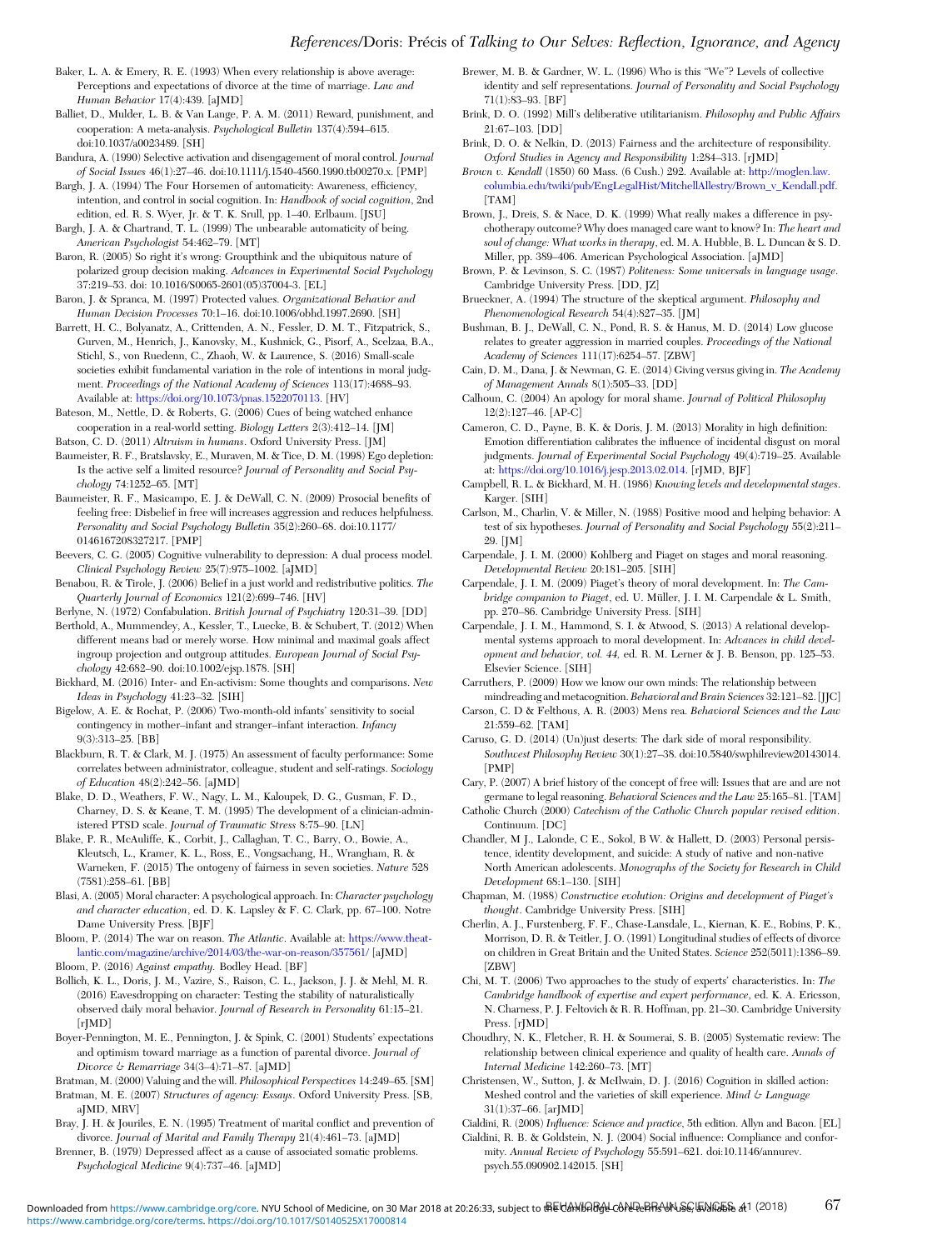## <span id="page-67-0"></span>References/Doris: Précis of Talking to Our Selves: Reflection, Ignorance, and Agency

Cialdini, R. B., Vincent, J. E., Lewis, S. K., Catalan, J., Wheeler, D. & Darby, B. L. (1975) Reciprocal concessions procedure for inducing compliance: The door-inthe-face technique. Journal of Personality and Social Psychology 31:206–15. [EL]

Clark, C. J., Luguri, J. B., Ditto, P. H., Knobe, J., Shariff, A. F. & Baumeister, R. F. (2014) Free to punish: A motivated account of free will belief. Journal of Personality and Social Psychology 106(4):501–13. doi:10.1037/a0035880. [PMP]

Clifford, S., Jewell, R. M. & Waggoner, P. D. (2015) Are samples drawn from Mechanical Turk valid for research on political ideology? Research and Politics 2 (4). Available at: <https://doi.org/10.1177/2053168015622072>. [LN]

Cohen, J. (1988) Statistical power analysis for the behavioral sciences, 2nd edition. Erlbaum. [arJMD]

Cohen, L. B. & Salapatek, P., eds. (2013) Infant perception: From sensation to cognition: Basic visual processes, vols. 1  $\&$  2. Academic Press. [DC]

Collerton, D., Perry, E. & McKeith, I. (2005) Why people see things that are not there: a novel perception and attention deficit model for recurrent complex visual hallucinations. Behavioral and Brain Sciences 28(6):737–57. [DC]

Collins, J. (2006) Crime and parenthood: The uneasy case of prosecuting negligent parents. Northwestern University Law Review 100:807–56. [rJMD]

Couchman, J. J. (2012) Self-agency in rhesus monkeys. Biology Letters 8(1):39–41. doi: 10.1098/rsbl.2011.0536. [JJC]

Couchman, J. J., Coutinho, M. V. C., Beran, M. J. & Smith, J. D. (2009) Metacognition is prior. Behavioral and Brain Sciences 32(2):142. [JJC]

Couchman, J. J., Miller, N., Zmuda, S. J., Feather, K. & Schwartzmeyer, T. (2016) The instinct fallacy: The metacognition of answering and revising during college exams. Metacognition  $\&$  Learning 11(2):171-85. [JJC]

Coutinho, M. V. C., Redford, J. S., Church, B. A., Zakrzewski, A. C., Couchman, J. J. & Smith, J. D. (2015) The interplay between uncertainty monitoring and working memory: Can metacognition become automatic? Memory & Cognition 43(7):990–1006. [JJC]

Cramer, R. E., McMaster, M. R., Bartell, P. A. & Dragna, M. (1988) Subject competence and minimization of the bystander effect. Journal of Applied Social Psychology 18:1133–48. [rJMD, MT]

Crockett, M. J., Clark, L., Hauser, M. D. & Robbins, T. W. (2010) Serotonin selectively influences moral judgment and behavior through effects on harm aversion. PNAS 107(40):17433–38. [LN]

Crockett, M. J., Siegel, J. Z., Kurth-Nelson, Z., Ousdal, O. T., Story, G., Frieband, C., Grosse-Rueskamp, J. M., Dayan, P. & Dolan, R. J. (2015) Dissociable effects of serotonin and dopamine on the valuation of harm in moral decision making. Current Biology 25(14):1852–59. [DC]

Cross, K. P. (1977) Not can, but will college teaching be improved? New Directions for Higher Education 17:1–15. [aJMD]

Cushman, F. (2013) Action, outcome, and value: A dual-system framework for morality. Personality and Social Psychological Review 17:273–92. [DD]

Cushman, F. & Greene, J. D. (2012) The philosopher in the theater. In: The social psychology of morality: exploring the causes of good and evil, ed. M. Mikulincer & P. R. Shaver, pp. 33–50. APA Press. [PMP]

Cushman, F., Young, L. & Greene, J. D. (2010) Multi-system moral psychology. In: The moral psychology handbook, ed. J. M. Doris & the Moral Psychology Research Group, pp. 47–71. Oxford University Press. [aJMD]

D'Arms, J. & Jacobson, D. (2000) The moralistic fallacy: On the "appropriateness" of emotions. Philosophical and Phenomenological Research 61(1):65–90. [aJMD, HV]

D'Arms, J. & Jacobson, D. (2006) Anthropocentric constraints on human value. Oxford Studies in Metaethics 1:99–126. [aJMD]

Dale, R., Fusaroli, R., Duran, N. D. & Richardson, D. C. (2013) The self-organization of human interaction. In: Psychology of learning and motivation, ed. B. Ross, pp. 43–95. Academic Press. [SB]

Daly, M. & Wilson, M. (1996) Violence against stepchildren. Current Directions in Psychological Science 5:77–81. [rJMD]

Daly, M. & Wilson, M. (2007) Is the "Cinderella effect" controversial? A case study of evolution-minded research and critiques thereof. In: Foundations of evolutionary psychology, ed. C. Crawford & D. Krebs, pp. 383–400. Erlbaum.  $[r|MD]$ 

Darley, J. M., Carlsmith, K. M. & Robinson, P. H. (2000) Incapacitation and just deserts as motives for punishment. Law and Human Behavior 24(6):659–83. doi:10.1023/A:1005552203727. [SH]

Darley, J. M. & Latané, B. (1968) Bystander intervention in emergencies: Diffusion of responsibility. Journal of Personality and Social Psychology 8:(4, Pt. 1):377– 83. [aJMD, MT]

Davies, P. S. (2009) Subjects of the world: Darwin's rhetoric and the study of agency in nature. University of Chicago Press. [aJMD]

Davis, D., Sundahl, I. & Lesbo, M. (2000) Illusory personal control as a determinant of bet size and type in casino craps games. Journal of Applied Social Psychology 30(6):1224–42. [aJMD]

Dawes, R. M. (1994) Psychotherapy: The myth of expertise. In: House of cards: Psychology and psychotherapy built on myth, ed. R. M. Dawes, pp. 38–74. Free Press. [aJMD]

Dawson, E., Gilovich, T. & Regan, D. T. (2002) Motivated reasoning and performance on the Wason card election task. Personality and Social Psychology Bulletin 28(10):1379–87. [aJMD]

Debove, S., Baumard, N. & André, J.-B. (2015) Evolution of equal division among unequal partners. Evolution 69(2):561–69. Available at: [https://doi.org/10.1111/](https://doi.org/10.1111/evo.12583) [evo.12583](https://doi.org/10.1111/evo.12583). [HV]

Deffains, B., Espinosa, R. & Thöni, C. (2016) Political self-serving bias and redistribution. Journal of Public Economics 134:67–74. doi:10.1016/j. jpubeco.2016.01.002. [PMP]

Demaree-Cotton, J. (2016) Do framing effects make moral intuitions unreliable? Philosophical Psychology 29(1):1–22. [JM]

Dennett, D. C. (1984) Elbow room: The varieties of free will worth wanting. Oxford University Press. [rJMD, PMP]

Dennett, D. C. (1991) The reality of selves. In: Consciousness explained, ed. D. C. Dennett, pp. 412–30. Little, Brown. [aJMD]

Dennett, D. C. (1992) The self as a center of narrative gravity. In: Self and consciousness: Multiple perspectives, ed. F. S. Kessel, P. M. Cole & D. L. Johnson, pp. 103–15. Erlbaum. [aJMD]

Descartes, R. (1641/2008) Meditations on first philosophy: With selections from the objections and replies. Oxford University Press. (Original work published in 1641.) [rJMD]

DeWall, C. N., Baumeister, R. F., Gailliot, M. T. & Maner, J. K. (2008) Depletion makes the heart grow less helpful: Helping as a function of self-regulatory energy and genetic relatedness. Personality and Social Psychology Bulletin 34:1663–76. [MT]

Diener, E. & Chan, M. Y. (2011) Happy people live longer: Subjective well-being contributes to health and longevity. Applied Psychology: Health and Well-Being 3(1):1–43. [aJMD]

Ditto, P. H. & Lopez, D. F. (1992) Motivated skepticism: Use of differential decision criteria for preferred and nonpreferred conclusions. Journal of Personality and Social Psychology 63(4):568–84. [aJMD]

Divorce Magazine. (2004) U.S. divorce statistics [data file]. Retrieved from DivorceMagazine.com: [http://www.divorcemag.com/statistics/statsUS.shtml.](http://www.divorcemag.com/statistics/statsUS.shtml) [aJMD]

Dixon, R. & Gould, O. (1996) Adults telling and retelling stories collaboratively. In: Interactive minds: Life-span perspectives on the social foundation of cognition, ed. P. Baltes & U. Staudinger, pp. 221–41. Cambridge University Press. [MA]

Doris, J. M. (2002) Lack of character: Personality and moral behavior. Cambridge University Press. [BB, arJMD, BJF, SIH, HLM, AP-C]

Doris, J. M. (2005) Replies: Evidence and sensibility. Philosophy and Phenomenological Research 72:656–77. [rJMD]

Doris, J. M. (2009) Skepticism about persons. Philosophical Issues 19(1):57–91. [AP-C]

Doris, J. M. (2015a) Doing without (arguing about) desert. Philosophical Studies 172 (10):2625–34. [aJMD]

Doris, J. M. (2015b). Talking to our selves: Reflection, ignorance, and agency. Oxford University Press. [BB, SB, DC, arJMD, BJF, SIH, WH, EL, NL, HLM, JM, SM, TAM, LN, PMP, AP-C, TS, MT, JSU, HV, MRV, ZBW, JZ]

Doris, J. M. (forthcoming). Character trouble: Undisciplined essays on agency and personality. Oxford University Press. [rJMD]

Doris, J. M. (in preparation) Making good: In search of moral expertise. [rJMD]

Doris, J. M. & Murphy, D. (2007) From My Lai to Abu Ghraib: The moral psychology of atrocity. Midwest Studies in Philosophy 31(1):25–55. [rJMD]

Doris, J. M. & Plakias, A. (2007) How to argue about disagreement: Evaluative diversity and moral realism. In: Moral psychology, vol. 2, The cognitive science  $of\,morality,$ ed. W. Sinnott-Armstrong, pp. 303–31. MIT Press. $\rm [rJMD]$ 

Dreyfus, H. L. (1985) Holism and hermeneutics. In: Hermeneutics and praxis, ed. R. Hollinger, pp. 227–47. University of Notre Dame Press. [BF]

Duff, A. (2009) Legal and moral responsibility. Philosophy Compass 4(6):978–86.  $[r|MD]$ 

Duff, R. A. (1990) Intention, agency and criminal liability: Philosophy of action and the criminal. Blackwell. [TAM]

Dufner, M., Denissen, J. J., Zalk, M., Matthes, B., Meeus, W. H., van Aken, M. A. & Sedikides, C. (2012) Positive intelligence illusions: On the relation between intellectual self-enhancement and psychological adjustment. Journal of Personality 80(3):537–72. [aJMD]

Dunning, D. (1999) A newer look: Motivated social cognition and the schematic representation of social concepts. Psychological Inquiry 10(1):1–11. [aJMD]

Dunning, D. (2006) Self-insight: Roadblocks and detours on the path to knowing thyself. Psychology Press. [aJMD]

Dunning, D., Anderson, J. E., Schlösser, T., Ehlebracht, D. & Fetchenhauer, D. (2014) Trust at zero acquaintance: More a matter of respect than expectation of reward. Journal of Personality and Social Psychology 107:122–41. [DD]

Dunning, D. & Fetchenhauer, D. (2013) Behavioral influences in the present tense: On expressive versus instrumental action. Perspectives on Psychological Science 8:142–45. [DD]

Dunning, D., Fetchenhauer, D. & Schlösser, T. (2016) The psychology of respect: A case study of how behavioral norms regulate human action. In: Advances in motivation science, vol. 3, ed. A. Elliot, pp. 1–34. Elsevier. [DD]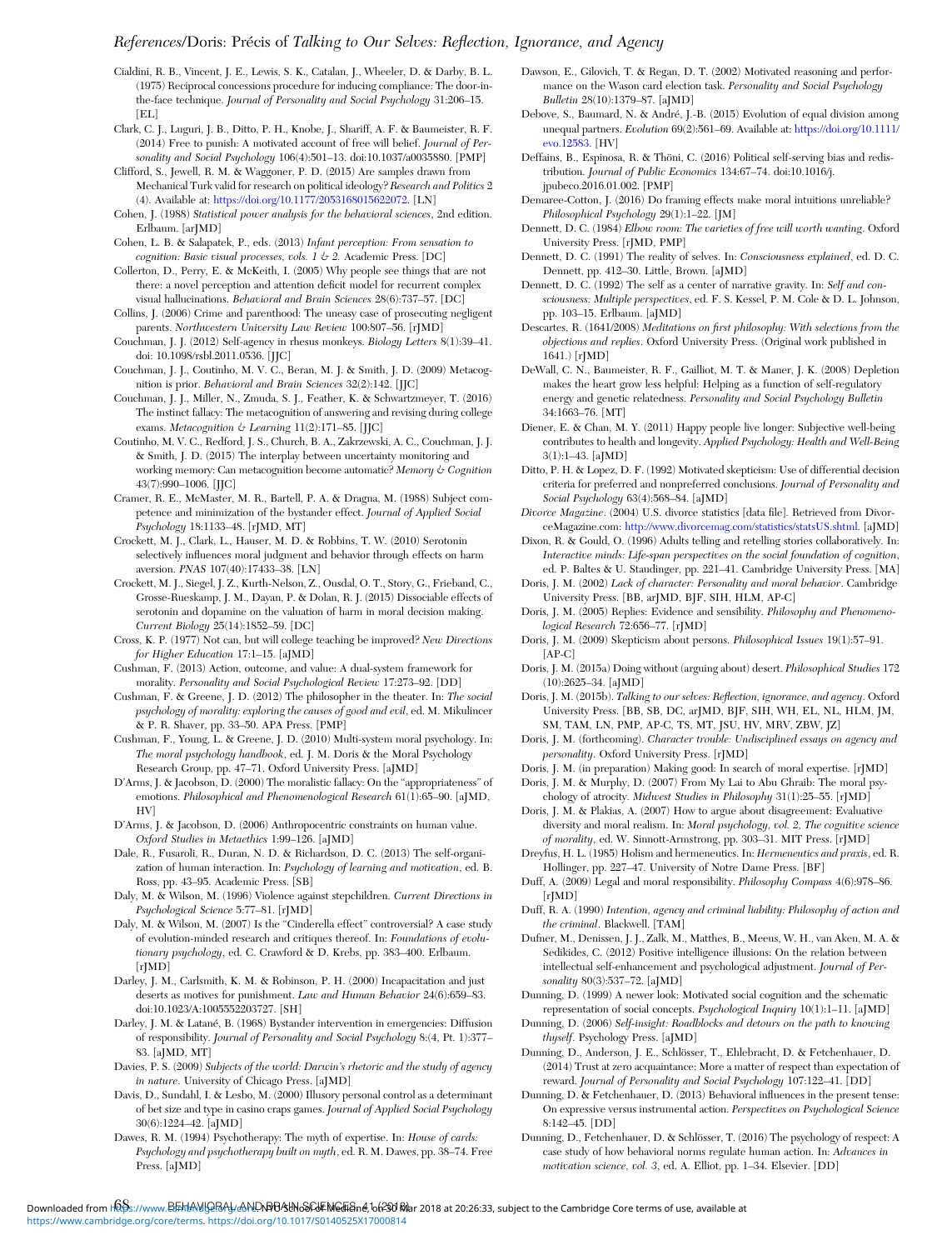- <span id="page-68-0"></span>Dunning, D., Heath, C. & Suls, J. (2004) Flawed self-assessment: Implications for health, education, and the workplace. Psychological Science in the Public Interest 5:71–106. [DD]
- Dunning, D., Kunda, Z. & Murray, S. L. (1999) What the commentators motivated us to think about. Psychological Inquiry 10(1):79–82. [aJMD]
- Durkheim, É. (1893/1996) Über soziale Arbeitsteilung: Studie über die Organisation höherer Gesellschaften, 2nd edition. Suhrkamp. (Original work published in 1893.) [SH]
- Ebbinghaus, H. (1913) On memory: A contribution to experimental psychology. Teachers College. [JJC]
- Ehlers, A. & Clark, D. M. (2000) A cognitive model of posttraumatic stress disorder. Behaviour Research and Therapy 38:319–45. [LN]
- Elster, J. (1983) Sour grapes: Studies in the subversion of rationality. Cambridge University Press. [MRV]
- Ericsson, K. A. (2014) Why expert performance is special and cannot be extrapolated from studies of performance in the general population: A response to criticisms. Intelligence 45:81–103. [rJMD]
- Ericsson, K. A., Whyte, J. & Ward, P. (2007) Expert performance in nursing: Reviewing research on expertise in nursing within the framework of the expertperformance approach. ANS Advances in Nursing Science 30:E58–E71. [MT]
- Evans, J. S. B. & Frankish, K. E. (2009) In two minds: Dual processes and beyond. Oxford University Press. [aJMD]
- Evans, J. S. B. & Over, D. E. (1996) Rationality and reasoning. Psychology Press.  $[a|MD]$
- Farrell, C., Cowley, E. & Edwardson, M. (2005) Strategies to improve the probability of winning a lottery: Gamblers and their illusions of control. European Advances in Consumer Research 7:597–601. [aJMD]
- Feinberg, J. (1965) The expressive function of punishment. The Monist 49:397–423. doi:10.5840/monist196549326. [SH]
- Feldman, G., Chandrashekar, S. P. & Wong, K. F. E. (2016) The freedom to excel: Belief in free will predicts better academic performance. Personality and Individual Differences 90:377–83. doi:10.1016/j.paid.2015.11.043. [PMP]
- Fessler, D. M. & Holbrook, C. (2013) Baumard et al.'s moral markets lack market dynamics. Behavioral and Brain Sciences 36(1):89–90. [HV]
- Fiore, M. C., Bailey, W. C., Cohen, S. J., Dorfman, S. F., Goldstein, M. G., Gritz, E. R., Heyman, R. B., Jaen, C. R., Kottke, T. E., Lando, H. A. & Mecklenburg, R. E. (2000) Treating tobacco use and dependence: Clinical practice guideline. U.S. Department of Health and Human Services. [aJMD]
- Fischer, J. M. (2006) My way: Essays on moral responsibility. Oxford University Press. [aJMD]
- Fischer, J. M. (2009) Our stories: Essays on life, death, and free will. Oxford University Press. [aJMD]
- Fischer, J. M. (forthcoming). On John Doris's Talking to Our Selves. Social Theory and Practice. [rJMD]
- Fischer, J. M. & Ravizza, M. (1998) Responsibility and control: A theory of moral responsibility. Cambridge University Press. [aJMD, NL, SM, MRV]
- Fischhoff, B. (2007) An early history of hindsight research. Social Cognition 25:10– 13.  $[\Pi C]$
- Fiske, A. P. & Rai, T. S. (2014) Virtuous violence: Hurting and killing to create, sustain, end, and honor social relationships. Cambridge University Press. [HV]
- Floyd, S., Rossi, G., Enfield, N. J., Baranova, J., Blythe, J., Dingemanse, M., Kendrick, K. & Zinken, J. (2014). Recruitments across languages: A systematic comparison. Talk presented at the 4th International Conference on Conversation Analysis (ICCA 2014). University of California at Los Angeles, CA, June 25–29, 2014. [JZ]
- Foa, E. B., Ehlers, A., Clark, D. M., Tolin, D. F. & Orsillo, S. M. (1999) The posttraumatic cognitions inventory (PTCI): Development and validation. Psychological Assessment 11(3):303–14. [LN]
- Forgas, J. P., Dunn, E. & Granland, S. (2008) Are you being served…? An unobtrusive experiment of affective influences on helping in a department store. European Journal of Social Psychology 38:333–42. [MT]
- Förster, J., Liberman, N. & Friedman, R. S. (2009) What do we prime? On distinguishing between semantic priming, procedural priming, and goal priming. In: The Oxford handbook of human action, ed. E. Morsella, J. A. Bargh & P. M. Gollwitzer, pp. 173–93. Oxford University Press. [JSU]
- Fowers, B. J., Lyons, E., Montel, K. H. & Shaked, N. (2001) Positive illusions about marriage among married and single individuals. Journal of Family Psychology 15:95–109. [aJMD]
- Frances, B. (2005) When a skeptical hypothesis is live. Noûs 39:559–95. [aJMD]
- Frank, R. H. (1988) Passions within reason: The strategic role of the emotions. Norton. [HV]
- Frankfurt, H. (1969) Alternate possibilities and moral responsibility. Journal of Philosophy 66:829–39. [HLM]
- Frankfurt, H. (1971) Freedom of the will and the concept of a person. Journal of Philosophy 68(1):5–20. [MRV]
- Frankfurt, H. (1988) The importance of what we care about. Cambridge University Press. [SM]
- Frankish, K. & Evans, J. St. B. T. (2009) The duality of mind: An historical perspective. In: In two minds: Dual processes and beyond, ed. J. Evans & K. Frankish, pp. 1–29. Oxford University Press. [aJMD]
- Franks, B. (2011) Culture and cognition: Evolutionary perspectives. Palgrave Macmillan. [BF]
- Franks, B. (2014) Social construction, evolution and cultural universals. Culture and Psychology 20(3):416–39. [BF]
- Franks, B., Bangerter, A. & Bauer, M. W. (2013) Conspiracy theories as quasi-religious mentality, an integrated account from cognitive science, social representations theory and frame theory. Frontiers in Psychology 4:424. doi: [http://dx.](http://dx.doi.org/10.3389/fpsyg.2013.00424) [doi.org/10.3389/fpsyg.2013.00424.](http://dx.doi.org/10.3389/fpsyg.2013.00424) [BF]
- Franks, B., Bangerter, A., Bauer, M. W., Hall, M. & Noort, M. C. (2017) Beyond "Monologicality"? Exploring conspiracist worldviews. Frontiers in Psychology 8:861. doi: [http://dx.doi.org/10.3389/fpsyg.2017.00861.](http://dx.doi.org/10.3389/fpsyg.2017.00861) [BF]
- Frith, C. D. (2012) The role of metacognition in human social interactions. Philosophical Transactions of the Royal Society B, New Thinking: The Evolution of Human Cognition 367(1599):2213–23. [SB]
- Fritsche, I., Kessler, T., Mummendey, A. & Neumann, J. (2009) Minimal and maximal goal orientation and reactions to norm violation. European Journal of Social Psychology 39:3–21. doi:10.1002/ejsp.481. [SH]
- Frost, P., Nussbaum, G., Loconto, T., Syke, R., Warren, C. & Muise, C. (2013) An individual differences approach to the suggestibility of memory over time. Memory 21(3):408–16. [rJMD]
- Fumagalli, M. & Priori, A. (2012) Functional and clinical neuroanatomy of morality. Brain 135(7):2006–21. [DC]
- Funder, D. C. & Ozer, D. J. (1983) Behavior as a function of the situation. Journal of Personality and Social Psychology 44(1):107-12. [aJMD]
- Funk, C. M. & Gazzaniga, M. S. (2009) The functional brain architecture of human morality. Current Opinion in Neurobiology 19(6):678–81. [DC]
- Galinsky, A. D., Magee, J. C., Inesi, M. E. & Gruenfeld, D. H. (2006) Power and perspectives not taken. Psychological Science 17(12):1068–74. [EL]
- Gallagher, S. (2000) Philosophical conceptions of the self: Implications for cognitive science. Trends in Cognitive Sciences 4(1):14–21. [aJMD]
- Gallo, I. S., Keil, A., McCulloch, K. C., Rockstroh, B. & Gollwitzer, P. M. (2009) Strategic automation of emotion regulation. Journal of Personality and Social Psychology 96:11–31. [MT]
- Gallotti, M., Fairhurst, M. T. & Frith, C. D. (2017) Alignment in social interactions. Consciousness and Cognition 48:253–61. [SB]
- Gantz, T. & Henkle, G. (2002) Seatbelts: Current issues. Prevention Institute. Retrieved from: [http://www.preventioninstitute.org/traf](http://www.preventioninstitute.org/traffic_seatbelt.html)fic\_seatbelt.html. [aJMD]
- Gardner, M. P. (1985) Mood states and consumer behavior: A critical review. Journal of Consumer Research 12(3):281–300. [ZBW]
- Gared, H. J. (1983) Master's liability for the torts of his servant. The Florida Bar Journal LVII:597–600. [TAM]
- Gavrilets, S. (2012) On the evolutionary origins of the egalitarian syndrome. Proceedings of the National Academy of Sciences 109(35):14069–74. [HV]
- Gazes, R. P., Hampton, R. R. & Lourenco, S. F. (2015) Transitive inference of social dominance by human infants. Developmental Science 20:e12367. doi:10.1111/ desc.12367. [BB]
- Gelfand, M. J. (2012) Culture's constraints: International differences in the strength of social norms. Current Directions in Psychological Science 21:420–24. [BF]
- Gibbard, A. (1990) Wise choices, apt feelings: A theory of normative judgment. Harvard University Press. [aJMD]
- Gibson, J. J. (1977) The theory of affordances. In: Perceiving, acting and knowing, ed. R. Shaw & J. Bransford, pp. 67–82. Erlbaum. [BF]
- Gigerenzer, G. (2008) Why heuristics work. Perspectives on Psychological Science 3:20–29. [NL]
- Gilbert, D. T., King, G., Pettigrew, S. & Wilson, T. D. (2016) Comment on estimating the reproducibility of psychological science. Science 351:1037-a–38-a. [aJMD]
- Gilbert, D. T., Pelham, B. W. & Krull, D. S. (1988) On cognitive busyness: When person perceivers meet persons perceived. Journal of Personality and Social Psychology 54(5):733–40. [aJMD]

Gilbert, M. (1989) On social facts. Routledge. [BF]

- Gilovich, T. (1991) How we know what isn't so: The fallibility of human reason in everyday life. The Free Press. [aJMD]
- Gobet, F. & Campitelli, G. (2007) The role of domain-specific practice, handedness, and starting age in chess. Developmental Psychology 43(1):159. [rJMD]

Goffman, E. (1958) The presentation of self in everyday life. Random House. [DD]

Goffman, E. (1967) Interaction ritual: Essays on face-to-face behavior. Anchor. [DD] Gollwitzer, P. M. (1999) Implementation intentions: Strong effects of simple plans. American Psychologist 54:493–503. [MT]

- Gollwitzer, P. M. & Sheeran, P. (2006) Implementation intentions and goal achievement: A meta-analysis of effects and processes. Advances in Experimental Social Psychology 38:69–119. [MT]
- Goodwin, G. P. (2015) Moral character in person perception. Current Directions in Psychological Science 24:38–44. [LN]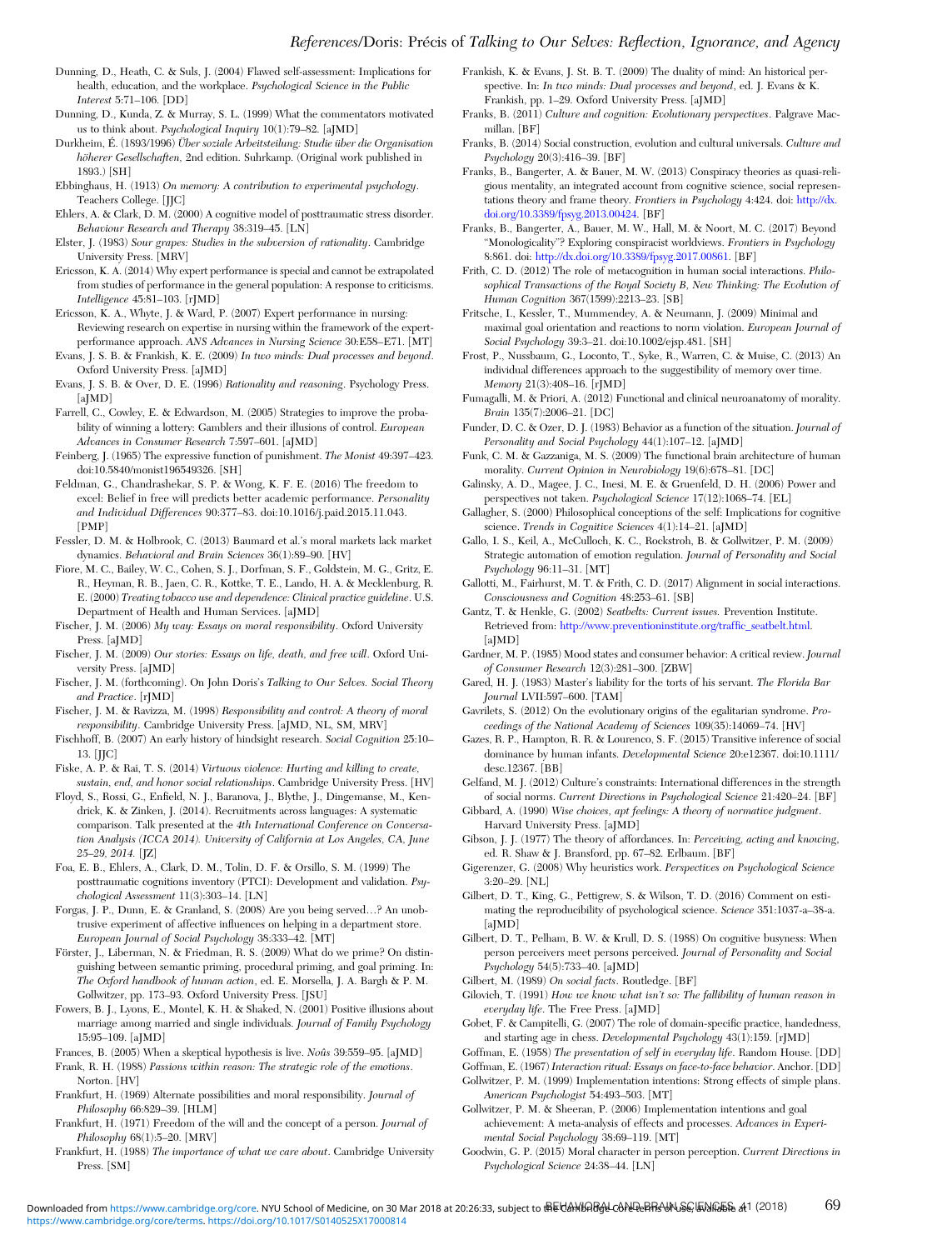## <span id="page-69-0"></span>References/Doris: Précis of Talking to Our Selves: Reflection, Ignorance, and Agency

- Graham, J., Haidt, J. & Nosek, B. A. (2009) Liberals and conservatives rely on different sets of moral foundations. Journal of Personality and Social Psychology 96:1029–46. [rJMD, LN]
- Graham, J., Nosek, B. A., Haidt, J., Iyer, R., Koleva, S. & Ditto, P. H. (2011) Mapping the moral domain. Journal of Personality and Social Psychology 101:366–85. [rJMD, LN]
- Granot, Y., Balcetis, E., Schneider, K. E. & Tyler, T. R. (2014) Justice is not blind: Visual attention exaggerates effects of group identification on legal punishment. Journal of Experimental Psychology: General 143:2196–208. doi:10.1037/ a0037893. [JSU]
- Granot, Y., Uleman, J. S. & Balcetis, E. (under review) The "I" in victim: Just world beliefs and self-relevance as necessary conditions for victim blame. New York University. [JSU]
- Greene, J. D., Sommerville, R. B., Nystrom, L. E., Darley J. M. & Cohen, J. D. (2001) An fMRI investigation of emotional engagement in moral judgment. Science 293:2105–108. [LN]
- Greenwald, A. G., Banaji, M. R. & Nosek, B. A. (2015) Statistically small effects of the Implicit Association Test can have societally large effects. Journal of Personality and Social Psychology 108(4):553–61. [aJMD]
- Haan, N. (1978) Two moralities in action contexts: Relationships to thought, ego regulation, and development. Journal of Personality and Social Psychology 36 (3):286–305. [JSU]
- Hahlweg, K. & Richtera, D. (2010) Prevention of marital instability and distress. Results of an 11-year longitudinal follow-up study. Behavior Research and Therapy 48:377–83. [aJMD]
- Haidt, J. (2001) The emotional dog and its rational tail: A social intuitionist approach to moral judgment. Psychological Review 108:814-34. [DD]
- Haidt, J. (2007) The new synthesis in moral psychology. Science 316(5827):998– 1002. [LN]
- Haidt, J. & Joseph, C. (2004) Intuitive ethics: How innately prepared intuitions generate culturally variable virtues. Daedalus 133:55–66. [SIH]
- Hajloo, N., Sadeghi, H., Nadinleoi, K. B. & Habibi, Z. (2014) The role of metacognition in students' addiction potential tendency. International Journal of High Risk Behaviors and Addiction 3(1):e9355. [JJC]
- Hall, L., Johansson, P. & Strandberg, T. (2012) Lifting the veil of morality: Choice blindness and attitude reversals on a self-transforming survey. PLoS ONE 7(9): e45457. doi: 10.1371/journal.pone.0045457. [aJMD, EL, SM]
- Hall, L., Johansson, P., Tärning, B., Sikström, S. & Deutgen, T. (2010) Magic at the marketplace: Choice blindness for the taste of jam and the smell of tea. Cognition 117(1):54–61. [aJMD]
- Hall, L., Strandberg, T., Pärnamets, P., Lind, A., Tärning, B. & Johansson, P. (2013) How the polls can be both spot on and dead wrong: Using choice blindness to shift political attitudes and voter intentions. PLoS ONE 8(4):e60554. [aJMD]
- Ham, J. & Van den Bos, K. (2008) Not fair for me! The influence of personal relevance on social justice inferences. Journal of Experimental Social Psychology 44:699–705. [JSU]
- Hamlin, K. J., Wynn, K. & Bloom, P. (2010) Three-month-olds show a negativity bias in their social evaluations. Developmental Science 13(6):923–29. [BB]
- Hammond, S. I. (2014) Children's early helping in action: Early helping and moral development. Frontiers in Psychology 5:1–7. [SIH]
- Han, S. & Humphreys, G. (2016) Self-construal: A cultural framework for brain function. Current Opinion in Psychology 8:10–14. Available at: [http://dx.doi.](http://dx.doi.org/10.1016/j.copsyc.2015.09.013) [org/10.1016/j.copsyc.2015.09.013.](http://dx.doi.org/10.1016/j.copsyc.2015.09.013) [BF]
- Harman, G. (2000) Explaining value and other essays in moral philosophy. Oxford University Press. [aJMD]
- Harman, G. H. (1965) The inference to the best explanation. The Philosophical Review 74(1):88–95. [rJMD]
- Hassin, R. R., Ochsner, K. N. & Trope, Y., eds. (2010) Self-control in society, mind, and brain (Social cognition and social neuroscience). Oxford University Press. [JSU]
- Hechler, S. (2016) Cooperation in social groups: Reactions to (moral) deviants (Unpublished doctoral dissertation). Friedrich-Schiller-University of Jena, Jena, Germany. [SH]
- Hechler, S., Neyer, F. & Kessler, T. (2016) The infamous among us: Enhanced reputational memory for uncooperative ingroup members. Cognition 157:1–13. doi: 10.1016/j.cognition.2016.08.001. [SH]
- Hemphill, J. F. (2003) Interpreting the magnitudes of correlation coefficients. American Psychologist 58(1):78–80. [aJMD]
- Henrich, J., Ensimger, J., McElreath, R., Barr, A., Barrett, C., Bolyanatz, A., Cardenas, J. C., Gurven, M., Gwako, E., Henrich, N., Lesorogol, C., Marlowe, F., Tracer, D. & J. Ziker (2010) Markets, religion, community size, and the evolution and punishment. Science 327:1480–84. [DD]
- Henrich, J., Heine, S. J. & Norenzayan, A. (2010) The weirdest people in the world? Behavioral and Brain Sciences 33:61–135. [rJMD, LN]
- Hill, G. (1982) Group versus individual performance: Are N+1 heads better than one? Psychological Bulletin 91:517–39. [DD]
- Hirstein, W. (2005) Brain fiction: Self-deception and the riddle of confabulation. MIT Press. [aJMD, WH]
- Hirstein, W., Sifferd, K. & Fagan, T. (2018) Responsible brains: Neuroscience and human culpability. MIT Press. [WH]
- Hogarth, R. M. & Einhorn, H. J. (1992) Order effects in belief updating: The beliefadjustment model. Cognitive Psychology 24(1):1–55. [ZBW]
- Hong, Y-y., Morris, M. W., Chiu, C-y. & Benet-Martinez, V. (2000) Multicultural minds: A dynamic constructivist approach to culture and cognition. American Psychologist 55(7):709–20. doi: l0.l037//0003-066X.55.7.709. [JSU]
- Horvath, A. O. & Symonds, B. D. (1991) Relation between working alliance and outcome in psychotherapy: A meta-analysis. Journal of Counseling Psychology 38(2):139-159. [aJMD]
- Howe, M. J., Davidson, J. W. & Sloboda, J. A. (1998) Innate talents: Reality or myth?. Behavioral and brain sciences 21(3):399–407. [rJMD]
- Hui, S.-K. A., Wright, R. A., Stewart, C. C., Simmons, A., Eaton, B. & Nolte, R. N. (2009) Performance, cardiovascular, and health behavior effects of an inhibitory strength training intervention. Motivation and Emotion 33:419–34. [MT]
- Inbar, Y. (2016) Association between contextual dependence and replicability in psychology may be spurious. Proceedings of the National Academy of Sciences 113(34):E4933–E4934. [aJMD]
- Isen, A. M. & Levin, P. F. (1972) Effect of feeling good on helping: Cookies and kindness. Journal of Personality and Social Psychology 21(3):384. [AP-C]
- Jacoby, L. L. (1991) A process dissociation framework: Separating automatic from intentional uses of memory. Journal of Memory and Language 30:513–41. [JSU]
- Jacquet, J. (2015) Is shame necessary? New uses for an old tool. Vintage. [HV] Jacquet, J., Hauert, C., Traulsen, A. & Milinski, M. (2011) Shame and honour drive cooperation. Biology Letters 7:899–901. Available at: [https://doi.org/10.1098/](https://doi.org/10.1098/rsbl.2011.0367) [rsbl.2011.0367](https://doi.org/10.1098/rsbl.2011.0367). [HV]
- James, W. (1890/1950) The principles of psychology, vol. 1. Dover. (Original work published in 1890.) [DD]
- Janis, I. L. (1982) Groupthink, 2nd edition. Houghton Mifflin. [EL]
- Jennings, D., Amabile, T. M. & Ross, L. (1982) Informal covariation assessment: Data-based vs. theory-based judgments. In: Judgement under uncertainty: Heuristics and biases, ed. A. Tversky, D. Kahneman & P. Slovic, pp. 211–30. Cambridge University Press. [aJMD]
- Johansson, P., Hall, L., Sikström, S. & Olsson, A. (2005) Failure to detect mismatches between intention and outcome in a simple decision task. Science 310:116–19. [DD]
- Johansson, P., Hall, L., Sikström, S., Tärning, B. & Lind, A. (2006) How something can be said about telling more than we can know: On choice blindness and introspection. Consciousness and Cognition 15(4):673–92. [aJMD]
- Johnson, E. J. & Goldstein, D. (2003) Do defaults save lives? Science 302 (5649):1338–39. [NL]
- Johnson, S. C. (2003) Detecting agents. Philosophical Transactions of the Royal Society B: Biological Sciences 358(1431):549–59. [aJMD]
- Jones, B., Harris, K. & Tate, W. (2015) Ferguson and beyond: A descriptive epidemiological study using geospatial analysis. Journal of Negro Education 84:231–53. [SIH]
- Joyce, R. (2006) The evolution of morality. MIT Press. [JM]
- Kahneman, D. (2011a). Thinking, fast and slow. Farrar, Straus and Giroux. [DD]
- Kahneman, D. (2011b). Thinking, fast and slow. Penguin. [BF]
- Kahneman, D. & Frederick, S. (2002) Representativeness revisited: Attribute substitution in intuitive judgment. In: Heuristics and biases, ed. T. Gilovich, D. Griffin & D. Kahneman, pp. 49–81. Cambridge University Press. [aJMD]
- Kane, R. (forthcoming). Selfhood, Agency and Responsibility: Reflections on John Doris' Talking to Our Selves: Reflection, Ignorance, and Agency. Philosophy and Phenomenological Research. [rJMD]
- Kanwisher, N. (2010) Functional specificity in the human brain: A window into the functional architecture of the mind. Proceedings of the National Academy of Sciences 107(25):11163–70. [DC]
- Katsafanas, P. (2013) Agency and the foundations of ethics: Nietzschean constitutivism. Oxford University Press. [MA]
- Katsafanas, P. (2016) The Nietzschean self: Moral psychology, agency, and the unconscious. Oxford University Press. [MA]
- Katz, D. (1960) The functional approach to the study of attitudes. Public Opinion Quarterly 24(2):163–204. [DD]
- Kawakami, K., Dunn, E., Karmali, F. & Dovidio, J. F. (2009) Mispredicting affective and behavioral responses to racism. Science 323:276–78. [DD]
- Keijzer, F. (2013) The Sphex story: How the cognitive sciences kept repeating an old and questionable anecdote. Philosophical Psychology 26(4):502–19. [rJMD]
- Keltner, D., Van Kleef, G. A., Chen, S. & Kraus, M. W. (2008) A reciprocal influence model of social power: Emerging principles and lines of inquiry. Advances in Experimental Social Psychology 40:151–92. [EL]
- Keren, G. & Schul, Y. (2009) Two is not always better than one: A critical evaluation of two-system theories. Perspectives on Psychological Science 4(6):533–50. [aJMD]
- Kessler, R. C., Sonnega, A., Bromet, E., Hughes, M. & Nelson, C. B. (1995) Posttraumatic stress disorder in the National Comorbidity Survey. Archives of General Psychiatry 52:1048–60. [LN]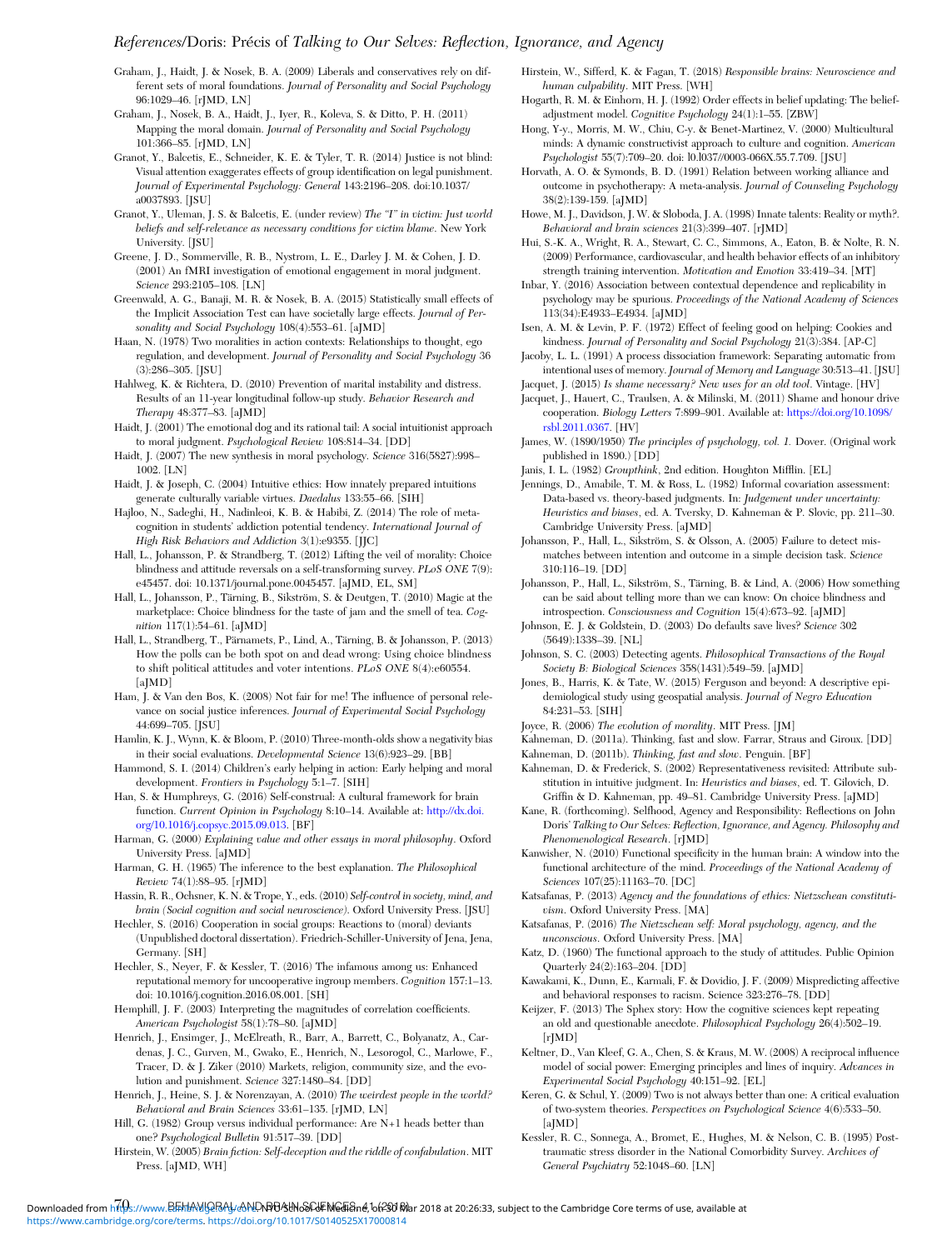- <span id="page-70-0"></span>Kessler, T. & Cohrs, J. C. (2008) The evolution of authoritarian processes: How to commit group members to group norms. Group Dynamics Theory, Research, and Practice 12:73–84. doi:10.1037/1089-2699.12.1.73. [SH]
- Kessler, T., Neumann, J., Mummendey, A., Berthold, A., Schubert, T. & Waldzus, S. (2010) How do we assign punishment? The impact of minimal and maximal standards on the evaluation of deviants. Personality and Social Psychology Bulletin 36:1213–24. doi:10.1177/0146167210380603. [SH]
- Khader, S. (2011) Adaptive preferences and women's empowerment. Oxford University Press. [MRV]

Kiehl, K. (2014) The psychopath whisperer. Oneworld. [rJMD]

King's Bench (1466) Y.B.M. 6 Edw. IV, folio 7, placitum 18. Available at: [http://www.](http://www.casebriefs.com/blog/law/torts/torts-keyed-to-prosser/development-of-liability/hulle-v-orynge-the-case-of-thorns/) [casebriefs.com/blog/law/torts/torts-keyed-to-prosser/development-of-liability/](http://www.casebriefs.com/blog/law/torts/torts-keyed-to-prosser/development-of-liability/hulle-v-orynge-the-case-of-thorns/) [hulle-v-orynge-the-case-of-thorns/](http://www.casebriefs.com/blog/law/torts/torts-keyed-to-prosser/development-of-liability/hulle-v-orynge-the-case-of-thorns/) [accessed on 6 February 2017]. [TAM]

- Kitayama, S. & Imada, T. (2008) Defending cultural self. In: Advances in motivation and achievement, vol. 15: Social Psychological Perspectives, ed. M. L. Maehr, S. A. Karabenick & T. C. Urdan, pp. 171–208. JAI Press. [BF]
- Kiverstein, J., ed. (2016) The Routledge handbook of philosophy of the social mind. Routledge. [SB]
- Koenigs, M., Young, L., Adolphs, R., Tranel, D., Cushman, F., Hauser, M. & Damasio, A. (2007) Damage to the prefrontal cortex increases utilitarian moral judgements. Nature 446(7138):908–11. [LN]
- Kornblith, H. (2010) What reflective endorsement cannot do. Philosophy and Phenomenological Research 80(1):1–19. [aJMD]
- Kornblith, H. (2012) On reflection. Oxford University Press. [aJMD]
- Korsgaard, C. M. (1996) The sources of normativity. Cambridge University Press. [aJMD]
- Korsgaard, C. M. (2009) Self-constitution: Agency, identity, and integrity. Oxford University Press. [aJMD]
- Kristjánsson, K. (2013) Virtues and vices in positive psychology: A philosophical critique. Cambridge University Press. [BJF]
- Krosnick, J. A., Miller, J. M. & Tichy, M. P. (2004) An unrecognized need for ballot reform: Effects of candidate name order. In: Rethinking the vote: The politics and prospects of American election reform, ed. A. N. Crigler, M. R. Just & E. J. McCaffery, pp. 51–74. Oxford University Press. [aJMD, ZBW]
- Kruger, J., Wirtz, D. & Miller, D. T. (2005) Counterfactual thinking and the first instinct fallacy. Journal of Personality and Social Psychology 88(5):725–35. [JJC]
- Kruglanski, A. W. (1996) Motivated social cognition: Principles of the interface. In: Social psychology: Handbook of basic principles, ed. E. T. Higgins & A. W. Kruglanski, pp. 493–520. Guilford Press. [aJMD]
- Krupnick, J. L., Sotsky, S. M., Simmens, S., Moyher, J., Elkin, I., Watkins, J. & Pilkonis, P. A. (1996) The role of the therapeutic alliance in psychotherapy and pharmacotherapy outcome: Findings in the National Institute of Mental Health Treatment of Depression Collaborative Research Project. Journal of Consulting and Clinical Psychology 64:532–39. [aJMD]
- Kumar, V. & May, J. (under review) How to debunk moral beliefs. [JM]
- Kunda, Z. (1990) The case for motivated reasoning. Psychological Bulletin 108:480– 98. [aJMD]
- Lambert, M. J. & Ogles, B. M. (2004) The efficacy and effectiveness of psychotherapy. In: Bergin and Garfield's handbook of psychotherapy and behavior change, ed. M. J. Lambert, pp. 139–93. Wiley. [aJMD]
- Landy, J. F. & Goodwin, G. P. (2015) Does incidental disgust amplify moral judgment? A meta-analytic review of experimental evidence. Perspectives on Psychological Science 10(4):518–36. [JM]
- Langer, E. J. (1975) The illusion of control. Journal of Personality and Social Psychology 32:311–28. [aJMD]
- Latané, B. & Nida, S. (1981) Ten years of research on group size and helping. Psychological Bulletin 89(2):308–24. [JM]
- Lefevor, G. T. & Fowers, B. J. (2016) Traits, situational factors, and their interactions as explanations of helping behavior. Journal of Personality and Individual Differences 92:159–63. doi.org/10.1016/j.paid.2015.12.042. [BJF]
- Lefevor, G. T., Fowers, B. J., Ahn, S., Lang, S. F. & Cohen, L. M. (2017) To what degree do situational influences explain spontaneous helping behaviour? A meta-analysis. European Review of Social Psychology 28:227–56. Available at: [http://dx.doi.org/10.1080/10463283.2017.1367529.](http://dx.doi.org/10.1080/10463283.2017.1367529) [BJF]
- Levy, N. (2011) Hard luck: How luck undermines free will and moral responsibility. Oxford University Press. [aJMD, HV]
- Levy, N. (2014) Consciousness and moral responsibility. Oxford University Press. [NL]
- Liberman, V., Samuels, S. M. & Ross, L. (2004) The name of the game: Predictive power of reputations versus situational labels in determining prisoner's dilemma game moves. Personality and Social Psychology, Bulletin 30:1175–85. [DD]
- Lindemann, H. (2014) Holding and letting go: The social practice of personal identities. Oxford University Press. [MA]
- Lindenberg, S. (2012) How cues in the environment affect normative behavior. In: Environmental psychology: An introduction, ed. L. Steg, A. E. van denBerg & J. I. M. de Groot, pp. 119–28. Wiley. [DD]
- List, J. A. (2007) On the interpretation of giving in dictator games. Journal of Political Economy 115:482–93. [DD]

Lonergan, K. (director) (2016) Manchester by the sea. Amazon Studios. [TS]

- Luborsky, L., McLellan, A. T., Woody, G. E., O'Brien, C. P. & Auerbach, A. (1985) Therapist success and its determinants. Archives of General Psychiatry 42:602– 11. [aJMD]
- Luborsky, L. & Singer, B. (1975) Comparative studies of psychotherapies: Is it true that "Everyone has won and all must have prizes"? Archives of General Psychiatry 32:995–1008. [aJMD]
- Luetchford, M. (2001) Right and wrong in Buddhism [transcript]. Available at: [http://](http://www.dogensangha.org.uk/PDF/rightwrong.pdf) [www.dogensangha.org.uk/PDF/rightwrong.pdf](http://www.dogensangha.org.uk/PDF/rightwrong.pdf). [DC]
- Luhrmann, T. M. (2011) Hallucinations and sensory overrides. Annual Review of Anthropology 40:71–85. [DC]
- Lutz, G. (2010) First come, first served: The effect of ballot position on electoral success in open ballot PR elections. Representation 46:167–81.  $[a|MD]$
- Machery, E. (2009) Doing without concepts. Oxford University Press. [aJMD]
- Machery, E. & Doris, J. M. (2017) An open letter to our students: Doing interdisciplinary moral psychology. In: Moral psychology: A multidisciplinary guide, ed. B. G. Voyer & T. Tarantola, pp. 119–43. Springer. [arJMD]
- Machery, E. & Mallon, R. (2010) Evolution of morality. In: The moral psychology handbook, ed. J. M. Doris and the Moral Psychology Research Group, pp. 3–46. Oxford University Press. [rJMD]
- Mackie, J. L. (1977) Ethics: Inventing right and wrong. Penguin. [HV]
- Maibom, H. L. (2014) Knowing what we are doing. In: Moral psychology and human agency, ed. J. D'Arms & D. Jacobson, pp. 108–22. Oxford University Press. [HLM]
- Malle, B. F. (2006) The actor-observer asymmetry in attribution: A (surprising) meta-analysis. Psychological Bulletin 132(6):25. [HM]
- Marcinkiewicz, K. (2014) Electoral contexts that assist voter coordination: Ballot position effects in Poland. Electoral Studies 33:322–34. [aJMD, NL]
- Markus, H. R. & Kitayama, S. (1991) Culture and the self: Implications for cognition, emotion, and motivation. Psychological Review 98:224–53. [BF, JSU]
- Markus, H. R. & Kitayama, S. (2003) Models of agency: Sociocultural diversity in the construction of action. In: The 49th Annual Nebraska Symposium on Motivation: Cross-Cultural Differences in Perspectives on the Self, ed. G. Berman & J. Berman, pp. 2–57. University of Nebraska Press. [BF]
- Markus, H. R. & Kitayama, S. (2010) Cultures and selves: A cycle of mutual constitution. Perspectives on Psychological Science 5(4):420–30. [BF]
- Marotta, A., Tinazzi, M., Cavedini, C., Zampini, M. & Fiorio, M. (2016) Individual differences in the rubber hand illusion are related to sensory suggestibility. PLoS One 11(12):e0168489. [rJMD]
- Marques, J. M., Abrams, D., Paez, D. & Martinez-Taboada, C. (1998) The role of categorization and in-group norms in judgments of groups and their members. Journal of Personality and Social Psychology 75(4):976–88. doi:10.1037/0022- 3514.75.4.976. [SH]
- Martin, D. J., Garske, J. P. & Davis, M. K. (2000) Relation of the therapeutic alliance with outcome and other variables: A meta-analytic review. Journal of Consulting and Clinical Psychology 68(3):438. [aJMD]
- Maruna, S. & Copes, H. (2005) What have we learned in five decades of neutralization research? Crime and Justice 32:221–320. doi:10.1086/655355. [PMP]
- Mascaro, O. & Csibra, G. (2012) Representation of stable social dominance relations by human infants. Proceedings of the National Academy of Sciences 109 (18):6862–67. [BB]
- May, J. (2013) Skeptical hypotheses and moral skepticism. Canadian Journal of Philosophy 43(3):341–59. [JM]
- May, J. (2014) Does disgust influence moral judgment? Australasian Journal of Philosophy 92(1):125–41. [JM]
- May, J. (forthcoming). Regard for reason in the moral mind. Oxford University Press.  $[JM]$
- McKenna, M. (2017) Reasons-responsive theories of freedom. In: The Routledge companion to free will, ed. K. Timpe, M. Griffith & N. Levy, pp. 27–40. Routledge. [NL]
- McKenna, M. & Pereboom, D. (2016) Free will: A contemporary introduction. Routledge. [MRV]
- Meindl, P., Jayawickreme, E., Furr, R. M. & Fleeson, W. (2013) A foundation beam for studying morality from a personological point of view: Are individual differences in moral behaviors and thoughts consistent? Journal of Research in Personality 59:81–92. doi.org/10.1016/j.jrp.2015.09.005.  $[B]F$
- Mele, A. (2009) Moral responsibility and history revisited. Ethical Theory and Moral Practice 12(5):463–75. [MRV]
- Mendez, M. F. (2009) The neurobiology of moral behavior: Review and neuropsychiatric implications. CNS Spectrums 14(11):608–20. [DC]
- Mendoza, S. A., Gollwitzer, P. M. & Amodio, D. M. (2010) Reducing the expression of implicit stereotypes: Reflexive control through implementation intentions. Personality and Social Psychology Bulletin 36:512–23. [MT]
- Mercier, H. & Sperber, D. (2009) Intuitive and reflective inferences. In: In two minds: Dual processes and beyond, ed. J. St. B. T. Evans & K. Frankish, pp. 149–70. Oxford University Press. [rJMD]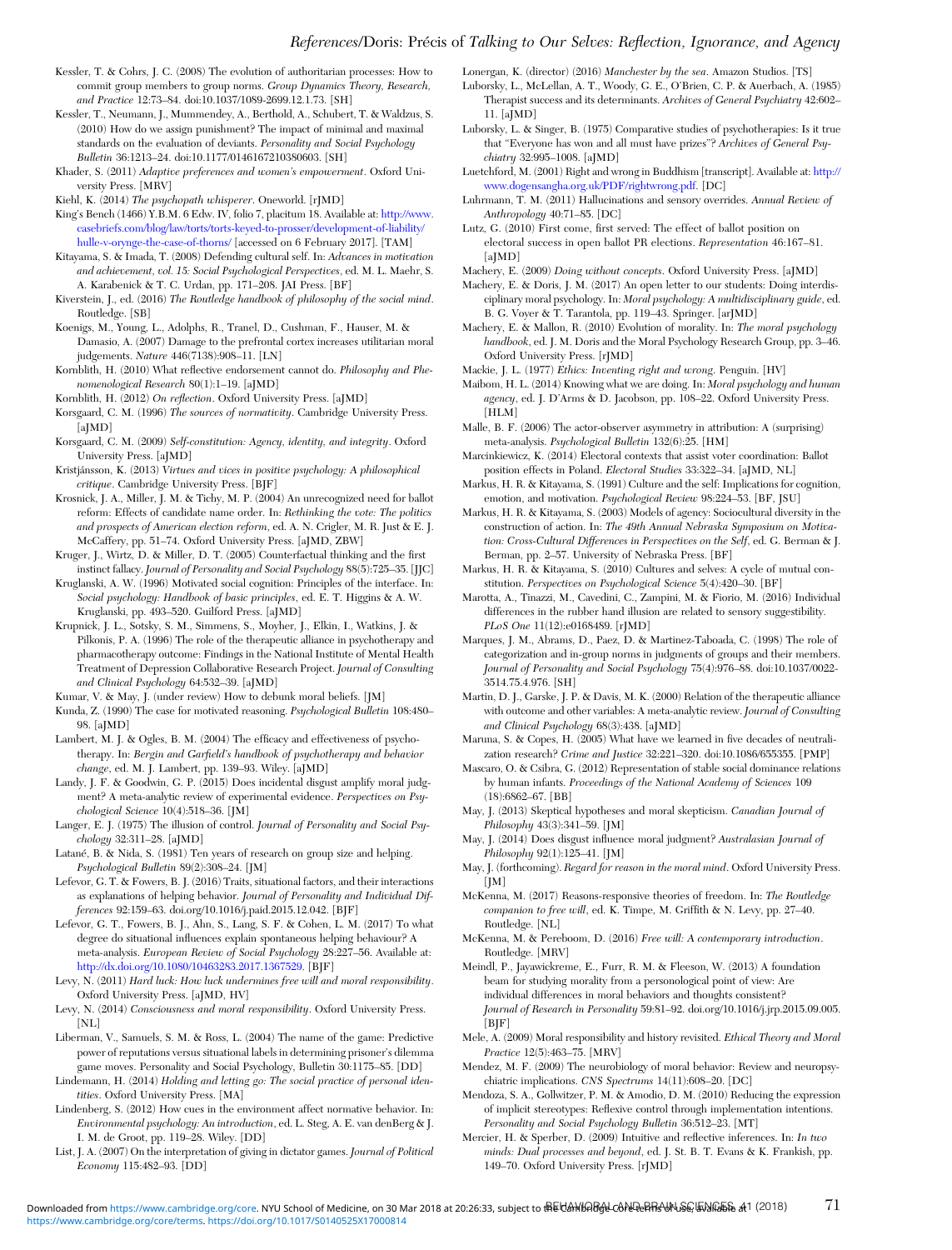## <span id="page-71-0"></span>References/Doris: Précis of Talking to Our Selves: Reflection, Ignorance, and Agency

- Mercier, H. & Sperber, D. (2011) Why do humans reason? Arguments for an argumentative theory. Behavioral and Brain Sciences 34:57–111. doi:10.1017/ S0140525X10000968. [PMP, JSU]
- Mercier, H. & Sperber, D. (2017) The enigma of reason. Harvard University Press. [rJMD, HM]
- Meredith, M. & Salant, Y. (2013) On the causes and consequences of ballot order effects. Political Behavior 35(1):175–97. [aJMD]
- Metcalfe, J. & Mischel, W. (1999) A hot/cool-system analysis of delay of gratification: Dynamics of willpower. Psychological Review 106(1):3. [aJMD]
- Meyer, G. J., Finn, S. E., Eyde, L. D., Kay, G. G., Moreland, K. L., Dies, R. R., Eisman E. J., Kubiszyn, T. W. & Reed, G. M. (2001) Psychological testing and psychological assessment: A review of evidence and issues. American psychologist 56(2):128–65. [aJMD]
- Miles, J. B. (2015) The free will delusion: How we settled for the illusion of morality. Troubador. [PMP]
- Milgram, S. (1974) Obedience to authority: An experimental view. Harper & Row. [SIH, EL]
- Miller, C. B. (2013) Moral character. Oxford University Press. [JM]
- Miller, J. G. (1984) Culture and the development of everyday social explanation. Journal of Personality and Social Psychology 46(5):961–78. [JSU]
- Miller, R. L., Brickman, P. & Bolen, D. (1975) Attribution versus persuasion as a means for modifying behavior. Journal of Personality and Social Psychology 31 (3):430–41. doi:10.1037/h0076539. [SH]
- Miller, R. M., Hannikainen, I. A. & Cushman, F. A. (2014) Bad actions or bad outcomes? Differentiating affective contributions to the moral condemnation of harm. Emotion 14(3):573–87. [LN]
- Millikan, R. G. (2000) On clear and confused ideas: An essay on substance concepts. Cambridge studies in philosophy. Cambridge University Press. doi:10.1017/ CBO9780511613296. [SH]
- Mischel, M., Ebbesen, E. B. & Zeiss, A. R. (1972) Cognitive and attentional mechanisms in delay of gratification. Journal of Personality and Social Psychology 21:204–18. [BJF]
- Mocellin, R., Walterfang, M. & Velakoulis, D. (2006) Neuropsychiatry of complex visual hallucinations. Australian and New Zealand Journal of Psychiatry 40 (9):742–51. [DC]
- Monroe, A. E. & Malle, B. F. (2010) From uncaused will to conscious choice: The need to study, not speculate about people's folk concept of free will. Review of Philosophy and Psychology 1:211–24. doi:10.1007/s13164-009-0010-7. [PMP]
- Montero, B. (2010) Does bodily awareness interfere with highly skilled movement? Inquiry 53(2):105–22. [aJMD]
- Mooijman, M., Meindl, P., Oyserman, D., Dehghani, M., Monteresso, J., Doris, J. M. & Graham, J. (forthcoming) Resisting temptation for the good of the group: Binding moral values and the moralization of self-control. Journal of Personality and Social Psychology. [rJMD]
- Moran, R. (2001) Authority and estrangement: An essay on self-knowledge. Princeton University Press. [aJMD]
- Morewedge, C. K., Yoon, H., Scopelliti, I., Symborski, C. W., Korris, J. H. & Kassam, K. S. (2015) Debiasing decisions: Improved decision making with a single training intervention. Policy Insights from the Behavioral and Brain Sciences 2 (1):129–40. [MT]
- Morris, I. (2015) Foragers, farmers, and fossil fuels: How human values evolve. Princeton University Press. [HV]
- Morse, S. J. (2008) Psychopathy and criminal responsibility. Neuroethics 1(3):205– 12. [rJMD]
- Moscovici, S. & Zavalloni, M. (1969) The group as a polarizer of attitudes. Journal of Personality and Social Psychology 12:125–35. [EL]
- Muraven, M., Baumeister, R. F. & Tice, D. M. (1999) Longitudinal improvement of self regulation through practice: Building self-control strength through repeated exercise. Journal of Social Psychology 139:446–57. [MT]
- Murray, S. (2017) Responsibility and vigilance. Philosophical Studies 174(2):507–27.  $[SM]$
- Nahmias, E. (2011) Intuitions about free will, determinism, and bypassing. In: Oxford handbook of free will, 2nd edition, ed. R. Kane, pp. 555–76. Oxford University Press. [arJMD]
- Nelkin, D. (2011) Making sense of freedom and responsibility. Oxford University Press. [aJMD]
- Nelkin, D. K. (forthcoming). Responsibility and ignorance of the self: Comments on John Doris' Talking to Our Selves: Reflection, Ignorance, and Agency. Social Theory and Practice. [rJMD]
- Nelkin, D. K. (2008) Responsibility and rational abilities: Defending an asymmetrical view. Pacific Philosophical Quarterly 89(4):497–515. [SM]
- Nelson, T. O. & Narens, L. (1990) Metamemory: A theoretical framework and new findings. In: The Psychology of learning and motivation: Advances in research and theory, ed. G. Bower, pp. 125–73. Academic Press. [JJC]
- Nichols, S. (2007) After incompatibilism: A naturalistic defense of the reactive attitudes. Philosophical Perspectives 21(1):405–28. [aJMD]
- Nichols, S. (2014) Process debunking and ethics. Ethics 124:727–49. [JM]
- Niemi, L. & Young, L. (2016) When and why we see victims as responsible: The impact of ideology on attitudes toward victims. Personality and Social Psychology Bulletin 42(9):1227–42. [rJMD, LN]
- Nietzsche, F. (1878/1996) Human, all too human, trans. R. J. Hollingdale. Cambridge University Press. (Original work published in 1878.) [MA]
- Nietzsche, F. (1881/1997) Daybreak: Thoughts on the prejudices of morality, trans. R. J. Hollingdale, ed. M. Clark & B. Leiter. Cambridge University Press. (Original work published in 1881.) [MA]
- Nietzsche, F. (1882/2001) The gay science, trans. J. Nauckhoff, ed. B. Williams. Cambridge University Press. (Original work published in 1882.) [MA]
- Nietzsche, F. (1883/2006) Thus spoke Zarathustra, trans. A. Del Caro, ed. A. Del Caro & R. Pippin. Cambridge University Press. (Original work published in 1883.) [MA]
- Nietzsche, F. (1886/2001) Beyond good and evil, trans. J. Norman, ed. R.-P. Horstmann. Cambridge University Press. (Original work published in 1886.) [MA]
- Nietzsche, F. (1887/2006) Genealogy of morals, trans. C. Diethe, ed. K. Ansell-
- Pearson. Cambridge University Press. (Original work published in 1887.) [MA] Nisbett, R. & Wilson, T. (1977) Telling more than we can know: Verbal reports on mental processes. Psychological Review 84:231–59. [DD]
- Nisbett, R. E., Peng, K., Choi, I. & Norenzayan, A. (2001) Culture and systems of thought: Holistic versus analytic cognition. Psychological Review 108(2):291– 310. doi: 10.1037//0033-295X.108.2.291. [JSU, ZBW]
- Nizzi, M-C., Demertzi, A., Gosseries, O., Bruno, M-A., Jouen, F. & Laureys, S. (2012) From armchair to wheelchair: How patients with a locked-in syndrome integrate bodily changes in experienced identity. Consciousness and Cognition 21:431–37. [LN]
- Nizzi, M-C. & Niemi, L. (in preparation) The sense of self predicts suicidal thoughts and behaviors in survivors of sexual assault. [rJMD, LN]
- Noë, A. (2012) Varieties of presence. Harvard University Press. [aJMD]
- Noonan, H. (1989) Personal identity. Routledge. [aJMD]
- Norman, J. (2002) Two visual systems and two theories of perception: An attempt to reconcile the constructivist and ecological approaches. Behavioral and Brain Sciences 25(1):73–96. [aJMD]
- Northover, S. B., Pedersen, W. C., Cohen, A. B. & Andrews, P. W. (2017) Artificial surveillance cues do not increase generosity: Two meta-analyses. Evolution and Human Behavior 38(1):144–53. [ZBW]
- Null, J. (2016) Heatstroke deaths of children in vehicles. Available at: [http://noheat](http://noheatstroke.org)[stroke.org.](http://noheatstroke.org) [SM]
- Olin, L. & Doris, J. M. (2014) Vicious minds. Philosophical Studies 168(3):665–92. [MT]
- O'Malley, M. & Andrews, L. (1983) The effect of mood and incentives on helping: Are there some things money can't buy? Motivation and Emotion 7:179–89. [MT]
- Onu, D., Smith, J. & Kessler, T. (2015) Intergroup emulation: An improvement strategy for lower-status groups. Group Processes & Intergroup Relations 18:210–24. doi: 10.1177/1368430214556698. [SH]
- Onu, D., Kessler, T. & Smith, J. (2016a) Admiration: A conceptual review of the knowns and unknowns. Emotion Review 8(3):1–13. doi:10.1177/ 1754073915610438. [SH]
- Onu, D., Kessler, T., Smith, J. R., Andnovskia-Trajkovska, Fritsche, I., Midson, G. R. & Smith, J. R. (2016b) Inspired by the outgroup: A social identity analysis of intergroup admiration. Group Processes & Intergroup Relations 19:713–31. doi:10.1177/1368430216629811. [SH]
- Open Science Collaboration (2015) Estimating the reproducibility of psychological science. Science 349(6251):aac4716. [aJMD]
- Orlinsky, D. E., Ronnestad, M. H. & Willutzki, U. (2004) Fifty years of processoutcome research: Continuity and change. In: Bergin and Garfield's handbook of psychotherapy and behavior change, 5th edition, ed. M. J. Lambert, pp. 307– 89. Wiley. [aJMD]
- Oswald, F. L., Mitchell, G., Blanton, H., Jaccard, J. & Tetlock, P. E. (2013) Predicting ethnic and racial discrimination. Journal of Personality and Social Psychology 105(2):171–92. [JM]
- Overton, W. F. (2006) Developmental psychology: Philosophy, concepts, methodology. In: Theoretical models of human development, vol. 1 of the Handbook of child psychology, 6th edition, ed. R. M. Lerner, pp. 18–88. Wiley. [SIH]
- Park, G., Kappes, A., Rho, Y. & Van Bavel, J. J. (2016) At the heart of morality lies neuro-visceral integration: Lower cardiac vagal tone predicts utilitarian moral judgment. Social Cognitive and Affective Neuroscience 11(10):1588–96. [LN]
- Parks-Stamm, E. J. & Gollwitzer, P. (2009) Goal implementation: The benefits and costs of IF-THEN planning. In: The psychology of goals, ed. G. B. Moskowitz & H. Grant, pp. 362–91. Guilford Press. [MT]
- Pasek, J., Schneider, D., Krosnick, J. A., Tahk, A., Ophir, E. & Milligan, C. (2014) Prevalence and moderators of the candidate name-order effect evidence from statewide general elections in California. Public Opinion Quarterly 78(2):416– 39. [BJF]
- Pauer-Studer, H. & Velleman, D. J. (2011) Distortions of normativity. Ethical Theory and Moral Practice 14:329–56. doi:10.1007/s10677-010-9246-7. [SH]
- Peck, R. (director) (2016) I am not your Negro [motion picture]. Velvet Film. [BB]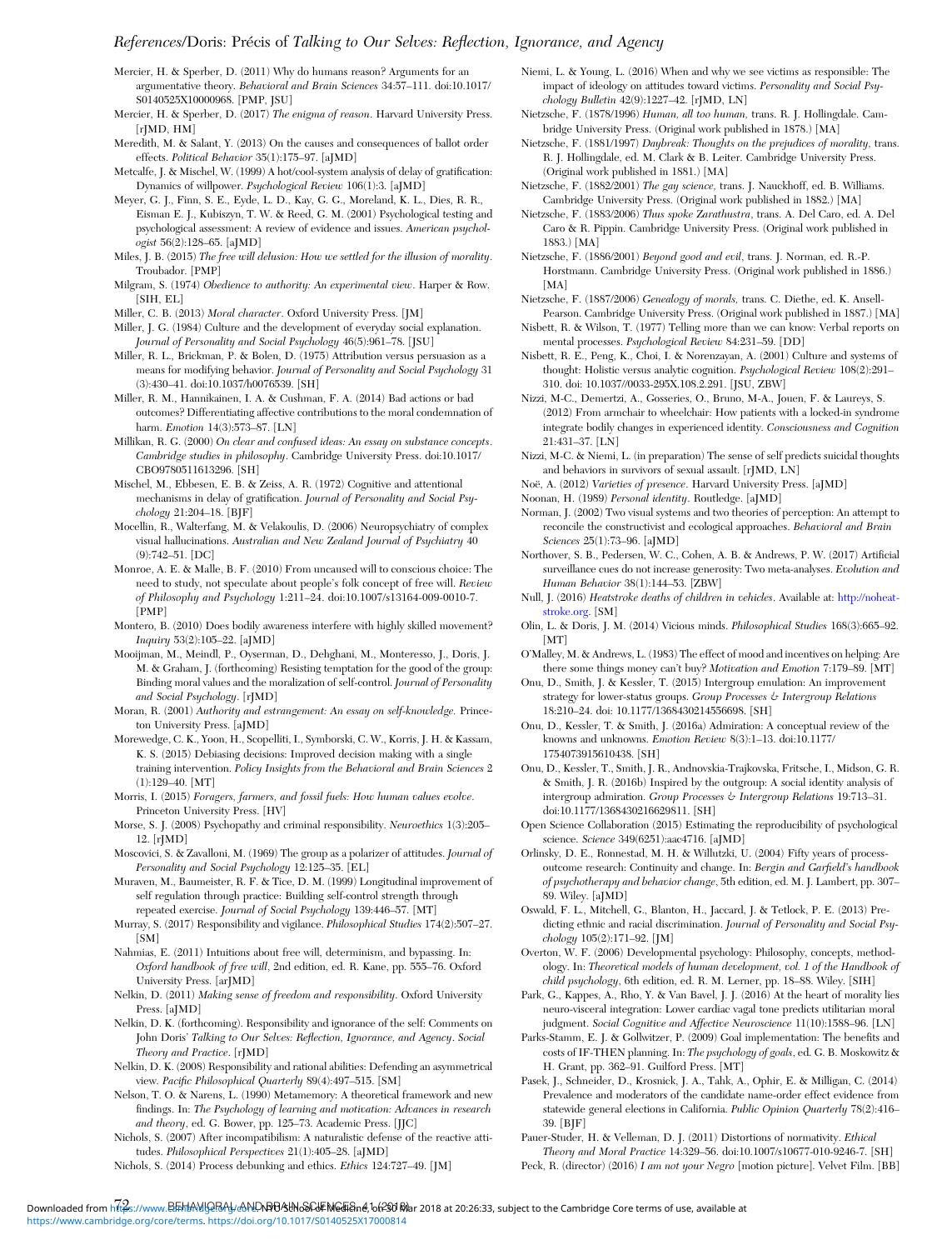Pereboom, D. (2014) Free will, agency, and meaning in life. Oxford University Press. [rJMD]

- Perkins, A. M., Leonard, A. M., Weaver, K., Dalton, J. A., Mehta, M. A., Kumari, V., Williams, S. C. R. & Ettinger, U. (2013) A dose of ruthlessness: Interpersonal moral judgment is hardened by the anti-anxiety drug lorazepam. Journal of Experimental Psychology: General 142(3):612–20. [LN]
- Peters, K. & Kashima, Y. (2007) From social talk to social action: Shaping the social triad with emotion sharing. Journal of Personality and Social Psychology 93(5):780–97. doi:10.1037/0022-3514.93.5.780. [SH]
- Piaget, J. (1932/1965) The moral judgment of the child, trans. M. Gabain. Free Press. (Original work published 1932.) [SIH]
- Piaget, J. (1936/1963) The origins of intelligence in children, trans. M. Cook. Norton. (Original work published in 1936.) [SIH]
- Piaget, J. (1974/1976) The grasp of consciousness: Action and concept in the young child. Harvard University Press. (Original work published in 1974.) [rJMD, SIH]
- Pinker, S. (2011) The better angels of our nature: Why violence has declined. Viking Books. [HV]
- Pinkerton v. United States (1946) 328 U.S. 640. [TAM]
- Pinto, I. R., Marques, J. M., Levine, J. M. & Abrams, D. (2010) Membership status and subjective group dynamics: Who triggers the black sheep effect? Journal of Personality and Social Psychology 99(1):107–19. doi:10.1037/a0018187. [SH]
- Plant, E. A. & Peruche, B. M. (2005) The consequences of race for police officers' responses to criminal suspects. Psychological Science 16:180–83. [MT]
- Plant, E. A., Peruche, B. M. & Butz, D. A. (2005) Eliminating automatic racial bias: Making race non-diagnostic for responses to criminal suspects. Journal of Experimental and Social Psychology 41:141–56. [MT]
- Prinz, J. J. (2004) Gut reactions: A perceptual theory of emotion. Oxford University Press. [aJMD]
- Railton, P. (2003) Facts, values, and norms: Essays toward a morality of consequence. Cambridge University Press. [aJMD]
- Railton, P. (2006) How to engage reason: The problem of regress. In: Reason and value: Themes from the moral philosophy of Joseph Raz, ed. R. J. Wallace, P. Pettit, S. Scheffler & M. Smith, pp. 176–201. Oxford University Press. [ZBW]
- Railton, P. (2009) Practical competence and fluent agency. In: Reasons for action, ed. D. Sobel & S. Wall, pp. 81–115. Cambridge University Press. [ZBW]
- Ramachandran, V. S. (1996) What neurological syndromes can tell us about human nature: Some lessons from phantom limbs, Capgras' syndrome, and anosognosia. In: Cold Spring Harbor symposia on quantitative biology, vol. 61, pp. 115–34. Cold Spring Harbor Laboratory Press. [aJMD]
- Raz, J. (1999) Engaging reason: On the theory of value and action. Oxford University Press. [ZBW]
- Reagan, R. (1987) Iran arms and Contra aid controversy. PBS. Available at: [http://](http://www.pbs.org/wgbh/americanexperience/features/primary-resources/reagan-iran-contra/) [www.pbs.org/wgbh/americanexperience/features/primary-resources/reagan](http://www.pbs.org/wgbh/americanexperience/features/primary-resources/reagan-iran-contra/)[iran-contra/](http://www.pbs.org/wgbh/americanexperience/features/primary-resources/reagan-iran-contra/). [TAM]
- Reber, A. S. (1993) Implicit learning and tacit knowledge. Oxford University Press. [aJMD]
- Reddy, V., Liebal, K., Hicks, K., Jonnalagadda, S. & Chintalapuri, B. (2013) The emergent practice of infant compliance. An exploration in two cultures. Developmental Psychology 49(9):1754–62. [JZ]
- Rees, G. (2014) Hallucinatory aspects of normal vision. In: The neuroscience of visual hallucinations, ed. D. Collerton, E. Perry & U. P. Mosimann, pp. 47–57. Wiley. [DC]
- Robinson, P. H. & Grall, J. A. (1983) Element analysis in defining criminal liability: The model penal code and beyond. Stanford Law Review 35:681–762. [TAM]
- Rochat, P., Dias, M. D., Liping, G., Broesch, T., Passos-Ferreira, C., Winning, A. & Berg, B. (2009) Fairness in distributive justice by 3- and 5-year-olds across seven cultures. Journal of Cross-Cultural Psychology 40(3):416–42. [BB]
- Roediger, H. L. & Butler, A. C. (2011) Paradoxes of learning and memory. In: The paradoxical brain, ed. N. Kapur, pp. 151–76. Cambridge University Press. [rIMD]
- Roediger, H. L. III (1990) Implicit memory: Retention without remembering. American Psychologist 45:1043–56. [aJMD]
- Roediger, H. L., III & Karpicke, J. D. (2006) Test-enhanced learning. Psychological Science 17(3):249-55. [JJC]
- Rosenstein, D. & Oster, H. (1988) Differential facial responses to four basic tastes in newborns. Child Development 59:1555–68. [BB]
- Rossi, G. (2012) Bilateral and unilateral requests: The use of imperatives and mi X? interrogatives in Italian. Discourse Processes 49(5):426–58. [JZ]
- Rutland, A. & Killen, M. (2015) A developmental science approach to reducing prejudice and social exclusion. Social Issues and Policy Review 9:121–54. [SIH]
- Sarason, I., Smith, R. & Diener, E. (1975) Personality research: Components of variance attributable to the person and the situation. Journal of Personality and Social Psychology 32:199–204. [SIH]
- Sasaki, J. Y. & Kim, H. S. (2017) Nature, nurture, and their interplay. Journal of Cross-Cultural Psychology 48(1):4–22. doi:10.1177/0022022116680481. [BF]
- Sassenberg, K., Moskowitz, G. B., Fetterman, A. & Kessler, T. (2017) Priming creativity as a strategy to increase creative performance by facilitating the activation and use of remote associations. Journal of Experimental Social Psychology 68:128–38. doi:10.1016/j.jesp.2016.06.010. [SH]
- Savani, K., Markus, H. R. & Conner, A. L. (2008) Let your preference by your guide? Preferences and choices are more tightly linked for North Americans and for Indians. Journal of Personality and Social Psychology 95:861–76. [DD]
- Savani, K., Markus, H. R., Naidu, N. V. R., Kumar, S. & Berlia, V. (2010) What counts as a choice? U.S. Americans are more likely than Indians to construe actions as choices. Psychological Science 21:391–98. [DD]
- Sayers, S. L., Kohn, C. S. & Heavey, C. (1998) Prevention of marital dysfunction: Behavioral approaches and beyond. Clinical Psychology Review 18(6):713–44. [aJMD]
- Scanlon, T. (1998) What we owe to each other. Harvard University Press. [SB]
- Scanlon, T. (2013) Interpreting blame. In: Blame. Its nature and norms, ed. J. Coates & N. Tognazzini, pp. 84–99. Oxford University Press. [HV]
- Schechtman, M. (1996) The constitution of selves. Cornell University Press. [aJMD] Schechtman, M. (2011) The narrative self. In: The Oxford handbook of the self, ed. S. Gallagher, pp. 394–416. Oxford University Press. [aJMD]
- Schneider, W. & Shiffrin, R. M. (1977) Controlled and automatic human information processing: I. Detection, search, and attention. Psychological Review 84(1):1– 66. [aJMD]
- Schwartz, D. (1995) The emergence of abstract representations in dyad problem solving. Journal of the Learning Sciences 4(3):321–54. [DD]
- Schwarz, N., Sanna, L. J., Skurnik, I. & Yoon, C. (2007) Metacognitive experiences and the intricacies of setting people straight: Implications for debiasing and public information campaigns. Advances in Experimental Social Psychology 39:127–61. [JJC]
- Schwartz, S. H. & Sagie, G. (2000) Value consensus and importance: A cross-national study. Journal of Cross-Cultural Psychology 31:465–97. [BF]
- Scott, M. B. & Lyman, S. M. (1968) Accounts. American Sociological Review 33 (1):46–62. [PMP]
- Searle, J. (1995) The construction of social reality. Penguin. [BF]
- Seligman, M. E. P. (1993) What you can change and what you can't: The complete guide to successful self-improvement. Knopf. [aJMD]
- Seligman, M. E. P., Railton, P., Baumeister, R. F. & Sripada, C. S. (2016) Homo prospectus. Oxford University Press. [JM]
- Selke, S. (2016) Lifelogging: Digital self-tracking and lifelogging: Between disruptive technology and cultural transformation. Springer. [MA]
- Sellaro, R., Nitsche, M. A. & Colzato, L. S. (2016) The stimulated social brain: Effects of transcranial direct current stimulation on social cognition. Annals of the New York Academy of Sciences 1369(1):218–39. [DC]
- Shalvi, S., Gino, F., Barkan, R. & Ayal, S. (2015) Self-serving justifications: Doing wrong and feeling moral. Current Directions in Psychological Science 24 (2):125–30. doi:10.1177/0963721414553264. [PMP]
- Sherif, M., Harvey, O. J., White, B. J., Hood, W. & Sherif, C. (1961) Intergroup conflict and cooperation: The robbers cave experiment. University of Oklahoma Institute of Group Relations. [EL]
- Shiffrin, R. M. & Schneider, W. (1977) Controlled and automatic human information processing. II. Perceptual learning, automatic attending and a general theory. Psychological Review 84:127–90. [MT]
- Shimizu, Y., Lee, H. & Uleman, J. S. (2017) Culture as automatic processes for making meaning: Spontaneous trait inferences. Journal of Experimental Social Psychology 69(1):79–85. doi: 10.1016/j.jesp.2016.08.003. [rJMD, JSU]
- Shoemaker, D. (2015). Review of Talking to Our Selves: Reflection, Ignorance, and Agency, by John M. Doris. Notre Dame Philosophical Reviews, 2015.11.17. Available at: [http://ndpr.nd.edu/news/62138-talking-to-our-selves-re](http://ndpr.nd.edu/news/62138-talking-to-our-selves-reflection-ignorance-and-agency/)flection[ignorance-and-agency/.](http://ndpr.nd.edu/news/62138-talking-to-our-selves-reflection-ignorance-and-agency/) [rJMD, AP-C]
- Shults, R. A., Elder, R. W., Sleet, D. A., Thompson, R. S. & Nichols, J. L. (2004) Primary enforcement seat belt laws are effective even in the face of rising belt use rates. Accident Analysis & Prevention 36(3):491-93. [aJMD]
- Siegel, J. Z. & Crockett, M. J. (2013) How serotonin shapes moral judgment and behavior. Annals of the New York Academy of Sciences 1299(1):42–51. [DC]
- Simon, J. (1998) An analysis of the distribution of combinations chosen by UK
- national lottery players. Journal of Risk and Uncertainty 17(3):243–77. [aJMD] Simons, D. J. & Chabris, C. F. (1999) Gorillas in our midst: Sustained inattentional blindness for dynamic events. Perception 28:1059–74. [JJC]
- Simons, D. J. & Rensink, R. A. (2005) Change blindness: Past, present, and future. Trends in cognitive sciences 9(1):16–20. [DC]
- Sinnott-Armstrong, W. (2006) Moral skepticisms. Oxford University Press. [JM] Sloman, S. A. (1996) The empirical case for two systems of reasoning. Psychological Bulletin 119:3–22. [DD]
- Smart, J. J. C. (1961) Free will, praise, and blame. Mind 70:291–306. [rJMD]

Smilansky, S. (2000) Free will and illusion. Oxford University Press. [PMP]

Smith, A. M. (2005) Responsibility for attitudes: Activity and passivity in mental life. Ethics 115(2):236–71. [aJMD]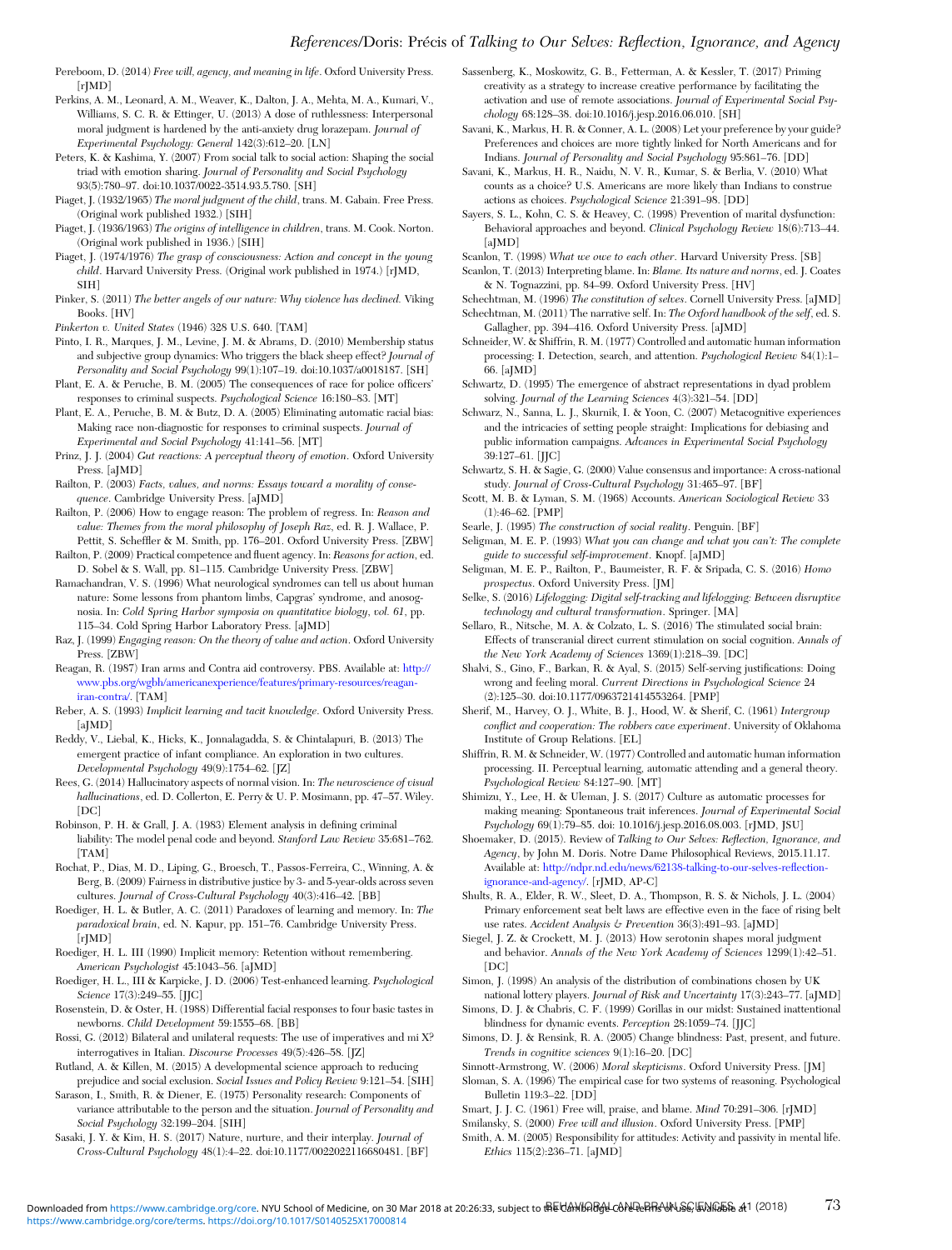## References/Doris: Précis of Talking to Our Selves: Reflection, Ignorance, and Agency

- Smith, J. D., Couchman, J. J. & Beran, M. J. (2012) The highs and lows of theoretical interpretation in animal-metacognition research. Philosophical Transactions of the Royal Society B: Biological Sciences 397:1297–309. [JJC]
- Snyder, D. K., Castellani, A. M. & Whisman, M. A. (2006) Current status and future directions in couple therapy. Annual Review of Psychology 57:317–44. [aJMD]
- Sokol, B. W., Hammond, S. I., Kuebli, J. & Sweetman, L. (2015) The development of agency. In: Handbook of child psychology and developmental science, 7th edition, ed. W. F. Overton & P. C. M. Molenaar, pp. 284–322. Wiley. [SIH]
- Sosa, E. (1991) Knowledge and intellectual virtue. In: Knowledge in perspective: Essays in epistemology, ed. E. Sosa, pp. 225–44. Cambridge University Press. [rIMD]
- Sparks, A. & Barclay, P. (2013) Eye images increase generosity, but not for long: The limited effect of a false cue. Evolution and Human Behavior 34(5):317–22. [JM]
- Sripada, C. (2015a) Moral responsibility, reasons, and the self. Oxford Studies in Agency and Responsibility 3:242–64. [aJMD]
- Sripada, C. (2015b) Self-expression: A deep self theory of moral responsibility. Philosophical Studies 175(5):1203–232. [aJMD, MRV]
- Sripada, C. & Stich, S. (2006) A framework for the psychology of norms. In: The innate mind, vol. 2: Culture and cognition, ed. P. Carruthers, S. Laurence & S. P. Stich, pp. 280–301. Oxford University Press. [rJMD]
- Stanovich, K. E. (2004) The robo's rebellion: Finding meaning in the age of Darwin. University of Chicago Press. [aJMD]
- Stanovich, K. E. (2011) Rationality and the reflective mind. Oxford University Press.  $[BF]$
- Stepanikova, I., Triplett, J. & Simpson, B. (2011) Implicit racial bias and prosocial behavior. Social Science Research 40:1186–95. [MT]
- Steptoe, A., Wardle, J. & Marmot, M. (2005) Positive affect and health-related neuroendocrine, cardiovascular, and inflammatory processes. Proceedings of the National Academy of Sciences of the United States of America 102(18):6508–12. [aJMD]
- Stich, S. P. (1990) The fragmentation of reason: Preface to a pragmatic theory of cognitive evaluation. MIT Press. [DD]
- Stivers, T., Mondada, L. & Steensig, J., eds. (2011) The morality of knowledge in conversation. Cambridge University Press. [JZ]
- Strawson, G. (1994) The impossibility of moral responsibility. Philosophical Studies 75(1):5–24. doi:10.1007/BF00989879. [PMP]
- Strawson, G. (2004) Against narrativity. Ratio 17(4):428–52. [aJMD]
- Strawson, P. F. (1962) Freedom and resentment. Proceedings of the British Academy 48:1–25. [SB, arJMD, SH, PMP, TS]
- Sunstein, C. (2009) Going to extremes: How like minds unite and divide. Oxford University Press. [EL]
- Swann, W. B., Jr. & Buhrmester, M. (2015) Identity fusion. Current Directions in Psychological Science 24:52–57. [BF]
- Swim, J. K. & Hyers, L. L. (1999) Excuse me—what did you just say?! Women's public and private responses to sexist remarks. Journal of Experimental Social Psychology 35:68–88. [DD]
- Sykes, G. M. & Matza, D. (1957) Techniques of neutralization: A theory of delinquency. American Sociological Review 22(6):664–70. [PMP]
- Tajfel, H., Billig, M. G., Bundy, R. P. & Flament, C. (1971) Social categorization and intergroup behavior. European Journal of Social Psychology 1:149–77. [EL]
- Tate, W. F., IV (2016) "Dream by her river": Ferguson, Missouri, and the geography of opportunity. Paper presented at the Jean Piaget Society Meeting, Chicago, IL. [SIH]
- Taylor, C. (1994) The politics of recognition. In: Multiculturalism: Examining the politics of recognition, ed. A. Gutmann, pp. 25–73. Princeton University Press.  $[a|MD]$
- Taylor, S. E., Lerner, J. S., Sherman, D. K., Sage, R. M. & McDowell, N. K. (2003) Are self-enhancing cognitions associated with healthy or unhealthy biological profiles? Journal of Personality and Social Psychology 85(4):605–15. [aJMD]
- Tetlock, P. (2009) Expert political judgment: How good is it? How can we know? Princeton University Press. [MT]
- Thompson, S. C., Sobolew-Shubin, A., Galbraith, M. E., Schwankovsky, L. & Cruzen, D. (1993) Maintaining perceptions of control: Finding perceived control in low-control circumstances. Journal of Personality and Social Psychology 64(2):293–304. [aJMD]
- Thomsen, L., Frankenhuis, W. E., Ingold-Smith, M. & Carey, S. (2011) Big and mighty: Preverbal infants mentally represent social dominance.  $Science\ 331$ (6016):477–80. [BB]
- Thomson, C., Wilson, R., Collerton, D., Freeston, M. & Dudley, R. (2017) Cognitive behavioural therapy for visual hallucinations: An investigation using a singlecase experimental design. The Cognitive Behaviour Therapist 10. Available at: [https://doi.org/10.1017/S1754470X17000174.](https://doi.org/10.1017/S1754470X17000174) [DC]
- Tiberius, V. (2002) Virtue and practical deliberation. Philosophical Studies 111 (2):147–72. [aJMD, DD]
- Tiberius, V. (forthcoming) Comments on John Doris, Talking to ourselves: Reflection, ignorance, and agency. Philosophy and Phenomenological Research. [rJMD]
- Todd, P. M. & Gigerenzer, G. (2007) Environments that make us smart ecological rationality. Current Directions in Psychological Science 16:167–71. [NL]
- Todorov, A. & Uleman, J. S. (2004) The person reference process in spontaneous trait inferences. Journal of Personality and Social Psychology 87:482–93. [JSU] Tomasello, M. (2009) Why we cooperate. MIT Press. [BF]
- Tomasello, M. (2016) A natural history of human morality. Harvard University Press. [SB]
- Toneatto, T., Blitz-Miller, T., Calderwood, K., Dragonetti, R. & Tsanos, A. (1997) Cognitive distortions in heavy gambling. Journal of Gambling Studies 13  $(3):253-66.$  [aIMD]
- Tooby, J. & Cosmides, L. (1990) The past explains the present: Emotional adaptations and the structure of ancestral environments. Ethology and Sociobiology 11:375–424. [SIH]
- Trötschel, R. & Gollwitzer, P. M. (2007) Implementation intentions and the willful pursuit of prosocial goals in negotiations. Journal of Experimental Social Psychology 43:579–98. [MT]
- Truth and Reconciliation Commission of Canada (2015) Honouring the truth, reconciling for the future: Summary of the final report of the Truth and Reconciliation Commission of Canada. Truth and Reconciliation Commission of Canada. [SIH]
- Tuomela, R. (1995) The importance of us: A philosophical study of basic social notions. Stanford University Press. [BF]
- Turiel, E. (2008) The development of children's orientations toward moral, social, and personal orders. Human Development 51:21–39. [SIH]
- Turner, J. C., Hogg, M. A., Oakes, P. J., Reicher, S. D. & Wetherell, M. S. (1987) Rediscovering the social group: A self-categorization theory. Blackwell. [BF, SH]
- Tversky, A. & Kahneman, D. (1974) Judgment under uncertainty: Heuristics and biases. Science 185:1124–31. [JJC]
- Uleman, J. K. (2010) An introduction to Kant's moral philosophy. Cambridge University Press. [JSU]
- Uleman, J. S. (2015) Causes and causal attributions: Questions raised by Dave Hamilton and spontaneous trait inferences. In: Social perception: From individuals to groups, ed. S. J. Stroessner & J. W. Sherman, pp. 52–70. Psychology Press. [JSU]
- Uleman, J. S., Rim, S., Saribay, S. A. & Kressel, L. M. (2012) Controversies, questions, and prospects for spontaneous social inferences. Social and Personality Psychology Compass 6:657–73. [rJMD, JSU]
- Uz, I. (2015) The index of cultural tightness and looseness among 68 countries. Journal of Cross-Cultural Psychology 46(3):319–35. [BF]
- Vaish, A. & Tomasello, M. (2014) The early ontogeny of human cooperation and morality. In: Handbook of moral development, 2nd edition, ed. M. Killen & J. G. Smetana, pp. 279–98. Psychology Press. [SIH]
- van Baaren, R. B., Holland, R. W., Kawakami, K. & van Knippenberg, A. (2004) Mimicry and prosocial behavior. Psychological Science 15:71–74. [MT]
- Van Bavel, J. J., Mende-Siedlecki, P., Brady, W. J. & Reinero, D. A. (2016) Contextual sensitivity in scientific reproducibility. Proceedings of the National Academy of Sciences, 113(23):6454–59. [aJMD]
- Vargas, M. (2004) Responsibility and the aims of theory: Strawson and revisionism. Pacific Philosophical Quarterly 85(2):218-41. [aJMD]
- Vargas, M. (2008) Moral influence, moral responsibility. In: Essays on free will and moral responsibility, ed. N. Trakakis & D. Cohen, pp. 90–122. Cambridge Scholars. [aJMD]
- Vargas, M. (2013) Building better beings: A theory of moral responsibility. Oxford University Press. [aJMD, SM]
- Vargas, M. R. (forthcoming-a) Reflectivism, skepticism, and values. Social Theory and Practice. [rJMD]
- Vargas, M. R. (forthcoming-b) The social constitution of agency and responsibility: Oppression, politics, and moral ecology. In: The social dimensions of responsibility, ed. M. Oshana, K. Hutchinson & C. Mackenzie. Oxford University Press. [MRV]
- Veenhoven, R. (1988) The utility of happiness. Social Indicators Research 20(4):333– 54. [aJMD]
- Velleman, J. D. (1989) Practical reflection. Princeton University Press. [aJMD]
- Velleman, J. D. (2000) The possibility of practical reason. Oxford University Press.  $[a|MD]$
- Velleman, J. D. (2006) Self to self: Selected essays. Cambridge University Press. [aJMD]
- Vohs, K. D. & Schooler, J. W. (2008) The value of believing in free will: Encouraging a belief in determinism increases cheating. Psychological Science 19(1):49–54. doi:10.1111/j.1467-9280.2008.02045.x. [PMP]
- von Hippel, W. & Trivers, R. (2011) The evolution and psychology of self-deception. Behavioral and Brain Sciences 34:1–16. [rJMD]
- Voyer, B. V. & Franks, B. (2014) Toward a better understanding of self-construal theory: An agency view of the processes of self-construal. Review of General Psychology 18(2):101–14. [BF]
- Wallace, R. J. (2003) Addiction as defect of the will: Some philosophical reflections. In: Free will, 2nd edition, ed. G. Watson, pp. 424–52. Oxford University Press. [aJMD]
- Wallace, R. J. (2006) Normativity and the will. Oxford University Press. [aJMD]